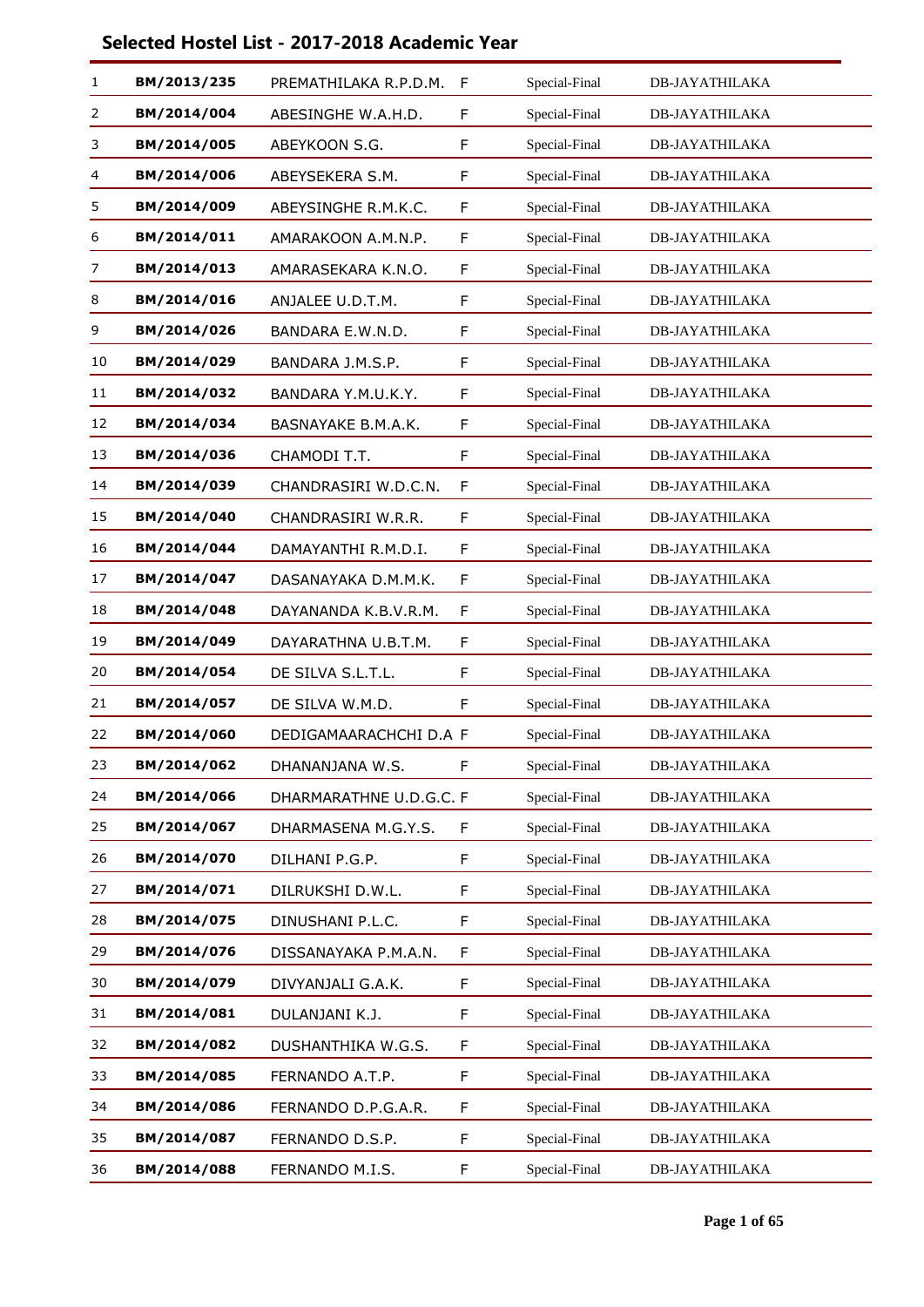| 37 | BM/2014/094 | FERNANDO W.N.              | F | Special-Final | <b>DB-JAYATHILAKA</b> |
|----|-------------|----------------------------|---|---------------|-----------------------|
| 38 | BM/2014/102 | <b>GUNARATHNE K.G.R.N.</b> | F | Special-Final | <b>DB-JAYATHILAKA</b> |
| 39 | BM/2014/104 | GUNATHILAKA L.K.D.S.       | F | Special-Final | <b>DB-JAYATHILAKA</b> |
| 40 | BM/2014/107 | GUNAWARDHANA K.P.P.A. F    |   | Special-Final | <b>DB-JAYATHILAKA</b> |
| 41 | BM/2014/109 | HANSIKA A.K.G.K.           | F | Special-Final | <b>DB-JAYATHILAKA</b> |
| 42 | BM/2014/111 | HARISCHANDRA A.B.I.M.      | F | Special-Final | <b>DB-JAYATHILAKA</b> |
| 43 | BM/2014/113 | HETTISINGHA H.M.C.W.       | F | Special-Final | <b>DB-JAYATHILAKA</b> |
| 44 | BM/2014/114 | HETTIWATTA I.U.K.          | F | Special-Final | <b>DB-JAYATHILAKA</b> |
| 45 | BM/2014/115 | HIRIPITIYA H.K.K.D.        | F | Special-Final | <b>DB-JAYATHILAKA</b> |
| 46 | BM/2014/117 | INSHA A.I.F.               | F | Special-Final | <b>DB-JAYATHILAKA</b> |
| 47 | BM/2014/121 | JAYAKODY J.A.S.I.          | F | Special-Final | <b>DB-JAYATHILAKA</b> |
| 48 | BM/2014/123 | JAYALATH I.B.N.S.          | F | Special-Final | <b>DB-JAYATHILAKA</b> |
| 49 | BM/2014/129 | JAYASEKARA K.I.W.          | F | Special-Final | <b>DB-JAYATHILAKA</b> |
| 50 | BM/2014/130 | JAYASENA W.C.J.            | F | Special-Final | <b>DB-JAYATHILAKA</b> |
| 51 | BM/2014/140 | KARUNARATHNE M.R.T.S. F    |   | Special-Final | <b>DB-JAYATHILAKA</b> |
| 52 | BM/2014/142 | KAUSHALYA N.M.A.V.         | F | Special-Final | <b>DB-JAYATHILAKA</b> |
| 53 | BM/2014/157 | KUMARI D.K.G.S.K.          | F | Special-Final | <b>DB-JAYATHILAKA</b> |
| 54 | BM/2014/158 | KUMARI G.P.B.S.            | F | Special-Final | <b>DB-JAYATHILAKA</b> |
| 55 | BM/2014/159 | KUMARI I.P.A.H.D.          | F | Special-Final | DB-JAYATHILAKA        |
| 56 | BM/2014/160 | KUMARI K.I.S.              | F | Special-Final | <b>DB-JAYATHILAKA</b> |
| 57 | BM/2014/161 | KUMUDUNI W.D.              | F | Special-Final | <b>DB-JAYATHILAKA</b> |
| 58 | BM/2014/164 | LAKMALI W.K.U.S.           | F | Special-Final | DB-JAYATHILAKA        |
| 59 | BM/2014/166 | LAKSHIKA D.M.I.            | F | Special-Final | DB-JAYATHILAKA        |
| 60 | BM/2014/172 | LOKUTHAMBUGALA L.D.M F     |   | Special-Final | DB-JAYATHILAKA        |
| 61 | BM/2014/173 | MADARA K.H.                | F | Special-Final | <b>DB-JAYATHILAKA</b> |
| 62 | BM/2014/174 | MADHUMALI R.L.K.           | F | Special-Final | <b>DB-JAYATHILAKA</b> |
| 63 | BM/2014/178 | MADHUSHANI G.A.D.          | F | Special-Final | DB-JAYATHILAKA        |
| 64 | BM/2014/180 | MADHUWANTHI L.A.T.         | F | Special-Final | <b>DB-JAYATHILAKA</b> |
| 65 | BM/2014/182 | MADUMALI L.G.M.            | F | Special-Final | <b>DB-JAYATHILAKA</b> |
| 66 | BM/2014/186 | MADUSHANI D.K.D.S.         | F | Special-Final | <b>DB-JAYATHILAKA</b> |
| 67 | BM/2014/187 | MADUSHANI H.A.R.           | F | Special-Final | <b>DB-JAYATHILAKA</b> |
| 68 | BM/2014/189 | MALALASEKARA N.P.P.        | F | Special-Final | <b>DB-JAYATHILAKA</b> |
| 69 | BM/2014/194 | MANCHANAYAKA M.A.J.M. F    |   | Special-Final | DB-JAYATHILAKA        |
| 70 | BM/2014/205 | MUNASINGHE M.K.O.          | F | Special-Final | <b>DB-JAYATHILAKA</b> |
| 71 | BM/2014/208 | MUTHUNAYAKA M.P.S.         | F | Special-Final | <b>DB-JAYATHILAKA</b> |
| 72 | BM/2014/210 | NADEESHANI M.H.C.S.        | F | Special-Final | <b>DB-JAYATHILAKA</b> |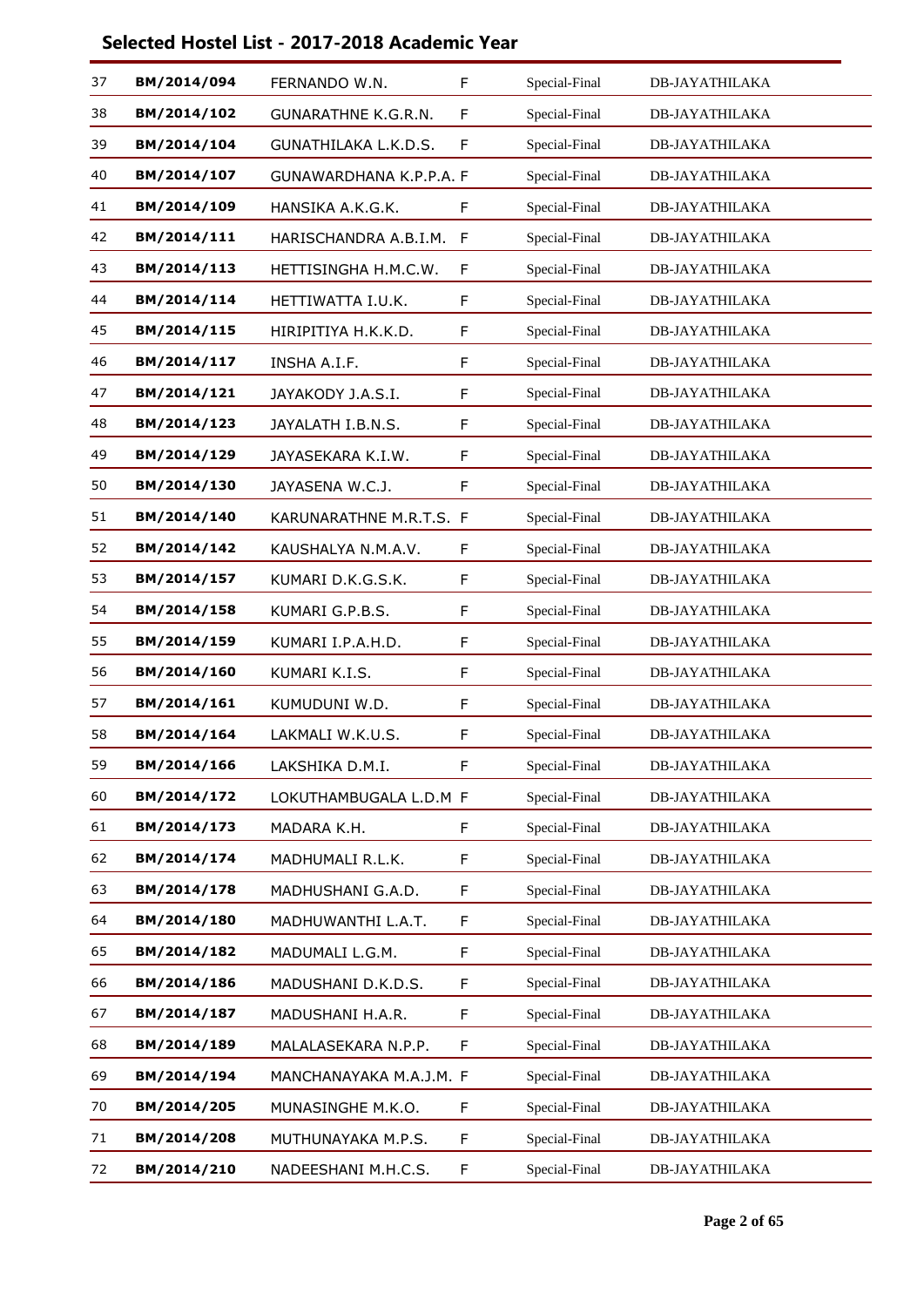| 73  | BM/2014/211 | NADEESHANI S.D.P.       | F  | Special-Final | <b>DB-JAYATHILAKA</b> |
|-----|-------------|-------------------------|----|---------------|-----------------------|
| 74  | BM/2014/214 | NAYAKARATHNE A.B.S.P.   | F  | Special-Final | <b>DB-JAYATHILAKA</b> |
| 75  | BM/2014/222 | PEDALAGODA M.P.K.N.N.   | F  | Special-Final | <b>DB-JAYATHILAKA</b> |
| 76  | BM/2014/223 | PEIRIS J.M.P.M.         | F  | Special-Final | <b>DB-JAYATHILAKA</b> |
| 77  | BM/2014/230 | PERERA S.K.W.N.         | F  | Special-Final | <b>DB-JAYATHILAKA</b> |
| 78  | BM/2014/239 | PRIYADARSHANI R.C.      | F  | Special-Final | <b>DB-JAYATHILAKA</b> |
| 79  | BM/2014/242 | RAJAKARUNA W.G.V.D.K. F |    | Special-Final | <b>DB-JAYATHILAKA</b> |
| 80  | BM/2014/247 | RANASINGHE K.S.U.       | F  | Special-Final | <b>DB-JAYATHILAKA</b> |
| 81  | BM/2014/248 | RANASINGHE R.P.S.S.     | F  | Special-Final | <b>DB-JAYATHILAKA</b> |
| 82  | BM/2014/249 | RANASINGHE U.D.W.       | F  | Special-Final | <b>DB-JAYATHILAKA</b> |
| 83  | BM/2014/250 | RANAWEERA D.P.N.        | F  | Special-Final | <b>DB-JAYATHILAKA</b> |
| 84  | BM/2014/251 | RASANJALI M.R.S.N.      | F  | Special-Final | <b>DB-JAYATHILAKA</b> |
| 85  | BM/2014/253 | RATHNASIRI K.S.M.       | F  | Special-Final | <b>DB-JAYATHILAKA</b> |
| 86  | BM/2014/256 | RATHNAYAKE A.D.         | F  | Special-Final | <b>DB-JAYATHILAKA</b> |
| 87  | BM/2014/257 | RATHNAYAKE R.D.T.P.     | F  | Special-Final | <b>DB-JAYATHILAKA</b> |
| 88  | BM/2014/259 | RAVEESHA W.A.D.S.       | F  | Special-Final | <b>DB-JAYATHILAKA</b> |
| 89  | BM/2014/263 | RUKSHIKA R.N.T.         | F  | Special-Final | <b>DB-JAYATHILAKA</b> |
| 90  | BM/2014/264 | RUWANTHIKA W.M.T.       | F  | Special-Final | <b>DB-JAYATHILAKA</b> |
| 91  | BM/2014/266 | SAKUNTHALA P.G.S.G.     | F  | Special-Final | DB-JAYATHILAKA        |
| 92  | BM/2014/270 | SAMARAWEERA S.H.C.      | F  | Special-Final | <b>DB-JAYATHILAKA</b> |
| 93  | BM/2014/273 | SANDAMALI J.T.C.        | F  | Special-Final | <b>DB-JAYATHILAKA</b> |
| 94  | BM/2014/274 | SANDAMALI K.G.I.        | F  | Special-Final | DB-JAYATHILAKA        |
| 95  | BM/2014/282 | SEWWANDI T.J.           | F  | Special-Final | DB-JAYATHILAKA        |
| 96  | BM/2014/284 | SHANUDHA N.G.R.H.       | F  | Special-Final | DB-JAYATHILAKA        |
| 97  | BM/2014/286 | SIRIMANNA T.D.W.        | F  | Special-Final | <b>DB-JAYATHILAKA</b> |
| 98  | BM/2014/291 | SUBASHINI B.L.C.        | F  | Special-Final | <b>DB-JAYATHILAKA</b> |
| 99  | BM/2014/304 | UTHPALA D.T.            | F  | Special-Final | DB-JAYATHILAKA        |
| 100 | BM/2014/306 | WARIYAPPERUMA W.A.A.I F |    | Special-Final | DB-JAYATHILAKA        |
| 101 | BM/2014/307 | WARNATHUNGA P.T.H.      | F. | Special-Final | <b>DB-JAYATHILAKA</b> |
| 102 | BM/2014/308 | WEERASEKARA C.D.        | F  | Special-Final | <b>DB-JAYATHILAKA</b> |
| 103 | BM/2014/311 | WEERASINGHE N.A.W.D.    | F  | Special-Final | <b>DB-JAYATHILAKA</b> |
| 104 | BM/2014/312 | WEERASINGHE N.P.P.S.    | F  | Special-Final | <b>DB-JAYATHILAKA</b> |
| 105 | BM/2014/314 | WEERASINGHE W.L.M.      | F  | Special-Final | DB-JAYATHILAKA        |
| 106 | BM/2014/315 | WEERAWARDHANA R.D.L. F  |    | Special-Final | <b>DB-JAYATHILAKA</b> |
| 107 | BM/2014/323 | WIJERATHNA M.G.N.K.     | F  | Special-Final | <b>DB-JAYATHILAKA</b> |
| 108 | BM/2014/326 | WIJESURIYA R.T.E.       | F  | Special-Final | DB-JAYATHILAKA        |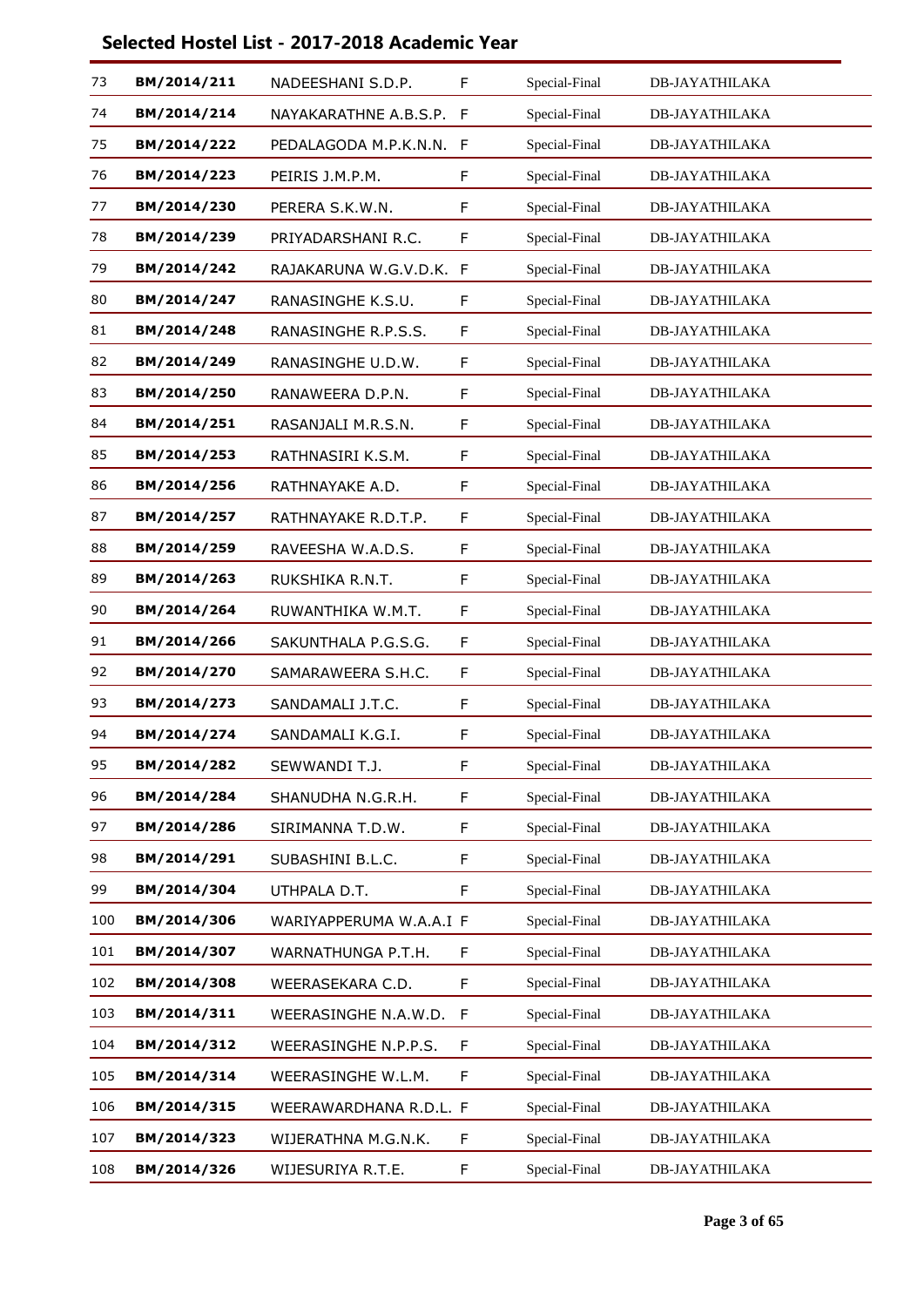| 109 | BM/2014/328 | YASHODA G.L.R.         | F  | Special-Final | <b>DB-JAYATHILAKA</b> |
|-----|-------------|------------------------|----|---------------|-----------------------|
| 110 | BM/2014/329 | YASHODARA K.           | F  | Special-Final | DB-JAYATHILAKA        |
| 111 | BM/2014/336 | HAGGALLA P.H.I.N.K.    | F  | Special-Final | DB-JAYATHILAKA        |
| 112 | BM/2014/338 | MALKANTHI K.H.M.A.N.   | F  | Special-Final | <b>DB-JAYATHILAKA</b> |
| 113 | BM/2015/002 | ABERATHNA H.P.D.C.N.   | F  | Third Year    | EW-ADIKARAM           |
| 114 | BM/2015/003 | ABERATHNA H.P.D.T.S.   | F  | Third Year    | <b>EW-ADIKARAM</b>    |
| 115 | BM/2015/004 | ABEWARDHANA N.B.G.H. F |    | Third Year    | EW-ADIKARAM           |
| 116 | BM/2015/013 | ANURADHA W.T.D.        | F  | Third Year    | EW-ADIKARAM           |
| 117 | BM/2015/015 | ARACHCHI L.A.A.D.L.    | F  | Third Year    | <b>EW-ADIKARAM</b>    |
| 118 | BM/2015/031 | CHAMODINI K.M.J.       | F  | Third Year    | EW-ADIKARAM           |
| 119 | BM/2015/036 | CHITHRANI R.           | F  | Third Year    | EW-ADIKARAM           |
| 120 | BM/2015/043 | DAYAS B.A.S.R.D.       | F  | Third Year    | <b>EW-ADIKARAM</b>    |
| 121 | BM/2015/047 | DE SILVA N.G.K.        | F  | Third Year    | <b>EW-ADIKARAM</b>    |
| 122 | BM/2015/050 | DE ZOYSA A.S.P.        | F  | Third Year    | EW-ADIKARAM           |
| 123 | BM/2015/051 | DEWMINI G.S.P.T.       | F  | Third Year    | <b>EW-ADIKARAM</b>    |
| 124 | BM/2015/054 | DILHARI L.G.S.         | F  | Third Year    | <b>EW-ADIKARAM</b>    |
| 125 | BM/2015/055 | DILRUKSHIKA M.G.C.M.   | F  | Third Year    | EW-ADIKARAM           |
| 126 | BM/2015/058 | DILSHANI S.S.          | F  | Third Year    | EW-ADIKARAM           |
| 127 | BM/2015/060 | DISSANAYAKE D.M.A.S.   | F  | Third Year    | EW-ADIKARAM           |
| 128 | BM/2015/066 | EDIRISINGHE K.P.M.     | F  | Third Year    | EW-ADIKARAM           |
| 129 | BM/2015/067 | EISHWARA W.E.D.R.S.    | F  | Third Year    | <b>EW-ADIKARAM</b>    |
| 130 | BM/2015/069 | EKANAYAKE E.M.T.P.     | F  | Third Year    | EW-ADIKARAM           |
| 131 | BM/2015/070 | EKANAYAKE G.D.         | F  | Third Year    | EW-ADIKARAM           |
| 132 | BM/2015/071 | ERANDI W.A.S.          | F  | Third Year    | <b>EW-ADIKARAM</b>    |
| 133 | BM/2015/082 | GAJAWEERA I.S.         | F. | Third Year    | EW-ADIKARAM           |
| 134 | BM/2015/087 | GIMHANI R.D.N.K.       | F  | Third Year    | EW-ADIKARAM           |
| 135 | BM/2015/089 | GUNADASA G.S.P.        | F  | Third Year    | <b>EW-ADIKARAM</b>    |
| 136 | BM/2015/092 | GUNAWARDHANA D.H.A.    | F  | Third Year    | <b>EW-ADIKARAM</b>    |
| 137 | BM/2015/094 | HAFSA M.H.F.           | F  | Third Year    | EW-ADIKARAM           |
| 138 | BM/2015/108 | INDURANGA P.D.R.       | F  | Third Year    | EW-ADIKARAM           |
| 139 | BM/2015/112 | JAYAMALI S.K.A.T.      | F. | Third Year    | <b>EW-ADIKARAM</b>    |
| 140 | BM/2015/118 | JAYASINGHE R.T.        | F  | Third Year    | EW-ADIKARAM           |
| 141 | BM/2015/122 | JAYATHUNGA R.R.        | F  | Third Year    | EW-ADIKARAM           |
| 142 | BM/2015/124 | JAYAWARDANA W.M.S.S.   | -F | Third Year    | <b>EW-ADIKARAM</b>    |
| 143 | BM/2015/130 | KALPANA G.K.U.         | F  | Third Year    | EW-ADIKARAM           |
| 144 | BM/2015/136 | KARUNARATHNA N.P.      | F  | Third Year    | EW-ADIKARAM           |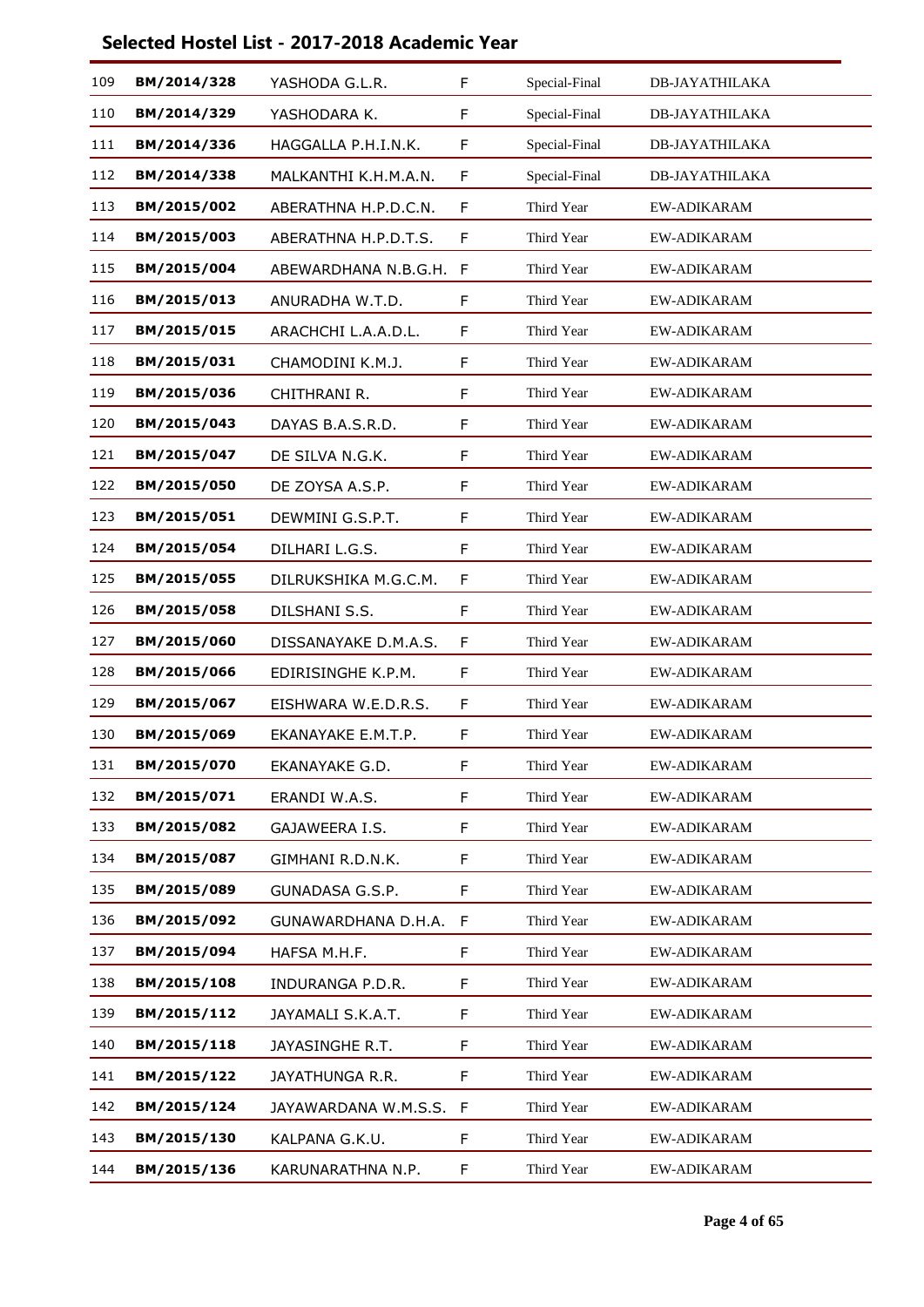| 145 | BM/2015/140 | KASTHURIARACHCHI L.M. F |    | Third Year | <b>EW-ADIKARAM</b> |
|-----|-------------|-------------------------|----|------------|--------------------|
| 146 | BM/2015/145 | KEPPETIPOLA K.G.I.K.    | F  | Third Year | EW-ADIKARAM        |
| 147 | BM/2015/154 | KUMARASIRI U.G.T.T.     | F  | Third Year | <b>EW-ADIKARAM</b> |
| 148 | BM/2015/157 | KUMARI W.M.S.           | F  | Third Year | <b>EW-ADIKARAM</b> |
| 149 | BM/2015/158 | KUMUDUMALI S.G.P.       | F  | Third Year | <b>EW-ADIKARAM</b> |
| 150 | BM/2015/174 | MADHUHANSI K.P.A.       | F  | Third Year | <b>EW-ADIKARAM</b> |
| 151 | BM/2015/176 | MADHURANGI M.I.         | F  | Third Year | <b>EW-ADIKARAM</b> |
| 152 | BM/2015/177 | MADHURANGI R.P.S.       | F  | Third Year | <b>EW-ADIKARAM</b> |
| 153 | BM/2015/181 | MADHUSHANI D.M.C.       | F  | Third Year | <b>EW-ADIKARAM</b> |
| 154 | BM/2015/182 | MADHUSHANI D.P.S.R.P.   | F  | Third Year | <b>EW-ADIKARAM</b> |
| 155 | BM/2015/187 | MADUMALEE P.V.W.        | F  | Third Year | EW-ADIKARAM        |
| 156 | BM/2015/192 | MADUSHANI W.K.I.        | F  | Third Year | <b>EW-ADIKARAM</b> |
| 157 | BM/2015/194 | MADUSHIKA R.A.D.        | F  | Third Year | <b>EW-ADIKARAM</b> |
| 158 | BM/2015/197 | MAHESHIKA G.A.R.        | F  | Third Year | <b>EW-ADIKARAM</b> |
| 159 | BM/2015/200 | MALSHA A.S.             | F  | Third Year | <b>EW-ADIKARAM</b> |
| 160 | BM/2015/208 | MIHIRANGI H.H.N.        | F  | Third Year | <b>EW-ADIKARAM</b> |
| 161 | BM/2015/220 | NIMANTHIKA W.M.G.       | F  | Third Year | <b>EW-ADIKARAM</b> |
| 162 | BM/2015/230 | PATHIRANA A.P.P.V.      | F  | Third Year | <b>EW-ADIKARAM</b> |
| 163 | BM/2015/232 | PEIRIS K.A.A.S.R.       | F  | Third Year | <b>EW-ADIKARAM</b> |
| 164 | BM/2015/245 | PERERA P.B.L.H.         | F  | Third Year | EW-ADIKARAM        |
| 165 | BM/2015/250 | PIYUMIKA B.A.           | F  | Third Year | <b>EW-ADIKARAM</b> |
| 166 | BM/2015/251 | PRABODHA P.K.S.         | F  | Third Year | EW-ADIKARAM        |
| 167 | BM/2015/255 | PREMADASA G.G.N.S.      | F  | Third Year | EW-ADIKARAM        |
| 168 | BM/2015/256 | PREMASIRI K.A.A.G.S.S.  | F  | Third Year | <b>EW-ADIKARAM</b> |
| 169 | BM/2015/257 | PREMATHILAKA D.M.R.G.   | F  | Third Year | EW-ADIKARAM        |
| 170 | BM/2015/259 | PRIYANGANI S.N.         | F  | Third Year | <b>EW-ADIKARAM</b> |
| 171 | BM/2015/260 | PRIYANGIKA W.P.R.       | F  | Third Year | <b>EW-ADIKARAM</b> |
| 172 | BM/2015/262 | PROBODHI W.A.D.         | F  | Third Year | EW-ADIKARAM        |
| 173 | BM/2015/270 | RAJAPAKSHA R.A.D.N.     | F  | Third Year | <b>EW-ADIKARAM</b> |
| 174 | BM/2015/275 | RANASINGHA C.D.         | F  | Third Year | <b>EW-ADIKARAM</b> |
| 175 | BM/2015/284 | RANAWEERA P.H.N.S.      | F. | Third Year | EW-ADIKARAM        |
| 176 | BM/2015/294 | RATHNAYAKA R.M.T.M.     | F  | Third Year | EW-ADIKARAM        |
| 177 | BM/2015/300 | SAJEEWANIE H.A.S.       | F  | Third Year | <b>EW-ADIKARAM</b> |
| 178 | BM/2015/304 | SAMARASINGHA R.D.A.D. F |    | Third Year | <b>EW-ADIKARAM</b> |
| 179 | BM/2015/317 | SANJEEWANEE B.V.S.      | F  | Third Year | <b>EW-ADIKARAM</b> |
| 180 | BM/2015/318 | SANJEEWANI W.N.         | F. | Third Year | <b>EW-ADIKARAM</b> |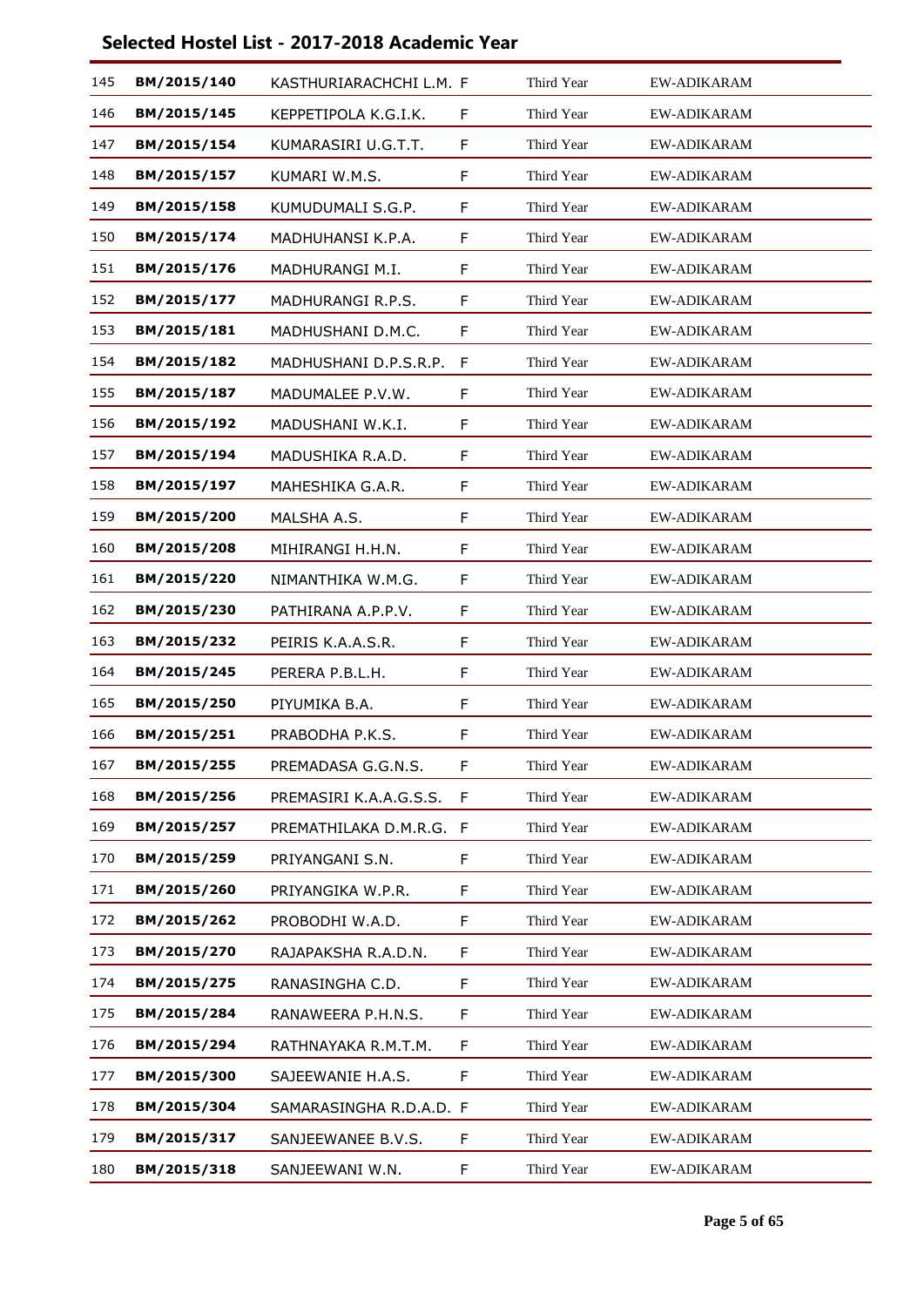| 181 | BM/2015/321 | SANKALPANI W.N.         | F | Third Year  | <b>EW-ADIKARAM</b> |
|-----|-------------|-------------------------|---|-------------|--------------------|
| 182 | BM/2015/343 | SRIMALI D.B.P.          | F | Third Year  | EW-ADIKARAM        |
| 183 | BM/2015/344 | SRIYANI S.C.            | F | Third Year  | <b>EW-ADIKARAM</b> |
| 184 | BM/2015/348 | SUDEEMA K.V.M.          | F | Third Year  | <b>EW-ADIKARAM</b> |
| 185 | BM/2015/352 | THARANGANI K.G.I.       | F | Third Year  | EW-ADIKARAM        |
| 186 | BM/2015/359 | UDARI G.A.C.            | F | Third Year  | <b>EW-ADIKARAM</b> |
| 187 | BM/2015/368 | WAIDYARATHNE G.R.P.S. F |   | Third Year  | <b>EW-ADIKARAM</b> |
| 188 | BM/2015/371 | WARAGODA W.M.M.P.       | F | Third Year  | EW-ADIKARAM        |
| 189 | BM/2015/372 | WARNASURIYA A.G.H.M.    | F | Third Year  | <b>EW-ADIKARAM</b> |
| 190 | BM/2015/373 | WEERAKKUTTIGE W.I.B.    | F | Third Year  | <b>EW-ADIKARAM</b> |
| 191 | BM/2015/386 | WIJESINGHE W.A.I.R.     | F | Third Year  | EW-ADIKARAM        |
| 192 | BM/2015/393 | YASODHARA T.L.          | F | Third Year  | EW-ADIKARAM        |
| 193 | BM/2015/395 | HANSIKA V.A.K.K.        | F | Third Year  | <b>EW-ADIKARAM</b> |
| 194 | BM/2015/399 | DILRUKSHI U.N.          | F | Third Year  | EW-ADIKARAM        |
| 195 | BM/2016/022 | ARIYASENA H.Y.B.J.      | F | Second Year | <b>BULUGAHA</b>    |
| 196 | BM/2016/023 | ARIYASENA M.T.N.        | F | Second Year | <b>BULUGAHA</b>    |
| 197 | BM/2016/025 | ASHENI H.A.N.           | F | Second Year | <b>BULUGAHA</b>    |
| 198 | BM/2016/026 | ASHOKA A.K.             | F | Second Year | <b>BULUGAHA</b>    |
| 199 | BM/2016/032 | BANDARA J.M.U.          | F | Second Year | <b>BULUGAHA</b>    |
| 200 | BM/2016/037 | BANDARA W.M.M.          | F | Second Year | <b>BULUGAHA</b>    |
| 201 | BM/2016/048 | CHATHURANGI S.K.A.D.    | F | Second Year | <b>BULUGAHA</b>    |
| 202 | BM/2016/049 | CHATHURANGI W.B.        | F | Second Year | <b>BULUGAHA</b>    |
| 203 | BM/2016/059 | DE SILVA L.R.D.         | F | Second Year | <b>BULUGAHA</b>    |
| 204 | BM/2016/061 | DE SILVA W.R.T.         | F | Second Year | <b>BULUGAHA</b>    |
| 205 | BM/2016/063 | DE ZOYSA M.N.D.         | F | Second Year | <b>BULUGAHA</b>    |
| 206 | BM/2016/071 | DHARMAKEERTHI M.M.K.S F |   | Second Year | <b>BULUGAHA</b>    |
| 207 | BM/2016/074 | DHARMASIRI P.H.A.       | F | Second Year | <b>BULUGAHA</b>    |
| 208 | BM/2016/077 | DILESHIKA M.A.D.A.      | F | Second Year | <b>BULUGAHA</b>    |
| 209 | BM/2016/079 | DILHANI K.S.            | F | Second Year | <b>BULUGAHA</b>    |
| 210 | BM/2016/080 | DILHANI M.G.S.          | F | Second Year | <b>BULUGAHA</b>    |
| 211 | BM/2016/084 | DILRUKSHI M.A.A.P.      | F | Second Year | <b>BULUGAHA</b>    |
| 212 | BM/2016/085 | DILRUKSHI T.H.G.T.      | F | Second Year | <b>BULUGAHA</b>    |
| 213 | BM/2016/098 | DIVYANJALI B.P.T.       | F | Second Year | <b>BULUGAHA</b>    |
| 214 | BM/2016/099 | EKANAYAKA P.M.S.K.      | F | Second Year | <b>BULUGAHA</b>    |
| 215 | BM/2016/100 | ESHADI S.H.A.H.         | F | Second Year | <b>BULUGAHA</b>    |
| 216 | BM/2016/114 | GANGANODA H.G.L.        | F | Second Year | <b>BULUGAHA</b>    |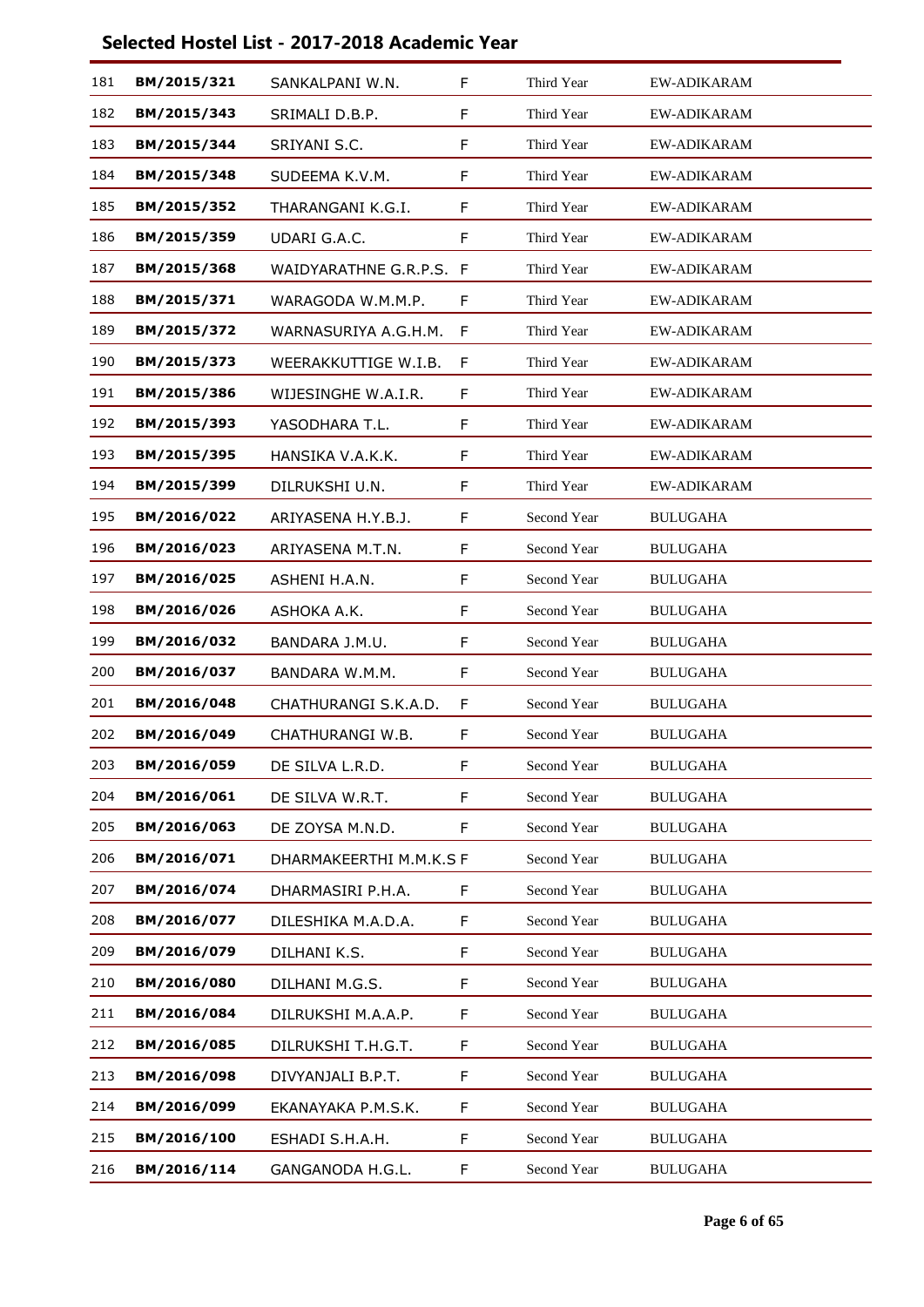| 217 | BM/2016/125 | GUNARATHNA P.A.C.H.  | F | Second Year        | <b>BULUGAHA</b> |  |
|-----|-------------|----------------------|---|--------------------|-----------------|--|
| 218 | BM/2016/134 | HANSANI R.A.M.       | F | Second Year        | <b>BULUGAHA</b> |  |
| 219 | BM/2016/143 | HERATH H.M.R.N.      | F | Second Year        | <b>BULUGAHA</b> |  |
| 220 | BM/2016/144 | HERATH P.P.M.S.      | F | Second Year        | <b>BULUGAHA</b> |  |
| 221 | BM/2016/147 | HESHANI H.W.S.M.     | F | Second Year        | <b>BULUGAHA</b> |  |
| 222 | BM/2016/151 | IMASHA S.H.S.        | F | <b>Second Year</b> | <b>BULUGAHA</b> |  |
| 223 | BM/2016/152 | IMZA I.M.A.          | F | Second Year        | <b>BULUGAHA</b> |  |
| 224 | BM/2016/157 | ISURIKA M.L.P.       | F | Second Year        | <b>BULUGAHA</b> |  |
| 225 | BM/2016/163 | JAYARATHNA M.L.N.S.  | F | Second Year        | <b>BULUGAHA</b> |  |
| 226 | BM/2016/169 | JAYASUNDARA M.G.P.M. | F | Second Year        | <b>BULUGAHA</b> |  |
| 227 | BM/2016/172 | JAYASURIYA J.S.D.    | F | Second Year        | <b>BULUGAHA</b> |  |
| 228 | BM/2016/177 | KANCHANA G.T.        | F | Second Year        | <b>BULUGAHA</b> |  |
| 229 | BM/2016/197 | KOSWATHTHA K.M.S.M.  | F | Second Year        | <b>BULUGAHA</b> |  |
| 230 | BM/2016/199 | KULARATHNA J.A.A.P.  | F | Second Year        | <b>BULUGAHA</b> |  |
| 231 | BM/2016/215 | KUMARI T.H.P.S.      | F | Second Year        | <b>BULUGAHA</b> |  |
| 232 | BM/2016/219 | LAKMALI G.G.T.       | F | Second Year        | <b>BULUGAHA</b> |  |
| 233 | BM/2016/220 | LAKMALI H.M.D.       | F | Second Year        | <b>BULUGAHA</b> |  |
| 234 | BM/2016/221 | LAKMALI W.M.         | F | Second Year        | <b>BULUGAHA</b> |  |
| 235 | BM/2016/224 | LAKSHANI E.A.A.      | F | Second Year        | <b>BULUGAHA</b> |  |
| 236 | BM/2016/228 | LIYANAGE G.L.K.P.    | F | Second Year        | <b>BULUGAHA</b> |  |
| 237 | BM/2016/239 | MADHUSHANI H.G.I.    | F | Second Year        | SGM             |  |
| 238 | BM/2016/240 | MADHUSHANI H.M.D.    | F | Second Year        | <b>BULUGAHA</b> |  |
| 239 | BM/2016/242 | MADHUSHANI K.M.G.T.  | F | Second Year        | <b>BULUGAHA</b> |  |
| 240 | BM/2016/243 | MADHUSHANI V.P.P.    | F | Second Year        | <b>BULUGAHA</b> |  |
| 241 | BM/2016/244 | MADHUSHANI W.I.      | F | Second Year        | <b>BULUGAHA</b> |  |
| 242 | BM/2016/245 | MADHUSHANI W.N.      | F | Second Year        | <b>BULUGAHA</b> |  |
| 243 | BM/2016/247 | MADUBHASHINI M.P.    | F | Second Year        | <b>BULUGAHA</b> |  |
| 244 | BM/2016/249 | MADUSHANI B.V.I.     | F | Second Year        | <b>BULUGAHA</b> |  |
| 245 | BM/2016/250 | MADUSHANI D.D.L.     | F | Second Year        | <b>BULUGAHA</b> |  |
| 246 | BM/2016/253 | MADUSHANI S.K.S.     | F | Second Year        | <b>BULUGAHA</b> |  |
| 247 | BM/2016/254 | MADUSHANI S.M.W.     | F | Second Year        | <b>BULUGAHA</b> |  |
| 248 | BM/2016/256 | MADUSHANI W.P.G.     | F | Second Year        | <b>BULUGAHA</b> |  |
| 249 | BM/2016/258 | MADUWANTHI A.M.K.P.  | F | Second Year        | <b>BULUGAHA</b> |  |
| 250 | BM/2016/259 | MADUWANTHI P.D.T.W.  | F | Second Year        | <b>BULUGAHA</b> |  |
| 251 | BM/2016/265 | MENIKBOWA M.S.P.K.N. | F | Second Year        | <b>BULUGAHA</b> |  |
| 252 | BM/2016/269 | MUTHUKUMARANA C.S.   | F | Second Year        | <b>BULUGAHA</b> |  |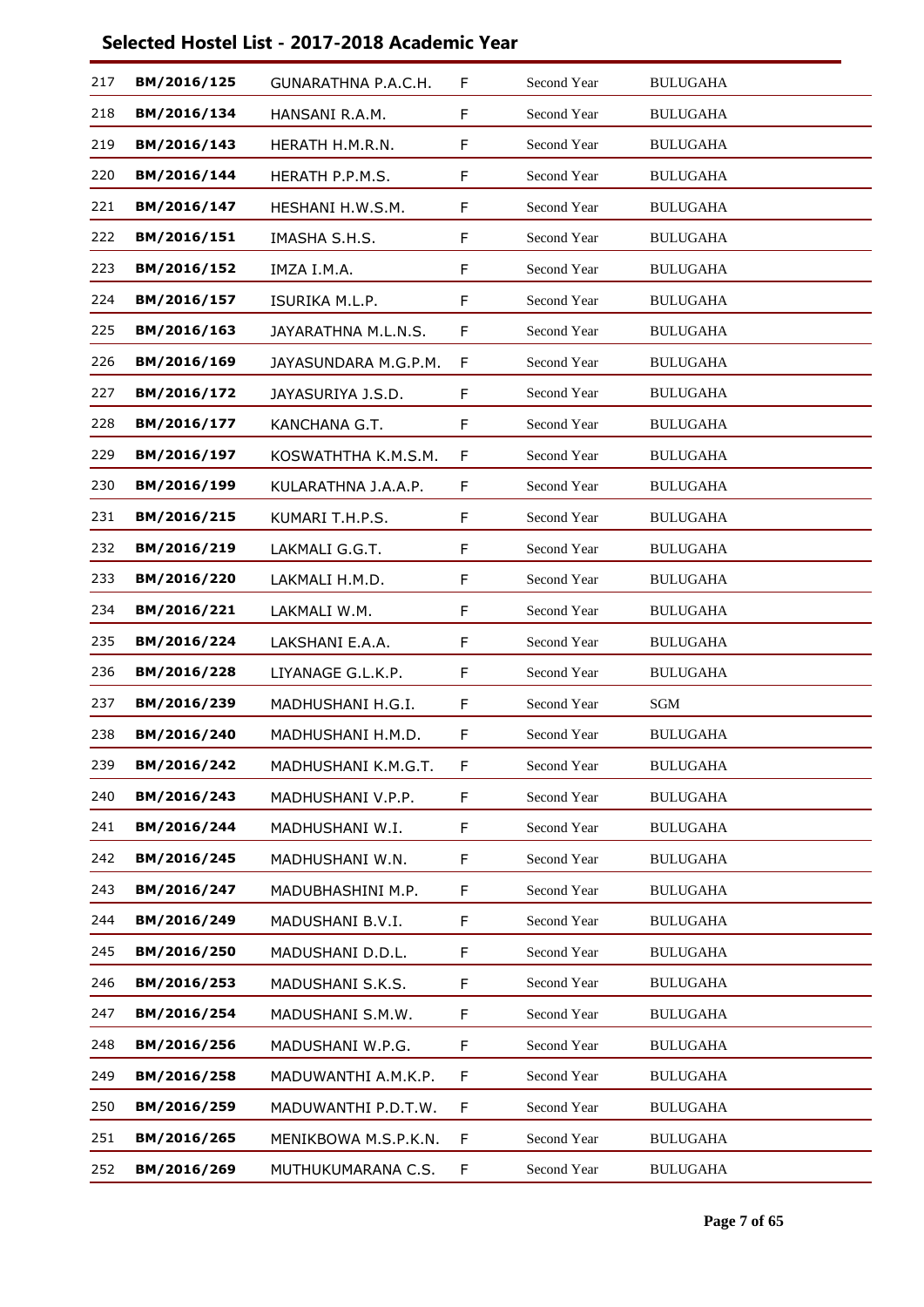| 253 | BM/2016/273 | NAMRADA E.D.            | F | Second Year        | <b>BULUGAHA</b> |
|-----|-------------|-------------------------|---|--------------------|-----------------|
| 254 | BM/2016/276 | NAVARATHNA B.C.U.       | F | Second Year        | <b>BULUGAHA</b> |
| 255 | BM/2016/286 | NISANSALA B.D.S.        | F | Second Year        | <b>BULUGAHA</b> |
| 256 | BM/2016/296 | PERERA D.A.D.M.         | F | Second Year        | <b>BULUGAHA</b> |
| 257 | BM/2016/310 | PIYARATHNA W.H.N.       | F | Second Year        | <b>BULUGAHA</b> |
| 258 | BM/2016/313 | PRABODYA R.K.S.         | F | Second Year        | <b>BULUGAHA</b> |
| 259 | BM/2016/314 | PRAMODI K.U.            | F | Second Year        | <b>BULUGAHA</b> |
| 260 | BM/2016/316 | PRASADANI W.K.C.        | F | Second Year        | <b>BULUGAHA</b> |
| 261 | BM/2016/318 | PREETHIMALI E.B.M.P.    | F | Second Year        | <b>BULUGAHA</b> |
| 262 | BM/2016/321 | PRIYADARSHANI G.N.      | F | Second Year        | <b>BULUGAHA</b> |
| 263 | BM/2016/323 | PRIYADARSHANI S.A.G.    | F | Second Year        | <b>BULUGAHA</b> |
| 264 | BM/2016/324 | PRIYANANDANA K.H.I.R.   | F | <b>Second Year</b> | <b>BULUGAHA</b> |
| 265 | BM/2016/331 | RAJAPAKSHA U.G.G.N.     | F | Second Year        | <b>BULUGAHA</b> |
| 266 | BM/2016/333 | RAMANAYAKA D.S.         | F | Second Year        | <b>BULUGAHA</b> |
| 267 | BM/2016/340 | RANATHUNGA P.R.S.W.     | F | Second Year        | <b>BULUGAHA</b> |
| 268 | BM/2016/344 | RATHNAYAKA J.V.N.       | F | Second Year        | <b>BULUGAHA</b> |
| 269 | BM/2016/350 | RAVINDI N.G.T.N.        | F | Second Year        | <b>BULUGAHA</b> |
| 270 | BM/2016/352 | ROSHANI M.A.            | F | Second Year        | <b>BULUGAHA</b> |
| 271 | BM/2016/355 | RUPASINGHE D.S.S.       | F | Second Year        | <b>BULUGAHA</b> |
| 272 | BM/2016/357 | SACHINI K.W.T.          | F | Second Year        | <b>BULUGAHA</b> |
| 273 | BM/2016/370 | SAMMANI H.D.            | F | Second Year        | <b>BULUGAHA</b> |
| 274 | BM/2016/375 | SANDAMALI J.A.H.        | F | Second Year        | <b>BULUGAHA</b> |
| 275 | BM/2016/378 | SANDARENU K.S.          | F | Second Year        | <b>BULUGAHA</b> |
| 276 | BM/2016/382 | SANDEEPANEE K.S.        | F | Second Year        | <b>BULUGAHA</b> |
| 277 | BM/2016/384 | SANJANA G.L.C.J.        | F | Second Year        | <b>BULUGAHA</b> |
| 278 | BM/2016/386 | SANJULA Y.T.            | F | Second Year        | <b>BULUGAHA</b> |
| 279 | BM/2016/390 | SATHYA D.M.S.           | F | Second Year        | <b>BULUGAHA</b> |
| 280 | BM/2016/400 | SENEVIRATHNE R.M.S.S.   | F | Second Year        | <b>BULUGAHA</b> |
| 281 | BM/2016/403 | SEWWANDI C.G.H.D.       | F | Second Year        | <b>BULUGAHA</b> |
| 282 | BM/2016/408 | SEWWANDI W.H.P.H.       | F | Second Year        | <b>BULUGAHA</b> |
| 283 | BM/2016/409 | SHARMA M.F.             | F | Second Year        | <b>BULUGAHA</b> |
| 284 | BM/2016/410 | SHASHIKALA W.G.A.       | F | Second Year        | <b>BULUGAHA</b> |
| 285 | BM/2016/420 | SIRIWARDHANA R.G.C.M. F |   | Second Year        | <b>BULUGAHA</b> |
| 286 | BM/2016/422 | SOMARATHNA W.M.S.N.     | F | Second Year        | <b>BULUGAHA</b> |
| 287 | BM/2016/425 | SRIMALI K.A.S.          | F | Second Year        | <b>BULUGAHA</b> |
| 288 | BM/2016/426 | SUBASINGHA N.E.M.       | F | Second Year        | <b>BULUGAHA</b> |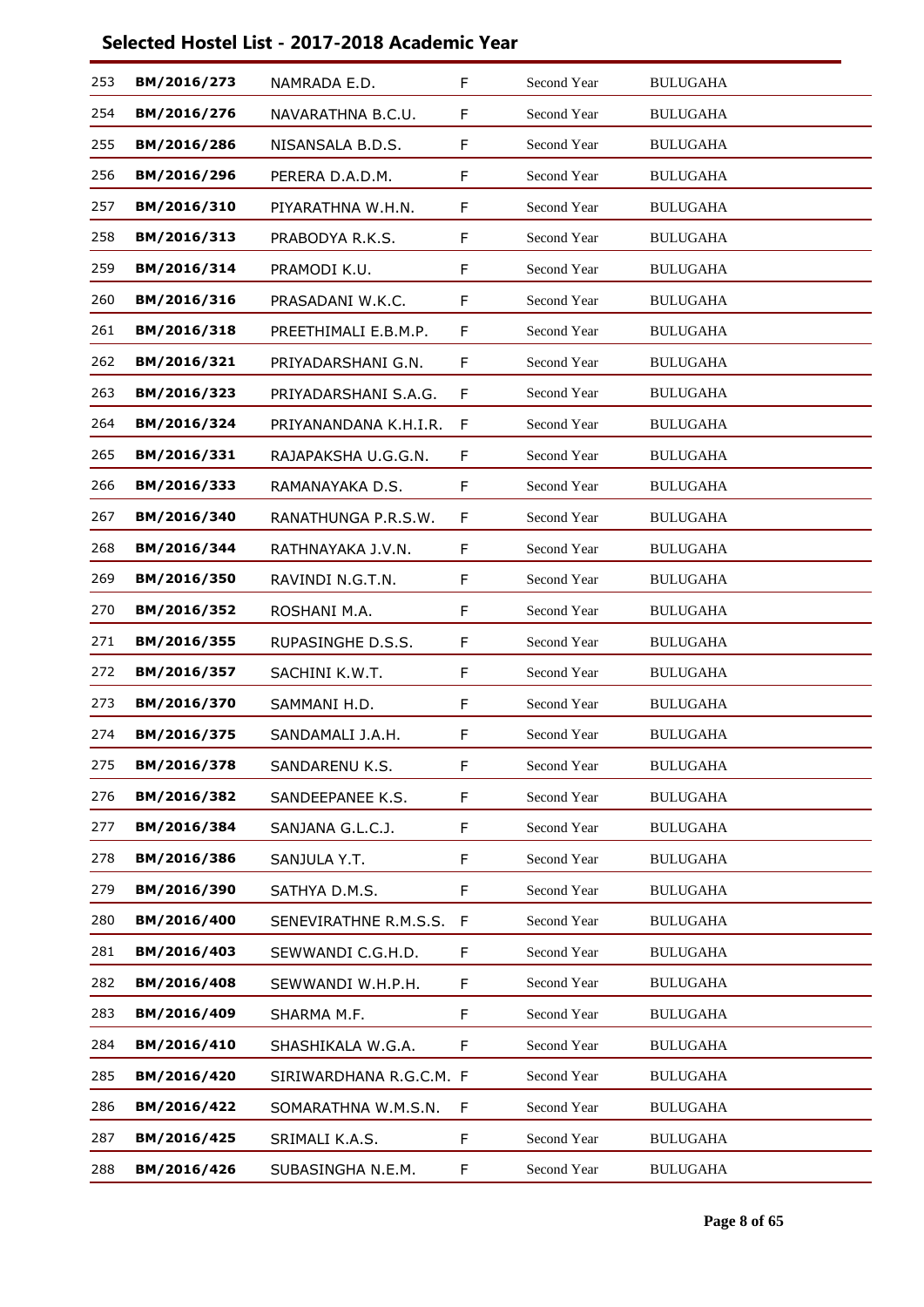| 289 | BM/2016/427 | SUBASINGHE V.N.          | F | Second Year   | <b>BULUGAHA</b>       |
|-----|-------------|--------------------------|---|---------------|-----------------------|
| 290 | BM/2016/430 | SUDUWELLA T.S.           | F | Second Year   | <b>BULUGAHA</b>       |
| 291 | BM/2016/441 | THENNAKOON T.M.S.S.      | F | Second Year   | <b>BULUGAHA</b>       |
| 292 | BM/2016/442 | THENUWARA D.J.           | F | Second Year   | <b>BULUGAHA</b>       |
| 293 | BM/2016/446 | THILAKARATHNA U.H.L.     | F | Second Year   | <b>BULUGAHA</b>       |
| 294 | BM/2016/455 | UDESHIKA J.L.D.          | F | Second Year   | <b>BULUGAHA</b>       |
| 295 | BM/2016/458 | VINDI D.A.               | F | Second Year   | <b>BULUGAHA</b>       |
| 296 | BM/2016/462 | W.M. MADUWANTHI          | F | Second Year   | <b>BULUGAHA</b>       |
| 297 | BM/2016/467 | WATHUDURA S.M.           | F | Second Year   | <b>BULUGAHA</b>       |
| 298 | BM/2016/471 | WEERASINGHA J.D.N.       | F | Second Year   | <b>BULUGAHA</b>       |
| 299 | BM/2016/477 | WICKRAMASINGHA U.K.      | F | Second Year   | <b>BULUGAHA</b>       |
| 300 | BM/2016/481 | WIJERATHNA K.G.D.M.      | F | Second Year   | <b>BULUGAHA</b>       |
| 301 | BM/2016/482 | WIJERATHNA M.N.K.        | F | Second Year   | <b>BULUGAHA</b>       |
| 302 | BM/2016/485 | WIJESINGHA G.V.          | F | Second Year   | <b>BULUGAHA</b>       |
| 303 | BM/2016/486 | WIJESINGHE H.P.M.P.      | F | Second Year   | <b>BULUGAHA</b>       |
| 304 | BM/2016/488 | WIJESUNDARA W.M.H.N.     | F | Second Year   | <b>BULUGAHA</b>       |
| 305 | BM/2016/494 | WITHANACHCHI R.S.        | F | Second Year   | <b>BULUGAHA</b>       |
| 306 | BM/2016/495 | WITHARANA A.D.           | F | Second Year   | <b>BULUGAHA</b>       |
| 307 | BM/2016/497 | YAPA H.G.R.K.D.          | F | Second Year   | <b>BULUGAHA</b>       |
| 308 | BS/2014/053 | CHITHRASENA C.D.V.       | F | Special-Final | DB-JAYATHILAKA        |
| 309 | BS/2014/157 | KARUNARATHNA N.S.N.      | F | Special-Final | <b>DB-JAYATHILAKA</b> |
| 310 | BS/2014/162 | SAMARAWICKRAMA H.D.      | F | Special-Final | DB-JAYATHILAKA        |
| 311 | BS/2014/167 | WEERAWARNA N.E.          | F | Special-Final | <b>DB-JAYATHILAKA</b> |
| 312 | BS/2014/178 | RAJAKARUNA R.M.N.P.      | F | Special-Final | <b>DB-JAYATHILAKA</b> |
| 313 | BS/2014/201 | WIJEBANDARA N.R.Y.       | F | Special-Final | <b>DB-JAYATHILAKA</b> |
| 314 | BS/2014/205 | SAKALASOORIYA S.M.C.P. F |   | Special-Final | <b>DB-JAYATHILAKA</b> |
| 315 | BS/2014/211 | WICKRAMAGE S.W.          | F | Special-Final | <b>DB-JAYATHILAKA</b> |
| 316 | BS/2014/212 | KAHATAPITIYA G.L.C.      | F | Special-Final | <b>DB-JAYATHILAKA</b> |
| 317 | BS/2014/216 | DIKELLA D.G.W.N.         | F | Special-Final | <b>DB-JAYATHILAKA</b> |
| 318 | BS/2014/222 | WEERASINGHE B.W.M.K.E F  |   | Special-Final | DB-JAYATHILAKA        |
| 319 | BS/2015/011 | DAMMEARACHCHI D.A.K. F   |   | General-Final | <b>DB-JAYATHILAKA</b> |
| 320 | BS/2015/021 | FERNANDO R.D.M.N.        | F | General-Final | <b>DB-JAYATHILAKA</b> |
| 321 | BS/2015/068 | NUSFA M.L.F.             | F | General-Final | <b>DB-JAYATHILAKA</b> |
| 322 | BS/2015/081 | PUNCHIPATABANDI T.I.     | F | Third Year    | EW-ADIKARAM           |
| 323 | BS/2015/086 | SAMARAKOON S.M.G.K.      | F | General-Final | <b>DB-JAYATHILAKA</b> |
| 324 | BS/2015/111 | AMARASINGHE A.K.D.K.K. F |   | Third Year    | <b>EW-ADIKARAM</b>    |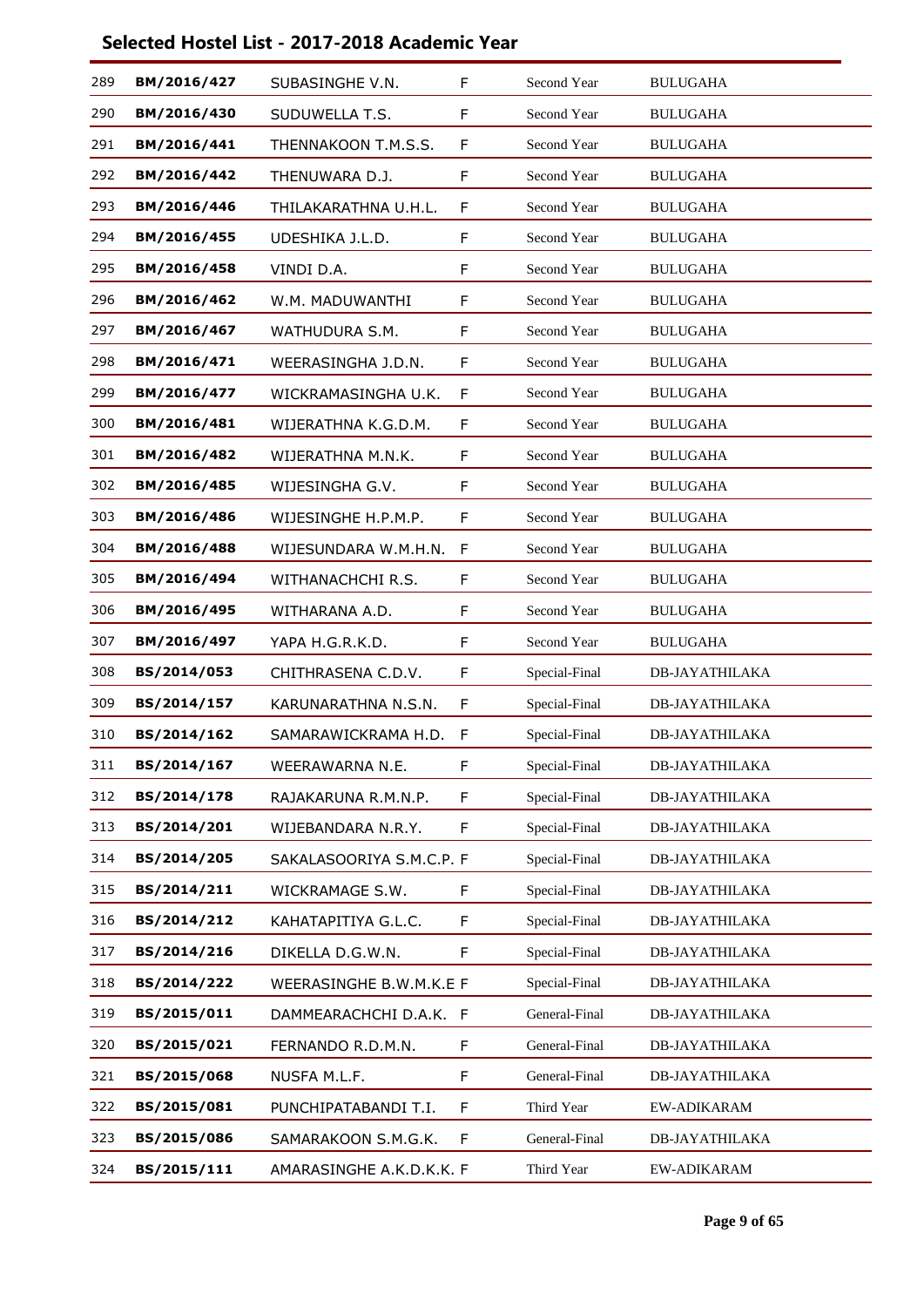| 325 | BS/2015/122 | FERNANDO K.S.P.         | F           | General-Final      | <b>DB-JAYATHILAKA</b> |
|-----|-------------|-------------------------|-------------|--------------------|-----------------------|
| 326 | BS/2015/138 | KUMARI P.D.S.R.         | F           | Third Year         | <b>EW-ADIKARAM</b>    |
| 327 | BS/2015/202 | KITHMINI K.L.G.H.       | F           | Third Year         | <b>EW-ADIKARAM</b>    |
| 328 | BS/2015/204 | LAKMALI M.H.P.          | F           | Third Year         | <b>EW-ADIKARAM</b>    |
| 329 | BS/2015/226 | WELAGEDARA W.K.H.K.     | F           | Third Year         | EW-ADIKARAM           |
| 330 | BS/2015/233 | DANANJANEE G.N.         | F           | Third Year         | <b>EW-ADIKARAM</b>    |
| 331 | BS/2015/239 | HIMASHA M.F.F.          | F           | General-Final      | <b>DB-JAYATHILAKA</b> |
| 332 | BS/2015/257 | ZAITHUN M.R.F.          | F           | Third Year         | EW-ADIKARAM           |
| 333 | BS/2015/268 | HAMZIYA M.H.F.          | F           | General-Final      | <b>DB-JAYATHILAKA</b> |
| 334 | BS/2015/284 | WEERAPPERUMA W.A.D.A. F |             | General-Final      | <b>DB-JAYATHILAKA</b> |
| 335 | BS/2015/901 | MADHUSHANI H.M.R.       | F           | Third Year         | <b>DB-JAYATHILAKA</b> |
| 336 | BS/2015/902 | SATHSARANI V.G.S.       | F           | Third Year         | <b>DB-JAYATHILAKA</b> |
| 337 | BS/2016/003 | ALAHAKOON A.M.L.U.      | F           | <b>Second Year</b> | <b>BULUGAHA</b>       |
| 338 | BS/2016/009 | ATTHANAYAKE A.M.M.D.    | F           | Second Year        | <b>BULUGAHA</b>       |
| 339 | BS/2016/015 | CHATHURANGI N.E.        | F           | <b>Second Year</b> | <b>BULUGAHA</b>       |
| 340 | BS/2016/016 | CHATHURANI T.G.N.       | F           | Second Year        | <b>BULUGAHA</b>       |
| 341 | BS/2016/017 | CHAYA S.K.A.S.          | F           | Second Year        | <b>BULUGAHA</b>       |
| 342 | BS/2016/034 | DISANAYAKA D.M.I.M.     | F           | Second Year        | <b>BULUGAHA</b>       |
| 343 | BS/2016/035 | DISANAYAKE D.M.C.S.L.   | F           | Second Year        | <b>BULUGAHA</b>       |
| 344 | BS/2016/058 | JAYASINGHE Y.P.S.G.     | F           | Second Year        | <b>BULUGAHA</b>       |
| 345 | BS/2016/078 | MADHUBHASHINI G.C.      | F           | Second Year        | <b>BULUGAHA</b>       |
| 346 | BS/2016/079 | MADHUSANKI F.H.S.       | F           | <b>Second Year</b> | <b>BULUGAHA</b>       |
| 347 | BS/2016/088 | MUFEESA M.T.M.T.F.      | F           | Second Year        | <b>BULUGAHA</b>       |
| 348 | BS/2016/089 | MUTHUMALA U.H.          | F           | Second Year        | <b>BULUGAHA</b>       |
| 349 | BS/2016/093 | NISANSALA A.M.Y.        | F           | Second Year        | <b>BULUGAHA</b>       |
| 350 | BS/2016/108 | PREMARATHNA W.L.U.C.    | $\mathsf F$ | Second Year        | <b>BULUGAHA</b>       |
| 351 | BS/2016/109 | RAJAPAKSHA R.E.G.I.D.   | F           | Second Year        | <b>BULUGAHA</b>       |
| 352 | BS/2016/131 | SANDUNIKA P.G.I.        | F           | Second Year        | <b>BULUGAHA</b>       |
| 353 | BS/2016/162 | WEERASEKARA P.G.Y.W.    | F           | Second Year        | <b>BULUGAHA</b>       |
| 354 | BS/2016/172 | RAJAPAKSHE H.R.M.N.     | F           | Second Year        | <b>BULUGAHA</b>       |
| 355 | CM/2014/002 | AMARASEKARA A.G.D.T.    | F           | Special-Final      | <b>DB-JAYATHILAKA</b> |
| 356 | CM/2014/004 | ASHANI K.A.             | F           | Special-Final      | <b>DB-JAYATHILAKA</b> |
| 357 | CM/2014/006 | ATAPATHTHU A.M.M.P.     | F           | Special-Final      | <b>DB-JAYATHILAKA</b> |
| 358 | CM/2014/009 | BANDARA H.M.P.K.S.      | F           | Special-Final      | <b>DB-JAYATHILAKA</b> |
| 359 | CM/2014/010 | BANDARA O.T.M.U.I.      | F           | Special-Final      | <b>DB-JAYATHILAKA</b> |
| 360 | CM/2014/013 | CHANCHALA W.A.G.        | F           | Special-Final      | <b>DB-JAYATHILAKA</b> |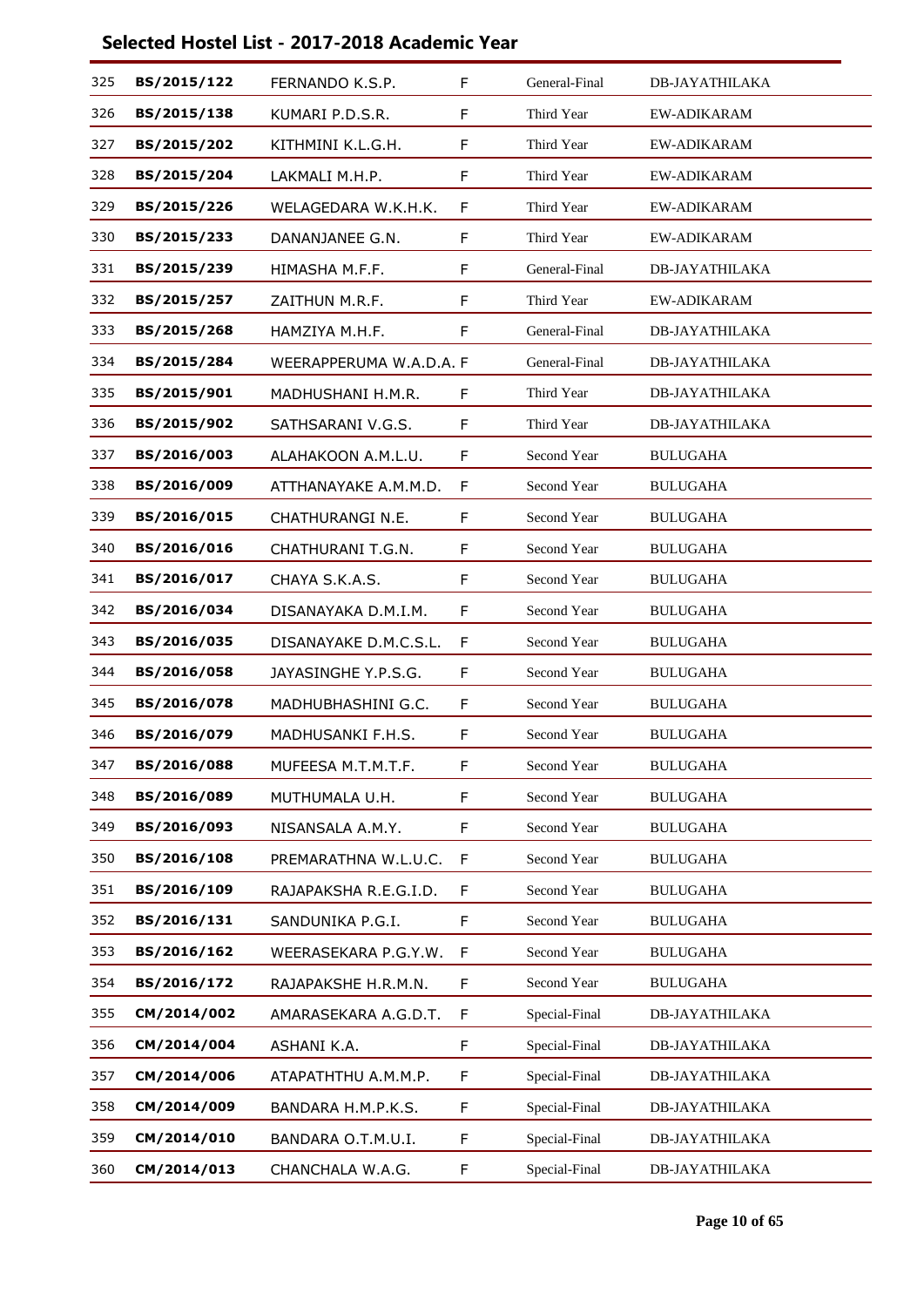| 361 | CM/2014/021 | DARSHANI M.M.           | F            | Special-Final | <b>DB-JAYATHILAKA</b> |
|-----|-------------|-------------------------|--------------|---------------|-----------------------|
| 362 | CM/2014/034 | FERNANDO M.V.R.         | F            | Special-Final | <b>DB-JAYATHILAKA</b> |
| 363 | CM/2014/038 | FERNANDO W.D.Y.         | F            | Special-Final | <b>DB-JAYATHILAKA</b> |
| 364 | CM/2014/039 | GAMAGE B.G.S.K.         | F            | Special-Final | <b>DB-JAYATHILAKA</b> |
| 365 | CM/2014/040 | <b>GEETHAMALI L.S.</b>  | F            | Special-Final | DB-JAYATHILAKA        |
| 366 | CM/2014/041 | GOMES P.S.M.            | F            | Special-Final | <b>DB-JAYATHILAKA</b> |
| 367 | CM/2014/045 | GUNASEKARA M.D.P.K.     | F            | Special-Final | <b>DB-JAYATHILAKA</b> |
| 368 | CM/2014/047 | GUNAWARDHANA S.K.W.     | $\mathsf{F}$ | Special-Final | DB-JAYATHILAKA        |
| 369 | CM/2014/049 | HANSHI K.A.S.           | F            | Special-Final | <b>DB-JAYATHILAKA</b> |
| 370 | CM/2014/050 | <b>HANSIKA S.P</b>      | F            | Special-Final | <b>DB-JAYATHILAKA</b> |
| 371 | CM/2014/053 | HERATH H.M.S.A.K.       | F            | Special-Final | <b>DB-JAYATHILAKA</b> |
| 372 | CM/2014/055 | HETTIKANDA H.A.D.N.     | F            | Special-Final | <b>DB-JAYATHILAKA</b> |
| 373 | CM/2014/059 | JAYASOORIYA W.K.M.I.L.  | $\mathsf{F}$ | Special-Final | <b>DB-JAYATHILAKA</b> |
| 374 | CM/2014/063 | KALHARI U.M.K.          | F            | Special-Final | DB-JAYATHILAKA        |
| 375 | CM/2014/066 | KARIYAWASAM K.B.G.U.N F |              | Special-Final | <b>DB-JAYATHILAKA</b> |
| 376 | CM/2014/067 | KARIYAWASAM K.M.G.S.N F |              | Special-Final | <b>DB-JAYATHILAKA</b> |
| 377 | CM/2014/068 | KAUMADI W.M.N.          | F            | Special-Final | DB-JAYATHILAKA        |
| 378 | CM/2014/071 | KISHANTHI S.            | F            | Special-Final | DB-JAYATHILAKA        |
| 379 | CM/2014/075 | KUMARASINGHE B.H.N.N. F |              | Special-Final | <b>DB-JAYATHILAKA</b> |
| 380 | CM/2014/081 | LAKSHANI D.M.A.         | F            | Special-Final | DB-JAYATHILAKA        |
| 381 | CM/2014/082 | LIYANAGE L.S.           | F            | Special-Final | <b>DB-JAYATHILAKA</b> |
| 382 | CM/2014/088 | MADHUSHANI I.V.T.D.     | F            | Special-Final | DB-JAYATHILAKA        |
| 383 | CM/2014/090 | MADHUSHIKA P.I.         | F            | Special-Final | DB-JAYATHILAKA        |
| 384 | CM/2014/097 | MUNASINGHE M.A.D.M.     | F            | Special-Final | DB-JAYATHILAKA        |
| 385 | CM/2014/099 | NADEESHANI W.T.H.       | F            | Special-Final | <b>DB-JAYATHILAKA</b> |
| 386 | CM/2014/102 | NIMESHIKA W.A.U.        | F            | Special-Final | <b>DB-JAYATHILAKA</b> |
| 387 | CM/2014/104 | NISANSALA U.L.S.        | F            | Special-Final | <b>DB-JAYATHILAKA</b> |
| 388 | CM/2014/107 | PATHIRANA A.L.P.A.G.    | F            | Special-Final | <b>DB-JAYATHILAKA</b> |
| 389 | CM/2014/111 | PERERA G.L.S.T.         | F.           | Special-Final | <b>DB-JAYATHILAKA</b> |
| 390 | CM/2014/115 | PERERA M.P.N.           | F            | Special-Final | <b>DB-JAYATHILAKA</b> |
| 391 | CM/2014/121 | PIYUMALI K.V.D.Y.       | F            | Special-Final | <b>DB-JAYATHILAKA</b> |
| 392 | CM/2014/128 | PRIYADARSHANI B.D.I.    | F            | Special-Final | <b>DB-JAYATHILAKA</b> |
| 393 | CM/2014/134 | RANASINGHE N.N.         | F            | Special-Final | <b>DB-JAYATHILAKA</b> |
| 394 | CM/2014/135 | RANSIKA S.H.            | F.           | Special-Final | <b>DB-JAYATHILAKA</b> |
| 395 | CM/2014/137 | RATHNAWEERA G.N.O.      | F            | Special-Final | <b>DB-JAYATHILAKA</b> |
| 396 | CM/2014/138 | RATHNAYAKA R.M.C.U.     | F            | Special-Final | <b>DB-JAYATHILAKA</b> |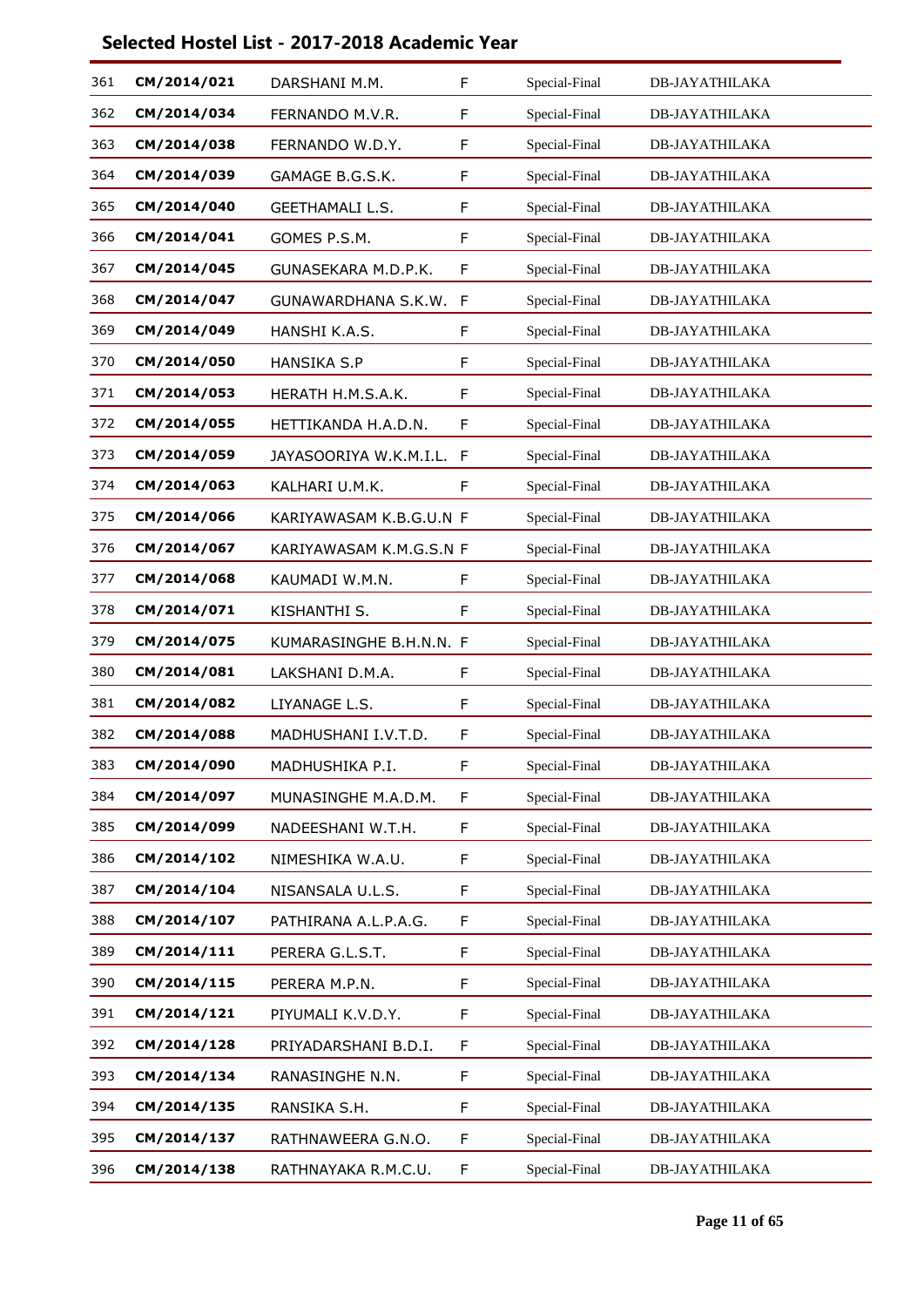| 397 | CM/2014/144 | SAMANMALEE B.Y.         | F            | Special-Final | <b>DB-JAYATHILAKA</b> |
|-----|-------------|-------------------------|--------------|---------------|-----------------------|
| 398 | CM/2014/145 | SAMANMALEE P.P.J.A.     | F            | Special-Final | <b>DB-JAYATHILAKA</b> |
| 399 | CM/2014/148 | SANDAMALI K.M.G.N.      | F            | Special-Final | <b>DB-JAYATHILAKA</b> |
| 400 | CM/2014/149 | SANDAREKA B.D.S.V.      | F            | General-Final | <b>DB-JAYATHILAKA</b> |
| 401 | CM/2014/155 | SILVA H.C.K.            | F            | Special-Final | <b>DB-JAYATHILAKA</b> |
| 402 | CM/2014/157 | SILVA M.A.B.N.          | F            | Special-Final | <b>DB-JAYATHILAKA</b> |
| 403 | CM/2014/158 | SILVA M.S.R.            | F            | Special-Final | <b>DB-JAYATHILAKA</b> |
| 404 | CM/2014/159 | SIRIWARDHANA T.M.D.K. F |              | Special-Final | <b>DB-JAYATHILAKA</b> |
| 405 | CM/2014/160 | SOORIARACHCHI D.R.      | F            | Special-Final | <b>DB-JAYATHILAKA</b> |
| 406 | CM/2014/162 | THARANGA W.D.V.         | F            | Special-Final | <b>DB-JAYATHILAKA</b> |
| 407 | CM/2014/163 | THENUWARA S.            | F            | Special-Final | <b>DB-JAYATHILAKA</b> |
| 408 | CM/2014/164 | THILAKARATHNA A.S.      | F            | Special-Final | <b>DB-JAYATHILAKA</b> |
| 409 | CM/2014/169 | VIMUKTHI W.K.T.         | F            | Special-Final | <b>DB-JAYATHILAKA</b> |
| 410 | CM/2014/170 | VIRAJANI M.H.D.R.       | F            | Special-Final | <b>DB-JAYATHILAKA</b> |
| 411 | CM/2014/171 | VITHANAGE B.V.S.V.B.    | F            | Special-Final | <b>DB-JAYATHILAKA</b> |
| 412 | CM/2014/173 | WASANA K.S.             | F            | Special-Final | <b>DB-JAYATHILAKA</b> |
| 413 | CM/2014/177 | WICKRAMAARACHCHI K.M F  |              | Special-Final | <b>DB-JAYATHILAKA</b> |
| 414 | CM/2014/178 | WICKRAMAGE H.W.S.N.     | F            | Special-Final | <b>DB-JAYATHILAKA</b> |
| 415 | CM/2014/179 | WICKRAMASINGHA W.C.P F  |              | Special-Final | DB-JAYATHILAKA        |
| 416 | CM/2014/185 | WIJESINGHA W.A.D.M.     | F            | Special-Final | <b>DB-JAYATHILAKA</b> |
| 417 | CM/2014/187 | WIJESUNDARA W.M.C.S.    | $\mathsf{F}$ | Special-Final | <b>DB-JAYATHILAKA</b> |
| 418 | CM/2014/188 | WIJEWANTHA H.L.I.H.     | F            | Special-Final | DB-JAYATHILAKA        |
| 419 | CM/2014/189 | WIMALAWEERA A.P.P.      | F            | Special-Final | <b>DB-JAYATHILAKA</b> |
| 420 | CM/2014/190 | WITHANAGE H.N.          | F            | Special-Final | DB-JAYATHILAKA        |
| 421 | CM/2014/191 | AMBEPITIYA H.A.D.M.     | F            | Special-Final | <b>DB-JAYATHILAKA</b> |
| 422 | CM/2014/194 | GUNASEKARA P.C.D.       | F            | Special-Final | <b>DB-JAYATHILAKA</b> |
| 423 | CM/2014/197 | MANJUSANI H.D.R.        | F            | Special-Final | <b>DB-JAYATHILAKA</b> |
| 424 | CM/2014/900 | DHANUSHA R.             | F            | Third Year    | <b>DB-JAYATHILAKA</b> |
| 425 | CM/2014/901 | KARUNARATHNE A.M.D.H. F |              | Special-Final | <b>DB-JAYATHILAKA</b> |
| 426 | CM/2015/001 | ABESUNDARA B.M.S.M.     | F            | Third Year    | EW-ADIKARAM           |
| 427 | CM/2015/011 | ARACHCHI H.A.V.M.H.     | F            | Third Year    | EW-ADIKARAM           |
| 428 | CM/2015/017 | BANDARA G.G.H.M.I.S.    | F            | Third Year    | EW-ADIKARAM           |
| 429 | CM/2015/025 | CHANDRASIRI G.L.C.P.    | F            | Third Year    | EW-ADIKARAM           |
| 430 | CM/2015/059 | GUNAWARDHANA M.M.H. F   |              | Third Year    | EW-ADIKARAM           |
| 431 | CM/2015/066 | IRESHA R.M.S.           | F            | Third Year    | EW-ADIKARAM           |
| 432 | CM/2015/072 | JAYASINGHA D.N.         | F            | Third Year    | EW-ADIKARAM           |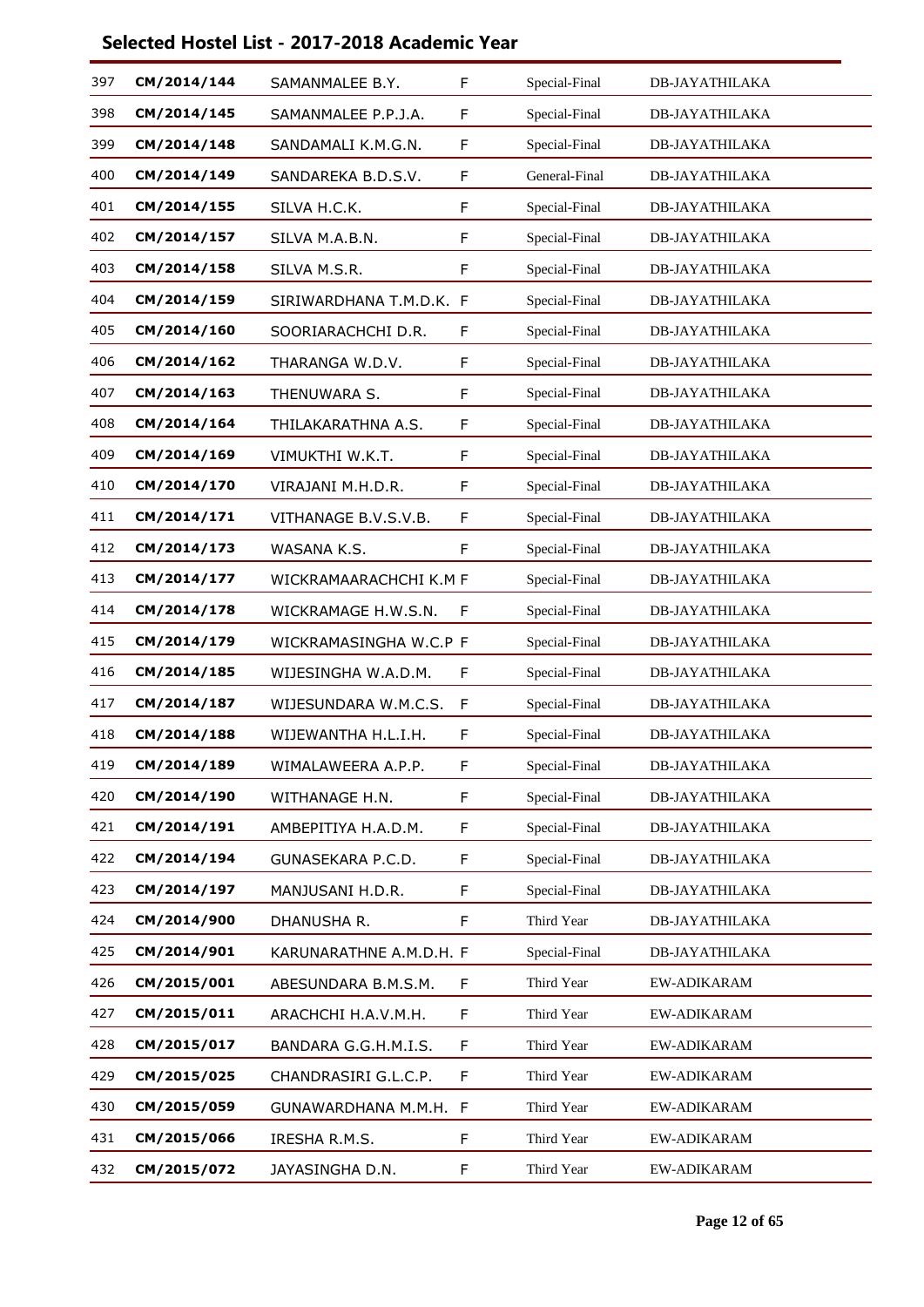| 433 | CM/2015/079 | KARUNATHILAKA L.W.I.U. F |   | Third Year  | <b>EW-ADIKARAM</b>    |
|-----|-------------|--------------------------|---|-------------|-----------------------|
| 434 | CM/2015/086 | KUMARI K.M.D.M.          | F | Third Year  | EW-ADIKARAM           |
| 435 | CM/2015/088 | KUMARI V.M.M.N.D.        | F | Third Year  | <b>EW-ADIKARAM</b>    |
| 436 | CM/2015/090 | LAKSHANI G.L.U.          | F | Third Year  | <b>EW-ADIKARAM</b>    |
| 437 | CM/2015/091 | LAKSHANI H.L.I.          | F | Third Year  | EW-ADIKARAM           |
| 438 | CM/2015/094 | MADARA W.G.D.            | F | Third Year  | <b>EW-ADIKARAM</b>    |
| 439 | CM/2015/096 | MADUSHANI T.H.C.         | F | Third Year  | <b>EW-ADIKARAM</b>    |
| 440 | CM/2015/106 | NILMINI G.G.U.           | F | Third Year  | EW-ADIKARAM           |
| 441 | CM/2015/110 | PATHIRANA P.M.S.P.       | F | Third Year  | <b>EW-ADIKARAM</b>    |
| 442 | CM/2015/122 | PIUMANTHI W.A.A.D.A.     | F | Third Year  | <b>EW-ADIKARAM</b>    |
| 443 | CM/2015/132 | PRIYANWADA L.H.S.        | F | Third Year  | EW-ADIKARAM           |
| 444 | CM/2015/135 | RANASINGHA P.H.R.T.      | F | Third Year  | EW-ADIKARAM           |
| 445 | CM/2015/145 | ROHANA KUMARA R.M.K.     | F | Third Year  | <b>EW-ADIKARAM</b>    |
| 446 | CM/2015/147 | SAMRINA M.S.P.           | F | Third Year  | EW-ADIKARAM           |
| 447 | CM/2015/152 | SENAVIRATHNA S.M.H.U. F  |   | Third Year  | <b>EW-ADIKARAM</b>    |
| 448 | CM/2015/155 | SEWWANDI R.M.            | F | Third Year  | <b>EW-ADIKARAM</b>    |
| 449 | CM/2015/159 | SILVA B.L.A.T.           | F | Third Year  | EW-ADIKARAM           |
| 450 | CM/2015/168 | THARAKA W.H.             | F | Third Year  | <b>EW-ADIKARAM</b>    |
| 451 | CM/2015/173 | THILAKARATHNE D.P.S.D. F |   | Third Year  | <b>EW-ADIKARAM</b>    |
| 452 | CM/2015/178 | VIJERATHNA A.Y.H.M.      | F | Third Year  | EW-ADIKARAM           |
| 453 | CM/2015/189 | WICKRAMASINGHA W.A.K F   |   | Third Year  | EW-ADIKARAM           |
| 454 | CM/2015/201 | UDESHINI P.A.D.          | F | Third Year  | EW-ADIKARAM           |
| 455 | CM/2015/901 | DASANAYAKA D.M.P.T.      | F | Third Year  | <b>DB-JAYATHILAKA</b> |
| 456 | CM/2016/001 | ADASSOORIYA A.L.V.P.     | F | Second Year | <b>BULUGAHA</b>       |
| 457 | CM/2016/017 | BANDARA W.M.U.K.         | F | Second Year | <b>BULUGAHA</b>       |
| 458 | CM/2016/030 | DHARMADASA W.J.C.        | F | Second Year | <b>BULUGAHA</b>       |
| 459 | CM/2016/032 | DHARMAPALA I.M.M.        | F | Second Year | <b>BULUGAHA</b>       |
| 460 | CM/2016/033 | DHARMASIRI H.H.S.D.      | F | Second Year | <b>BULUGAHA</b>       |
| 461 | CM/2016/035 | DILRUKSHI H.D.           | F | Second Year | <b>BULUGAHA</b>       |
| 462 | CM/2016/056 | <b>GUNARATHNE G.M.</b>   | F | Second Year | <b>BULUGAHA</b>       |
| 463 | CM/2016/072 | JAYASINGHA K.B.R.C.      | F | Second Year | <b>BULUGAHA</b>       |
| 464 | CM/2016/089 | KUMARASINGHA K.R.M.      | F | Second Year | <b>BULUGAHA</b>       |
| 465 | CM/2016/090 | KUMARI Y.G.I.            | F | Second Year | <b>BULUGAHA</b>       |
| 466 | CM/2016/098 | MADHUSHANI K.W.T.        | F | Second Year | <b>BULUGAHA</b>       |
| 467 | CM/2016/099 | MADHUSHANI S.M.T.        | F | Second Year | <b>BULUGAHA</b>       |
| 468 | CM/2016/104 | MADUSHANI N.L.G.T.       | F | Second Year | <b>BULUGAHA</b>       |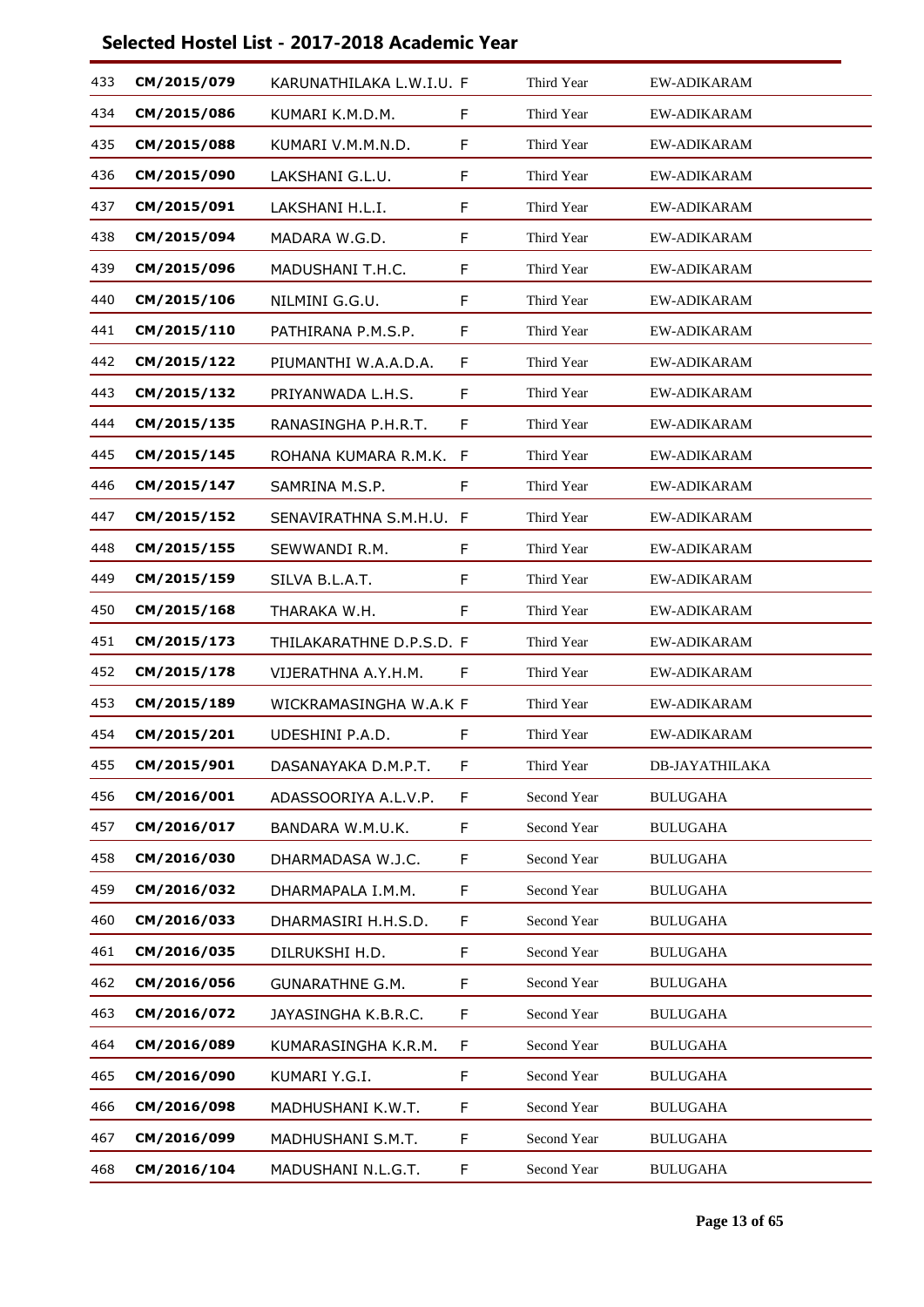| 469 | CM/2016/110 | MEKHALA G.D.H.          | F  | Second Year   | <b>BULUGAHA</b>       |
|-----|-------------|-------------------------|----|---------------|-----------------------|
| 470 | CM/2016/115 | NAVODA K.W.D.           | F  | Second Year   | <b>BULUGAHA</b>       |
| 471 | CM/2016/118 | NIMESHIKA T.D.K.H.      | F  | Second Year   | <b>BULUGAHA</b>       |
| 472 | CM/2016/137 | PRASADINI H.K.D.        | F  | Second Year   | <b>BULUGAHA</b>       |
| 473 | CM/2016/146 | RAVINI M.A.C.           | F  | Second Year   | <b>BULUGAHA</b>       |
| 474 | CM/2016/151 | SANDARUWANDI S.V.C.     | F  | Second Year   | <b>BULUGAHA</b>       |
| 475 | CM/2016/153 | SANJEEWANI N.M.A.       | F  | Second Year   | <b>BULUGAHA</b>       |
| 476 | CM/2016/154 | SANJULA R.P.A.          | F  | Second Year   | <b>BULUGAHA</b>       |
| 477 | CM/2016/159 | SEWWANDI H.V.N.         | F  | Second Year   | <b>BULUGAHA</b>       |
| 478 | CM/2016/174 | VIJITHA N.              | F  | Second Year   | <b>BULUGAHA</b>       |
| 479 | CM/2016/179 | WEERARATHNA P.A.W.S.    | F  | Second Year   | <b>BULUGAHA</b>       |
| 480 | CM/2016/186 | WIJEMANNA S.W.S.P.      | F  | Second Year   | <b>BULUGAHA</b>       |
| 481 | CM/2016/193 | WIJESUNDARA W.M.G.D.    | F  | Second Year   | <b>BULUGAHA</b>       |
| 482 | CM/2016/197 | WIMALADARMA H.M.C.N.    | -F | Second Year   | <b>BULUGAHA</b>       |
| 483 | CT/2015/028 | KEERTHIRATHNE W.G.N.M F |    | Third Year    | <b>EW-ADIKARAM</b>    |
| 484 | CT/2015/063 | SURENDRA S.A.V.R.       | F  | Third Year    | <b>EW-ADIKARAM</b>    |
| 485 | CT/2015/069 | UMANGA P.L.H.           | F  | Third Year    | EW-ADIKARAM           |
| 486 | CT/2016/003 | AMARATHILAKA K.K.H.H.   | F  | Second Year   | <b>BULUGAHA</b>       |
| 487 | CT/2016/011 | DILRANGI N.H.I.         | F  | Second Year   | <b>BULUGAHA</b>       |
| 488 | CT/2016/018 | HASEENA M.M.F.          | F  | Second Year   | <b>BULUGAHA</b>       |
| 489 | CT/2016/021 | HIMANA H.A.F.           | F  | Second Year   | <b>BULUGAHA</b>       |
| 490 | CT/2016/030 | KANISTIKA T.            | F  | Second Year   | <b>BULUGAHA</b>       |
| 491 | CT/2016/035 | KUGAN R.                | F  | Second Year   | <b>BULUGAHA</b>       |
| 492 | CT/2016/043 | MALKANTHI W.M.          | F  | Second Year   | <b>BULUGAHA</b>       |
| 493 | CT/2016/049 | PIUMIKA K.V.G.S.        | F  | Second Year   | <b>BULUGAHA</b>       |
| 494 | CT/2016/051 | PRABODHIKA A.D.C.       | F  | Second Year   | <b>BULUGAHA</b>       |
| 495 | CT/2016/066 | SUGUNARANJAN D.         | F  | Second Year   | <b>BULUGAHA</b>       |
| 496 | EM/2014/002 | <b>GOWRINATHAN S.</b>   | F. | Special-Final | <b>DB-JAYATHILAKA</b> |
| 497 | EM/2014/012 | DILSHARA R.M.P.         | F  | Special-Final | <b>DB-JAYATHILAKA</b> |
| 498 | EM/2014/013 | DISSANAYAKA C.T.M.      | F. | Special-Final | <b>DB-JAYATHILAKA</b> |
| 499 | EM/2014/020 | HASMIYA A.J.F.          | F. | Special-Final | <b>DB-JAYATHILAKA</b> |
| 500 | EM/2014/025 | KIRUPANITHY M.          | F  | Special-Final | <b>DB-JAYATHILAKA</b> |
| 501 | EM/2014/026 | KUMARI E.A.C.S.         | F  | Special-Final | <b>DB-JAYATHILAKA</b> |
| 502 | EM/2014/028 | LIYANAGE P.M.           | F. | Special-Final | <b>DB-JAYATHILAKA</b> |
| 503 | EM/2014/053 | UDAYANTHIKA S.K.I.      | F  | Special-Final | <b>DB-JAYATHILAKA</b> |
| 504 | EM/2015/001 | AMARASENA M.D.M.C.K.    | F  | General-Final | <b>DB-JAYATHILAKA</b> |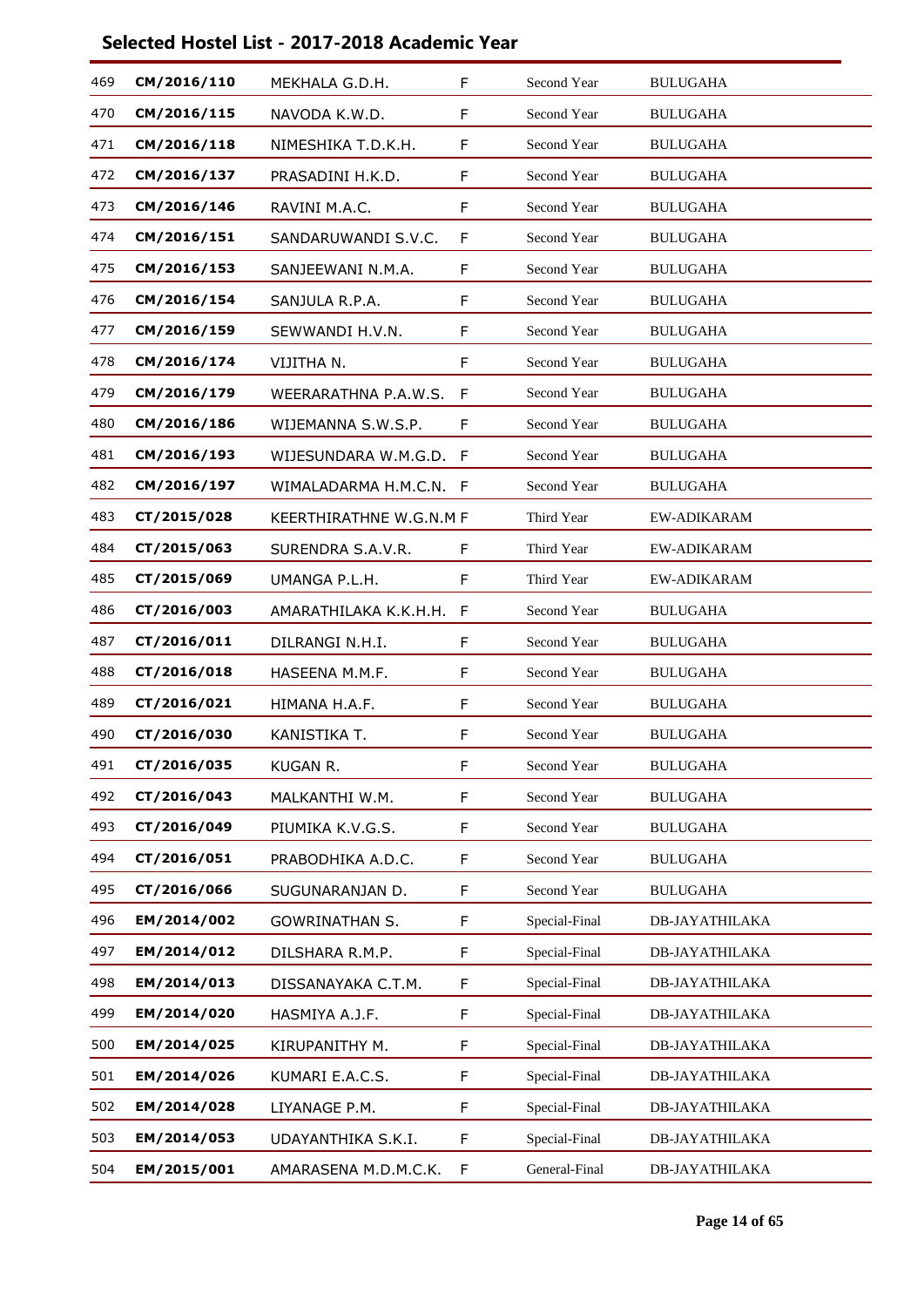| 505 | EM/2015/002  | BANDARA I.M.N.D.     | F           | General-Final | <b>DB-JAYATHILAKA</b> |
|-----|--------------|----------------------|-------------|---------------|-----------------------|
| 506 | EM/2015/007  | JAYAKODI J.K.P.N.D.  | F           | General-Final | <b>DB-JAYATHILAKA</b> |
| 507 | EM/2015/025  | JAYASINGHA W.M.R.    | F           | General-Final | <b>DB-JAYATHILAKA</b> |
| 508 | EM/2015/033  | RAJAPOOPATHY A.      | F           | Third Year    | <b>EW-ADIKARAM</b>    |
| 509 | EM/2015/039  | INDUNIL G.M.         | F           | Third Year    | <b>EW-ADIKARAM</b>    |
| 510 | EM/2015/041  | VIDANAGAMA U.S.      | F           | General-Final | DB-JAYATHILAKA        |
| 511 | EM/2015/047  | KARUNATHILAKA D.I.M. | F           | General-Final | <b>DB-JAYATHILAKA</b> |
| 512 | EM/2015/048  | CROOS S.B.           | F           | Third Year    | EW-ADIKARAM           |
| 513 | EM/2015/049  | PARANAGAMA P.S.D.    | F           | General-Final | <b>DB-JAYATHILAKA</b> |
| 514 | EM/2015/054  | MADHUBHASHINI H.S.D. | F           | General-Final | <b>DB-JAYATHILAKA</b> |
| 515 | EM/2015/055  | HEMACHANDRA S.C.S.M. | F           | General-Final | <b>DB-JAYATHILAKA</b> |
| 516 | EM/2015/058  | DAHANAYAKE N.T.      | F           | General-Final | <b>DB-JAYATHILAKA</b> |
| 517 | EM/2015/059  | PIYUMALI S.G.T.      | F           | General-Final | <b>DB-JAYATHILAKA</b> |
| 518 | EM/2015/060  | DHARMADASA M.I.I.M.  | F           | General-Final | <b>DB-JAYATHILAKA</b> |
| 519 | EM/2016/001  | ABEYSINGHE A.M.A.I.  | F           | Second Year   | <b>BULUGAHA</b>       |
| 520 | EM/2016/003  | ARIYAWANSHA J.M.M.S. | $\mathsf F$ | Second Year   | <b>BULUGAHA</b>       |
| 521 | EM/2016/012  | GAMAGE S.S.L.        | F           | Second Year   | <b>BULUGAHA</b>       |
| 522 | EM/2016/018  | KIRUSHANTHY T.       | F           | Second Year   | <b>BULUGAHA</b>       |
| 523 | EM/2016/025  | KUMARI K.M.N.S.      | F           | Second Year   | <b>BULUGAHA</b>       |
| 524 | EM/2016/027  | MALSHA P.J.S.        | F           | Second Year   | <b>BULUGAHA</b>       |
| 525 | EM/2016/028  | NADEESHIKA P.V.N.    | F           | Second Year   | <b>BULUGAHA</b>       |
| 526 | EM/2016/032  | PANDIYAN T.          | F           | Second Year   | <b>BULUGAHA</b>       |
| 527 | EM/2016/045  | SUMITHTHIRA K.       | F           | Second Year   | <b>BULUGAHA</b>       |
| 528 | ET/2015/035  | LAKMALI S.A.V.R.     | F           | Third Year    | EW-ADIKARAM           |
| 529 | ET/2015/066  | SHOBANA P.           | F           | Third Year    | EW-ADIKARAM           |
| 530 | ET/2015/070  | SOPANA V.            | F           | Third Year    | <b>EW-ADIKARAM</b>    |
| 531 | ET/2016/041  | LIYANAGE H.L.J.M.    | F           | Second Year   | <b>BULUGAHA</b>       |
| 532 | ET/2016/058  | PRIYADARSHANI R.M.M. | F           | Second Year   | <b>BULUGAHA</b>       |
| 533 | ET/2016/080  | THARUKA T.H.M.H.     | F           | Second Year   | <b>BULUGAHA</b>       |
| 534 | ET/2016/084  | VANDANA R.M.U.       | F           | Second Year   | <b>BULUGAHA</b>       |
| 535 | HS/2013/0254 | GUNARATHNE A.A.P.U.  | F           | Special-Final | <b>DB-JAYATHILAKA</b> |
| 536 | HS/2013/0587 | MADUDARSHI N.H.S.    | F           | Special-Final | <b>DB-JAYATHILAKA</b> |
| 537 | HS/2013/1143 | WETTASINGHE D.V.K.   | F           | Special-Final | DB-JAYATHILAKA        |
| 538 | HS/2014/0001 | ABEKOON A.M.N.C.     | F           | Special-Final | DB-JAYATHILAKA        |
| 539 | HS/2014/0002 | ABERATHNA A.H.M.P.I. | F           | Special-Final | <b>DB-JAYATHILAKA</b> |
| 540 | HS/2014/0006 | ABEYRATHNE R.M.D.H.  | F           | Special-Final | <b>DB-JAYATHILAKA</b> |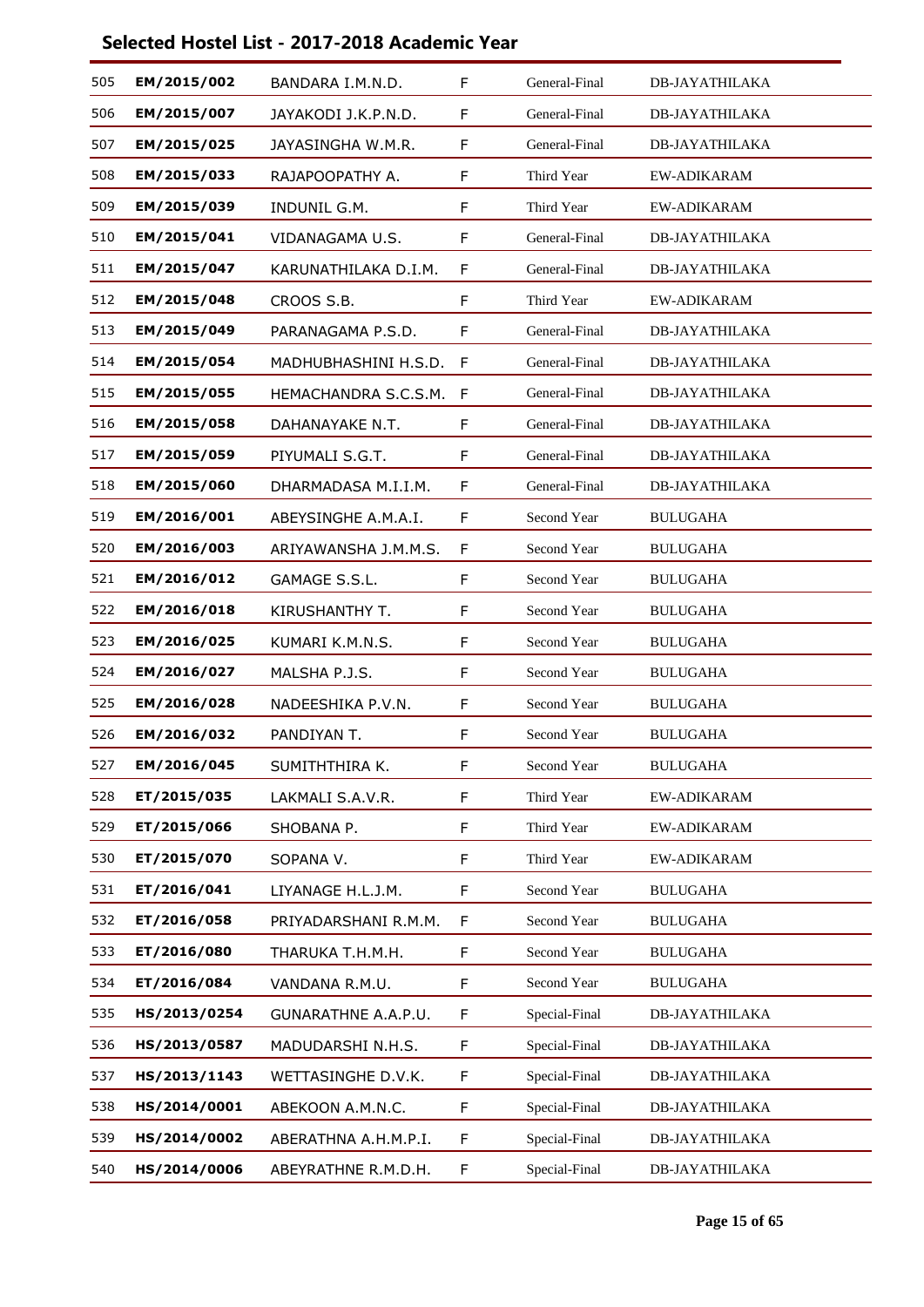| 541 | HS/2014/0008 | ABEYSINGHA D.S.         | F            | Special-Final | <b>DB-JAYATHILAKA</b> |
|-----|--------------|-------------------------|--------------|---------------|-----------------------|
| 542 | HS/2014/0009 | ABEYSINGHE A.M.L.K.K.   | F            | Special-Final | <b>DB-JAYATHILAKA</b> |
| 543 | HS/2014/0010 | ABEYSINGHE H.A.         | F            | Special-Final | <b>DB-JAYATHILAKA</b> |
| 544 | HS/2014/0011 | ABEYSINGHE W.A.M.L.M.   | $\mathsf{F}$ | Special-Final | <b>DB-JAYATHILAKA</b> |
| 545 | HS/2014/0015 | ADHIKARI A.M.S.R.       | F            | Special-Final | <b>DB-JAYATHILAKA</b> |
| 546 | HS/2014/0016 | ADHIKARI D.K.S.         | F            | Special-Final | <b>DB-JAYATHILAKA</b> |
| 547 | HS/2014/0018 | ALEXANDER A.T.          | F            | Special-Final | <b>DB-JAYATHILAKA</b> |
| 548 | HS/2014/0020 | ALWIS W.G.H.N.          | F            | Special-Final | <b>DB-JAYATHILAKA</b> |
| 549 | HS/2014/0021 | AMALKA H.R.R.           | F            | Special-Final | <b>DB-JAYATHILAKA</b> |
| 550 | HS/2014/0022 | AMARARATHNA P.P.        | F            | Special-Final | <b>DB-JAYATHILAKA</b> |
| 551 | HS/2014/0024 | AMARASINGHA A.N.        | F            | Special-Final | <b>DB-JAYATHILAKA</b> |
| 552 | HS/2014/0026 | AMARASINGHE R.H.U.C.    | F            | Special-Final | <b>DB-JAYATHILAKA</b> |
| 553 | HS/2014/0027 | AMARASOORIYA Y.W.N.D. F |              | Special-Final | <b>DB-JAYATHILAKA</b> |
| 554 | HS/2014/0030 | ANEESHA M.A.S.          | F            | Special-Final | <b>DB-JAYATHILAKA</b> |
| 555 | HS/2014/0032 | ANJALIKA U.V.S.         | F            | Special-Final | <b>DB-JAYATHILAKA</b> |
| 556 | HS/2014/0034 | ANUPAMA M.K.            | F            | Special-Final | <b>DB-JAYATHILAKA</b> |
| 557 | HS/2014/0036 | ANURASIRI W.P.I.M.      | F            | Special-Final | <b>DB-JAYATHILAKA</b> |
| 558 | HS/2014/0039 | APONSU M.G.A.           | F            | Special-Final | DB-JAYATHILAKA        |
| 559 | HS/2014/0043 | ARIYADASA R.C.H.        | F            | Special-Final | <b>DB-JAYATHILAKA</b> |
| 560 | HS/2014/0045 | ARIYARATHNA L.C.A.      | F            | Special-Final | <b>DB-JAYATHILAKA</b> |
| 561 | HS/2014/0046 | ARIYARATHNA R.G.S.W.    | F            | Special-Final | <b>DB-JAYATHILAKA</b> |
| 562 | HS/2014/0049 | ARIYASINGHE K.A.W.S.    | F            | Special-Final | DB-JAYATHILAKA        |
| 563 | HS/2014/0051 | ARUNODHA S.W.C.         | F            | Special-Final | <b>DB-JAYATHILAKA</b> |
| 564 | HS/2014/0053 | ASHOKAMALA K.D          | F            | Special-Final | DB-JAYATHILAKA        |
| 565 | HS/2014/0055 | ATHTHANAYAKA A.M.S.C. F |              | Special-Final | <b>DB-JAYATHILAKA</b> |
| 566 | HS/2014/0056 | ATHTHANAYAKE A.M.D.T. F |              | Special-Final | <b>DB-JAYATHILAKA</b> |
| 567 | HS/2014/0058 | ATTANAYAKA A.M.P.C.     | F            | Special-Final | DB-JAYATHILAKA        |
| 568 | HS/2014/0059 | ATTANAYAKE A.M.P.S.     | F            | Special-Final | <b>DB-JAYATHILAKA</b> |
| 569 | HS/2014/0061 | AYESHIKA W.K.D.         | F.           | Special-Final | <b>DB-JAYATHILAKA</b> |
| 570 | HS/2014/0062 | AYESHMA P.W.P.          | F            | Special-Final | DB-JAYATHILAKA        |
| 571 | HS/2014/0064 | BALASOORIYA B.A.W.      | F            | Special-Final | DB-JAYATHILAKA        |
| 572 | HS/2014/0067 | BANDARA A.A.D.P.        | F            | Special-Final | <b>DB-JAYATHILAKA</b> |
| 573 | HS/2014/0079 | BANDARA M.H.B.P.P.      | F            | Special-Final | DB-JAYATHILAKA        |
| 574 | HS/2014/0083 | BANDARA S.I.D.W.        | F            | Special-Final | <b>DB-JAYATHILAKA</b> |
| 575 | HS/2014/0087 | BANDARA W.M.R.G.S.      | F            | Special-Final | <b>DB-JAYATHILAKA</b> |
| 576 | HS/2014/0090 | BASNAYAKA B.M.N.K.      | F            | Special-Final | <b>DB-JAYATHILAKA</b> |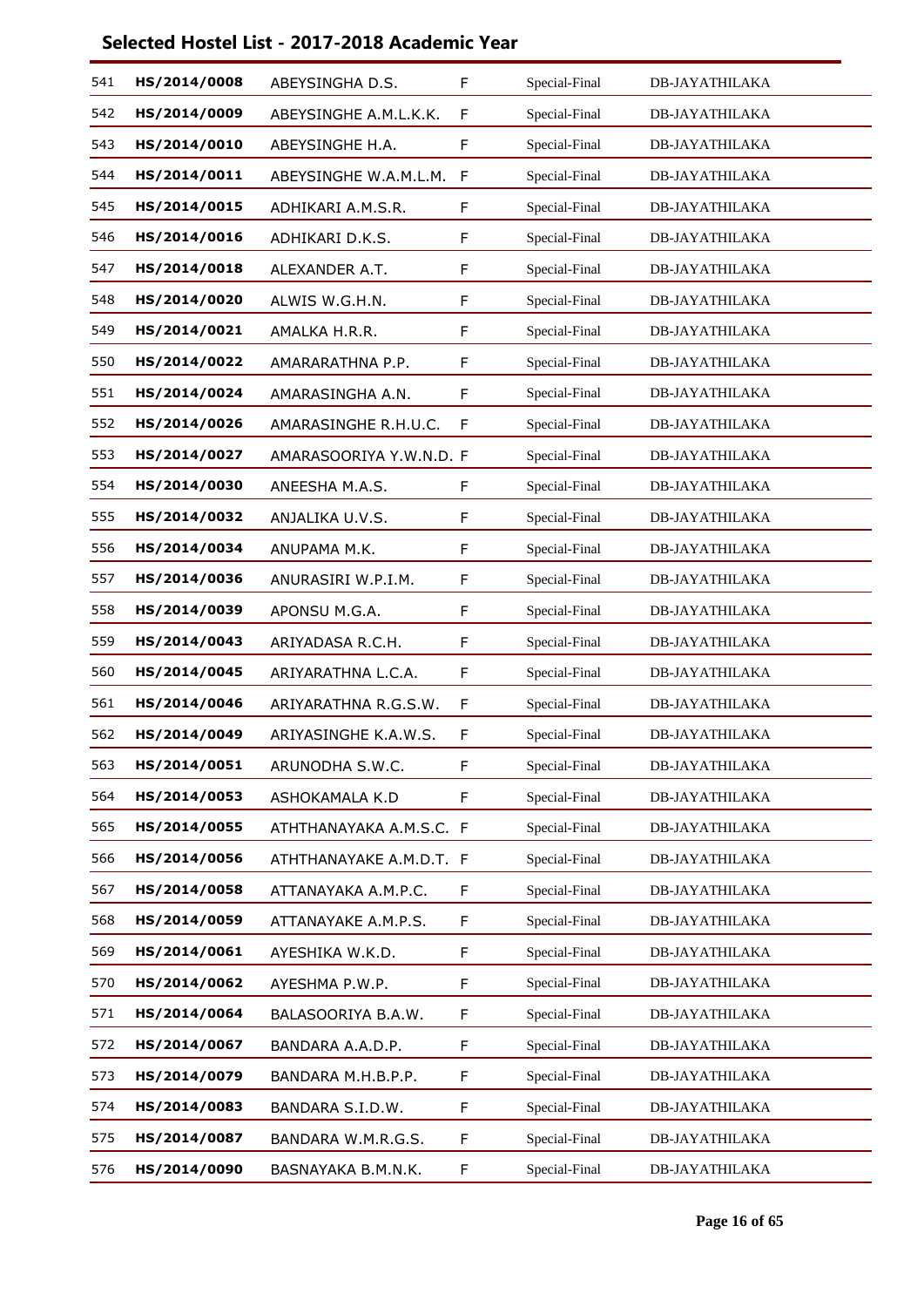| 577 | HS/2014/0092 | BASNAYAKE P.B.M.C.K.    | F | Special-Final | <b>DB-JAYATHILAKA</b> |
|-----|--------------|-------------------------|---|---------------|-----------------------|
| 578 | HS/2014/0093 | BATAGODA B.N. D.T.M.    | F | Special-Final | <b>DB-JAYATHILAKA</b> |
| 579 | HS/2014/0094 | BHAGYA H.M.S.           | F | Special-Final | <b>DB-JAYATHILAKA</b> |
| 580 | HS/2014/0095 | BHAGYA H.P.I.           | F | Special-Final | <b>DB-JAYATHILAKA</b> |
| 581 | HS/2014/0097 | <b>BHASHINEE S.D.A.</b> | F | Special-Final | DB-JAYATHILAKA        |
| 582 | HS/2014/0101 | BOPITIYA D.H.           | F | Special-Final | <b>DB-JAYATHILAKA</b> |
| 583 | HS/2014/0103 | BOTEJU W.S.D.           | F | Special-Final | <b>DB-JAYATHILAKA</b> |
| 584 | HS/2014/0110 | CHAMINI V.K.N.          | F | Special-Final | DB-JAYATHILAKA        |
| 585 | HS/2014/0111 | CHANDANI N.A.N.         | F | Special-Final | <b>DB-JAYATHILAKA</b> |
| 586 | HS/2014/0113 | CHANDRAKANTHI E.G.D.    | F | Special-Final | <b>DB-JAYATHILAKA</b> |
| 587 | HS/2014/0114 | CHANDRAPALA T.B.T.R.    | F | Special-Final | <b>DB-JAYATHILAKA</b> |
| 588 | HS/2014/0115 | CHANDRASEKARA S.N.B.    | F | Special-Final | DB-JAYATHILAKA        |
| 589 | HS/2014/0117 | CHANDRASIRI M.M.P.D.    | F | Special-Final | <b>DB-JAYATHILAKA</b> |
| 590 | HS/2014/0118 | CHANDRATHILAKA P.G.U. F |   | Special-Final | <b>DB-JAYATHILAKA</b> |
| 591 | HS/2014/0124 | W.C. KALUPAHANA         | F | Special-Final | DB-JAYATHILAKA        |
| 592 | HS/2014/0126 | CHATHURANGI Y.W.        | F | Special-Final | <b>DB-JAYATHILAKA</b> |
| 593 | HS/2014/0127 | CHATHURANGIKA A.A.D.    | F | Special-Final | DB-JAYATHILAKA        |
| 594 | HS/2014/0128 | CHATHURANI P.D.         | F | Special-Final | <b>DB-JAYATHILAKA</b> |
| 595 | HS/2014/0129 | CHATHURIKA K.K.S.       | F | Special-Final | <b>DB-JAYATHILAKA</b> |
| 596 | HS/2014/0138 | DAMAYANTHI K.B.M.       | F | Special-Final | <b>DB-JAYATHILAKA</b> |
| 597 | HS/2014/0139 | DAMAYANTHI K.N.         | F | Special-Final | DB-JAYATHILAKA        |
| 598 | HS/2014/0140 | DAMAYANTHI W.K.N.       | F | Special-Final | DB-JAYATHILAKA        |
| 599 | HS/2014/0141 | DANANSOORIYA D.M.M.T. F |   | Special-Final | <b>DB-JAYATHILAKA</b> |
| 600 | HS/2014/0143 | DANASEKARA D.R.A.K.     | F | Special-Final | <b>DB-JAYATHILAKA</b> |
| 601 | HS/2014/0147 | DASANAYAKA D.A.S.D.     | F | Special-Final | <b>DB-JAYATHILAKA</b> |
| 602 | HS/2014/0148 | DASANAYAKA D.M.K.M.     | F | Special-Final | <b>DB-JAYATHILAKA</b> |
| 603 | HS/2014/0149 | DASANAYAKA D.M.V.D.D. F |   | Special-Final | DB-JAYATHILAKA        |
| 604 | HS/2014/0150 | DASANAYAKA H.G.S.K.L.   | F | Special-Final | <b>DB-JAYATHILAKA</b> |
| 605 | HS/2014/0153 | DASSANAYAKE D.P.D.      | F | Special-Final | <b>DB-JAYATHILAKA</b> |
| 606 | HS/2014/0154 | DAYANANDA B.T.S.        | F | Special-Final | DB-JAYATHILAKA        |
| 607 | HS/2014/0155 | DAYANANDA M.V.P.        | F | General-Final | DB-JAYATHILAKA        |
| 608 | HS/2014/0157 | DAYARATHNA P.G.W.K.     | F | Special-Final | <b>DB-JAYATHILAKA</b> |
| 609 | HS/2014/0161 | GUNASEKARA S.C.P.D.S.   | F | Special-Final | <b>DB-JAYATHILAKA</b> |
| 610 | HS/2014/0164 | DE SILVA K.A.S.         | F | Special-Final | <b>DB-JAYATHILAKA</b> |
| 611 | HS/2014/0165 | DE SILVA L.H.C.H.       | F | Special-Final | <b>DB-JAYATHILAKA</b> |
| 612 | HS/2014/0168 | DE SILVA M.T.S.P.       | F | Special-Final | <b>DB-JAYATHILAKA</b> |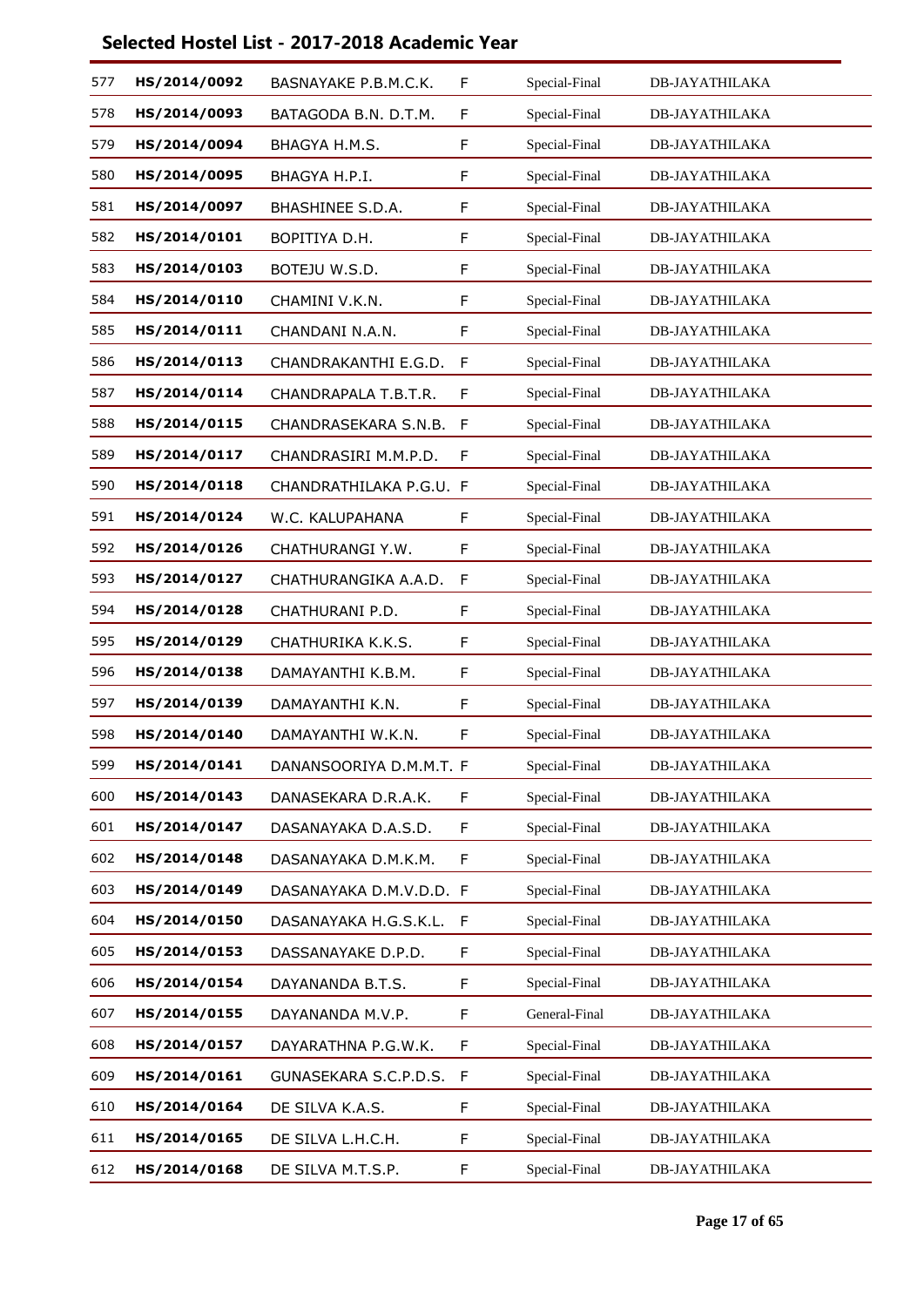| 613 | HS/2014/0169 | DE SILVA M.W.A.N.M.      | F  | Special-Final | <b>DB-JAYATHILAKA</b> |
|-----|--------------|--------------------------|----|---------------|-----------------------|
| 614 | HS/2014/0173 | DE SILVA S.A.N.T.        | F  | Special-Final | <b>DB-JAYATHILAKA</b> |
| 615 | HS/2014/0175 | DE SOYZA D.I.M.          | F  | Special-Final | <b>DB-JAYATHILAKA</b> |
| 616 | HS/2014/0176 | DE ZOYSA G.D.D.M.        | F  | Special-Final | <b>DB-JAYATHILAKA</b> |
| 617 | HS/2014/0178 | DEVINDI S.V.C.A.         | F  | Special-Final | <b>DB-JAYATHILAKA</b> |
| 618 | HS/2014/0181 | DHANANJALI K.H.T.        | F  | Special-Final | <b>DB-JAYATHILAKA</b> |
| 619 | HS/2014/0183 | DHARMAKEERTHI M.M.I.     | F  | Special-Final | <b>DB-JAYATHILAKA</b> |
| 620 | HS/2014/0184 | DHARMASENA B.J.T.R.      | F  | Special-Final | <b>DB-JAYATHILAKA</b> |
| 621 | HS/2014/0187 | DHARMASENA W.M.H.U.      | F  | Special-Final | <b>DB-JAYATHILAKA</b> |
| 622 | HS/2014/0188 | DHARMATHILAKA H.K.T.S. F |    | Special-Final | <b>DB-JAYATHILAKA</b> |
| 623 | HS/2014/0189 | DHARMATHILAKE W.G.W. F   |    | Special-Final | <b>DB-JAYATHILAKA</b> |
| 624 | HS/2014/0191 | DIAS D.K.A.S.            | F  | Special-Final | DB-JAYATHILAKA        |
| 625 | HS/2014/0192 | DIAS K.M.G.M.            | F  | Special-Final | <b>DB-JAYATHILAKA</b> |
| 626 | HS/2014/0193 | DIAS K.W.R.K.            | F  | Special-Final | <b>DB-JAYATHILAKA</b> |
| 627 | HS/2014/0195 | DIAS M.A.Y.V.            | F  | Special-Final | DB-JAYATHILAKA        |
| 628 | HS/2014/0201 | DILHARA J.A.A.           | F  | Special-Final | <b>DB-JAYATHILAKA</b> |
| 629 | HS/2014/0204 | DILRUKSHI D.W.P.         | F  | Special-Final | <b>DB-JAYATHILAKA</b> |
| 630 | HS/2014/0205 | DILRUKSHI H.K.L.         | F  | Special-Final | <b>DB-JAYATHILAKA</b> |
| 631 | HS/2014/0206 | DILRUKSHI H.L.N.         | F  | Special-Final | <b>DB-JAYATHILAKA</b> |
| 632 | HS/2014/0207 | DILRUKSHI I.S.           | F  | Special-Final | <b>DB-JAYATHILAKA</b> |
| 633 | HS/2014/0209 | DILRUKSHI K.H.R.         | F  | Special-Final | <b>DB-JAYATHILAKA</b> |
| 634 | HS/2014/0210 | DILRUKSHI M.G.R.U.       | F  | Special-Final | <b>DB-JAYATHILAKA</b> |
| 635 | HS/2014/0211 | DILRUKSHI M.P.R.         | F  | Special-Final | DB-JAYATHILAKA        |
| 636 | HS/2014/0212 | DILRUKSHI P.K.G.I.       | F  | Special-Final | <b>DB-JAYATHILAKA</b> |
| 637 | HS/2014/0213 | DILRUKSHI S.H.N.         | F. | Special-Final | <b>DB-JAYATHILAKA</b> |
| 638 | HS/2014/0215 | DILRUKSHI U.G.D.         | F  | Special-Final | <b>DB-JAYATHILAKA</b> |
| 639 | HS/2014/0217 | DILSHARI A.N.            | F  | Special-Final | DB-JAYATHILAKA        |
| 640 | HS/2014/0218 | DILUSHIKA W.S.           | F  | Special-Final | <b>DB-JAYATHILAKA</b> |
| 641 | HS/2014/0219 | DINUMALI P.A.A.K.        | F  | Special-Final | <b>DB-JAYATHILAKA</b> |
| 642 | HS/2014/0221 | DISANAYAKA D.M.I.K.K.    | F  | Special-Final | DB-JAYATHILAKA        |
| 643 | HS/2014/0223 | DISANAYAKE D.M.I.B.      | F  | Special-Final | DB-JAYATHILAKA        |
| 644 | HS/2014/0224 | DISSANAYAKA D.M.I.S.     | F  | Special-Final | <b>DB-JAYATHILAKA</b> |
| 645 | HS/2014/0225 | DISSANAYAKA D.M.N.S.     | F  | Special-Final | <b>DB-JAYATHILAKA</b> |
| 646 | HS/2014/0226 | DISSANAYAKA P.D.N.A.     | F  | Special-Final | <b>DB-JAYATHILAKA</b> |
| 647 | HS/2014/0227 | DISSANAYAKA W.D.M.H.M F  |    | Special-Final | <b>DB-JAYATHILAKA</b> |
| 648 | HS/2014/0229 | DISSANAYAKE D.M.C.       | F  | Special-Final | <b>DB-JAYATHILAKA</b> |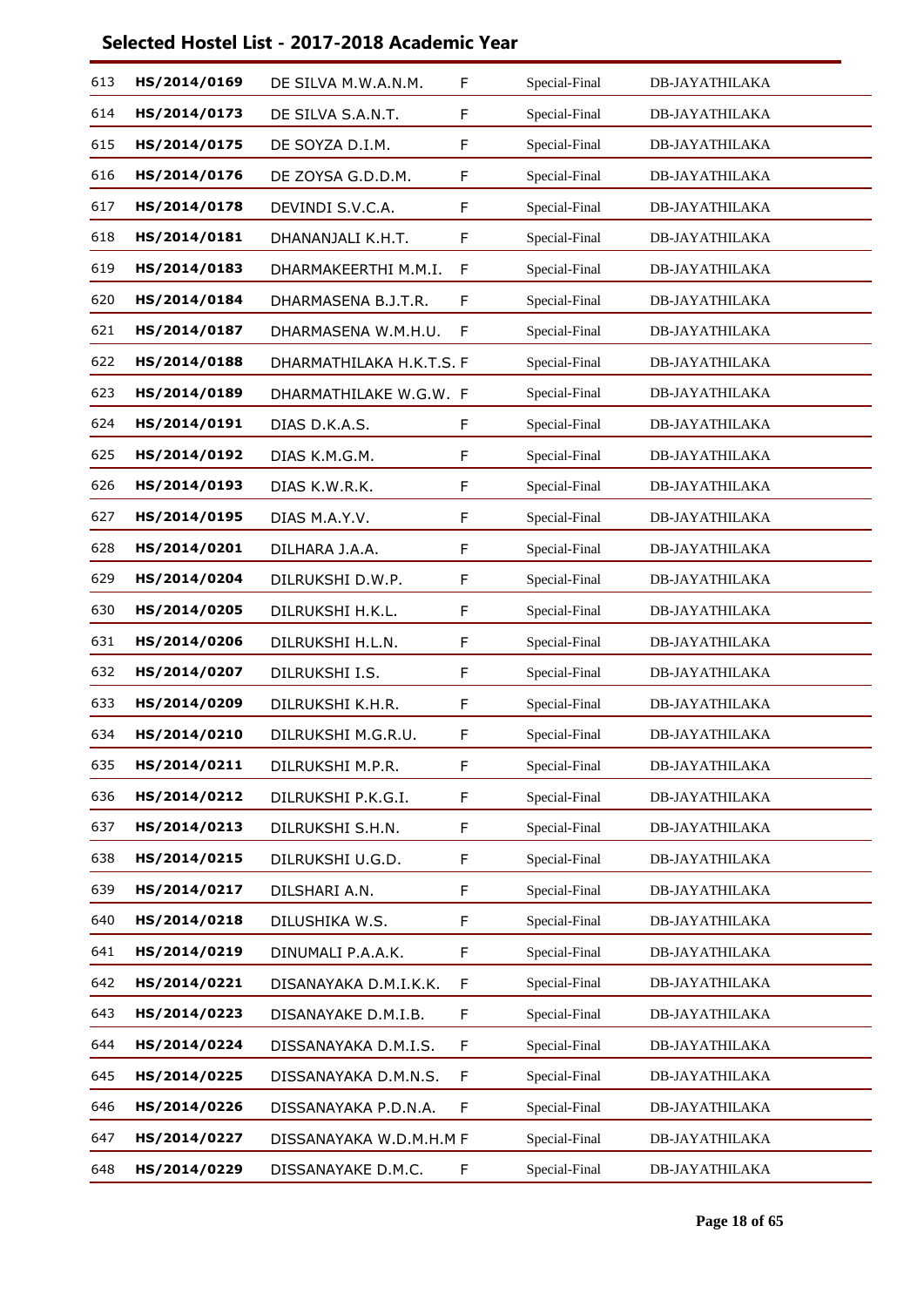| 649 | HS/2014/0231 | DISSANAYAKE D.M.P.V.     | F | Special-Final | <b>DB-JAYATHILAKA</b> |
|-----|--------------|--------------------------|---|---------------|-----------------------|
| 650 | HS/2014/0232 | DISSANAYAKE D.P.N.P.     | F | Special-Final | <b>DB-JAYATHILAKA</b> |
| 651 | HS/2014/0233 | DISSANAYAKE H.K.V.S.     | F | Special-Final | <b>DB-JAYATHILAKA</b> |
| 652 | HS/2014/0235 | DISSANAYAKE S.C.         | F | Special-Final | <b>DB-JAYATHILAKA</b> |
| 653 | HS/2014/0238 | DULANJALEE K.A.N.        | F | Special-Final | <b>DB-JAYATHILAKA</b> |
| 654 | HS/2014/0245 | EKANAYAKA E.M.A.M.       | F | Special-Final | <b>DB-JAYATHILAKA</b> |
| 655 | HS/2014/0246 | EKANAYAKA P.G.M.W.       | F | Special-Final | <b>DB-JAYATHILAKA</b> |
| 656 | HS/2014/0248 | EKANAYAKE E.M.C.K.       | F | Special-Final | <b>DB-JAYATHILAKA</b> |
| 657 | HS/2014/0252 | ETHUGALA E.K.M.H.        | F | Special-Final | <b>DB-JAYATHILAKA</b> |
| 658 | HS/2014/0253 | FERNANDO C.T.A.          | F | Special-Final | <b>DB-JAYATHILAKA</b> |
| 659 | HS/2014/0255 | FERNANDO L.C.N.          | F | Special-Final | <b>DB-JAYATHILAKA</b> |
| 660 | HS/2014/0257 | FERNANDO M.A.D.          | F | Special-Final | <b>DB-JAYATHILAKA</b> |
| 661 | HS/2014/0260 | FERNANDO M.T.N.M.        | F | Special-Final | <b>DB-JAYATHILAKA</b> |
| 662 | HS/2014/0262 | FERNANDO S.D.K.K.C.      | F | Special-Final | <b>DB-JAYATHILAKA</b> |
| 663 | HS/2014/0264 | FERNANDO S.M.I.          | F | Special-Final | <b>DB-JAYATHILAKA</b> |
| 664 | HS/2014/0270 | <b>GALLAGE S.A.</b>      | F | Special-Final | <b>DB-JAYATHILAKA</b> |
| 665 | HS/2014/0271 | GAMAGE G.D.S.T.D.        | F | Special-Final | <b>DB-JAYATHILAKA</b> |
| 666 | HS/2014/0272 | GAMAGE G.R.S.            | F | Special-Final | <b>DB-JAYATHILAKA</b> |
| 667 | HS/2014/0273 | GAMAGE M.G.L.A.          | F | Special-Final | DB-JAYATHILAKA        |
| 668 | HS/2014/0275 | GAMAGE P.G.H.I.          | F | Special-Final | <b>DB-JAYATHILAKA</b> |
| 669 | HS/2014/0276 | GAMLATH T.G.C.K.         | F | Special-Final | <b>DB-JAYATHILAKA</b> |
| 670 | HS/2014/0277 | GAYANTHIKA K.P.P.        | F | Special-Final | <b>DB-JAYATHILAKA</b> |
| 671 | HS/2014/0279 | <b>GEEGANAGE N.C.L.</b>  | F | Special-Final | <b>DB-JAYATHILAKA</b> |
| 672 | HS/2014/0280 | GEETHANJALI N.D.T.       | F | Special-Final | DB-JAYATHILAKA        |
| 673 | HS/2014/0282 | GEETHIKA U.H.            | F | Special-Final | DB-JAYATHILAKA        |
| 674 | HS/2014/0288 | GUNARATHNA K.P.I.P.      | F | Special-Final | <b>DB-JAYATHILAKA</b> |
| 675 | HS/2014/0291 | GUNARATHNA N.M.S.M.      | F | Special-Final | DB-JAYATHILAKA        |
| 676 | HS/2014/0296 | GUNASEKARA H.M.T.D.      | F | Special-Final | <b>DB-JAYATHILAKA</b> |
| 677 | HS/2014/0297 | GUNASEKARA I.M.V.N.K.    | F | Special-Final | <b>DB-JAYATHILAKA</b> |
| 678 | HS/2014/0300 | GUNASEKARA W.M.D.N.      | F | Special-Final | DB-JAYATHILAKA        |
| 679 | HS/2014/0302 | GUNATHILAKA A.U.G.C.P. F |   | Special-Final | DB-JAYATHILAKA        |
| 680 | HS/2014/0303 | GUNATHILAKA K.R.P.       | F | Special-Final | <b>DB-JAYATHILAKA</b> |
| 681 | HS/2014/0304 | GUNATHILAKA W.M.N.N.     | F | Special-Final | DB-JAYATHILAKA        |
| 682 | HS/2014/0306 | GUNAWARDANA C.M.D.P. F   |   | Special-Final | <b>DB-JAYATHILAKA</b> |
| 683 | HS/2014/0307 | GUNAWARDANA R.G.D.A. F   |   | Special-Final | <b>DB-JAYATHILAKA</b> |
| 684 | HS/2014/0311 | GUNAWARDHANA P.D.N.D F   |   | Special-Final | <b>DB-JAYATHILAKA</b> |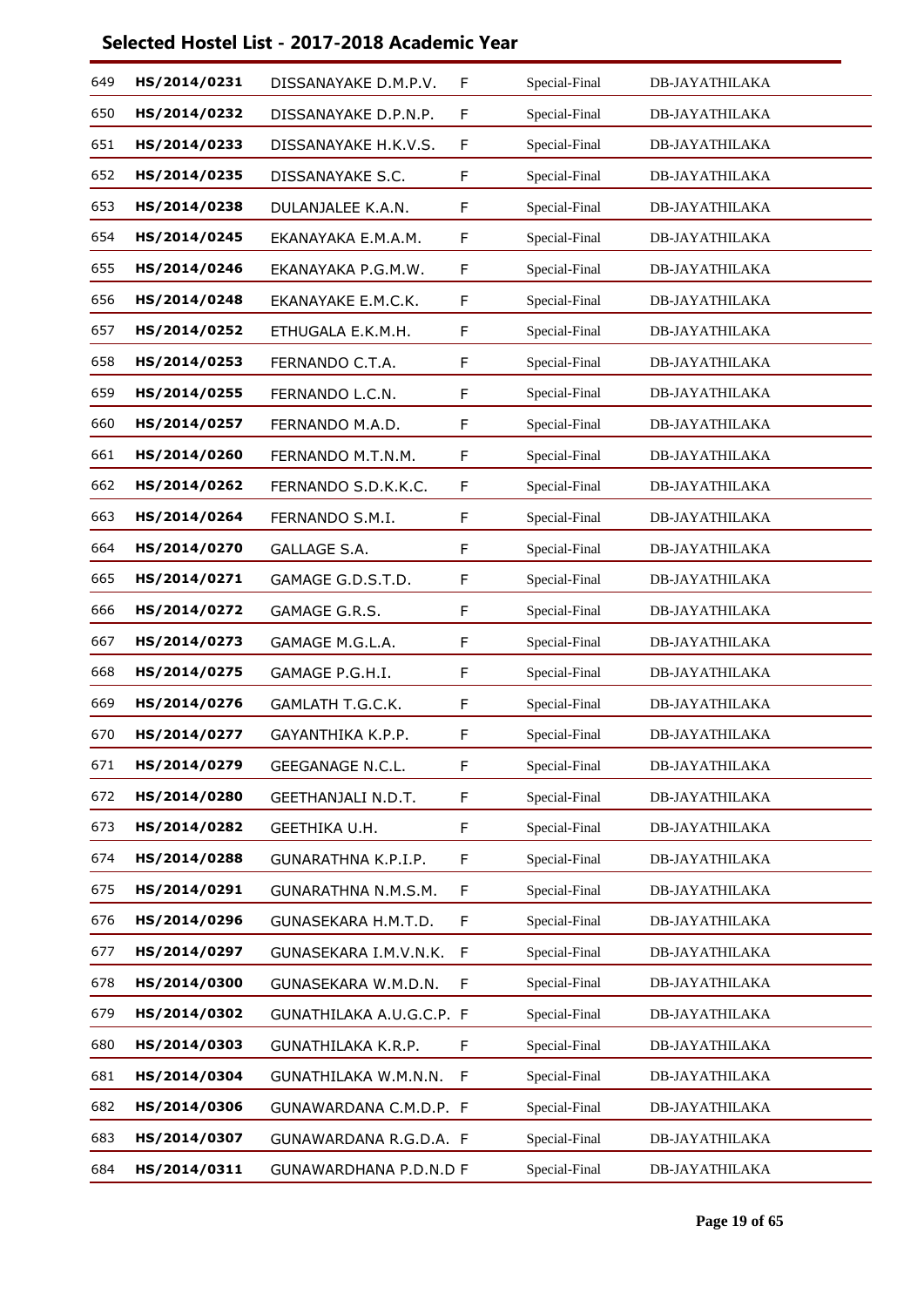| 685 | HS/2014/0313 | <b>GUNAWARDHANE D.G.P.K F</b> |   | Special-Final | <b>DB-JAYATHILAKA</b> |
|-----|--------------|-------------------------------|---|---------------|-----------------------|
| 686 | HS/2014/0315 | HANDUN PATHIRANA H.P. F       |   | Special-Final | <b>DB-JAYATHILAKA</b> |
| 687 | HS/2014/0316 | HANDUNI G.I.D.V.              | F | Special-Final | <b>DB-JAYATHILAKA</b> |
| 688 | HS/2014/0317 | HANSAMALA I.B.S.S.            | F | Special-Final | <b>DB-JAYATHILAKA</b> |
| 689 | HS/2014/0318 | HANSANI H.A.B.                | F | Special-Final | <b>DB-JAYATHILAKA</b> |
| 690 | HS/2014/0319 | HANSANI K.D.M                 | F | Special-Final | <b>DB-JAYATHILAKA</b> |
| 691 | HS/2014/0322 | HANSIKA D.G.N.                | F | Special-Final | <b>DB-JAYATHILAKA</b> |
| 692 | HS/2014/0325 | HANSIKA W.H.J.                | F | Special-Final | DB-JAYATHILAKA        |
| 693 | HS/2014/0326 | HANSINI S.G.L.O.              | F | Special-Final | <b>DB-JAYATHILAKA</b> |
| 694 | HS/2014/0329 | HAPUARACHCHI H.A.H.J.         | F | Special-Final | <b>DB-JAYATHILAKA</b> |
| 695 | HS/2014/0331 | HARISHCHANDRA S.A.C.L F       |   | Special-Final | <b>DB-JAYATHILAKA</b> |
| 696 | HS/2014/0332 | HARSHANEE M.N.                | F | Special-Final | <b>DB-JAYATHILAKA</b> |
| 697 | HS/2014/0333 | HARSHIKA N.A.T.               | F | Special-Final | <b>DB-JAYATHILAKA</b> |
| 698 | HS/2014/0334 | HASHANI B.G.C.                | F | Special-Final | DB-JAYATHILAKA        |
| 699 | HS/2014/0335 | HATHURUSINGHA H.S.U.          | F | Special-Final | <b>DB-JAYATHILAKA</b> |
| 700 | HS/2014/0336 | HEMASIRI K.G.C.S.             | F | Special-Final | <b>DB-JAYATHILAKA</b> |
| 701 | HS/2014/0337 | HERATH H.M.H.J.               | F | Special-Final | <b>DB-JAYATHILAKA</b> |
| 702 | HS/2014/0338 | HERATH H.M.I.K.               | F | Special-Final | <b>DB-JAYATHILAKA</b> |
| 703 | HS/2014/0340 | HERATH H.M.L.W.N.             | F | Special-Final | <b>DB-JAYATHILAKA</b> |
| 704 | HS/2014/0341 | HERATH H.M.S.M.               | F | Special-Final | <b>DB-JAYATHILAKA</b> |
| 705 | HS/2014/0343 | HERATH H.M.S.S.               | F | Special-Final | <b>DB-JAYATHILAKA</b> |
| 706 | HS/2014/0344 | HERATH H.M.S.S.               | F | Special-Final | <b>DB-JAYATHILAKA</b> |
| 707 | HS/2014/0345 | HERATH H.P.C.N.               | F | Special-Final | <b>DB-JAYATHILAKA</b> |
| 708 | HS/2014/0346 | HESHINI K.G.J.                | F | Special-Final | <b>DB-JAYATHILAKA</b> |
| 709 | HS/2014/0348 | HETTIARACHCHI D.I.            | F | General-Final | <b>DB-JAYATHILAKA</b> |
| 710 | HS/2014/0349 | HETTIARACHCHI H.A.D.W F       |   | Special-Final | <b>DB-JAYATHILAKA</b> |
| 711 | HS/2014/0351 | HETTIARACHCHI H.A.N.D. F      |   | Special-Final | <b>DB-JAYATHILAKA</b> |
| 712 | HS/2014/0353 | HETTIARACHCHI H.A.S.S. F      |   | Special-Final | DB-JAYATHILAKA        |
| 713 | HS/2014/0356 | HETTIARACHCHI S.M.            | F | Special-Final | <b>DB-JAYATHILAKA</b> |
| 714 | HS/2014/0359 | HULUGALLA W.M.N.K.K.          | F | Special-Final | <b>DB-JAYATHILAKA</b> |
| 715 | HS/2014/0360 | HULUGALLE W.M.P.M.            | F | Special-Final | DB-JAYATHILAKA        |
| 716 | HS/2014/0361 | IDAMPITIYA I.G.D.A.K.         | F | Special-Final | <b>DB-JAYATHILAKA</b> |
| 717 | HS/2014/0362 | IDDAMALGODA I.S.W.            | F | Special-Final | <b>DB-JAYATHILAKA</b> |
| 718 | HS/2014/0363 | ILANGANSEKARA I.K.M.S. F      |   | Special-Final | DB-JAYATHILAKA        |
| 719 | HS/2014/0366 | INDRACHAPA W.R.N.             | F | Special-Final | <b>DB-JAYATHILAKA</b> |
| 720 | HS/2014/0367 | INDUCHARUNI J.S.              | F | Special-Final | <b>DB-JAYATHILAKA</b> |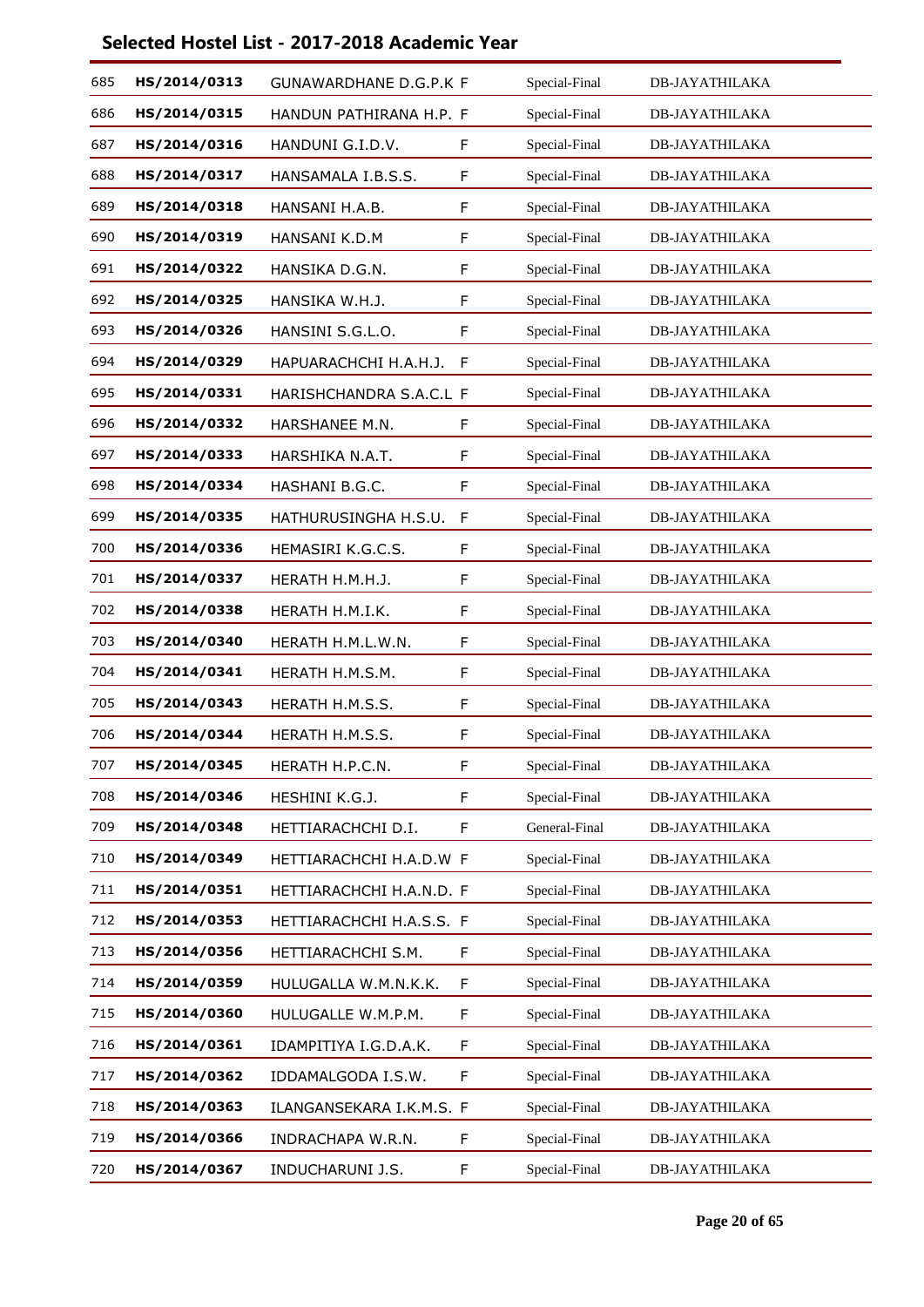| 721 | HS/2014/0370 | ISHARA W.D.A.             | F  | Special-Final | <b>DB-JAYATHILAKA</b> |
|-----|--------------|---------------------------|----|---------------|-----------------------|
| 722 | HS/2014/0371 | ISHARA W.P.T.             | F  | Special-Final | <b>DB-JAYATHILAKA</b> |
| 723 | HS/2014/0375 | JAYALATH E.K.K.R.         | F  | Special-Final | DB-JAYATHILAKA        |
| 724 | HS/2014/0376 | JAYALATH J.P.N.P.         | F  | Special-Final | <b>DB-JAYATHILAKA</b> |
| 725 | HS/2014/0377 | JAYALATH J.R.T.H.         | F  | Special-Final | <b>DB-JAYATHILAKA</b> |
| 726 | HS/2014/0383 | JAYAMINI K.A.             | F  | Special-Final | <b>DB-JAYATHILAKA</b> |
| 727 | HS/2014/0385 | JAYAMINI P.D.C.           | F  | Special-Final | <b>DB-JAYATHILAKA</b> |
| 728 | HS/2014/0390 | JAYAPADMA D.M.D.T.        | F  | Special-Final | <b>DB-JAYATHILAKA</b> |
| 729 | HS/2014/0392 | JAYARATHNE A.P.T.M.       | F  | Special-Final | DB-JAYATHILAKA        |
| 730 | HS/2014/0393 | JAYARATHNE D.P.D.         | F  | Special-Final | <b>DB-JAYATHILAKA</b> |
| 731 | HS/2014/0395 | JAYASHANTHI R.W.B.        | F  | Special-Final | <b>DB-JAYATHILAKA</b> |
| 732 | HS/2014/0396 | JAYASINGHA J.M.C.M.       | F  | Special-Final | <b>DB-JAYATHILAKA</b> |
| 733 | HS/2014/0397 | JAYASINGHA J.M.E.G.S.L. F |    | Special-Final | <b>DB-JAYATHILAKA</b> |
| 734 | HS/2014/0403 | JAYASINGHE J.A.A.S.       | F  | Special-Final | <b>DB-JAYATHILAKA</b> |
| 735 | HS/2014/0409 | JAYASINGHE M.S.W.R.K.     | F  | Special-Final | <b>DB-JAYATHILAKA</b> |
| 736 | HS/2014/0411 | JAYASINGHE S.J.P.P.       | F  | Special-Final | <b>DB-JAYATHILAKA</b> |
| 737 | HS/2014/0413 | JAYASUNDARA J.M.C.M.      | F  | Special-Final | <b>DB-JAYATHILAKA</b> |
| 738 | HS/2014/0415 | JAYASUNDARA M.T.P.        | F  | Special-Final | DB-JAYATHILAKA        |
| 739 | HS/2014/0417 | JAYASUNDARA S.J.          | F  | Special-Final | <b>DB-JAYATHILAKA</b> |
| 740 | HS/2014/0420 | JAYATHILAKA A.D.A.M.      | F  | Special-Final | <b>DB-JAYATHILAKA</b> |
| 741 | HS/2014/0424 | JAYATHILAKE W.M.L.D.      | F  | Special-Final | <b>DB-JAYATHILAKA</b> |
| 742 | HS/2014/0429 | JAYAWEERA J.M.A.D.N.      | F  | Special-Final | DB-JAYATHILAKA        |
| 743 | HS/2014/0430 | JAYAWEERA R.D.M.U.        | F  | Special-Final | <b>DB-JAYATHILAKA</b> |
| 744 | HS/2014/0432 | JAYAWICKRAMA K.S.T.       | F  | Special-Final | <b>DB-JAYATHILAKA</b> |
| 745 | HS/2014/0434 | JINARATHNA M.P.C.C.       | F  | Special-Final | DB-JAYATHILAKA        |
| 746 | HS/2014/0435 | KAHANDAWA K.M.R.M.        | F  | Special-Final | <b>DB-JAYATHILAKA</b> |
| 747 | HS/2014/0438 | KALANSOORIYA K.L.S.R.     | F  | Special-Final | <b>DB-JAYATHILAKA</b> |
| 748 | HS/2014/0439 | KALATUWAWA K.L.Y.M.S. F   |    | Special-Final | DB-JAYATHILAKA        |
| 749 | HS/2014/0440 | KALHARI G.L.P.            | F  | Special-Final | <b>DB-JAYATHILAKA</b> |
| 750 | HS/2014/0442 | KALUARACHCHI K.A.D.I.     | F  | Special-Final | <b>DB-JAYATHILAKA</b> |
| 751 | HS/2014/0443 | KALUARACHCHI K.A.K.Y.     | F  | Special-Final | DB-JAYATHILAKA        |
| 752 | HS/2014/0449 | KANNANGARA K.S.R.         | F  | Special-Final | <b>DB-JAYATHILAKA</b> |
| 753 | HS/2014/0450 | KARANNAGODA K.S.S.        | F  | Special-Final | <b>DB-JAYATHILAKA</b> |
| 754 | HS/2014/0451 | KARIYAWASAM K.G.C.C.      | F  | Special-Final | DB-JAYATHILAKA        |
| 755 | HS/2014/0452 | KARIYAWASAM K.S.T.K.H. F  |    | Special-Final | <b>DB-JAYATHILAKA</b> |
| 756 | HS/2014/0456 | KARUNARATHNA E.K.S.       | F. | Special-Final | <b>DB-JAYATHILAKA</b> |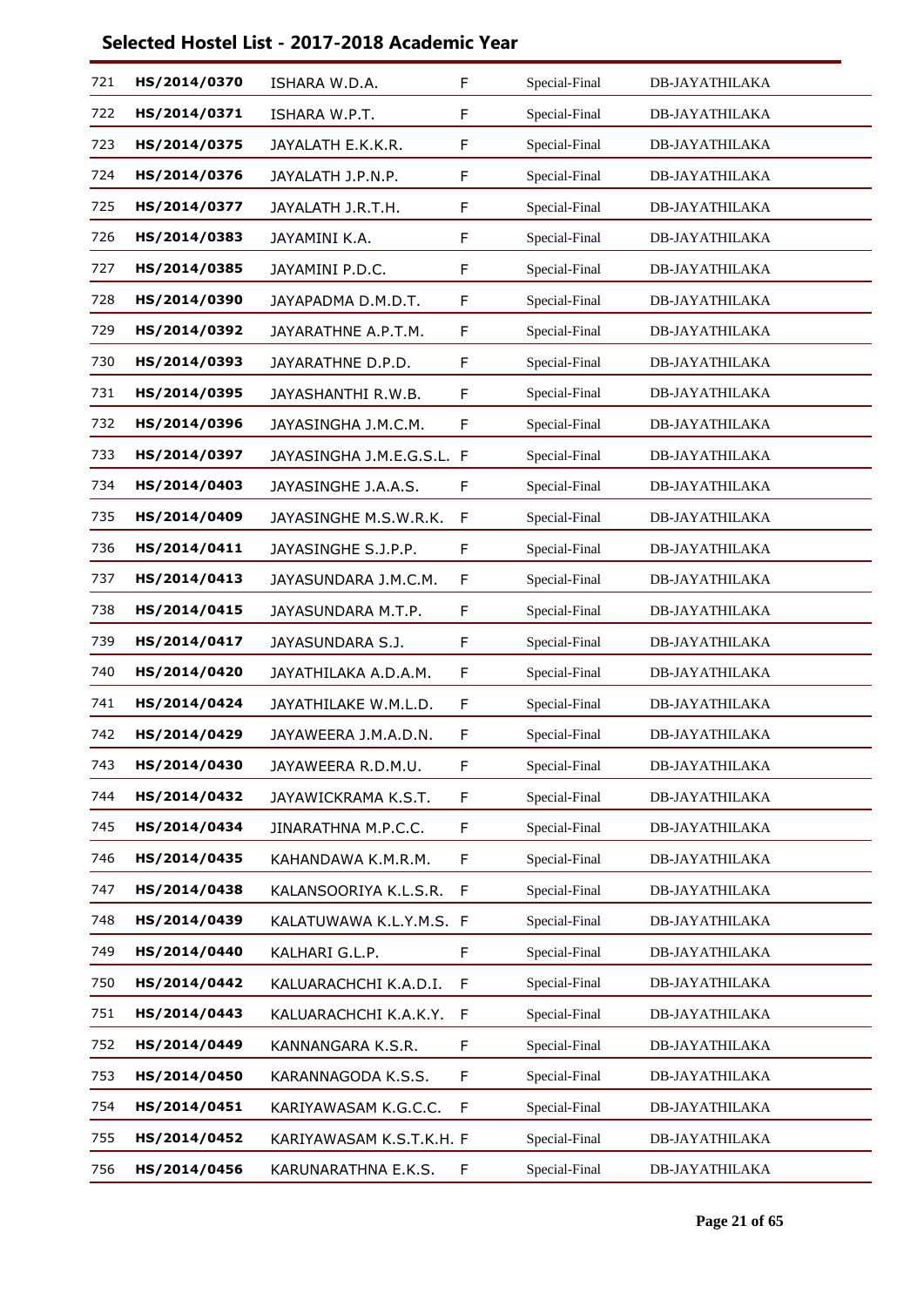| 757 | HS/2014/0462 | KARUNARATHNE I.M.S.M. F |    | Special-Final | <b>DB-JAYATHILAKA</b> |
|-----|--------------|-------------------------|----|---------------|-----------------------|
| 758 | HS/2014/0466 | KARUNASENA H.P.S.N.     | F  | Special-Final | <b>DB-JAYATHILAKA</b> |
| 759 | HS/2014/0469 | KARUNASENA W.G.N.D.     | F  | Special-Final | <b>DB-JAYATHILAKA</b> |
| 760 | HS/2014/0472 | KARUNATHILAKA M.M.S.S F |    | Special-Final | <b>DB-JAYATHILAKA</b> |
| 761 | HS/2014/0473 | KARUNATHILAKA U.G.H.B F |    | Special-Final | <b>DB-JAYATHILAKA</b> |
| 762 | HS/2014/0474 | KARUNATHILAKA W.V.T.A F |    | Special-Final | <b>DB-JAYATHILAKA</b> |
| 763 | HS/2014/0475 | KARUNATHUNGA B.S.L.     | F  | Special-Final | <b>DB-JAYATHILAKA</b> |
| 764 | HS/2014/0476 | KAUSHALYA A.H.M.I.      | F  | Special-Final | <b>DB-JAYATHILAKA</b> |
| 765 | HS/2014/0479 | KAUSHALYA E.K.J.        | F  | Special-Final | DB-JAYATHILAKA        |
| 766 | HS/2014/0481 | KAUSHALYA R.G.S.        | F  | Special-Final | <b>DB-JAYATHILAKA</b> |
| 767 | HS/2014/0483 | KEERTHIRATHNA S.S.D.    | F  | Special-Final | <b>DB-JAYATHILAKA</b> |
| 768 | HS/2014/0489 | KODITHUWAKKU K.A.H.C. F |    | Special-Final | <b>DB-JAYATHILAKA</b> |
| 769 | HS/2014/0491 | KONARA K.M.N.G.         | F  | Special-Final | <b>DB-JAYATHILAKA</b> |
| 770 | HS/2014/0492 | KONARA K.M.U.H.         | F  | Special-Final | <b>DB-JAYATHILAKA</b> |
| 771 | HS/2014/0493 | KOSWATHTHA K.R.S.       | F  | Special-Final | <b>DB-JAYATHILAKA</b> |
| 772 | HS/2014/0494 | KULARATHNA K.D.G.S.S.   | F  | Special-Final | <b>DB-JAYATHILAKA</b> |
| 773 | HS/2014/0496 | KULARATHNA W.R.S.M.     | F  | Special-Final | <b>DB-JAYATHILAKA</b> |
| 774 | HS/2014/0497 | KULARATHNE M.A.D.S.I.   | F  | Special-Final | DB-JAYATHILAKA        |
| 775 | HS/2014/0499 | KULATHUNGA K.F.K.       | F  | Special-Final | <b>DB-JAYATHILAKA</b> |
| 776 | HS/2014/0500 | KULATHUNGA K.M.N.P.     | F  | Special-Final | <b>DB-JAYATHILAKA</b> |
| 777 | HS/2014/0501 | KULATHUNGA M.G.I.M.     | F  | Special-Final | <b>DB-JAYATHILAKA</b> |
| 778 | HS/2014/0502 | KULATHUNGA P.G.G.C.S.   | F  | Special-Final | <b>DB-JAYATHILAKA</b> |
| 779 | HS/2014/0503 | KULATHUNGA R.P.D.D.D. F |    | Special-Final | <b>DB-JAYATHILAKA</b> |
| 780 | HS/2014/0504 | KULATHUNGA S.G.G.D.C. F |    | Special-Final | <b>DB-JAYATHILAKA</b> |
| 781 | HS/2014/0511 | KUMARAPELI I.S.         | F. | Special-Final | DB-JAYATHILAKA        |
| 782 | HS/2014/0512 | KUMARAPELI K.A.S.M.     | F  | Special-Final | <b>DB-JAYATHILAKA</b> |
| 783 | HS/2014/0513 | KUMARASINGHA K.M.S.R. F |    | Special-Final | <b>DB-JAYATHILAKA</b> |
| 784 | HS/2014/0514 | KUMARASINGHA K.N.S.D. F |    | Special-Final | DB-JAYATHILAKA        |
| 785 | HS/2014/0517 | KUMARASINGHE K.N.T.D. F |    | Special-Final | <b>DB-JAYATHILAKA</b> |
| 786 | HS/2014/0518 | KUMARASINGHE K.P.C.S F  |    | Special-Final | <b>DB-JAYATHILAKA</b> |
| 787 | HS/2014/0520 | KUMARASIRI L.W.S.D.     | F. | Special-Final | DB-JAYATHILAKA        |
| 788 | HS/2014/0523 | KUMARI E.S.S.C.         | F  | Special-Final | <b>DB-JAYATHILAKA</b> |
| 789 | HS/2014/0525 | KUMARI H.M.T.           | F  | Special-Final | <b>DB-JAYATHILAKA</b> |
| 790 | HS/2014/0526 | KUMARI H.W.C.           | F. | Special-Final | DB-JAYATHILAKA        |
| 791 | HS/2014/0527 | KUMARI I.D.P.S.         | F  | Special-Final | <b>DB-JAYATHILAKA</b> |
| 792 | HS/2014/0528 | KUMARI J.M.M.P.         | F. | Special-Final | <b>DB-JAYATHILAKA</b> |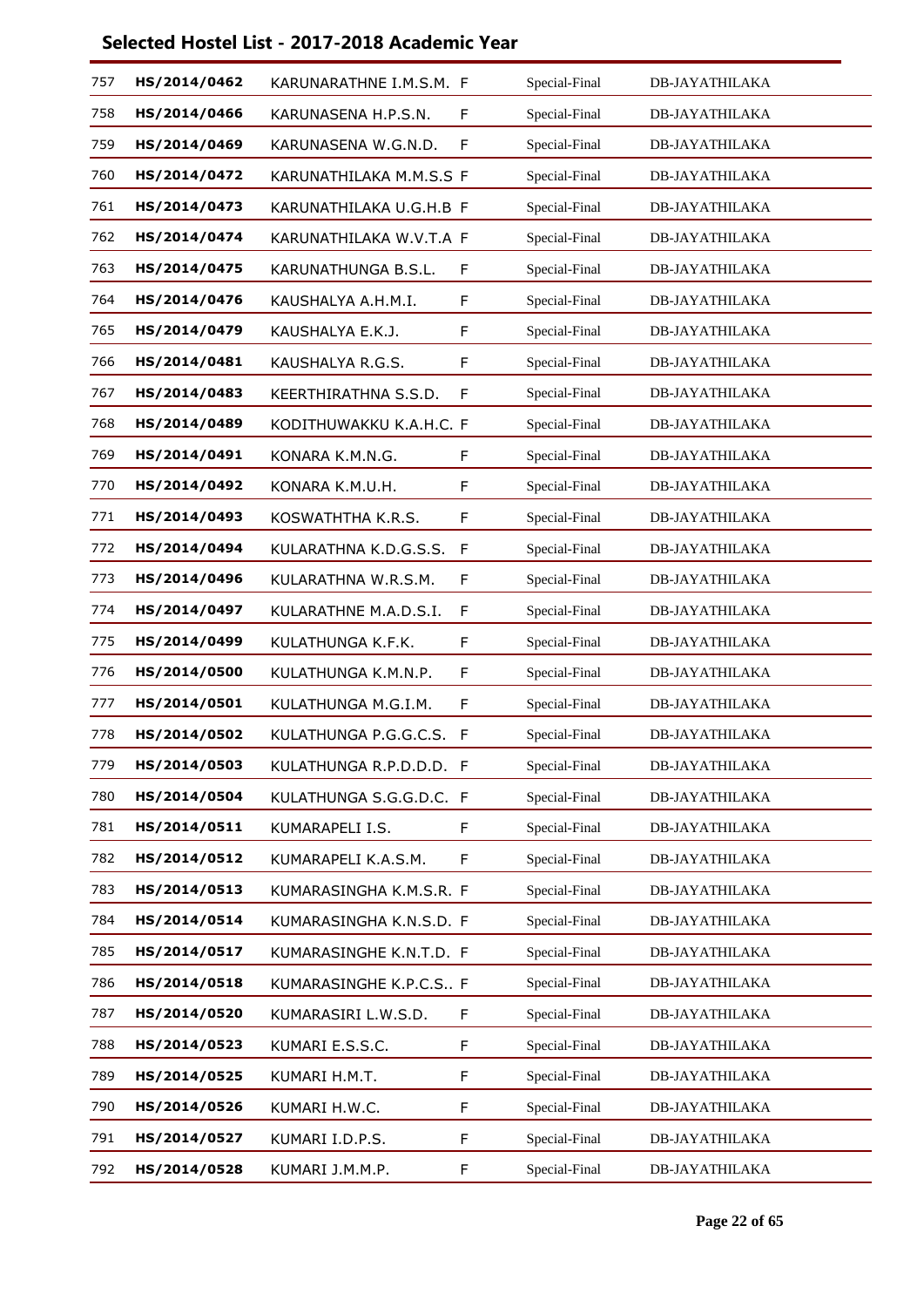| 793 | HS/2014/0529 | KUMARI K.A.S.S.         | F | Special-Final | <b>DB-JAYATHILAKA</b> |
|-----|--------------|-------------------------|---|---------------|-----------------------|
| 794 | HS/2014/0530 | KUMARI K.G.R.N.         | F | Special-Final | <b>DB-JAYATHILAKA</b> |
| 795 | HS/2014/0532 | KUMARI K.H.P.L.         | F | Special-Final | DB-JAYATHILAKA        |
| 796 | HS/2014/0534 | KUMARI K.M.S.K.         | F | Special-Final | <b>DB-JAYATHILAKA</b> |
| 797 | HS/2014/0535 | KUMARI K.R.M.I.U.       | F | Special-Final | <b>DB-JAYATHILAKA</b> |
| 798 | HS/2014/0537 | KUMARI L.G.S.K.         | F | Special-Final | <b>DB-JAYATHILAKA</b> |
| 799 | HS/2014/0539 | KUMARI R.G.P.M.         | F | Special-Final | <b>DB-JAYATHILAKA</b> |
| 800 | HS/2014/0542 | KUMARI R.S.M.U.         | F | Special-Final | <b>DB-JAYATHILAKA</b> |
| 801 | HS/2014/0543 | KUMARI R.W.D.S.         | F | Special-Final | DB-JAYATHILAKA        |
| 802 | HS/2014/0544 | KUMARI S.H.M.G.N.       | F | Special-Final | <b>DB-JAYATHILAKA</b> |
| 803 | HS/2014/0545 | KUMARI V.U.M.D.         | F | Special-Final | <b>DB-JAYATHILAKA</b> |
| 804 | HS/2014/0546 | KUMARI W.D.             | F | Special-Final | <b>DB-JAYATHILAKA</b> |
| 805 | HS/2014/0547 | KUMARI W.M.S.           | F | Special-Final | <b>DB-JAYATHILAKA</b> |
| 806 | HS/2014/0551 | KURUPPUARACHCHI K.A.S F |   | Special-Final | <b>DB-JAYATHILAKA</b> |
| 807 | HS/2014/0556 | LAKMALI A.K.P.D.        | F | Special-Final | <b>DB-JAYATHILAKA</b> |
| 808 | HS/2014/0557 | LAKMALI B.G.S.          | F | Special-Final | <b>DB-JAYATHILAKA</b> |
| 809 | HS/2014/0561 | LAKMALI M.G.D.          | F | Special-Final | <b>DB-JAYATHILAKA</b> |
| 810 | HS/2014/0562 | LAKMALI G.H.S           | F | Special-Final | DB-JAYATHILAKA        |
| 811 | HS/2014/0563 | LAKMALI S.D.D.          | F | Special-Final | <b>DB-JAYATHILAKA</b> |
| 812 | HS/2014/0564 | LAKMALI S.G.P.          | F | Special-Final | <b>DB-JAYATHILAKA</b> |
| 813 | HS/2014/0565 | LAKMALI V.M.D.          | F | Special-Final | <b>DB-JAYATHILAKA</b> |
| 814 | HS/2014/0566 | LAKMINI H.R.I.          | F | Special-Final | DB-JAYATHILAKA        |
| 815 | HS/2014/0568 | LAKSARA R.              | F | Special-Final | <b>DB-JAYATHILAKA</b> |
| 816 | HS/2014/0572 | LAKSHINI G.W.M.         | F | Special-Final | <b>DB-JAYATHILAKA</b> |
| 817 | HS/2014/0578 | LIYANAGE K.D.           | F | Special-Final | <b>DB-JAYATHILAKA</b> |
| 818 | HS/2014/0579 | LIYANAGE L.D.D.M.       | F | Special-Final | <b>DB-JAYATHILAKA</b> |
| 819 | HS/2014/0582 | LIYANARATHNE G.I.E.     | F | Special-Final | <b>DB-JAYATHILAKA</b> |
| 820 | HS/2014/0583 | MADABAWITA M.J.P.E.N.   | F | Special-Final | DB-JAYATHILAKA        |
| 821 | HS/2014/0584 | MADAGEDARA M.M.L.K.     | F | Special-Final | <b>DB-JAYATHILAKA</b> |
| 822 | HS/2014/0586 | MADHUBHASHANI A.R.      | F | Special-Final | <b>DB-JAYATHILAKA</b> |
| 823 | HS/2014/0587 | MADHUBHASHINI E.P.G.S F |   | Special-Final | DB-JAYATHILAKA        |
| 824 | HS/2014/0589 | MADHUMALI H.P.G.        | F | Special-Final | <b>DB-JAYATHILAKA</b> |
| 825 | HS/2014/0590 | MADHUMALI L.D.M.        | F | Special-Final | <b>DB-JAYATHILAKA</b> |
| 826 | HS/2014/0591 | MADHUMALI P.B.I.        | F | Special-Final | DB-JAYATHILAKA        |
| 827 | HS/2014/0592 | MADHUMALI W.C.W.        | F | Special-Final | <b>DB-JAYATHILAKA</b> |
| 828 | HS/2014/0593 | MADHURANGI M.D.I.       | F | Special-Final | <b>DB-JAYATHILAKA</b> |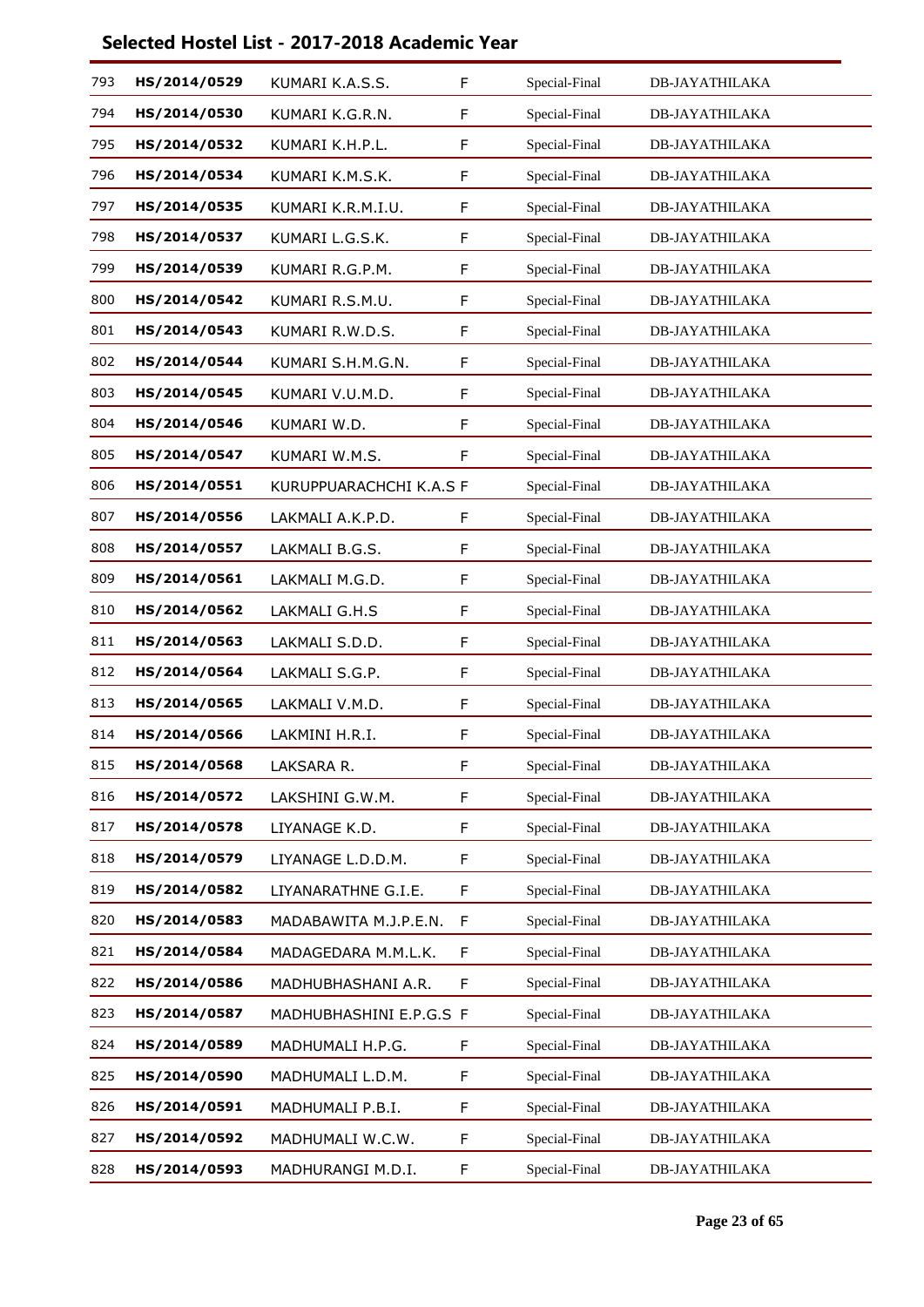| 829 | HS/2014/0594 | MADHURANGI Y.A.I.      | F           | Special-Final | <b>DB-JAYATHILAKA</b> |
|-----|--------------|------------------------|-------------|---------------|-----------------------|
| 830 | HS/2014/0599 | MADHUSHANI B.L.T.      | $\mathsf F$ | Special-Final | <b>DB-JAYATHILAKA</b> |
| 831 | HS/2014/0602 | MADHUSHANI L.P.I.S.    | F           | Special-Final | <b>DB-JAYATHILAKA</b> |
| 832 | HS/2014/0606 | MADHUSHIKA E.G.G.      | $\mathsf F$ | Special-Final | <b>DB-JAYATHILAKA</b> |
| 833 | HS/2014/0607 | MADHUSRIYA W.A.D.      | F           | Special-Final | <b>DB-JAYATHILAKA</b> |
| 834 | HS/2014/0608 | MADHUWANTHI A.D.A.     | F           | Special-Final | <b>DB-JAYATHILAKA</b> |
| 835 | HS/2014/0609 | MADHUWANTHI J.M.A.A.   | $\mathsf F$ | Special-Final | <b>DB-JAYATHILAKA</b> |
| 836 | HS/2014/0610 | MADHUWANTHI M.K.H.     | F           | Special-Final | <b>DB-JAYATHILAKA</b> |
| 837 | HS/2014/0611 | MADHUWANTHI M.N.       | F           | Special-Final | <b>DB-JAYATHILAKA</b> |
| 838 | HS/2014/0613 | MADUBASHINI H.A.C.     | F           | Special-Final | <b>DB-JAYATHILAKA</b> |
| 839 | HS/2014/0615 | MADURANGI D.G.D.       | F           | Special-Final | <b>DB-JAYATHILAKA</b> |
| 840 | HS/2014/0619 | MADURANGI M.B.H.       | F           | Special-Final | <b>DB-JAYATHILAKA</b> |
| 841 | HS/2014/0628 | MADUSHANI D.N.         | $\mathsf F$ | Special-Final | <b>DB-JAYATHILAKA</b> |
| 842 | HS/2014/0629 | MADUSHANI E.D.H.       | F           | Special-Final | <b>DB-JAYATHILAKA</b> |
| 843 | HS/2014/0630 | MADUSHANI J.K.         | F           | Special-Final | <b>DB-JAYATHILAKA</b> |
| 844 | HS/2014/0631 | MADUSHANI K.M.A.       | $\mathsf F$ | Special-Final | <b>DB-JAYATHILAKA</b> |
| 845 | HS/2014/0633 | MADUSHANI M.A.S.       | F           | Special-Final | <b>DB-JAYATHILAKA</b> |
| 846 | HS/2014/0635 | MADUSHANI O.R.         | F           | Special-Final | <b>DB-JAYATHILAKA</b> |
| 847 | HS/2014/0639 | MADUSHANI V.D.N.       | $\mathsf F$ | Special-Final | <b>DB-JAYATHILAKA</b> |
| 848 | HS/2014/0640 | MADUSHANI W.K.N.       | F           | Special-Final | <b>DB-JAYATHILAKA</b> |
| 849 | HS/2014/0642 | MADUSHIKA B.V.         | F           | Special-Final | <b>DB-JAYATHILAKA</b> |
| 850 | HS/2014/0643 | MADUSHIKA G.D.N.       | F           | Special-Final | <b>DB-JAYATHILAKA</b> |
| 851 | HS/2014/0646 | MADUWANSHA E.A.J.      | F           | Special-Final | <b>DB-JAYATHILAKA</b> |
| 852 | HS/2014/0647 | MADUWANTHI E.A.A.      | F           | Special-Final | DB-JAYATHILAKA        |
| 853 | HS/2014/0649 | MADUWANTHI M.A.P.H.    | F           | Special-Final | <b>DB-JAYATHILAKA</b> |
| 854 | HS/2014/0650 | MADUWANTHI M.G.A.      | $\mathsf F$ | Special-Final | <b>DB-JAYATHILAKA</b> |
| 855 | HS/2014/0652 | MADUWANTHI R.M.U.I.    | F           | Special-Final | <b>DB-JAYATHILAKA</b> |
| 856 | HS/2014/0653 | MAHALEKAM S.A.         | F           | Special-Final | <b>DB-JAYATHILAKA</b> |
| 857 | HS/2014/0656 | MAITHREEPALA S.D.J.A.  | $\mathsf F$ | Special-Final | <b>DB-JAYATHILAKA</b> |
| 858 | HS/2014/0658 | MALKA P.A.A.           | F           | Special-Final | <b>DB-JAYATHILAKA</b> |
| 859 | HS/2014/0659 | MALKANTHI A.K.D.C.     | F           | Special-Final | DB-JAYATHILAKA        |
| 860 | HS/2014/0660 | MALKANTHI A.M.N.       | $\mathsf F$ | Special-Final | <b>DB-JAYATHILAKA</b> |
| 861 | HS/2014/0662 | MALSHA W.M.S.          | F           | Special-Final | <b>DB-JAYATHILAKA</b> |
| 862 | HS/2014/0663 | MALSHANI H.T.          | F           | Special-Final | DB-JAYATHILAKA        |
| 863 | HS/2014/0664 | MANAMPERIGE S.N.       | $\mathsf F$ | Special-Final | <b>DB-JAYATHILAKA</b> |
| 864 | HS/2014/0667 | MANGALARATHNA R.G.K. F |             | Special-Final | <b>DB-JAYATHILAKA</b> |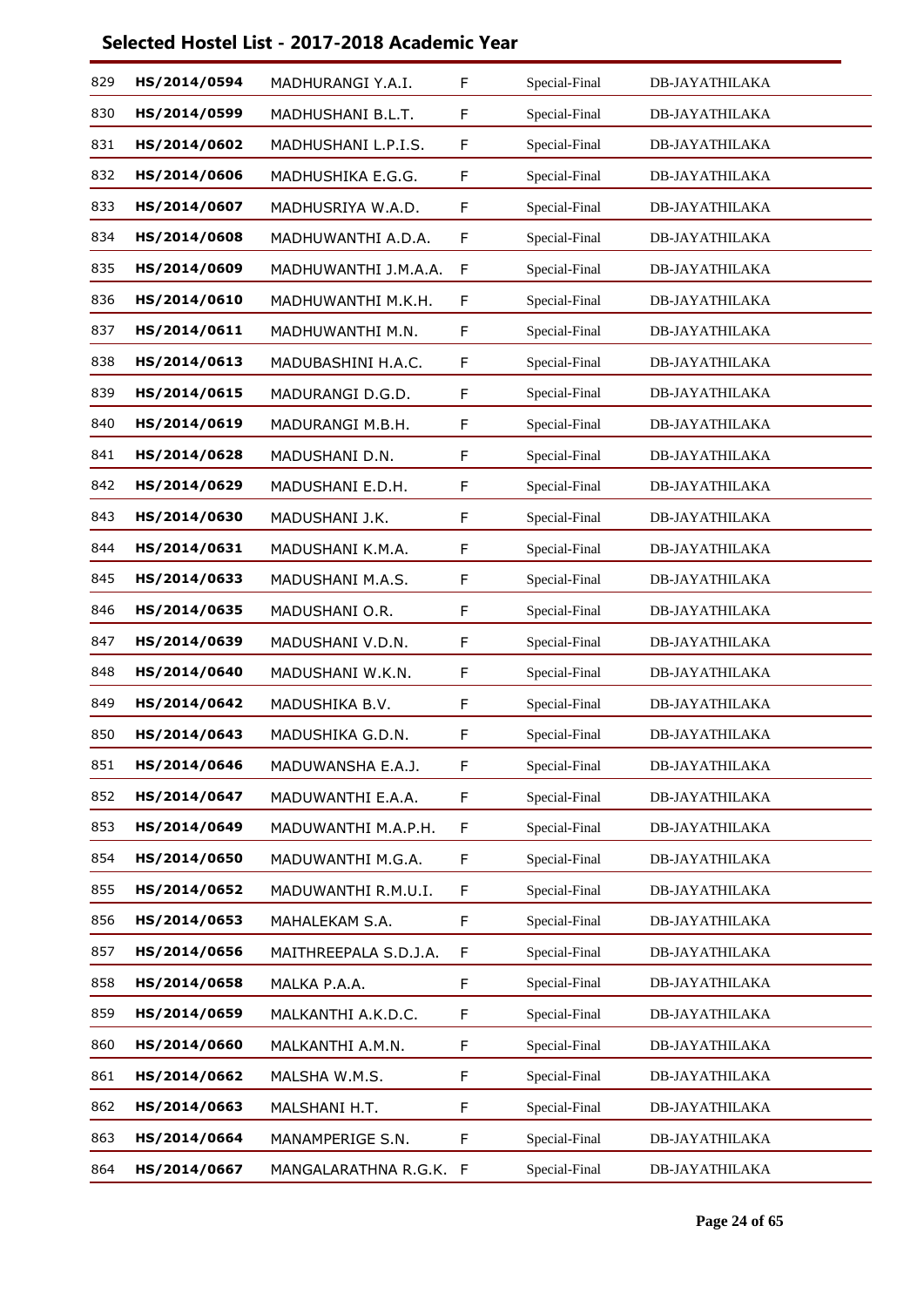| 865 | HS/2014/0668 | MANOHARI S.H.K.         | F           | Special-Final | <b>DB-JAYATHILAKA</b> |
|-----|--------------|-------------------------|-------------|---------------|-----------------------|
| 866 | HS/2014/0670 | MARASINGHE M.P.S.K.     | F           | Special-Final | <b>DB-JAYATHILAKA</b> |
| 867 | HS/2014/0672 | MAYADUNNA S.M.M.S.      | F           | Special-Final | <b>DB-JAYATHILAKA</b> |
| 868 | HS/2014/0673 | MEDAGEDARA M.G.C.N.     | $\mathsf F$ | Special-Final | <b>DB-JAYATHILAKA</b> |
| 869 | HS/2014/0675 | MEEGAHAPALA G.H.N.      | F           | Special-Final | <b>DB-JAYATHILAKA</b> |
| 870 | HS/2014/0676 | MENDIS D.H.P.           | F           | Special-Final | <b>DB-JAYATHILAKA</b> |
| 871 | HS/2014/0680 | MIHIRADHI V.G.D.        | $\mathsf F$ | Special-Final | <b>DB-JAYATHILAKA</b> |
| 872 | HS/2014/0681 | MITHRARATHNA I.A.M.D.   | F           | Special-Final | <b>DB-JAYATHILAKA</b> |
| 873 | HS/2014/0683 | MUNASINGHE B.M.D.M.     | F           | Special-Final | <b>DB-JAYATHILAKA</b> |
| 874 | HS/2014/0684 | MUNASINGHE L.P.P.Y.     | F           | Special-Final | <b>DB-JAYATHILAKA</b> |
| 875 | HS/2014/0688 | MUTHUKUMARANE S.S.      | F           | Special-Final | <b>DB-JAYATHILAKA</b> |
| 876 | HS/2014/0689 | NADEE K.W.D.            | F           | Special-Final | <b>DB-JAYATHILAKA</b> |
| 877 | HS/2014/0690 | NADEERA H.G.D.          | F           | Special-Final | <b>DB-JAYATHILAKA</b> |
| 878 | HS/2014/0691 | NADEESHA P.L.L.         | F           | Special-Final | <b>DB-JAYATHILAKA</b> |
| 879 | HS/2014/0696 | NADEESHANI K.A.N.       | F           | Special-Final | <b>DB-JAYATHILAKA</b> |
| 880 | HS/2014/0698 | NANAYAKKARA G.N.P.V.M F |             | Special-Final | <b>DB-JAYATHILAKA</b> |
| 881 | HS/2014/0700 | NANDASENA U.M.S.M.      | F           | Special-Final | <b>DB-JAYATHILAKA</b> |
| 882 | HS/2014/0701 | NANDASIRI M.P.R.K.      | F           | Special-Final | <b>DB-JAYATHILAKA</b> |
| 883 | HS/2014/0702 | NARANDENIYA P.S.        | $\mathsf F$ | Special-Final | <b>DB-JAYATHILAKA</b> |
| 884 | HS/2014/0704 | NAVINDIKA A.C.          | F           | Special-Final | <b>DB-JAYATHILAKA</b> |
| 885 | HS/2014/0710 | NETHTHASINGHA M.P.      | F           | Special-Final | <b>DB-JAYATHILAKA</b> |
| 886 | HS/2014/0711 | NILAKSHIKA R.A.Y.       | F           | Special-Final | <b>DB-JAYATHILAKA</b> |
| 887 | HS/2014/0712 | NILMINI K.D.G.          | F           | Special-Final | <b>DB-JAYATHILAKA</b> |
| 888 | HS/2014/0716 | NIMANTHIKA H.A.H.       | F           | Special-Final | DB-JAYATHILAKA        |
| 889 | HS/2014/0717 | NIMASHA H.M.C.          | F           | Special-Final | <b>DB-JAYATHILAKA</b> |
| 890 | HS/2014/0718 | NIMASHA M.K.            | F           | Special-Final | <b>DB-JAYATHILAKA</b> |
| 891 | HS/2014/0719 | NIRAMI L.P.A.           | F           | Special-Final | <b>DB-JAYATHILAKA</b> |
| 892 | HS/2014/0720 | NIRANGA K.H.            | F           | Special-Final | <b>DB-JAYATHILAKA</b> |
| 893 | HS/2014/0722 | NIROSHA U.M.K.          | F           | Special-Final | <b>DB-JAYATHILAKA</b> |
| 894 | HS/2014/0723 | NIROSHANI E.N.          | F           | Special-Final | <b>DB-JAYATHILAKA</b> |
| 895 | HS/2014/0724 | NIROSHANI U.M.C.        | F           | Special-Final | DB-JAYATHILAKA        |
| 896 | HS/2014/0725 | NIROSHANI W.A.D.        | $\mathsf F$ | Special-Final | <b>DB-JAYATHILAKA</b> |
| 897 | HS/2014/0726 | NIRUSHIKA J.A.T.        | F           | Special-Final | <b>DB-JAYATHILAKA</b> |
| 898 | HS/2014/0727 | NISANSALA A.W.M.        | F           | Special-Final | DB-JAYATHILAKA        |
| 899 | HS/2014/0729 | NISANSALA W.M.D.        | $\mathsf F$ | Special-Final | <b>DB-JAYATHILAKA</b> |
| 900 | HS/2014/0730 | NISHADINI L.P.N.        | F           | Special-Final | <b>DB-JAYATHILAKA</b> |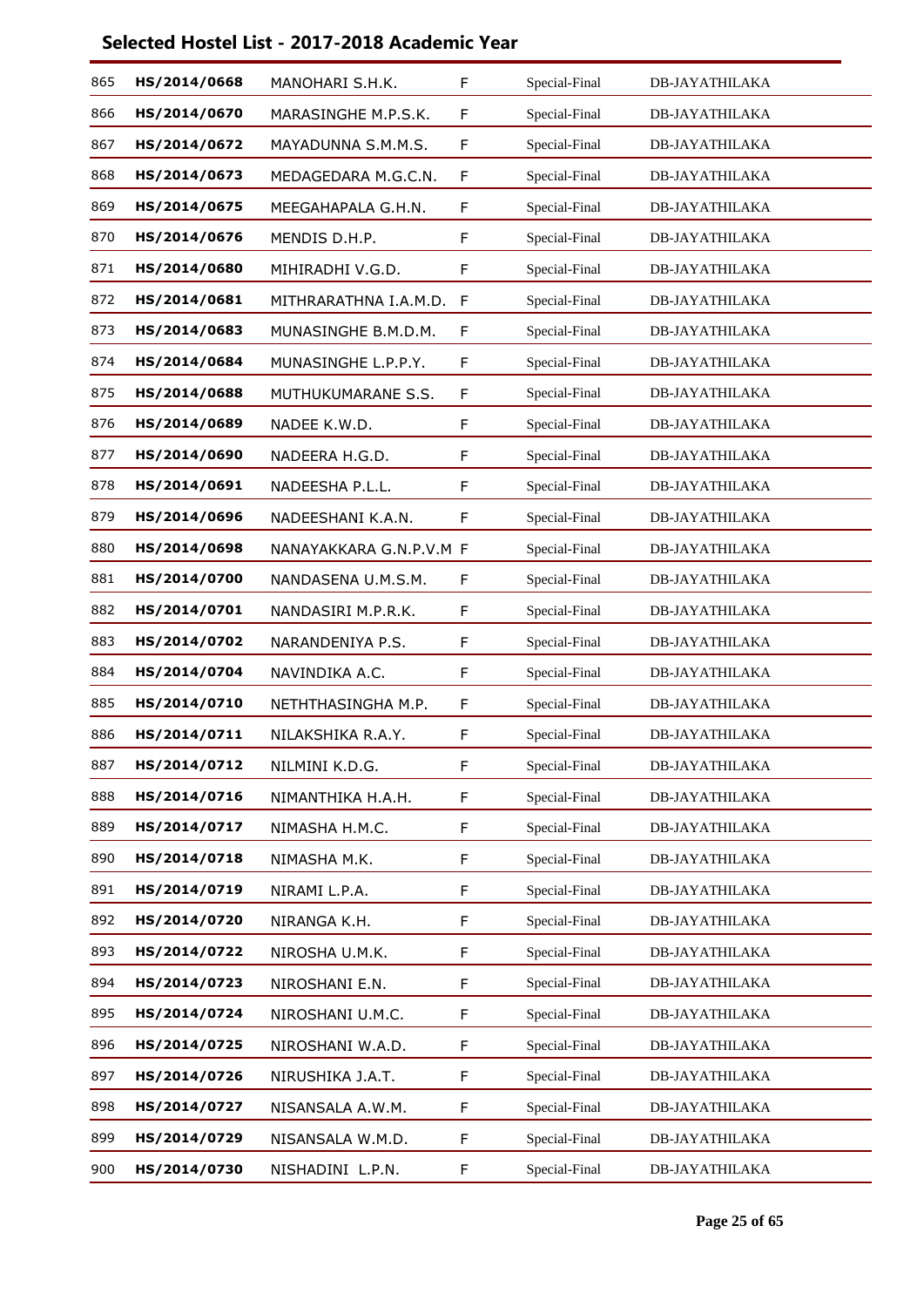| 901 | HS/2014/0735 | NISSANKA N.A.D.S.T.  | F           | Special-Final | <b>DB-JAYATHILAKA</b> |
|-----|--------------|----------------------|-------------|---------------|-----------------------|
| 902 | HS/2014/0739 | OSANTHI M.P.N.       | F           | Special-Final | <b>DB-JAYATHILAKA</b> |
| 903 | HS/2014/0740 | OSHADI M.G.D.        | F           | Special-Final | <b>DB-JAYATHILAKA</b> |
| 904 | HS/2014/0743 | PADMASIRI H.V.D.R.   | $\mathsf F$ | Special-Final | REV-DHARMARAMA        |
| 905 | HS/2014/0746 | PARAKRAMA P.A.L.     | F           | Special-Final | REV-DHARMARAMA        |
| 906 | HS/2014/0747 | PARANAWITHANA L.R.   | F           | Special-Final | REV-DHARMARAMA        |
| 907 | HS/2014/0748 | PATHIRANA K.P.N.T.   | $\mathsf F$ | Special-Final | REV-DHARMARAMA        |
| 908 | HS/2014/0749 | PATHIRANA P.P.M.D.L. | F           | Special-Final | REV-DHARMARAMA        |
| 909 | HS/2014/0750 | PATHIRANA P.T.       | F           | Special-Final | REV-DHARMARAMA        |
| 910 | HS/2014/0751 | PAVITHRA M.H.        | F           | Special-Final | REV-DHARMARAMA        |
| 911 | HS/2014/0752 | PEIRIS K.M.G.M.C.    | F           | Special-Final | REV-DHARMARAMA        |
| 912 | HS/2014/0756 | PERERA A.K.D.T.      | F           | Special-Final | REV-DHARMARAMA        |
| 913 | HS/2014/0760 | PERERA E.G.G.I.      | F           | Special-Final | REV-DHARMARAMA        |
| 914 | HS/2014/0763 | PERERA G.L.S.        | F           | Special-Final | REV-DHARMARAMA        |
| 915 | HS/2014/0767 | PERERA K.K.D.        | F           | Special-Final | REV-DHARMARAMA        |
| 916 | HS/2014/0768 | PERERA K.T.D.        | $\mathsf F$ | Special-Final | REV-DHARMARAMA        |
| 917 | HS/2014/0769 | PERERA L.K.C.        | F           | Special-Final | REV-DHARMARAMA        |
| 918 | HS/2014/0770 | PERERA L.S.          | F           | Special-Final | REV-DHARMARAMA        |
| 919 | HS/2014/0772 | PERERA M.A.P.        | $\mathsf F$ | Special-Final | REV-DHARMARAMA        |
| 920 | HS/2014/0775 | PERERA M.T.M.        | F           | Special-Final | REV-DHARMARAMA        |
| 921 | HS/2014/0779 | PERERA R.A.N.M.      | F           | Special-Final | REV-DHARMARAMA        |
| 922 | HS/2014/0781 | PERERA S.A.D.S.      | F           | Special-Final | REV-DHARMARAMA        |
| 923 | HS/2014/0786 | PERERA W.P.R.S.      | F           | Special-Final | REV-DHARMARAMA        |
| 924 | HS/2014/0790 | PIGERA A.D.S.        | F           | Special-Final | REV-DHARMARAMA        |
| 925 | HS/2014/0791 | PILIYANDALA P.A.N.A. | F           | Special-Final | REV-DHARMARAMA        |
| 926 | HS/2014/0793 | PINNAWALA P.M.R.D.E. | $\mathsf F$ | Special-Final | REV-DHARMARAMA        |
| 927 | HS/2014/0794 | PIUMALI A.D.I.       | F           | Special-Final | REV-DHARMARAMA        |
| 928 | HS/2014/0795 | PIUMALI V.G.M.       | F           | Special-Final | REV-DHARMARAMA        |
| 929 | HS/2014/0796 | PIYARATHNA S.H.M.P.  | $\mathsf F$ | Special-Final | REV-DHARMARAMA        |
| 930 | HS/2014/0797 | PIYATHILAKA N.D.A.P. | F           | Special-Final | REV-DHARMARAMA        |
| 931 | HS/2014/0798 | PIYATHISSA B.V.D.H.  | F           | Special-Final | REV-DHARMARAMA        |
| 932 | HS/2014/0801 | POLKOTUWA P.G.C.P.B. | F           | Special-Final | REV-DHARMARAMA        |
| 933 | HS/2014/0802 | PONNAMPERUMA C.D.    | F           | Special-Final | REV-DHARMARAMA        |
| 934 | HS/2014/0803 | PRABHASHINI S.H.A.   | F           | Special-Final | REV-DHARMARAMA        |
| 935 | HS/2014/0805 | PRABODINI H.A.T.     | F           | Special-Final | REV-DHARMARAMA        |
| 936 | HS/2014/0807 | PRABUDDHIKA N.D.J.   | F           | Special-Final | REV-DHARMARAMA        |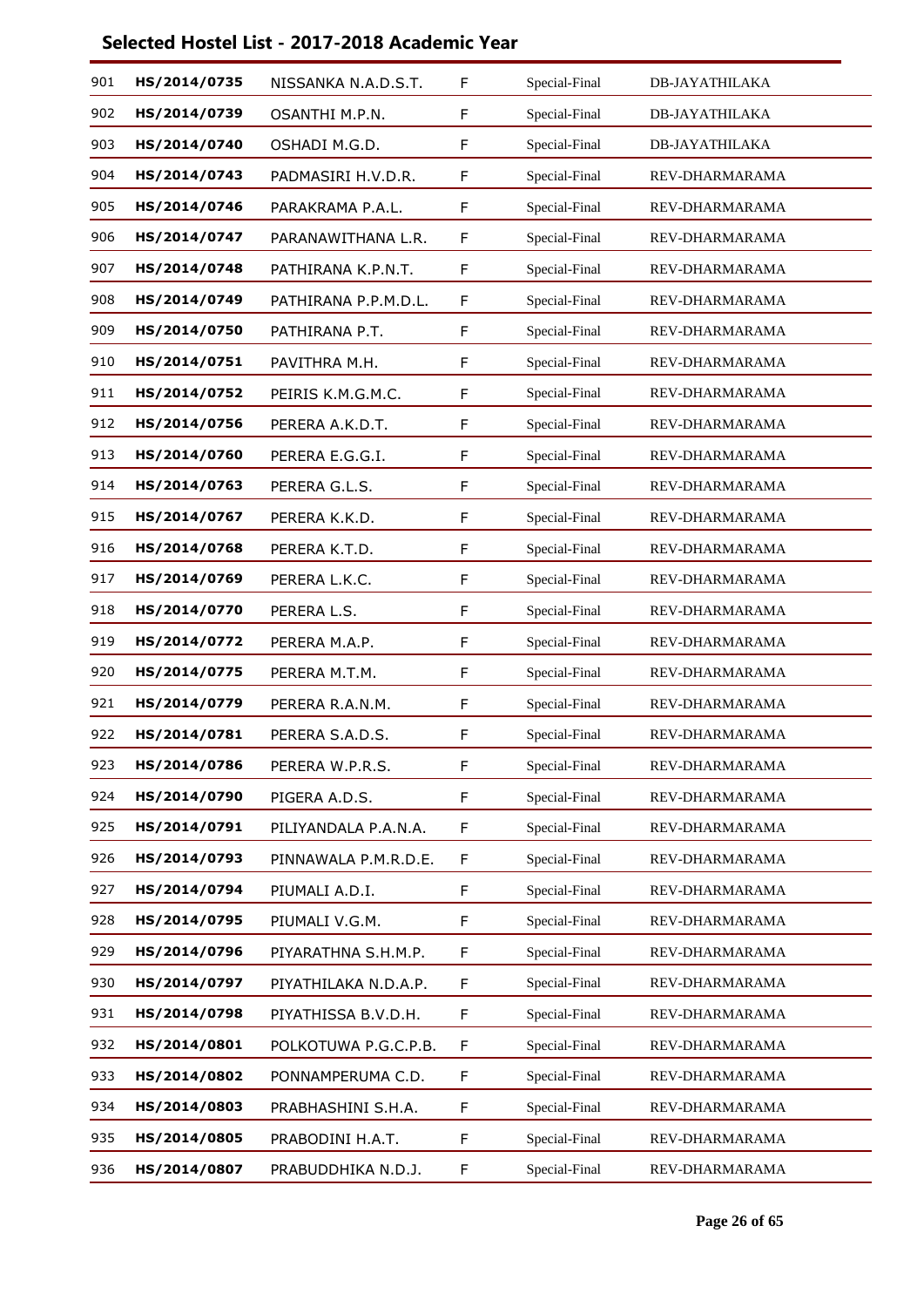| 937 | HS/2014/0808 | PRADEEPIKA U.P.          | F           | Special-Final | REV-DHARMARAMA |
|-----|--------------|--------------------------|-------------|---------------|----------------|
| 938 | HS/2014/0810 | PRAMESHIKA M.L.S.        | F           | Special-Final | REV-DHARMARAMA |
| 939 | HS/2014/0811 | PRAMOSHIKA P.K.J.        | F           | Special-Final | REV-DHARMARAMA |
| 940 | HS/2014/0813 | PRASADIKA A.M.N.         | F           | Special-Final | REV-DHARMARAMA |
| 941 | HS/2014/0814 | PRASANTHI P.W.A.N.       | $\mathsf F$ | Special-Final | REV-DHARMARAMA |
| 942 | HS/2014/0815 | PREMACHANDRA L.A.R.L.    | F           | Special-Final | REV-DHARMARAMA |
| 943 | HS/2014/0816 | PREMADASA K.G.D.U.       | F           | Special-Final | REV-DHARMARAMA |
| 944 | HS/2014/0818 | PREMARATHNA A.G.N.B.     | $\mathsf F$ | Special-Final | REV-DHARMARAMA |
| 945 | HS/2014/0821 | PREMARATHNA P.N.P.N.     | F           | Special-Final | REV-DHARMARAMA |
| 946 | HS/2014/0822 | PREMASIRI R.M.N.D.       | F           | Special-Final | REV-DHARMARAMA |
| 947 | HS/2014/0826 | PREMATILAKA R.H.N.H.     | F           | Special-Final | REV-DHARMARAMA |
| 948 | HS/2014/0827 | PRIMALI J.N.             | F           | Special-Final | REV-DHARMARAMA |
| 949 | HS/2014/0829 | PRIYADARSHANI B.N.       | F           | Special-Final | REV-DHARMARAMA |
| 950 | HS/2014/0832 | PRIYADARSHANI E.G.R.     | $\mathsf F$ | Special-Final | REV-DHARMARAMA |
| 951 | HS/2014/0833 | PRIYADARSHANI H.M.R.     | F           | Special-Final | REV-DHARMARAMA |
| 952 | HS/2014/0836 | PRIYADARSHANI W.A.M.     | F           | Special-Final | REV-DHARMARAMA |
| 953 | HS/2014/0839 | PRIYANTHI M.L.A.         | F           | Special-Final | REV-DHARMARAMA |
| 954 | HS/2014/0840 | PRIYANTHIKA G.A.T.       | F           | Special-Final | REV-DHARMARAMA |
| 955 | HS/2014/0842 | PROMODHIKA G.A.M.O.R. F  |             | Special-Final | REV-DHARMARAMA |
| 956 | HS/2014/0843 | PUBUDINI P.K.T.          | F           | Special-Final | REV-DHARMARAMA |
| 957 | HS/2014/0845 | PUSHPAKANTHI W.M.        | F           | Special-Final | REV-DHARMARAMA |
| 958 | HS/2014/0847 | PUSHPAKUMARA P.G.B.N. F  |             | Special-Final | REV-DHARMARAMA |
| 959 | HS/2014/0849 | RAJAKARUNA R.H.M.A.D.    | $\mathsf F$ | Special-Final | REV-DHARMARAMA |
| 960 | HS/2014/0852 | RAJAPAKSHA P.R.M.S.D.    | F           | Special-Final | REV-DHARMARAMA |
| 961 | HS/2014/0853 | RAJAPAKSHA R.D.S.U.      | F           | Special-Final | REV-DHARMARAMA |
| 962 | HS/2014/0854 | RAJAPAKSHA R.L.D.T.      | $\mathsf F$ | Special-Final | REV-DHARMARAMA |
| 963 | HS/2014/0856 | RAJAPAKSHA R.S.A.        | F           | Special-Final | REV-DHARMARAMA |
| 964 | HS/2014/0857 | RAJAPAKSHA R.W.M.S.P.K F |             | Special-Final | REV-DHARMARAMA |
| 965 | HS/2014/0860 | RAJASOORIYA J.K.C.M.     | F           | Special-Final | REV-DHARMARAMA |
| 966 | HS/2014/0862 | RANASINGHA G.G.S.P.      | F           | Special-Final | REV-DHARMARAMA |
| 967 | HS/2014/0863 | RANASINGHA M.D.P.N.K.    | F           | Special-Final | REV-DHARMARAMA |
| 968 | HS/2014/0864 | RANASINGHA R.A.I.        | F           | Special-Final | REV-DHARMARAMA |
| 969 | HS/2014/0865 | RANASINGHA R.D.          | F           | Special-Final | REV-DHARMARAMA |
| 970 | HS/2014/0866 | RANASINGHA W.D.S.D.      | F           | Special-Final | REV-DHARMARAMA |
| 971 | HS/2014/0867 | RANASINGHE D.G.A.D.      | F           | Special-Final | REV-DHARMARAMA |
| 972 | HS/2014/0868 | RANASINGHE D.M.C.K.      | F           | Special-Final | REV-DHARMARAMA |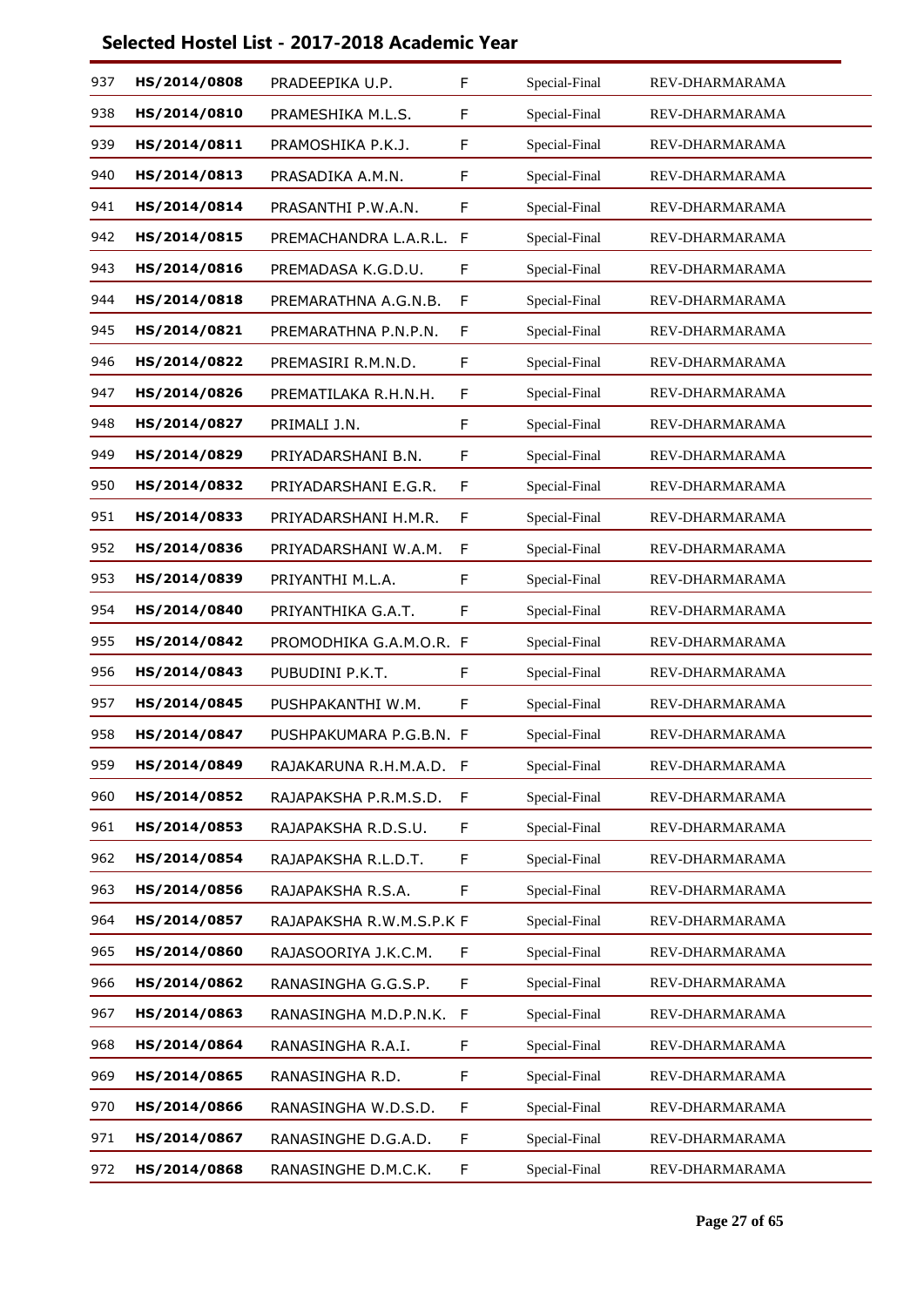| 973  | HS/2014/0869 | RANASINGHE M.D.A.U.      | F           | Special-Final | REV-DHARMARAMA |
|------|--------------|--------------------------|-------------|---------------|----------------|
| 974  | HS/2014/0871 | RANASINGHE R.M.T.B.      | F           | Special-Final | REV-DHARMARAMA |
| 975  | HS/2014/0873 | RANASINGHE U.V.I.        | F           | Special-Final | REV-DHARMARAMA |
| 976  | HS/2014/0874 | RANATHUNGA E.H.N.M.      | F           | General-Final | REV-DHARMARAMA |
| 977  | HS/2014/0877 | RANAWEERA I.Y.           | F           | Special-Final | REV-DHARMARAMA |
| 978  | HS/2014/0879 | RANAWEERA R.R.P.W.S.R. F |             | Special-Final | REV-DHARMARAMA |
| 979  | HS/2014/0880 | RANDIMA N.N.             | F           | Special-Final | REV-DHARMARAMA |
| 980  | HS/2014/0881 | RANDIWELA R.Y.A.D.       | F           | Special-Final | REV-DHARMARAMA |
| 981  | HS/2014/0883 | RANGANA D.M.D.           | F           | Special-Final | REV-DHARMARAMA |
| 982  | HS/2014/0888 | RASANJALEE B.M.M.        | F           | Special-Final | REV-DHARMARAMA |
| 983  | HS/2014/0893 | RATHNAMALI K.P.          | F           | Special-Final | REV-DHARMARAMA |
| 984  | HS/2014/0896 | RATHNAYAKA B.D.L.P.      | F           | Special-Final | REV-DHARMARAMA |
| 985  | HS/2014/0897 | RATHNAYAKA C.N.R.        | F           | Special-Final | REV-DHARMARAMA |
| 986  | HS/2014/0898 | RATHNAYAKA E.M.N.M.      | F           | Special-Final | REV-DHARMARAMA |
| 987  | HS/2014/0899 | RATHNAYAKA H.R.M.A.H.    | F           | Special-Final | REV-DHARMARAMA |
| 988  | HS/2014/0900 | RATHNAYAKA K.G.I.U.      | F           | Special-Final | REV-DHARMARAMA |
| 989  | HS/2014/0902 | RATHNAYAKA R.M.M.        | F           | Special-Final | REV-DHARMARAMA |
| 990  | HS/2014/0904 | RATHNAYAKA R.M.R.H.      | F           | Special-Final | REV-DHARMARAMA |
| 991  | HS/2014/0905 | RATHNAYAKA R.M.S.K.      | F           | Special-Final | REV-DHARMARAMA |
| 992  | HS/2014/0908 | RATHNAYAKA R.M.U.K.      | F           | Special-Final | REV-DHARMARAMA |
| 993  | HS/2014/0912 | RATHNAYAKE R.M.N.M.      | F           | Special-Final | REV-DHARMARAMA |
| 994  | HS/2014/0937 | RIDMIKA L.A.J.           | F           | Special-Final | REV-DHARMARAMA |
| 995  | HS/2014/0938 | RISKA M.K.F.             | F           | Special-Final | REV-DHARMARAMA |
| 996  | HS/2014/0939 | RODRIGO E.A.N.           | F           | Special-Final | REV-DHARMARAMA |
| 997  | HS/2014/0940 | RODRIGO W.L.W.           | F           | Special-Final | REV-DHARMARAMA |
| 998  | HS/2014/0942 | ROHINI A.G.V.            | $\mathsf F$ | Special-Final | REV-DHARMARAMA |
| 999  | HS/2014/0946 | RUPURAJANI R.L.K.K.N.    | F           | Special-Final | REV-DHARMARAMA |
| 1000 | HS/2014/0952 | SAMANMALI K.S.           | F           | Special-Final | REV-DHARMARAMA |
| 1001 | HS/2014/0953 | SAMANMALI R.B.S.         | F           | Special-Final | REV-DHARMARAMA |
| 1002 | HS/2014/0955 | SAMANMALIE G.L.R.        | F           | Special-Final | REV-DHARMARAMA |
| 1003 | HS/2014/0957 | SAMARAJEEWA A.D.M.       | F           | Special-Final | REV-DHARMARAMA |
| 1004 | HS/2014/0960 | SAMARASINGHA S.A.A.N. F  |             | Special-Final | REV-DHARMARAMA |
| 1005 | HS/2014/0962 | SAMARASINGHE H.A.        | F           | Special-Final | REV-DHARMARAMA |
| 1006 | HS/2014/0964 | SAMARASINGHE S.A.C.S. F  |             | Special-Final | REV-DHARMARAMA |
| 1007 | HS/2014/0967 | SAMARATHUNGA S.M.C.R. F  |             | Special-Final | REV-DHARMARAMA |
| 1008 | HS/2014/0969 | SAMARAWEERA M.A.K.       | F           | Special-Final | REV-DHARMARAMA |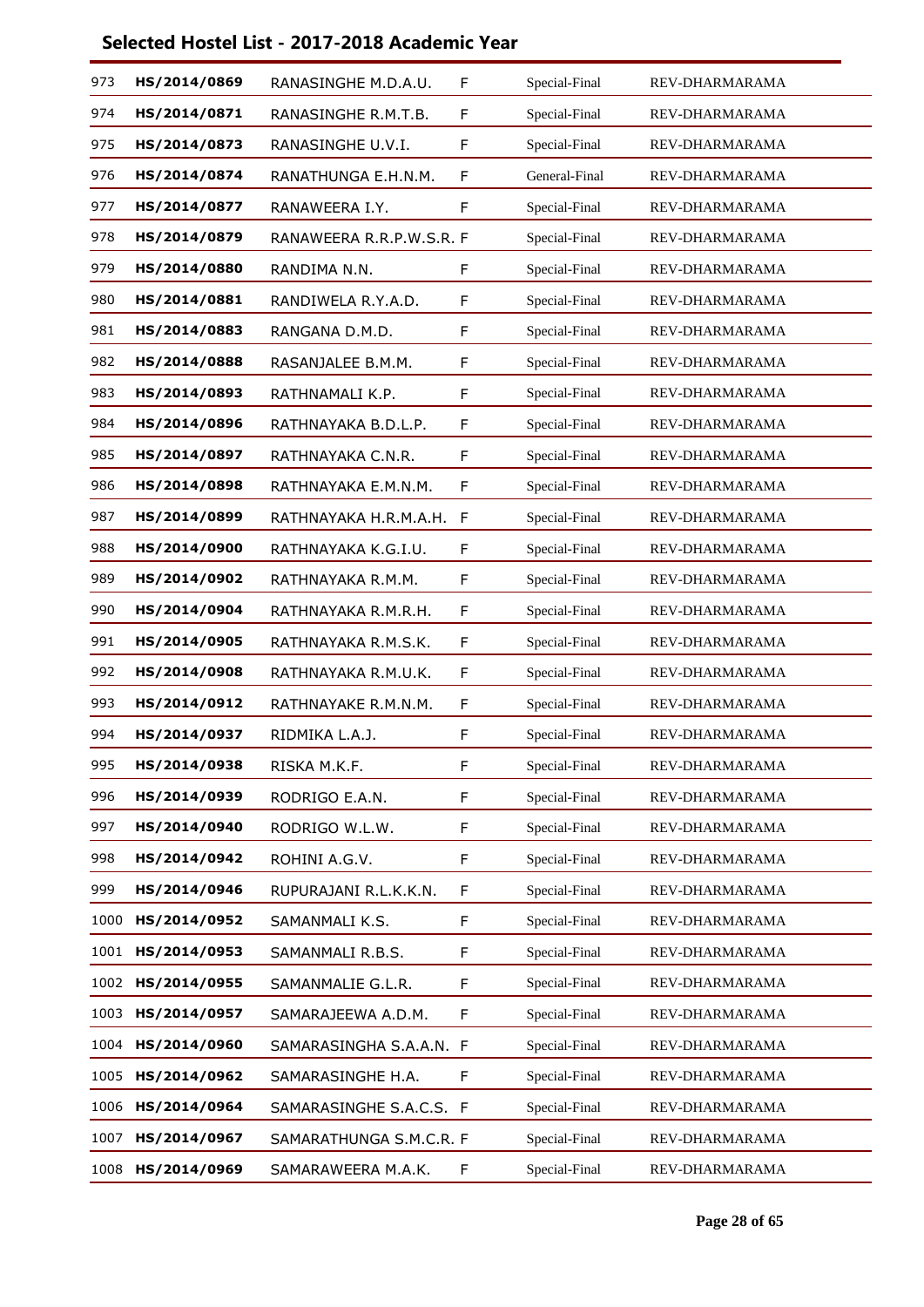| 1009 | HS/2014/0970 | SAMARAWEERA S.M.M.W. F  |    | Special-Final | REV-DHARMARAMA |
|------|--------------|-------------------------|----|---------------|----------------|
| 1010 | HS/2014/0971 | SAMARAWEERA S.W.I.U.    | F  | Special-Final | REV-DHARMARAMA |
| 1011 | HS/2014/0972 | SAMARAWICKRAMA K.S.     | F  | Special-Final | REV-DHARMARAMA |
| 1012 | HS/2014/0981 | SANDAMALI G.C.          | F  | Special-Final | REV-DHARMARAMA |
| 1013 | HS/2014/0982 | SANDAMALI H.M.N.        | F  | Special-Final | REV-DHARMARAMA |
| 1014 | HS/2014/0985 | SANDAMALI M.A.A.        | F  | Special-Final | REV-DHARMARAMA |
| 1015 | HS/2014/0986 | SANDAMALI M.A.M.        | F  | Special-Final | REV-DHARMARAMA |
| 1016 | HS/2014/0987 | SANDAMALI P.K.N.        | F  | Special-Final | REV-DHARMARAMA |
| 1017 | HS/2014/0988 | SANDAMALI P.N.          | F  | Special-Final | REV-DHARMARAMA |
| 1018 | HS/2014/0989 | SANDAMALI P.T.H.        | F  | Special-Final | REV-DHARMARAMA |
| 1019 | HS/2014/0990 | SANDAMALI R.A.A.        | F  | Special-Final | REV-DHARMARAMA |
| 1020 | HS/2014/0991 | SANDAMALI R.M.W.        | F  | Special-Final | REV-DHARMARAMA |
| 1021 | HS/2014/0993 | SANDAMALI W.A.S.        | F  | Special-Final | REV-DHARMARAMA |
| 1022 | HS/2014/0994 | SANDAMALI W.M.A.        | F  | Special-Final | REV-DHARMARAMA |
| 1023 | HS/2014/0998 | SANDARUWANI G.H.G.M.    | F  | Special-Final | REV-DHARMARAMA |
| 1024 | HS/2014/1001 | SANDEEPANIE J.A.I.      | F  | Special-Final | REV-DHARMARAMA |
| 1025 | HS/2014/1003 | SANDUNKUMARI E.M.P.     | F  | Special-Final | REV-DHARMARAMA |
| 1026 | HS/2014/1004 | SANGEETHA R.            | F  | Special-Final | REV-DHARMARAMA |
| 1027 | HS/2014/1005 | SANJALEE S.G.K.R.       | F  | Special-Final | REV-DHARMARAMA |
| 1028 | HS/2014/1008 | SANJEEWANI K.D.S.       | F  | Special-Final | REV-DHARMARAMA |
| 1029 | HS/2014/1009 | SANJEEWANI M.D.S.M.     | F  | Special-Final | REV-DHARMARAMA |
| 1030 | HS/2014/1010 | SANJEEWANI U.D.W.       | F  | Special-Final | REV-DHARMARAMA |
| 1031 | HS/2014/1016 | SARATHCHANDRA K.M.E.P F |    | Special-Final | REV-DHARMARAMA |
| 1032 | HS/2014/1022 | SEMASINGHE S.M.C.H.     | F  | Special-Final | REV-DHARMARAMA |
| 1033 | HS/2014/1023 | SEMASINGHE S.N.W.M.N. F |    | Special-Final | REV-DHARMARAMA |
| 1034 | HS/2014/1024 | SENADEERA A.A.T.M.      | F  | Special-Final | REV-DHARMARAMA |
| 1035 | HS/2014/1025 | SENADEERA R.B.R.A.S.    | F  | Special-Final | REV-DHARMARAMA |
| 1036 | HS/2014/1028 | SENANI R.A.             | F  | Special-Final | REV-DHARMARAMA |
| 1037 | HS/2014/1030 | SENARATHNA K.I.D.       | F  | Special-Final | REV-DHARMARAMA |
| 1038 | HS/2014/1031 | SENARATHNA R.A.M.S.     | F  | Special-Final | REV-DHARMARAMA |
| 1039 | HS/2014/1035 | SENARATHNE M.G.N.K.     | F  | Special-Final | REV-DHARMARAMA |
| 1040 | HS/2014/1038 | SENAVIRATHNA S.M.S.U.   | F  | Special-Final | REV-DHARMARAMA |
| 1041 | HS/2014/1040 | SENAVIRATHNA U.G.T.M. F |    | Special-Final | REV-DHARMARAMA |
| 1042 | HS/2014/1041 | SENAVIRATHNE H.U.M.     | F  | Special-Final | REV-DHARMARAMA |
| 1043 | HS/2014/1043 | SENEVIRATHNA H.P.T.M.   | F  | Special-Final | REV-DHARMARAMA |
| 1044 | HS/2014/1044 | SENEVIRATHNA K.N.K.D.   | -F | Special-Final | REV-DHARMARAMA |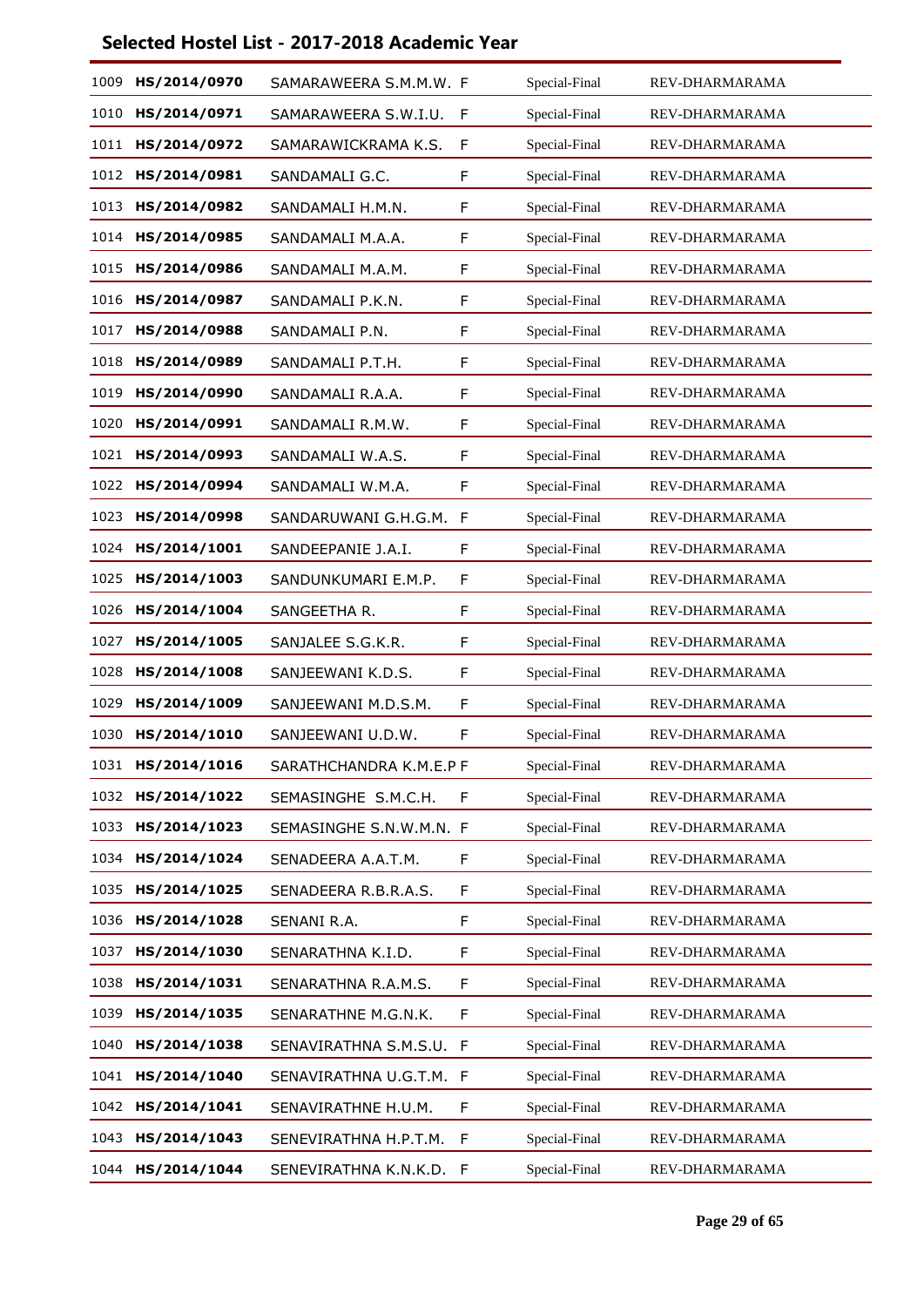| 1045 | HS/2014/1045 | SENEVIRATHNA P.M.S.S.   | F | Special-Final | REV-DHARMARAMA |
|------|--------------|-------------------------|---|---------------|----------------|
| 1046 | HS/2014/1046 | SENEVIRATHNA S.M.S.K.   | F | Special-Final | REV-DHARMARAMA |
| 1047 | HS/2014/1048 | SENEVIRATHNA W.S.V.     | F | Special-Final | REV-DHARMARAMA |
| 1048 | HS/2014/1049 | SENEVIRATHNE H.P.D.H.   | F | Special-Final | REV-DHARMARAMA |
| 1049 | HS/2014/1051 | SEPALAGE C.G.S          | F | Special-Final | REV-DHARMARAMA |
| 1050 | HS/2014/1054 | SEWWANDI B.S.           | F | Special-Final | REV-DHARMARAMA |
| 1051 | HS/2014/1055 | SEWWANDI B.W.T.T.       | F | Special-Final | REV-DHARMARAMA |
| 1052 | HS/2014/1056 | SEWWANDI D.D.K.         | F | Special-Final | REV-DHARMARAMA |
| 1053 | HS/2014/1057 | SEWWANDI D.L.I.         | F | Special-Final | REV-DHARMARAMA |
| 1054 | HS/2014/1058 | SEWWANDI E.A.N.         | F | Special-Final | REV-DHARMARAMA |
| 1055 | HS/2014/1059 | SEWWANDI E.S.           | F | Special-Final | REV-DHARMARAMA |
| 1056 | HS/2014/1060 | SEWWANDI H.G.N.         | F | Special-Final | REV-DHARMARAMA |
| 1057 | HS/2014/1061 | SEWWANDI K.A.M.         | F | Special-Final | REV-DHARMARAMA |
| 1058 | HS/2014/1062 | SEWWANDI K.G.N.         | F | Special-Final | REV-DHARMARAMA |
| 1059 | HS/2014/1063 | SEWWANDI L.G.A.         | F | Special-Final | REV-DHARMARAMA |
| 1060 | HS/2014/1065 | SEWWANDI S.P.           | F | Special-Final | REV-DHARMARAMA |
| 1061 | HS/2014/1066 | SEWWANDI V.N.           | F | Special-Final | REV-DHARMARAMA |
| 1062 | HS/2014/1069 | SEWWANDI W.T.K.T.       | F | Special-Final | REV-DHARMARAMA |
| 1063 | HS/2014/1070 | SEWWANDIKA W.P.S.       | F | Special-Final | REV-DHARMARAMA |
| 1064 | HS/2014/1071 | SHANIKA G.W.            | F | Special-Final | REV-DHARMARAMA |
| 1065 | HS/2014/1073 | SHANTHI B.S.D.          | F | Special-Final | REV-DHARMARAMA |
| 1066 | HS/2014/1074 | SHASHINTHA A.L.A.I.     | F | Special-Final | REV-DHARMARAMA |
| 1067 | HS/2014/1076 | SHYAMALI A.M.M.         | F | Special-Final | REV-DHARMARAMA |
| 1068 | HS/2014/1079 | SILVA H.A.D.I.          | F | Special-Final | REV-DHARMARAMA |
| 1069 | HS/2014/1091 | SIRIWARDHANA A.P.       | F | Special-Final | REV-DHARMARAMA |
| 1070 | HS/2014/1092 | SIRIWARDHANA S.M.K.A. F |   | Special-Final | REV-DHARMARAMA |
| 1071 | HS/2014/1096 | SOYSA W.H.H.T.          | F | Special-Final | REV-DHARMARAMA |
| 1072 | HS/2014/1098 | SRIMALI K.M.H.D.        | F | Special-Final | REV-DHARMARAMA |
| 1073 | HS/2014/1099 | SRIMALI K.M.I.          | F | Special-Final | REV-DHARMARAMA |
| 1074 | HS/2014/1101 | SUBARATHNA P.R.S.M.     | F | Special-Final | REV-DHARMARAMA |
| 1075 | HS/2014/1102 | SUBASINGHA S.A.Y.R.     | F | Special-Final | REV-DHARMARAMA |
| 1076 | HS/2014/1105 | SUBHASHINI W.M.S.       | F | Special-Final | REV-DHARMARAMA |
| 1077 | HS/2014/1107 | SUBODANI K.K.W.         | F | Special-Final | REV-DHARMARAMA |
| 1078 | HS/2014/1108 | SUBODHA M.S.R.          | F | Special-Final | REV-DHARMARAMA |
| 1079 | HS/2014/1112 | SURAWEERA R.D.H.H.      | F | Special-Final | REV-DHARMARAMA |
| 1080 | HS/2014/1113 | SURAWEERA S.D.L.        | F | Special-Final | REV-DHARMARAMA |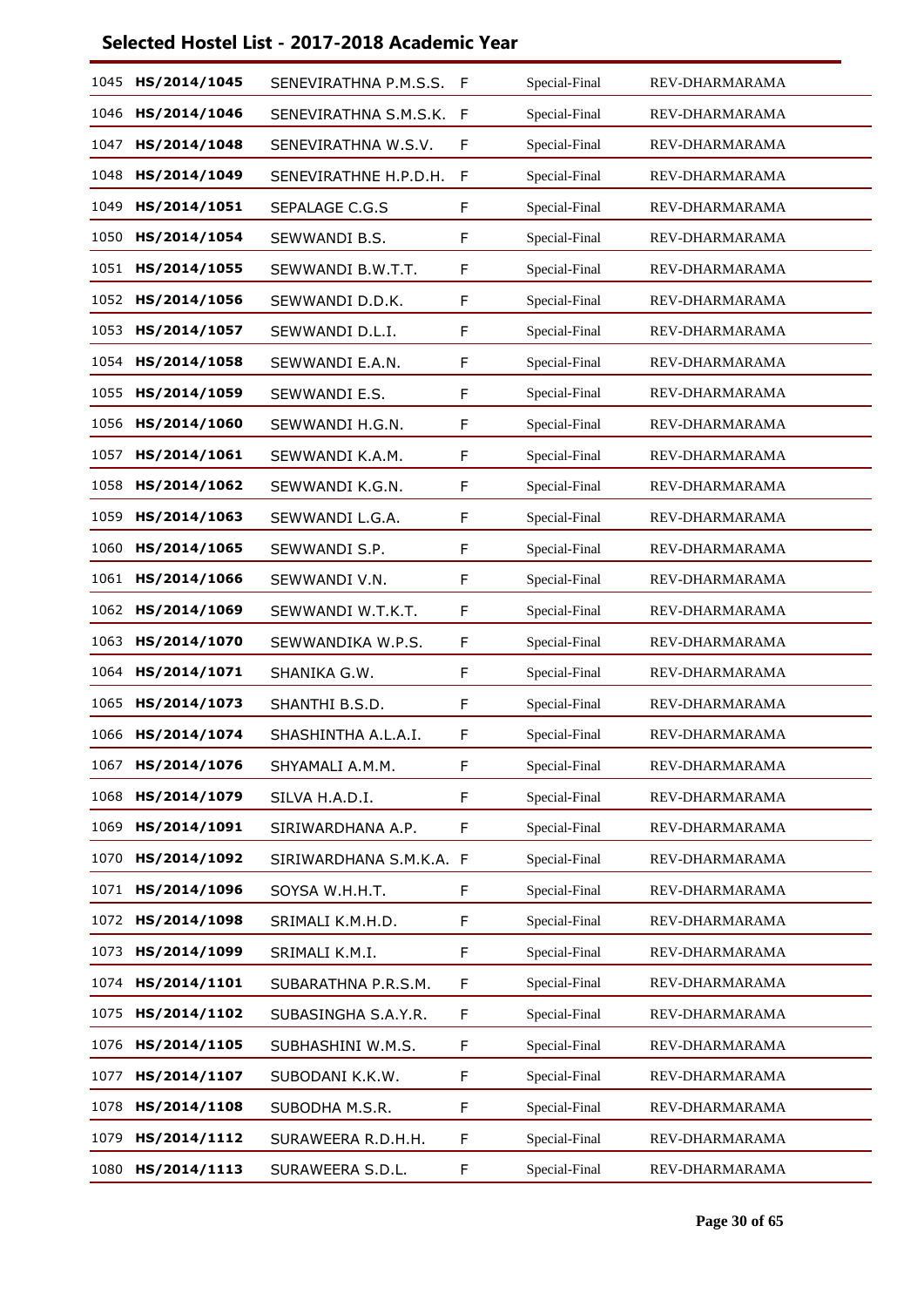| 1081 | HS/2014/1114      | SURENI K.K.Y.            | F | Special-Final | REV-DHARMARAMA |
|------|-------------------|--------------------------|---|---------------|----------------|
| 1082 | HS/2014/1115      | SWARNAMALI H.G.M.        | F | Special-Final | REV-DHARMARAMA |
| 1083 | HS/2014/1117      | TANWATHTHA T.G.A.M.I.    | F | Special-Final | REV-DHARMARAMA |
| 1084 | HS/2014/1121      | THAMEERA R.K.R.          | F | Special-Final | REV-DHARMARAMA |
| 1085 | HS/2014/1122      | THAMEL W.M.A.N.          | F | Special-Final | REV-DHARMARAMA |
| 1086 | HS/2014/1124      | THARINDIKA K.R.          | F | Special-Final | REV-DHARMARAMA |
| 1087 | HS/2014/1125      | THARUSHIKA W.D.S.        | F | Special-Final | REV-DHARMARAMA |
| 1088 | HS/2014/1127      | THATHSARANI A.K.I.       | F | Special-Final | REV-DHARMARAMA |
| 1089 | HS/2014/1129      | THENNAKOON D.M.S.M.U. F  |   | Special-Final | REV-DHARMARAMA |
| 1090 | HS/2014/1131      | THENNAKOON T.K.T.H.      | F | Special-Final | REV-DHARMARAMA |
| 1091 | HS/2014/1132      | THILAKARATHNA A.P.H.S. F |   | Special-Final | REV-DHARMARAMA |
| 1092 | HS/2014/1133      | THILAKARATHNA I.M.G.N. F |   | Special-Final | REV-DHARMARAMA |
| 1093 | HS/2014/1136      | THILAKASIRI M.I.S.       | F | Special-Final | REV-DHARMARAMA |
| 1094 | HS/2014/1137      | THILANKA H.A.            | F | Special-Final | REV-DHARMARAMA |
| 1095 | HS/2014/1138      | THISARI A.D.J.           | F | Special-Final | REV-DHARMARAMA |
| 1096 | HS/2014/1141      | THUSHARI L.K.N.          | F | Special-Final | REV-DHARMARAMA |
| 1097 | HS/2014/1142      | UBESEKARA K.K.S.U.I.     | F | Special-Final | REV-DHARMARAMA |
| 1098 | HS/2014/1144      | UDAGEDARA U.G.C.M.       | F | Special-Final | REV-DHARMARAMA |
| 1099 | HS/2014/1146      | UDAYANGANEE K.G.L.       | F | Special-Final | REV-DHARMARAMA |
| 1100 | HS/2014/1147      | UDAYANGANI G.H.A.A.      | F | Special-Final | REV-DHARMARAMA |
| 1101 | HS/2014/1149      | UDAYANGI J.M.A.I.        | F | Special-Final | REV-DHARMARAMA |
| 1102 | HS/2014/1153      | UDYA K.A.U.              | F | Special-Final | REV-DHARMARAMA |
| 1103 | HS/2014/1154      | UGGALLA U.H.S.           | F | Special-Final | REV-DHARMARAMA |
| 1104 | HS/2014/1156      | UPAMALIKA T.N.           | F | Special-Final | REV-DHARMARAMA |
| 1105 | HS/2014/1157      | UPANANDA K.G.S.          | F | Special-Final | REV-DHARMARAMA |
| 1106 | HS/2014/1160      | VIJAYANTHI N.P.N.        | F | Special-Final | REV-DHARMARAMA |
| 1107 | HS/2014/1161      | VIMARSHANI D.S.M.        | F | Special-Final | REV-DHARMARAMA |
| 1108 | HS/2014/1162      | VINODANI J.T.S.          | F | Special-Final | REV-DHARMARAMA |
| 1109 | HS/2014/1163      | VIRAJINI K.A.V.          | F | Special-Final | REV-DHARMARAMA |
| 1110 | HS/2014/1164      | VITHANA P.N.             | F | Special-Final | REV-DHARMARAMA |
| 1111 | HS/2014/1165      | WADUGE E.N.              | F | Special-Final | REV-DHARMARAMA |
| 1112 | HS/2014/1168      | WALPOLA W.H.P.K.         | F | Special-Final | REV-DHARMARAMA |
| 1113 | HS/2014/1170      | WANASINGHE W.A.D.K.R. F  |   | Special-Final | REV-DHARMARAMA |
| 1114 | HS/2014/1172      | WANNINAYAKA W.M.N.S. F   |   | Special-Final | REV-DHARMARAMA |
| 1115 | HS/2014/1173      | WANNINAYAKA W.M.P.       | F | Special-Final | REV-DHARMARAMA |
|      | 1116 HS/2014/1174 | WANNINAYAKA W.M.S.L.     | F | Special-Final | REV-DHARMARAMA |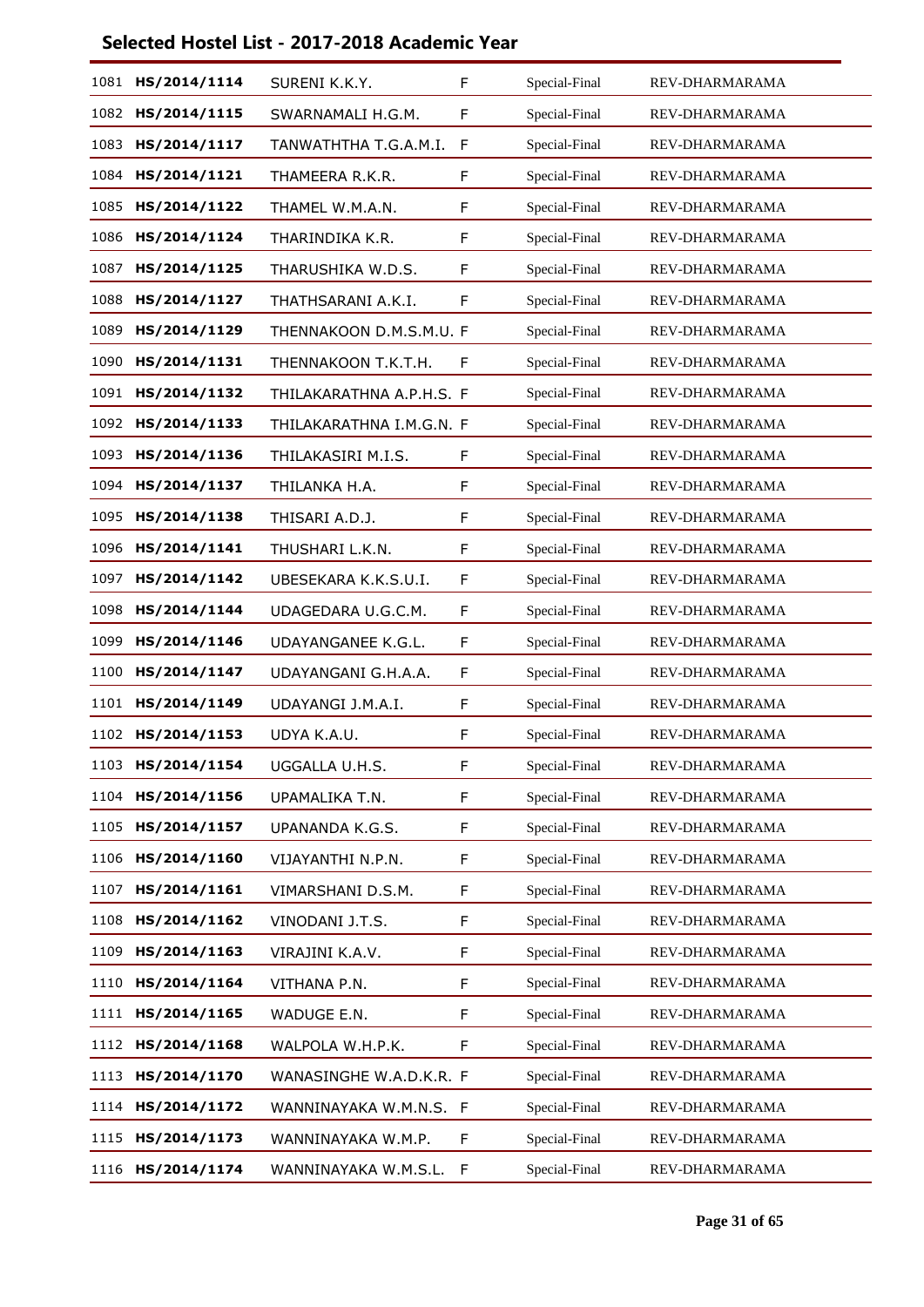| 1117 | HS/2014/1176 | WARNAKULASOORIYA A.     | F | Special-Final | REV-DHARMARAMA |
|------|--------------|-------------------------|---|---------------|----------------|
| 1118 | HS/2014/1177 | WARNAKULASURIYA G.S. F  |   | Special-Final | REV-DHARMARAMA |
| 1119 | HS/2014/1179 | WARUNI R.G.A.           | F | Special-Final | REV-DHARMARAMA |
| 1120 | HS/2014/1181 | WEERAKOON W.G.D.N.      | F | Special-Final | REV-DHARMARAMA |
| 1121 | HS/2014/1182 | WEERAKOON W.M.H.S.      | F | Special-Final | REV-DHARMARAMA |
| 1122 | HS/2014/1183 | WEERAKOON W.M.S.P.      | F | Special-Final | REV-DHARMARAMA |
| 1123 | HS/2014/1184 | WEERAPPERUMA H.T.       | F | Special-Final | REV-DHARMARAMA |
| 1124 | HS/2014/1187 | WEERASEKARA W.M.C.D. F  |   | Special-Final | REV-DHARMARAMA |
| 1125 | HS/2014/1189 | WEERASINGHA K.B.N.S.    | F | Special-Final | REV-DHARMARAMA |
| 1126 | HS/2014/1192 | WEERASINGHA W.M.T.S.    | F | Special-Final | REV-DHARMARAMA |
| 1127 | HS/2014/1193 | WEERASINGHE A.A.M.S.    | F | Special-Final | REV-DHARMARAMA |
| 1128 | HS/2014/1194 | WEERASINGHE M.M.A.      | F | Special-Final | REV-DHARMARAMA |
| 1129 | HS/2014/1195 | WEERASINGHE R.D.S.K.    | F | Special-Final | REV-DHARMARAMA |
| 1130 | HS/2014/1198 | WEERASOORIYA W.W.R.     | F | Special-Final | REV-DHARMARAMA |
| 1131 | HS/2014/1199 | WEERAWARNA T.J.         | F | Special-Final | REV-DHARMARAMA |
| 1132 | HS/2014/1200 | WEERAWARNA T.Y.         | F | Special-Final | REV-DHARMARAMA |
| 1133 | HS/2014/1201 | WELIKANNA W.L.          | F | Special-Final | REV-DHARMARAMA |
| 1134 | HS/2014/1202 | WENDABONA S.A.          | F | Special-Final | REV-DHARMARAMA |
| 1135 | HS/2014/1204 | WICKRAMAGE M.S.         | F | Special-Final | REV-DHARMARAMA |
| 1136 | HS/2014/1205 | WICKRAMANANDA R.P.K.    | F | Special-Final | REV-DHARMARAMA |
| 1137 | HS/2014/1206 | WICKRAMANAYAKA D.G.A F  |   | Special-Final | REV-DHARMARAMA |
| 1138 | HS/2014/1210 | WICKRAMASINGHA W.A.R F  |   | Special-Final | REV-DHARMARAMA |
| 1139 | HS/2014/1211 | WICKRAMASINGHE A.H.I. F |   | Special-Final | REV-DHARMARAMA |
| 1140 | HS/2014/1212 | WICKRAMASINGHE B.M.D F  |   | Special-Final | REV-DHARMARAMA |
| 1141 | HS/2014/1214 | WICKRAMASINGHE S.D.S. F |   | Special-Final | REV-DHARMARAMA |
| 1142 | HS/2014/1215 | WICKRAMASINGHE U.M.P. F |   | Special-Final | REV-DHARMARAMA |
| 1143 | HS/2014/1216 | WICKRAMASINGHE W.D.H F  |   | Special-Final | REV-DHARMARAMA |
| 1144 | HS/2014/1219 | WICKRAMASIRI S.R.D.S.   | F | Special-Final | REV-DHARMARAMA |
| 1145 | HS/2014/1221 | WIJAYAWEERA R.P.M.M.    | F | Special-Final | REV-DHARMARAMA |
| 1146 | HS/2014/1222 | WIJEESINGHA W.M.W.M.    | F | Special-Final | REV-DHARMARAMA |
| 1147 | HS/2014/1223 | WIJEKOON P.S.           | F | Special-Final | REV-DHARMARAMA |
| 1148 | HS/2014/1224 | WIJEKOON W.M.M.J.       | F | Special-Final | REV-DHARMARAMA |
| 1149 | HS/2014/1225 | WIJEKOON W.M.M.M.       | F | Special-Final | REV-DHARMARAMA |
| 1150 | HS/2014/1226 | WIJEKOON W.M.M.N.       | F | Special-Final | REV-DHARMARAMA |
| 1151 | HS/2014/1227 | WIJEKOON W.M.P.M.       | F | Special-Final | REV-DHARMARAMA |
| 1152 | HS/2014/1228 | WIJENAYAKE K.W.A.R.P.   | F | Special-Final | REV-DHARMARAMA |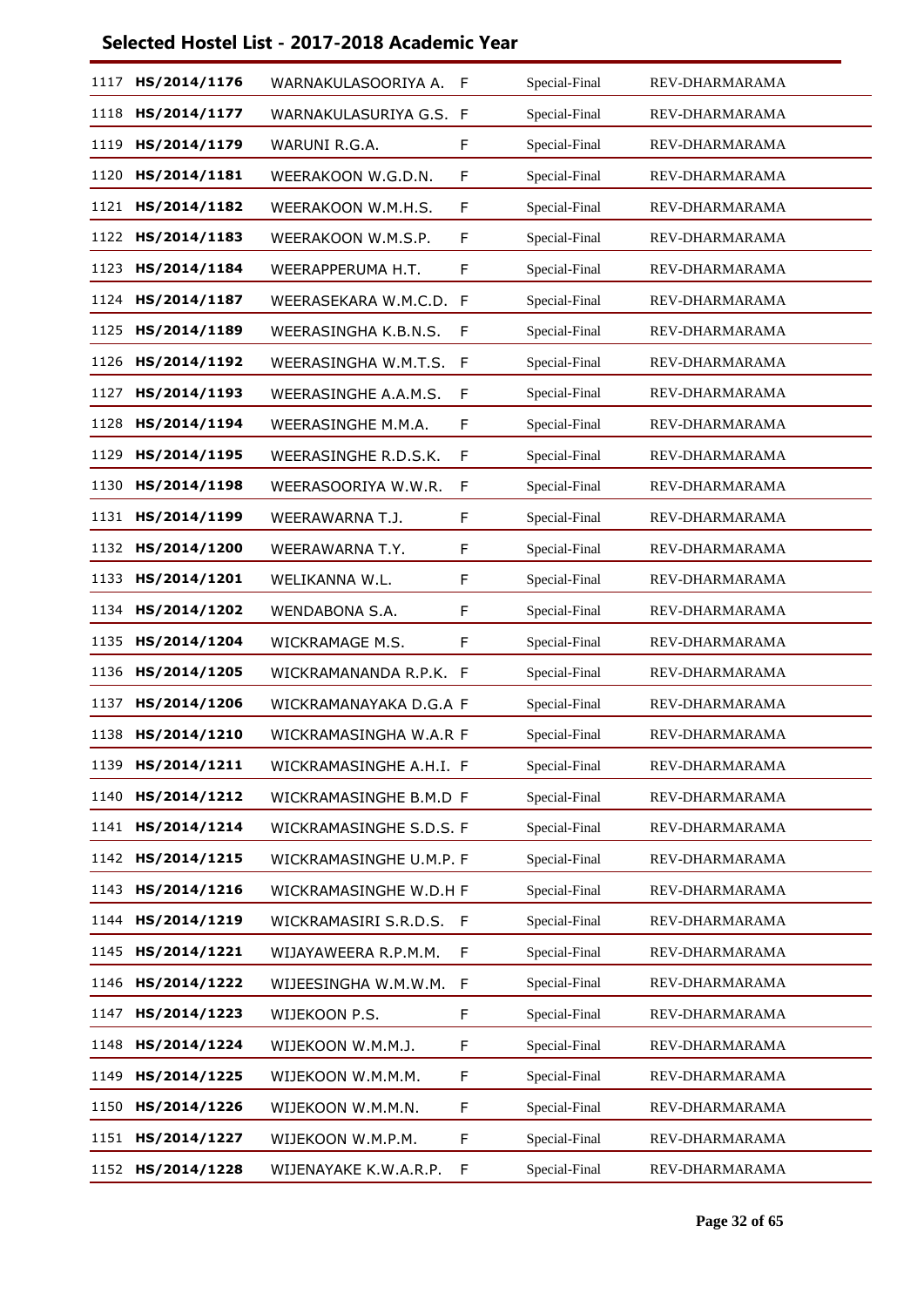| 1153 | HS/2014/1229 | WIJENDRA W.W.G.I.       | F | Special-Final | REV-DHARMARAMA |
|------|--------------|-------------------------|---|---------------|----------------|
| 1154 | HS/2014/1231 | WIJERATHNA H.K.S.       | F | Special-Final | REV-DHARMARAMA |
| 1155 | HS/2014/1232 | WIJERATHNA W.A.Y.W.     | F | Special-Final | REV-DHARMARAMA |
| 1156 | HS/2014/1233 | WIJERATHNA W.H.I.M.     | F | Special-Final | REV-DHARMARAMA |
| 1157 | HS/2014/1234 | WIJERATHNA W.P.D.I.     | F | Special-Final | REV-DHARMARAMA |
| 1158 | HS/2014/1236 | WIJESEKARA C.D.K.       | F | Special-Final | REV-DHARMARAMA |
| 1159 | HS/2014/1237 | WIJESENA D.S.S.         | F | Special-Final | REV-DHARMARAMA |
| 1160 | HS/2014/1238 | WIJESINGHA H.M.T.M.     | F | Special-Final | REV-DHARMARAMA |
| 1161 | HS/2014/1240 | WIJESINGHA W.M.M.A.     | F | Special-Final | REV-DHARMARAMA |
| 1162 | HS/2014/1243 | WIJESINGHE W.A.K.M.     | F | Special-Final | REV-DHARMARAMA |
| 1163 | HS/2014/1246 | WIJESIRI K.D.S.C.       | F | Special-Final | REV-DHARMARAMA |
| 1164 | HS/2014/1252 | WIJESURIYA W.A.I.C.     | F | Special-Final | REV-DHARMARAMA |
| 1165 | HS/2014/1258 | WIJEWARDHANA M.D.C.S. F |   | Special-Final | REV-DHARMARAMA |
| 1166 | HS/2014/1261 | WIMALARATHNA J.B.H.     | F | Special-Final | REV-DHARMARAMA |
| 1167 | HS/2014/1262 | WIMALARATHNA J.W.H.N. F |   | Special-Final | REV-DHARMARAMA |
| 1168 | HS/2014/1263 | WIMALARATHNA K.A.S.C. F |   | Special-Final | REV-DHARMARAMA |
| 1169 | HS/2014/1264 | WIMALARATHNA N.M.L.     | F | Special-Final | REV-DHARMARAMA |
| 1170 | HS/2014/1265 | WIMALASENA A.V.P.M.     | F | Special-Final | REV-DHARMARAMA |
| 1171 | HS/2014/1268 | WIMUKTHINEE E.M.G.U.    | F | Special-Final | REV-DHARMARAMA |
| 1172 | HS/2014/1271 | YASANTHI K.W.H.         | F | Special-Final | REV-DHARMARAMA |
| 1173 | HS/2014/1273 | ZUWAIRIYA M.R.F.        | F | Special-Final | REV-DHARMARAMA |
| 1174 | HS/2014/1275 | HERATH K.M.D.N.         | F | Special-Final | REV-DHARMARAMA |
| 1175 | HS/2014/1276 | SOORIYABANDARA S.N.     | F | Special-Final | REV-DHARMARAMA |
| 1176 | HS/2014/1278 | RATHNAYAKA R.M.S.M.     | F | Special-Final | REV-DHARMARAMA |
| 1177 | HS/2014/1281 | JAYALATH M.M.W.D.       | F | Special-Final | REV-DHARMARAMA |
| 1178 | HS/2014/1282 | DANAPALA K.A.A.L.       | F | Special-Final | REV-DHARMARAMA |
| 1179 | HS/2014/1286 | WIMALASENA W.D.S.       | F | Special-Final | REV-DHARMARAMA |
| 1180 | HS/2014/1288 | KUMARI K.D.M.N.         | F | Special-Final | REV-DHARMARAMA |
| 1181 | HS/2014/2000 | ARACHCHI T.P.K.         | F | Special-Final | REV-DHARMARAMA |
| 1182 | HS/2014/2001 | MADHUBHASHINI M.M.G     | F | Special-Final | REV-DHARMARAMA |
| 1183 | HS/2014/2003 | ANURUDDHIKA D.T.        | F | Special-Final | REV-DHARMARAMA |
| 1184 | HS/2014/2006 | KARUNARATHNA A.P.S.     | F | General-Final | REV-DHARMARAMA |
| 1185 | HS/2015/0002 | ABEKON U.G.I.S.         | F | Third Year    | EW-ADIKARAM    |
| 1186 | HS/2015/0005 | ABERATHNA H.M.I.K.K.    | F | Third Year    | EW-ADIKARAM    |
| 1187 | HS/2015/0010 | ABEYRATHNA A.H.M.L.M.   | F | Third Year    | EW-ADIKARAM    |
| 1188 | HS/2015/0012 | ABEYRATHNA G.G.S.I.     | F | Third Year    | EW-ADIKARAM    |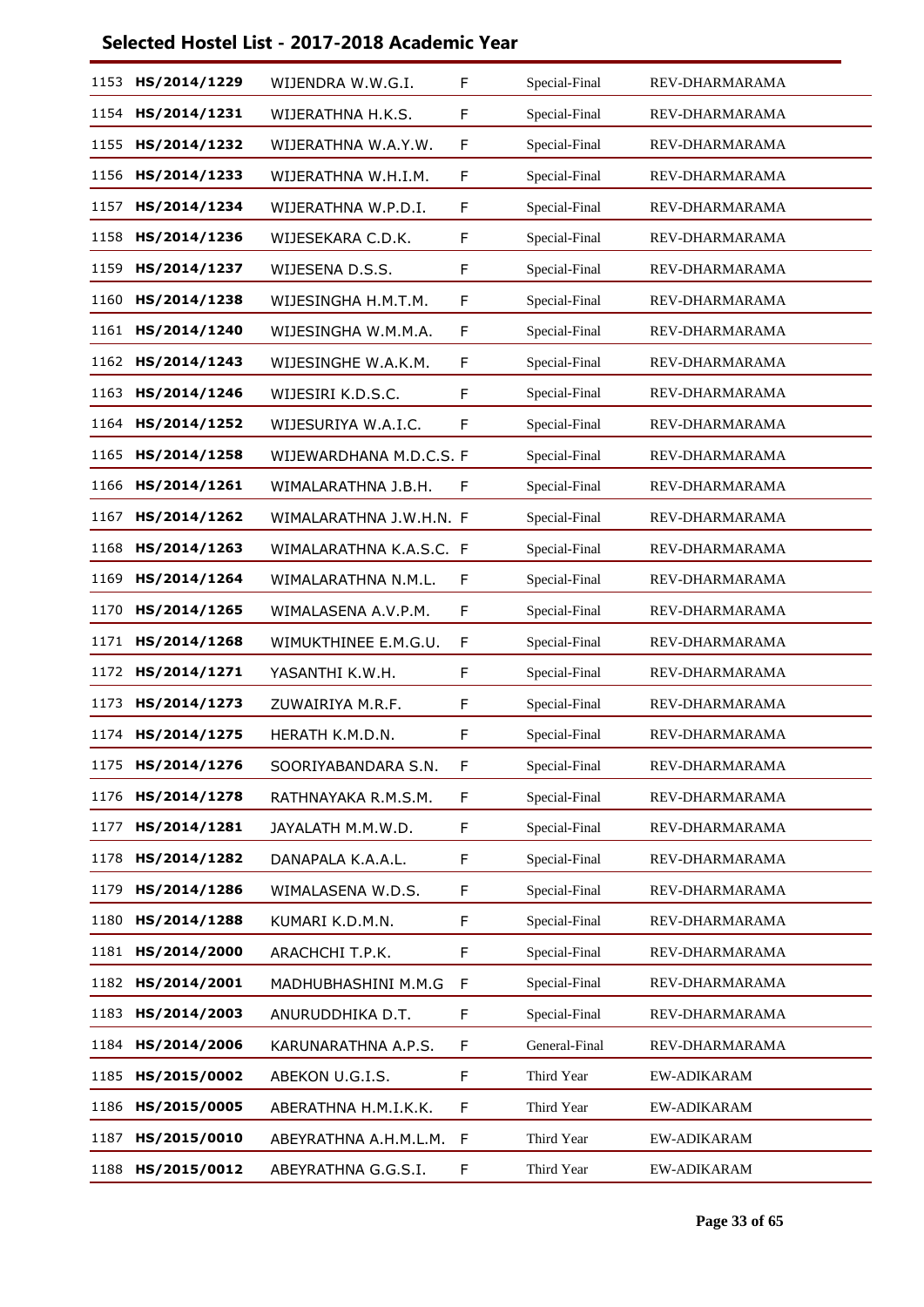| 1189 | HS/2015/0016 | ABEYSINGHE D.T.A.        | F  | Third Year    | <b>EW-ADIKARAM</b>  |
|------|--------------|--------------------------|----|---------------|---------------------|
| 1190 | HS/2015/0017 | ABEYSIRIWARDANA P.J.     | F  | Third Year    | <b>EW-ADIKARAM</b>  |
| 1191 | HS/2015/0018 | ABEYWICKRAMA E.M.        | F  | Third Year    | <b>EW-ADIKARAM</b>  |
| 1192 | HS/2015/0020 | ADHIKARAM M.R.M.S.K.     | F  | Third Year    | EW-ADIKARAM         |
| 1193 | HS/2015/0021 | ADHIKARI A.A.A.S.        | F  | Third Year    | <b>EW-ADIKARAM</b>  |
| 1194 | HS/2015/0023 | ADHIKARI A.M.N.U.        | F  | Third Year    | <b>EW-ADIKARAM</b>  |
| 1195 | HS/2015/0025 | ALAHAKOON A.M.R.P.       | F  | Third Year    | <b>EW-ADIKARAM</b>  |
| 1196 | HS/2015/0026 | ALAWATTE K.U.R.          | F  | General-Final | REV-DHARMARAMA      |
| 1197 | HS/2015/0027 | AMARASINGHE A.G.H.K.     | F  | General-Final | REV-DHARMARAMA      |
| 1198 | HS/2015/0029 | AMARASINGHE A.P.S.R.     | F  | Third Year    | <b>EW-ADIKARAM</b>  |
| 1199 | HS/2015/0031 | AMARASINGHE R.W.J.       | F  | Third Year    | EDIRI-SARACHCHANDRA |
| 1200 | HS/2015/0033 | AMARASOORIYA G.A.I.D.    | -F | Third Year    | EDIRI-SARACHCHANDRA |
| 1201 | HS/2015/0035 | AMIYANGODA A.P.G.D.C.    | F  | Third Year    | EDIRI-SARACHCHANDRA |
| 1202 | HS/2015/0041 | APSARA P.K.M.            | F  | Third Year    | EDIRI-SARACHCHANDRA |
| 1203 | HS/2015/0042 | ARACHCHI K.I.K.          | F  | Third Year    | EDIRI-SARACHCHANDRA |
| 1204 | HS/2015/0046 | ARIYAPALA N.P.           | F  | Third Year    | EDIRI-SARACHCHANDRA |
| 1205 | HS/2015/0047 | ARIYARATHNA M.S.S.       | F  | Third Year    | EDIRI-SARACHCHANDRA |
| 1206 | HS/2015/0052 | ATHAPATHTHU C.A.H.M.N. F |    | Third Year    | EDIRI-SARACHCHANDRA |
| 1207 | HS/2015/0054 | ATHTHANAYAKA A.M.A.L     | F  | Third Year    | EDIRI-SARACHCHANDRA |
| 1208 | HS/2015/0055 | ATHTHANAYAKA A.M.T.M. F  |    | Third Year    | EDIRI-SARACHCHANDRA |
| 1209 | HS/2015/0058 | ATHUKORALA A.N.K.        | F  | Third Year    | EDIRI-SARACHCHANDRA |
| 1210 | HS/2015/0063 | BALASOORIYA B.A.A.H.     | F  | Third Year    | EDIRI-SARACHCHANDRA |
| 1211 | HS/2015/0065 | BALASURIYA B.M.Y.V.M.    | F  | General-Final | REV-DHARMARAMA      |
| 1212 | HS/2015/0067 | BANDARA A.A.L.M.R.       | F  | Third Year    | EDIRI-SARACHCHANDRA |
| 1213 | HS/2015/0068 | BANDARA A.A.S.A.         | F  | Third Year    | EDIRI-SARACHCHANDRA |
| 1214 | HS/2015/0069 | BANDARA A.B.A.P.         | F  | Third Year    | EDIRI-SARACHCHANDRA |
| 1215 | HS/2015/0073 | BANDARA H.M.P.T.         | F  | Third Year    | EDIRI-SARACHCHANDRA |
| 1216 | HS/2015/0074 | BANDARA I.B.T.U.         | F  | Third Year    | EDIRI-SARACHCHANDRA |
| 1217 | HS/2015/0075 | BANDARA I.C.N.           | F  | General-Final | REV-DHARMARAMA      |
| 1218 | HS/2015/0077 | BANDARA J.M.P.M.         | F  | Third Year    | EDIRI-SARACHCHANDRA |
| 1219 | HS/2015/0078 | BANDARA K.B.M.A.C.       | F  | Third Year    | EDIRI-SARACHCHANDRA |
| 1220 | HS/2015/0079 | BANDARA K.B.R.S.S.       | F  | Third Year    | EDIRI-SARACHCHANDRA |
| 1221 | HS/2015/0082 | BANDARA O.V.B.B.         | F  | General-Final | REV-DHARMARAMA      |
| 1222 | HS/2015/0086 | BANDARA U.M.A.L.         | F  | Third Year    | EDIRI-SARACHCHANDRA |
| 1223 | HS/2015/0088 | BANDARA W.M.W.L.         | F  | General-Final | REV-DHARMARAMA      |
| 1224 | HS/2015/0093 | BASNAYAKA P.B.M.A.D.     | F  | Third Year    | EDIRI-SARACHCHANDRA |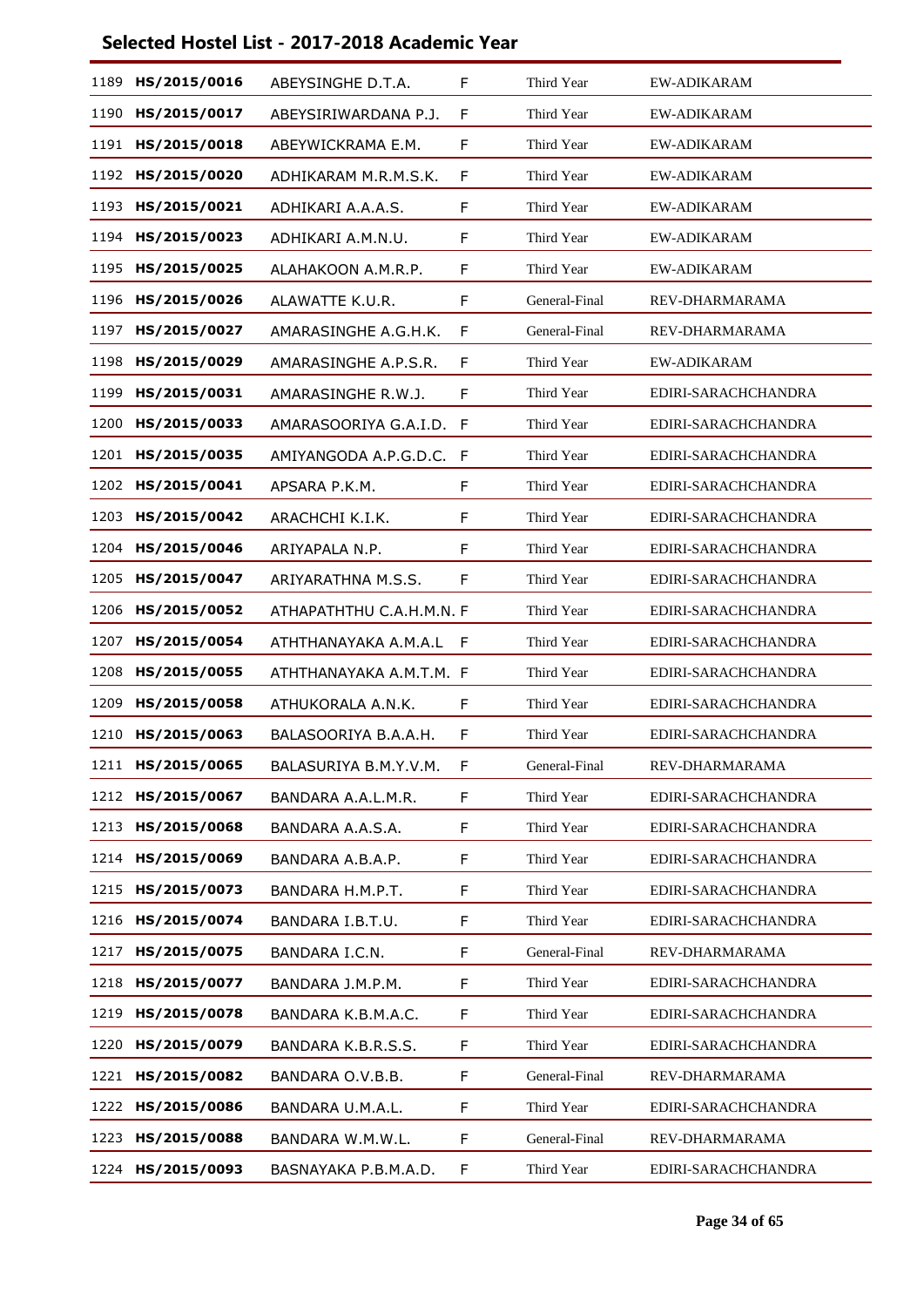| 1225 | HS/2015/0096 | BESHANI H.M.A.I.        | F | Third Year    | EDIRI-SARACHCHANDRA |
|------|--------------|-------------------------|---|---------------|---------------------|
| 1226 | HS/2015/0100 | BORALESSA D.S.          | F | Third Year    | EDIRI-SARACHCHANDRA |
| 1227 | HS/2015/0104 | CHAMALI K.K.J.          | F | General-Final | REV-DHARMARAMA      |
| 1228 | HS/2015/0108 | CHANDRASEKARA C.M.S.    | F | General-Final | REV-DHARMARAMA      |
| 1229 | HS/2015/0109 | CHANDRASENA H.R.M.V.    | F | Third Year    | EDIRI-SARACHCHANDRA |
| 1230 | HS/2015/0110 | CHANDRASENA M.S.S.      | F | Third Year    | EDIRI-SARACHCHANDRA |
| 1231 | HS/2015/0111 | CHANDRASENA S.M.T.A.    | F | Third Year    | EDIRI-SARACHCHANDRA |
| 1232 | HS/2015/0115 | CHATHURANGANI G.K.K.    | F | General-Final | REV-DHARMARAMA      |
| 1233 | HS/2015/0123 | DABARERA W.R.M.         | F | General-Final | REV-DHARMARAMA      |
| 1234 | HS/2015/0125 | DALPITIYA D.M.D.L.      | F | Third Year    | EDIRI-SARACHCHANDRA |
| 1235 | HS/2015/0126 | DAMAYANTHI H.D.S.A.     | F | Third Year    | EDIRI-SARACHCHANDRA |
| 1236 | HS/2015/0127 | DAMAYANTHI K.K.D.       | F | Third Year    | EDIRI-SARACHCHANDRA |
| 1237 | HS/2015/0128 | DAMAYANTHI N.N.         | F | Third Year    | EDIRI-SARACHCHANDRA |
| 1238 | HS/2015/0133 | DARSHANI D.D.           | F | Third Year    | EDIRI-SARACHCHANDRA |
| 1239 | HS/2015/0134 | DARSHANI H.I.S.         | F | General-Final | REV-DHARMARAMA      |
| 1240 | HS/2015/0135 | DARSHANI K.S.R.         | F | Third Year    | EDIRI-SARACHCHANDRA |
| 1241 | HS/2015/0138 | DASANAYAKA D.D.D.       | F | General-Final | REV-DHARMARAMA      |
| 1242 | HS/2015/0139 | DASANAYAKA D.M.A.C.     | F | Third Year    | EDIRI-SARACHCHANDRA |
| 1243 | HS/2015/0141 | DASANAYAKE C.D.         | F | Third Year    | EDIRI-SARACHCHANDRA |
| 1244 | HS/2015/0144 | DAYANANDA M.V.P.        | F | General-Final | REV-DHARMARAMA      |
| 1245 | HS/2015/0145 | DAYANANDA N.D.M.K.      | F | Third Year    | EDIRI-SARACHCHANDRA |
| 1246 | HS/2015/0146 | DAYARATHNA G.W.C.K.S. F |   | Third Year    | EDIRI-SARACHCHANDRA |
| 1247 | HS/2015/0151 | DE SILVA K.P.M.         | F | Third Year    | EDIRI-SARACHCHANDRA |
| 1248 | HS/2015/0152 | DE SILVA M.H.S.M.G.     | F | Third Year    | EDIRI-SARACHCHANDRA |
| 1249 | HS/2015/0153 | DE SILVA M.M.S.S.       | F | General-Final | REV-DHARMARAMA      |
| 1250 | HS/2015/0155 | DE SILVA N.T.M.         | F | Third Year    | EDIRI-SARACHCHANDRA |
| 1251 | HS/2015/0156 | DE SILVA N.W.S.D.       | F | Third Year    | EDIRI-SARACHCHANDRA |
| 1252 | HS/2015/0157 | DE SILVA P.K.S.D.       | F | Third Year    | EDIRI-SARACHCHANDRA |
| 1253 | HS/2015/0158 | DE SILVA S.H.P.N.       | F | Third Year    | EDIRI-SARACHCHANDRA |
| 1254 | HS/2015/0166 | DESHANI M.A.            | F | Third Year    | EDIRI-SARACHCHANDRA |
| 1255 | HS/2015/0170 | DEWINDI W.M.S.          | F | Third Year    | EDIRI-SARACHCHANDRA |
| 1256 | HS/2015/0173 | DHARMADASA P.D.N.S.     | F | Third Year    | EDIRI-SARACHCHANDRA |
| 1257 | HS/2015/0182 | DILANTHIKA P.S.         | F | Third Year    | EDIRI-SARACHCHANDRA |
| 1258 | HS/2015/0184 | DILHANI K.G.N.          | F | General-Final | REV-DHARMARAMA      |
| 1259 | HS/2015/0185 | DILHANI N.B.S.          | F | Third Year    | EDIRI-SARACHCHANDRA |
| 1260 | HS/2015/0186 | DILHANI V.P.S.          | F | Third Year    | EDIRI-SARACHCHANDRA |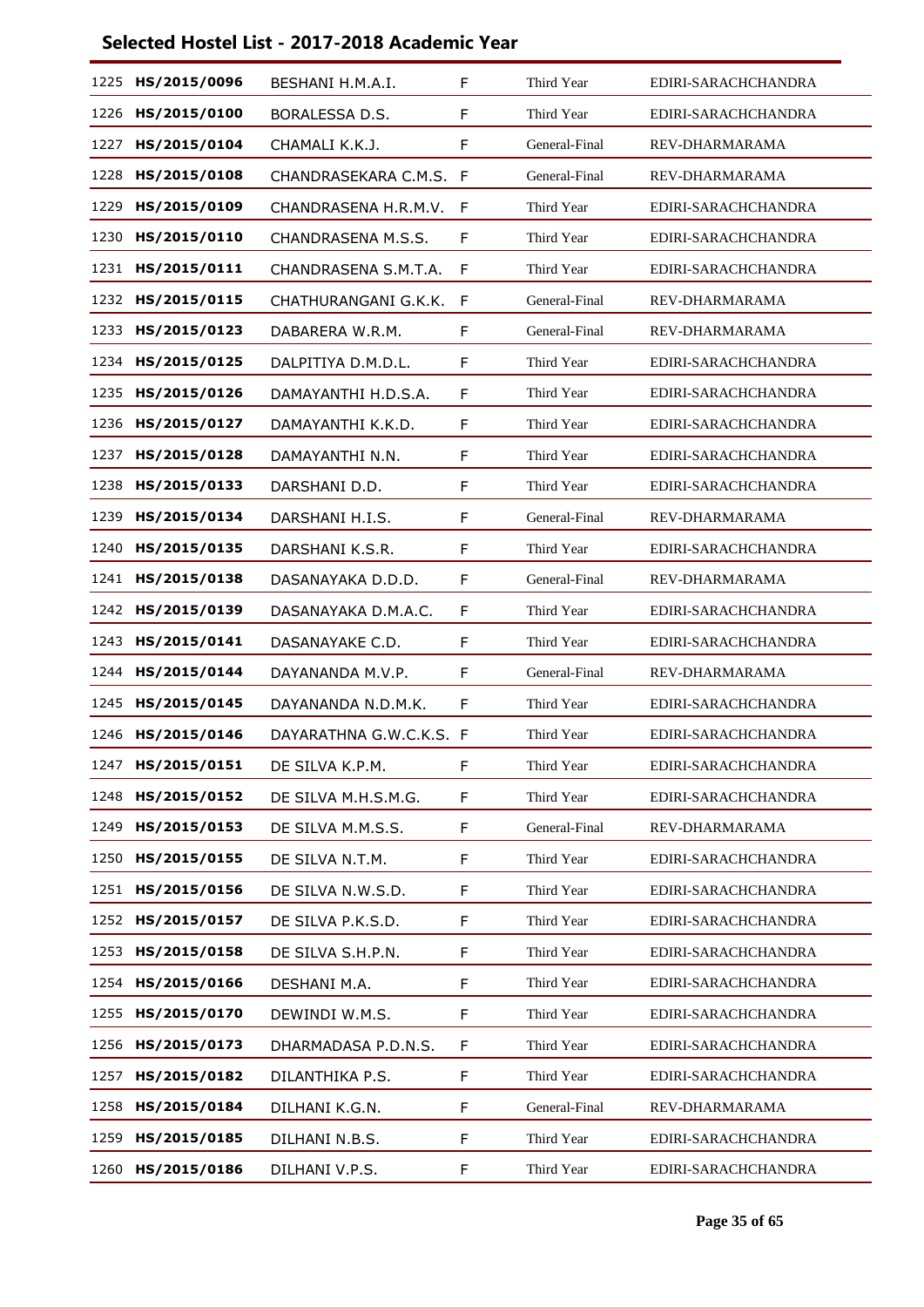| 1261 | HS/2015/0188 | DILHANI W.K.M.           | F  | Third Year    | EDIRI-SARACHCHANDRA |
|------|--------------|--------------------------|----|---------------|---------------------|
| 1262 | HS/2015/0193 | DILRUKSHI A.T.           | F  | Third Year    | EDIRI-SARACHCHANDRA |
| 1263 | HS/2015/0195 | DILRUKSHI K.A.           | F  | Third Year    | EDIRI-SARACHCHANDRA |
| 1264 | HS/2015/0196 | DILRUKSHI K.G.D.         | F  | Third Year    | EDIRI-SARACHCHANDRA |
| 1265 | HS/2015/0197 | DILRUKSHI M.M.           | F. | Third Year    | EDIRI-SARACHCHANDRA |
| 1266 | HS/2015/0199 | DILRUKSHI R.P.T.         | F  | Third Year    | EDIRI-SARACHCHANDRA |
| 1267 | HS/2015/0200 | DILRUKSHI W.A.C.         | F  | Third Year    | EDIRI-SARACHCHANDRA |
| 1268 | HS/2015/0203 | DILSHANI H.P.G.M.        | F. | Third Year    | EDIRI-SARACHCHANDRA |
| 1269 | HS/2015/0206 | DILSHARA W.A.H.          | F  | Third Year    | EDIRI-SARACHCHANDRA |
| 1270 | HS/2015/0207 | DILTRI W.M.S.M.          | F  | Third Year    | EDIRI-SARACHCHANDRA |
| 1271 | HS/2015/0208 | DINARATHNA H.S.S.M.      | F. | Third Year    | EDIRI-SARACHCHANDRA |
| 1272 | HS/2015/0210 | DISANAYAKA D.M.H.U.D.    | F  | Third Year    | EDIRI-SARACHCHANDRA |
| 1273 | HS/2015/0212 | DISSANAYAKA D.M.K.D.     | F  | Third Year    | EDIRI-SARACHCHANDRA |
| 1274 | HS/2015/0214 | DISSANAYAKA D.M.N.M.     | F  | Third Year    | EDIRI-SARACHCHANDRA |
| 1275 | HS/2015/0216 | DISSANAYAKA L.M.N.M.     | F  | General-Final | REV-DHARMARAMA      |
| 1276 | HS/2015/0220 | DISSANAYAKA S.D.D.A.     | F  | Third Year    | EDIRI-SARACHCHANDRA |
| 1277 | HS/2015/0221 | DISSANAYAKA W.M.H.       | F. | Third Year    | EDIRI-SARACHCHANDRA |
| 1278 | HS/2015/0227 | DIYASHANI D.M.D.M.       | F  | General-Final | REV-DHARMARAMA      |
| 1279 | HS/2015/0230 | EDIRISINGHA D.P.         | F  | Third Year    | EDIRI-SARACHCHANDRA |
| 1280 | HS/2015/0233 | EDIRISURIYA E.M.L.N.     | F. | Third Year    | EDIRI-SARACHCHANDRA |
| 1281 | HS/2015/0234 | EHALAGAMA E.R.N.         | F  | Third Year    | EDIRI-SARACHCHANDRA |
| 1282 | HS/2015/0235 | EKANAYAKA E.M.T.M.       | F  | General-Final | REV-DHARMARAMA      |
| 1283 | HS/2015/0236 | EKANAYAKE D.R.M.W.S.K. F |    | Third Year    | EDIRI-SARACHCHANDRA |
| 1284 | HS/2015/0237 | EKANAYAKE E.M.C.D.       | F  | Third Year    | EDIRI-SARACHCHANDRA |
| 1285 | HS/2015/0241 | ERANDIKA A.H.B.C.        | F  | Third Year    | EDIRI-SARACHCHANDRA |
| 1286 | HS/2015/0244 | FERNANDO A.R.H.L.        | F. | General-Final | REV-DHARMARAMA      |
| 1287 | HS/2015/0249 | FERNANDO K.P.S.          | F  | General-Final | REV-DHARMARAMA      |
| 1288 | HS/2015/0251 | FERNANDO M.N.P.          | F  | Third Year    | EDIRI-SARACHCHANDRA |
| 1289 | HS/2015/0268 | GAMAGE N.H.R.P.          | F. | Third Year    | EDIRI-SARACHCHANDRA |
| 1290 | HS/2015/0269 | GAMAGE S.U.M.            | F  | Third Year    | EDIRI-SARACHCHANDRA |
| 1291 | HS/2015/0272 | GAYANI H.M.D.A           | F. | General-Final | REV-DHARMARAMA      |
| 1292 | HS/2015/0283 | GUNARATHNA P.N.U.        | F. | General-Final | REV-DHARMARAMA      |
| 1293 | HS/2015/0284 | <b>GUNARATHNA R.D.S.</b> | F  | Third Year    | EDIRI-SARACHCHANDRA |
| 1294 | HS/2015/0287 | GUNASEKARA D.M.I.M.      | F. | Third Year    | EDIRI-SARACHCHANDRA |
| 1295 | HS/2015/0291 | GUNASENA E.U.L.J.        | F  | Third Year    | EDIRI-SARACHCHANDRA |
| 1296 | HS/2015/0293 | GUNATHILAKA C.N.         | F  | General-Final | REV-DHARMARAMA      |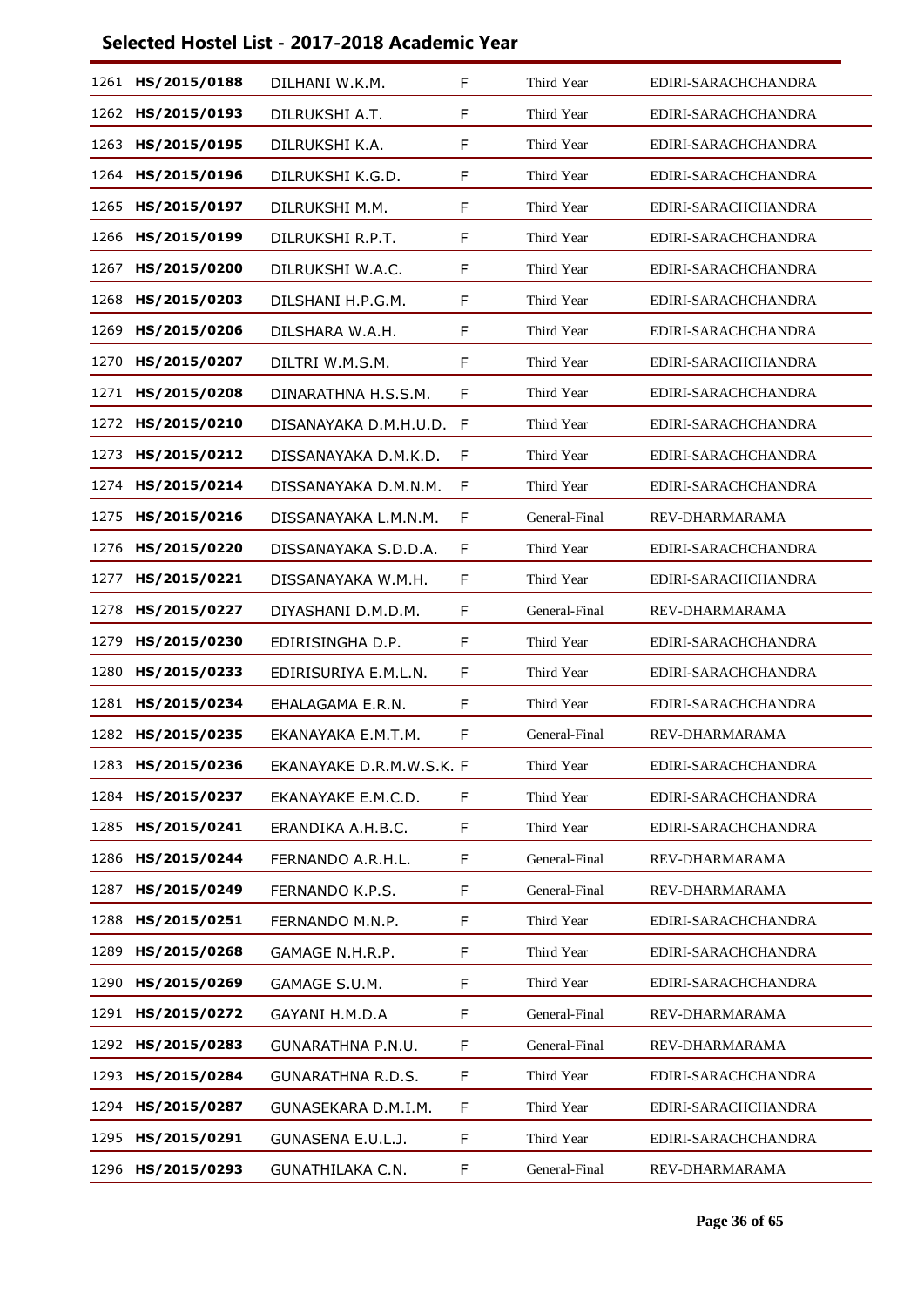| 1297 | HS/2015/0296 | <b>GUNATHILAKA L.S.T.</b> | F  | Third Year    | EDIRI-SARACHCHANDRA |
|------|--------------|---------------------------|----|---------------|---------------------|
| 1298 | HS/2015/0298 | GUNATHILAKA R.M.D.N.      | F  | Third Year    | EDIRI-SARACHCHANDRA |
| 1299 | HS/2015/0302 | GUNAWARDHANA H.U.         | F  | Third Year    | EDIRI-SARACHCHANDRA |
| 1300 | HS/2015/0303 | GUNAWARDHANA R.H.A.P F    |    | Third Year    | EDIRI-SARACHCHANDRA |
| 1301 | HS/2015/0304 | <b>GUNAWARDHANA T.M.</b>  | F  | Third Year    | EDIRI-SARACHCHANDRA |
| 1302 | HS/2015/0305 | <b>GUNAWARDHANE R.L.</b>  | F  | Third Year    | EDIRI-SARACHCHANDRA |
| 1303 | HS/2015/0312 | HARSHANI D.W.P.           | F  | Third Year    | EDIRI-SARACHCHANDRA |
| 1304 | HS/2015/0315 | HARSHANI S.D.S.           | F  | Third Year    | EDIRI-SARACHCHANDRA |
| 1305 | HS/2015/0316 | HARSHANI U.G.D.           | F  | Third Year    | EDIRI-SARACHCHANDRA |
| 1306 | HS/2015/0317 | HARSHANIE J.K.M.          | F  | Third Year    | EDIRI-SARACHCHANDRA |
| 1307 | HS/2015/0318 | HARSHANIE M.G.T.I.        | F  | Third Year    | EDIRI-SARACHCHANDRA |
| 1308 | HS/2015/0319 | HARSHIKA K.A.H.T.         | F  | General-Final | REV-DHARMARAMA      |
| 1309 | HS/2015/0322 | HATHURUSINGHA H.M.C.      | F  | Third Year    | EDIRI-SARACHCHANDRA |
| 1310 | HS/2015/0326 | HEMAMALI J.A.N.           | F  | Third Year    | EDIRI-SARACHCHANDRA |
| 1311 | HS/2015/0327 | HEMAMALI K.H.M.           | F  | Third Year    | EDIRI-SARACHCHANDRA |
| 1312 | HS/2015/0330 | HERATH H.G.P.K.           | F  | Third Year    | EDIRI-SARACHCHANDRA |
| 1313 | HS/2015/0331 | HERATH H.M.A.P.           | F  | Third Year    | EDIRI-SARACHCHANDRA |
| 1314 | HS/2015/0333 | HERATH H.M.M.H.           | F  | Third Year    | EDIRI-SARACHCHANDRA |
| 1315 | HS/2015/0335 | HERATH H.M.M.L.           | F  | Third Year    | EDIRI-SARACHCHANDRA |
| 1316 | HS/2015/0339 | HERATH H.M.S.M.           | F  | Third Year    | EDIRI-SARACHCHANDRA |
| 1317 | HS/2015/0340 | HERATH K.H.M.C.P.         | F  | Third Year    | EDIRI-SARACHCHANDRA |
| 1318 | HS/2015/0341 | HERATH P.H.S.N.           | F  | Third Year    | EDIRI-SARACHCHANDRA |
| 1319 | HS/2015/0343 | HETTIARACHCHI H.A.U.S. F  |    | Third Year    | EDIRI-SARACHCHANDRA |
| 1320 | HS/2015/0345 | HEWAGE H.H.D.K.           | F  | General-Final | REV-DHARMARAMA      |
| 1321 | HS/2015/0351 | IMASHA K.W.S.             | F  | Third Year    | EDIRI-SARACHCHANDRA |
| 1322 | HS/2015/0354 | IMESHA S.P.R.             | F. | Third Year    | EDIRI-SARACHCHANDRA |
| 1323 | HS/2015/0355 | INDUSHIKA M.A.            | F  | Third Year    | EDIRI-SARACHCHANDRA |
| 1324 | HS/2015/0356 | ISHARA H.G.S.P.           | F  | General-Final | REV-DHARMARAMA      |
| 1325 | HS/2015/0358 | ISHIKA U.G.               | F. | Third Year    | EDIRI-SARACHCHANDRA |
| 1326 | HS/2015/0359 | ISURINDI W.G.S.           | F  | General-Final | REV-DHARMARAMA      |
| 1327 | HS/2015/0364 | JAYALATH J.H.N.           | F  | Third Year    | EDIRI-SARACHCHANDRA |
| 1328 | HS/2015/0365 | JAYALATH J.N.S.           | F. | General-Final | REV-DHARMARAMA      |
| 1329 | HS/2015/0369 | JAYAMALI K.G.A.M.         | F  | Third Year    | EDIRI-SARACHCHANDRA |
| 1330 | HS/2015/0370 | JAYAMANNA J.B.A.N.P.      | F. | Third Year    | EDIRI-SARACHCHANDRA |
| 1331 | HS/2015/0372 | JAYANANDA K.I.W.          | F. | Third Year    | EDIRI-SARACHCHANDRA |
| 1332 | HS/2015/0374 | JAYARATHNA D.G.M.K.       | F. | Third Year    | EDIRI-SARACHCHANDRA |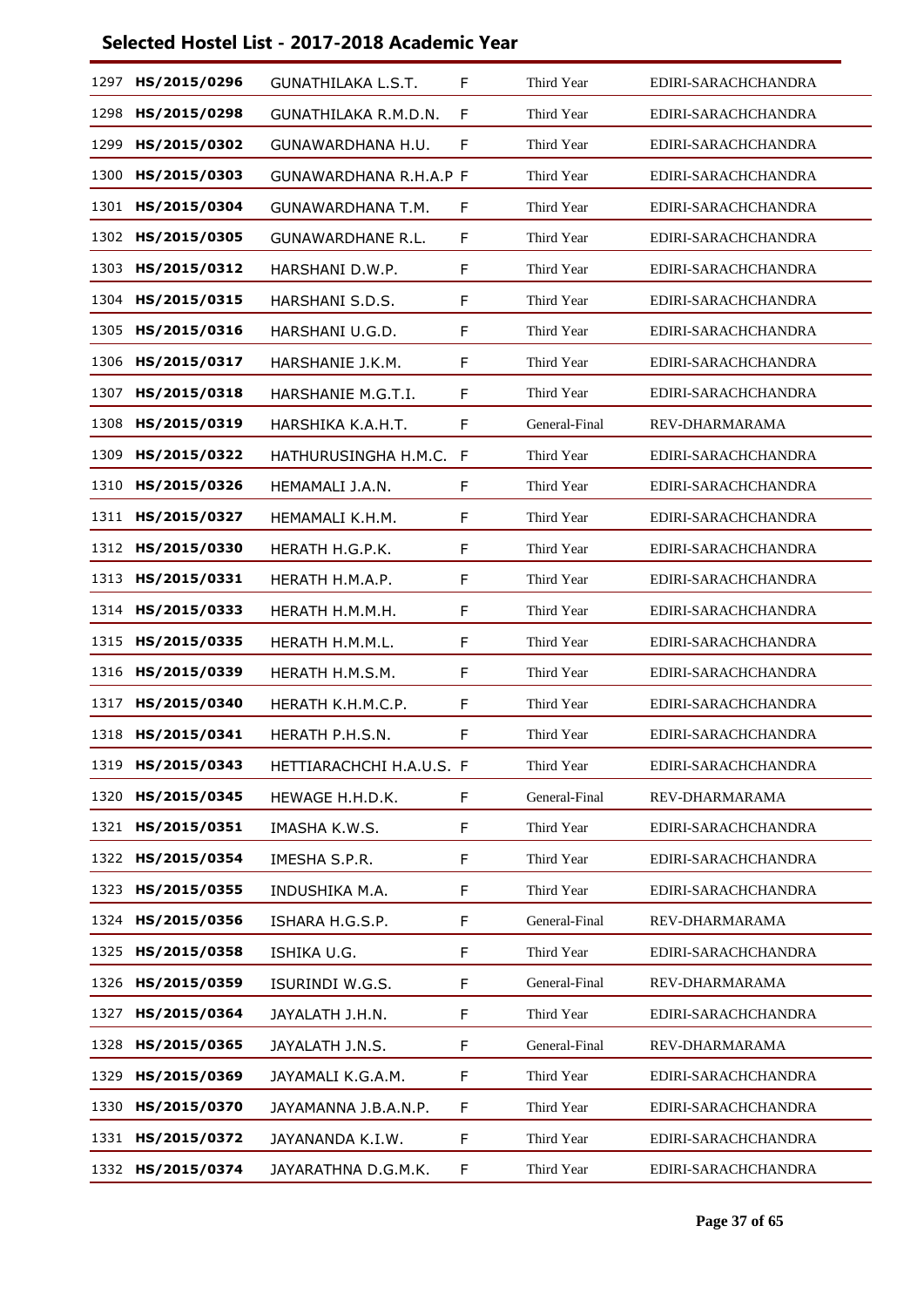| 1333 | HS/2015/0378 | JAYARATHNA P.G.L.T.      | F  | Third Year    | GUNA-MALLALASEKARA        |
|------|--------------|--------------------------|----|---------------|---------------------------|
| 1334 | HS/2015/0381 | JAYARATHNA U.H.          | F  | Third Year    | <b>GUNA-MALLALASEKARA</b> |
| 1335 | HS/2015/0383 | JAYARATHNA W.G.I.C.      | F  | Third Year    | <b>GUNA-MALLALASEKARA</b> |
| 1336 | HS/2015/0388 | JAYASEKARA K.L.S.N.      | F  | Third Year    | <b>GUNA-MALLALASEKARA</b> |
| 1337 | HS/2015/0391 | JAYASHANI J.B.           | F  | Third Year    | <b>GUNA-MALLALASEKARA</b> |
| 1338 | HS/2015/0393 | JAYASINGHA K.W.R.M.S.    | F  | Third Year    | <b>GUNA-MALLALASEKARA</b> |
| 1339 | HS/2015/0401 | JAYASIRI D.P.S.L.        | F  | Third Year    | <b>GUNA-MALLALASEKARA</b> |
| 1340 | HS/2015/0405 | JAYASUNDARA J.H.M.T.C. F |    | Third Year    | <b>GUNA-MALLALASEKARA</b> |
| 1341 | HS/2015/0406 | JAYASUNDARA J.M.S.D.     | F  | Third Year    | <b>GUNA-MALLALASEKARA</b> |
| 1342 | HS/2015/0407 | JAYASUNDARA J.M.W.P.K F  |    | Third Year    | <b>GUNA-MALLALASEKARA</b> |
| 1343 | HS/2015/0409 | JAYATHILAKA B.W.B.R.K. F |    | Third Year    | <b>GUNA-MALLALASEKARA</b> |
| 1344 | HS/2015/0410 | JAYATHILAKA G.G.S.M.     | F  | General-Final | REV-DHARMARAMA            |
| 1345 | HS/2015/0414 | JAYATHILAKA R.M.P.N.     | F  | Third Year    | <b>GUNA-MALLALASEKARA</b> |
| 1346 | HS/2015/0416 | JAYATHILAKA W.R.M.       | F  | Third Year    | <b>GUNA-MALLALASEKARA</b> |
| 1347 | HS/2015/0418 | JAYATHILAKE L.G.S.A.     | F  | Third Year    | <b>GUNA-MALLALASEKARA</b> |
| 1348 | HS/2015/0422 | JAYATHUNGA W.J.S.U.      | F  | Third Year    | <b>GUNA-MALLALASEKARA</b> |
| 1349 | HS/2015/0424 | JAYAWARDHANA E.M.        | F  | Third Year    | <b>GUNA-MALLALASEKARA</b> |
| 1350 | HS/2015/0426 | JAYAWARDHANA K.D.M.      | F. | Third Year    | <b>GUNA-MALLALASEKARA</b> |
| 1351 | HS/2015/0433 | JAYAWICKRAMA K.G.M.T. F  |    | Third Year    | <b>GUNA-MALLALASEKARA</b> |
| 1352 | HS/2015/0441 | KALPANI H.               | F  | Third Year    | <b>GUNA-MALLALASEKARA</b> |
| 1353 | HS/2015/0443 | KALUARACHCHI K.A.S.C.    | F  | Third Year    | <b>GUNA-MALLALASEKARA</b> |
| 1354 | HS/2015/0452 | KAPUWATTA K.G.I.D.       | F  | Third Year    | <b>GUNA-MALLALASEKARA</b> |
| 1355 | HS/2015/0458 | KARUNANAYAKA S.P.K.      | F  | Third Year    | <b>GUNA-MALLALASEKARA</b> |
| 1356 | HS/2015/0462 | KARUNARATHNA J.H.D.J. F  |    | General-Final | REV-DHARMARAMA            |
| 1357 | HS/2015/0463 | KARUNARATHNA K.A.P.M. F  |    | Third Year    | <b>GUNA-MALLALASEKARA</b> |
| 1358 | HS/2015/0465 | KARUNARATHNA L.G.T.S. F  |    | Third Year    | <b>GUNA-MALLALASEKARA</b> |
| 1359 | HS/2015/0467 | KARUNARATHNA P.G.I.L.    | F  | Third Year    | <b>GUNA-MALLALASEKARA</b> |
| 1360 | HS/2015/0468 | KARUNARATHNA R.D.M.      | F  | Third Year    | <b>GUNA-MALLALASEKARA</b> |
| 1361 | HS/2015/0473 | KATUGAMPALA K.R.M.       | F. | Third Year    | <b>GUNA-MALLALASEKARA</b> |
| 1362 | HS/2015/0485 | KULARATHNA K.R.D.        | F. | Third Year    | GUNA-MALLALASEKARA        |
| 1363 | HS/2015/0489 | KULASOORIYA K.L.G.G.B. F |    | Third Year    | GUNA-MALLALASEKARA        |
| 1364 | HS/2015/0491 | KULATHUNGA K.M.A.C.      | F. | Third Year    | GUNA-MALLALASEKARA        |
| 1365 | HS/2015/0492 | KULATHUNGA K.M.K.G.H. F  |    | General-Final | REV-DHARMARAMA            |
| 1366 | HS/2015/0494 | KULATHUNGA R.S.P.        | F  | Third Year    | GUNA-MALLALASEKARA        |
| 1367 | HS/2015/0495 | KULATHUNGA W.D.R.        | F. | Third Year    | <b>GUNA-MALLALASEKARA</b> |
| 1368 | HS/2015/0496 | KUMARA A.P.I.N.L.        | F  | Third Year    | GUNA-MALLALASEKARA        |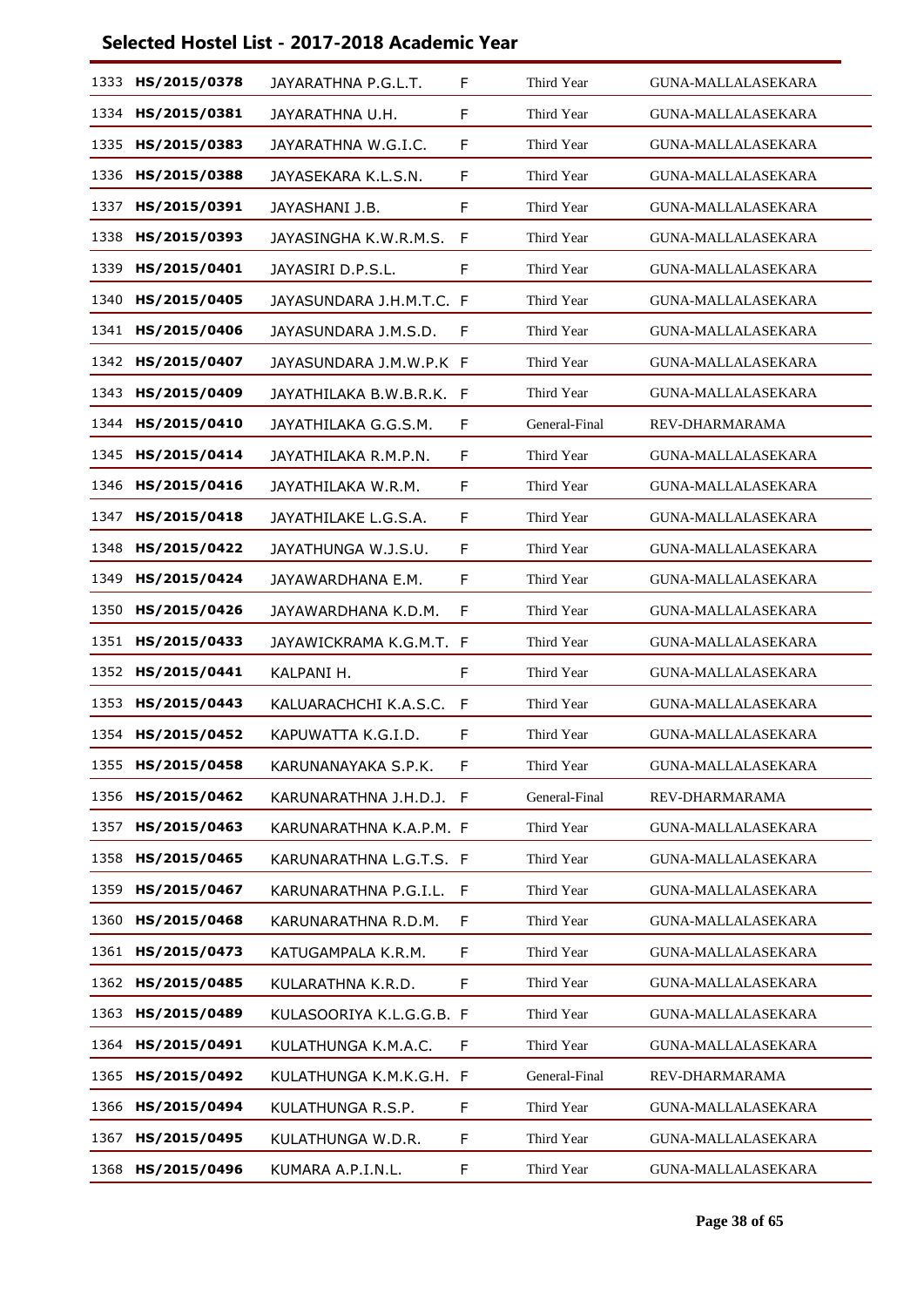|      | 1369 HS/2015/0507 | KUMARASINGHA K.S.D.     | F | General-Final | REV-DHARMARAMA            |
|------|-------------------|-------------------------|---|---------------|---------------------------|
| 1370 | HS/2015/0508      | KUMARASINGHE J.A.S.P.   | F | Third Year    | GUNA-MALLALASEKARA        |
| 1371 | HS/2015/0510      | KUMARASINGHE S.S.S.     | F | Third Year    | <b>GUNA-MALLALASEKARA</b> |
| 1372 | HS/2015/0512      | KUMARATHUNGA R.D.S.S. F |   | Third Year    | <b>GUNA-MALLALASEKARA</b> |
| 1373 | HS/2015/0514      | KUMARI A.G.A.K.         | F | Third Year    | <b>GUNA-MALLALASEKARA</b> |
| 1374 | HS/2015/0515      | KUMARI A.G.S.           | F | Third Year    | <b>GUNA-MALLALASEKARA</b> |
| 1375 | HS/2015/0517      | KUMARI G.A.S.K.         | F | Third Year    | <b>GUNA-MALLALASEKARA</b> |
| 1376 | HS/2015/0518      | KUMARI H.G.M.           | F | Third Year    | <b>GUNA-MALLALASEKARA</b> |
| 1377 | HS/2015/0521      | KUMARI K.G.S.           | F | Third Year    | <b>GUNA-MALLALASEKARA</b> |
| 1378 | HS/2015/0522      | KUMARI K.P.A.S.         | F | Third Year    | <b>GUNA-MALLALASEKARA</b> |
| 1379 | HS/2015/0527      | KUMARI N.A.K.D.         | F | Third Year    | <b>GUNA-MALLALASEKARA</b> |
| 1380 | HS/2015/0533      | KUMUDIKA H.M.           | F | Third Year    | <b>GUNA-MALLALASEKARA</b> |
| 1381 | HS/2015/0535      | KURUKULASOORIYA K.A.Y F |   | Third Year    | <b>GUNA-MALLALASEKARA</b> |
| 1382 | HS/2015/0538      | LAKMALI J.A.N.          | F | Third Year    | <b>GUNA-MALLALASEKARA</b> |
| 1383 | HS/2015/0542      | LAKMALI M.P.M.          | F | Third Year    | <b>GUNA-MALLALASEKARA</b> |
| 1384 | HS/2015/0543      | LAKMALI T.V.R.          | F | Third Year    | <b>GUNA-MALLALASEKARA</b> |
| 1385 | HS/2015/0544      | LAKMINI H.G.D.          | F | Third Year    | GUNA-MALLALASEKARA        |
| 1386 | HS/2015/0546      | LAKSHANI M.G.H.         | F | Third Year    | GUNA-MALLALASEKARA        |
| 1387 | HS/2015/0547      | LAKSHANI P.G.M.         | F | Third Year    | <b>GUNA-MALLALASEKARA</b> |
| 1388 | HS/2015/0556      | LEKAMGE G.K.L.U.N.      | F | Third Year    | GUNA-MALLALASEKARA        |
| 1389 | HS/2015/0557      | LIONEL H.W.G.S.         | F | General-Final | REV-DHARMARAMA            |
| 1390 | HS/2015/0561      | LIYANAPATABEDI L.N.D.   | F | Third Year    | <b>GUNA-MALLALASEKARA</b> |
|      | 1391 HS/2015/0565 | MADHUBHASHANI K.S.      | F | Third Year    | GUNA-MALLALASEKARA        |
|      | 1392 HS/2015/0566 | MADHUBHASHANI M.P.U.    | F | Third Year    | GUNA-MALLALASEKARA        |
| 1393 | HS/2015/0568      | MADHUBHASHANI U.I.      | F | Third Year    | <b>GUNA-MALLALASEKARA</b> |
| 1394 | HS/2015/0572      | MADHUBHASHINI M.A.D.    | F | Third Year    | <b>GUNA-MALLALASEKARA</b> |
|      | 1395 HS/2015/0573 | MADHUBHASHINI S.M.S.    | F | Third Year    | GUNA-MALLALASEKARA        |
| 1396 | HS/2015/0574      | MADHUHANSANI G.A.A.     | F | Third Year    | <b>GUNA-MALLALASEKARA</b> |
| 1397 | HS/2015/0575      | MADUHARI M.L.G.S.       | F | Third Year    | <b>GUNA-MALLALASEKARA</b> |
| 1398 | HS/2015/0577      | MADHUMALI G.G.P.        | F | Third Year    | GUNA-MALLALASEKARA        |
| 1399 | HS/2015/0578      | MADHUMALI W.D.S.        | F | Third Year    | <b>GUNA-MALLALASEKARA</b> |
| 1400 | HS/2015/0580      | MADHUMEKHALA K.H.K.     | F | Third Year    | <b>GUNA-MALLALASEKARA</b> |
| 1401 | HS/2015/0588      | MADHUSHANEE A.C.        | F | Third Year    | GUNA-MALLALASEKARA        |
| 1402 | HS/2015/0590      | MADHUSHANI K.K.         | F | General-Final | REV-DHARMARAMA            |
| 1403 | HS/2015/0592      | MADHUSHANI R.H.H.       | F | General-Final | REV-DHARMARAMA            |
| 1404 | HS/2015/0596      | MADHUSHIKA D.G.L.       | F | Third Year    | GUNA-MALLALASEKARA        |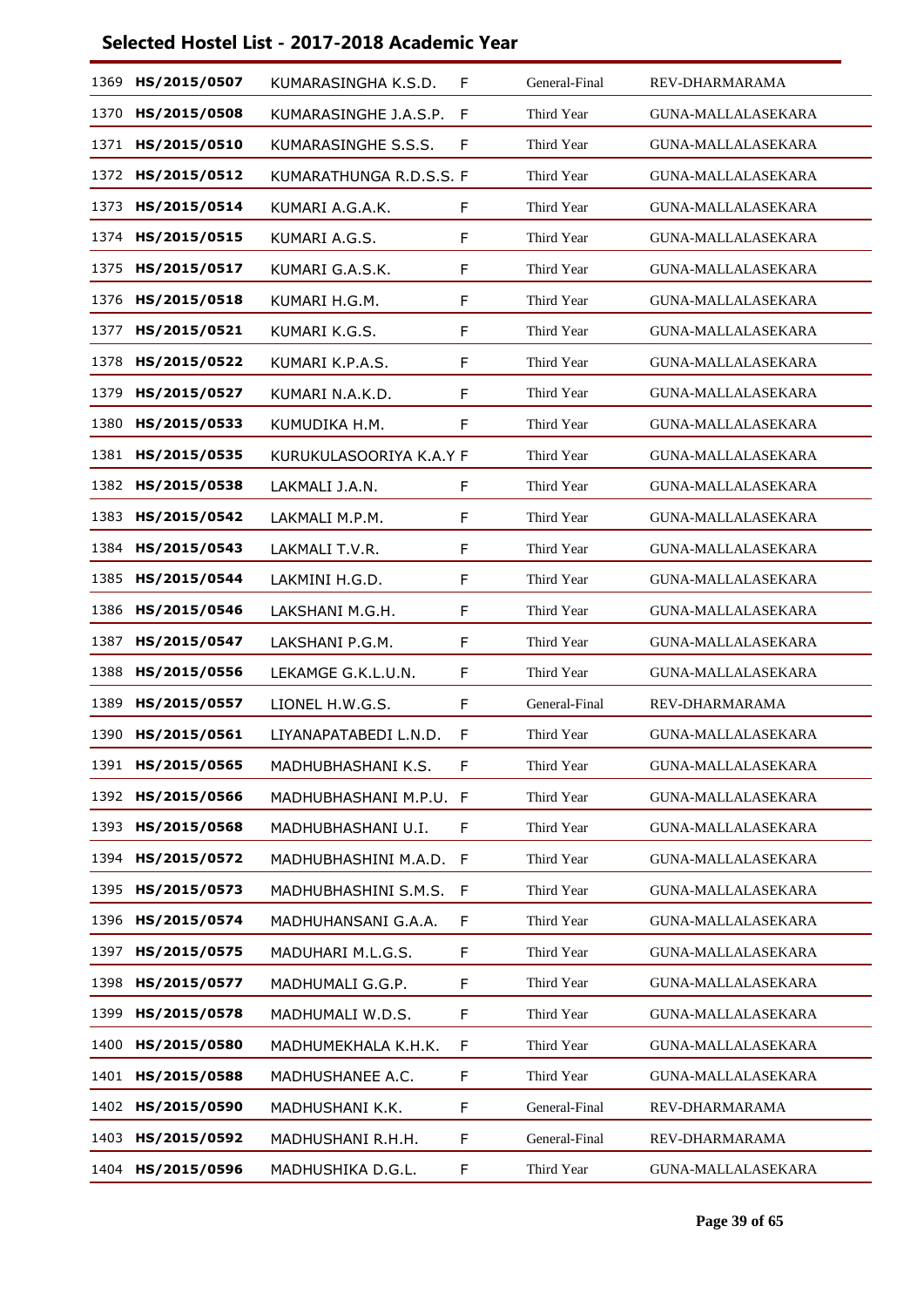| 1405 | HS/2015/0597 | MADHUSHIKA H.A.H.    | F  | Third Year    | GUNA-MALLALASEKARA        |
|------|--------------|----------------------|----|---------------|---------------------------|
| 1406 | HS/2015/0599 | MADHUSHIKA W.A.I.    | F  | Third Year    | <b>GUNA-MALLALASEKARA</b> |
| 1407 | HS/2015/0600 | MADHUWANTHI A.H.N.   | F  | General-Final | REV-DHARMARAMA            |
| 1408 | HS/2015/0601 | MADHUWANTHI A.K.C.   | F  | Third Year    | <b>GUNA-MALLALASEKARA</b> |
| 1409 | HS/2015/0602 | MADHUWANTHI B.G.U.S. | F  | Third Year    | <b>GUNA-MALLALASEKARA</b> |
| 1410 | HS/2015/0603 | MADHUWANTHI H.A.M.   | F  | Third Year    | <b>GUNA-MALLALASEKARA</b> |
| 1411 | HS/2015/0604 | MADHUWANTHI K.B.A.C. | F  | Third Year    | <b>GUNA-MALLALASEKARA</b> |
| 1412 | HS/2015/0607 | MADHUWANTHI U.B.     | F  | Third Year    | GUNA-MALLALASEKARA        |
| 1413 | HS/2015/0608 | MADHUWANTHI W.C.K.   | F  | Third Year    | <b>GUNA-MALLALASEKARA</b> |
| 1414 | HS/2015/0609 | MADHUWANTHI Y.I.     | F  | Third Year    | <b>GUNA-MALLALASEKARA</b> |
| 1415 | HS/2015/0610 | MADHUWANTI N.N.      | F  | Third Year    | <b>GUNA-MALLALASEKARA</b> |
| 1416 | HS/2015/0613 | MADUHANSI D.P.       | F  | General-Final | REV-DHARMARAMA            |
| 1417 | HS/2015/0614 | MADUMALI H.M.I.      | F  | Third Year    | <b>GUNA-MALLALASEKARA</b> |
| 1418 | HS/2015/0615 | MADURANGI A.D.N.     | F. | Third Year    | <b>GUNA-MALLALASEKARA</b> |
| 1419 | HS/2015/0616 | MADURANGI K.M.N.     | F  | Third Year    | <b>GUNA-MALLALASEKARA</b> |
| 1420 | HS/2015/0618 | MADUSHA N.A.A.       | F  | Third Year    | <b>GUNA-MALLALASEKARA</b> |
| 1421 | HS/2015/0622 | MADUSHANI H.A.S.     | F  | Third Year    | <b>GUNA-MALLALASEKARA</b> |
| 1422 | HS/2015/0623 | MADUSHANI H.T.       | F  | Third Year    | <b>GUNA-MALLALASEKARA</b> |
| 1423 | HS/2015/0624 | MADUSHANI I.P.I.     | F  | Third Year    | <b>GUNA-MALLALASEKARA</b> |
| 1424 | HS/2015/0625 | MADUSHANI M.G.M.     | F  | Third Year    | <b>GUNA-MALLALASEKARA</b> |
| 1425 | HS/2015/0627 | MADUSHANI S.R.R.     | F  | General-Final | REV-DHARMARAMA            |
| 1426 | HS/2015/0628 | MADUSHANI T.A.K.A.P. | F  | Third Year    | <b>GUNA-MALLALASEKARA</b> |
| 1427 | HS/2015/0630 | MADUSHIKA B.S.       | F  | Third Year    | <b>GUNA-MALLALASEKARA</b> |
| 1428 | HS/2015/0632 | MADUSHIKA N.H.H.     | F. | Third Year    | <b>GUNA-MALLALASEKARA</b> |
| 1429 | HS/2015/0635 | MADUWANTHI M.D.K.N.  | F  | Third Year    | <b>GUNA-MALLALASEKARA</b> |
| 1430 | HS/2015/0636 | MADUWANTHI M.N.      | F. | Third Year    | <b>GUNA-MALLALASEKARA</b> |
| 1431 | HS/2015/0637 | MADUWANTHI V.G.I.    | F  | Third Year    | GUNA-MALLALASEKARA        |
| 1432 | HS/2015/0640 | MAHESHA W.R.         | F  | Third Year    | GUNA-MALLALASEKARA        |
| 1433 | HS/2015/0641 | MAHESHIKA E.A.L.     | F. | Third Year    | <b>GUNA-MALLALASEKARA</b> |
| 1434 | HS/2015/0644 | MALSHANI K.K.D.      | F  | Third Year    | GUNA-MALLALASEKARA        |
| 1435 | HS/2015/0646 | MANAMPERI C.N.       | F  | Third Year    | GUNA-MALLALASEKARA        |
| 1436 | HS/2015/0648 | MANAWADU N.P.        | F. | Third Year    | GUNA-MALLALASEKARA        |
| 1437 | HS/2015/0654 | MANOHARI O.P.S.      | F. | Third Year    | GUNA-MALLALASEKARA        |
| 1438 | HS/2015/0657 | MAPA M.M.C.K.        | F  | Third Year    | GUNA-MALLALASEKARA        |
| 1439 | HS/2015/0661 | MARASINGHE M.A.A.N.  | F. | Third Year    | <b>GUNA-MALLALASEKARA</b> |
| 1440 | HS/2015/0663 | MARASINGHE M.P.I.M.  | F  | Third Year    | GUNA-MALLALASEKARA        |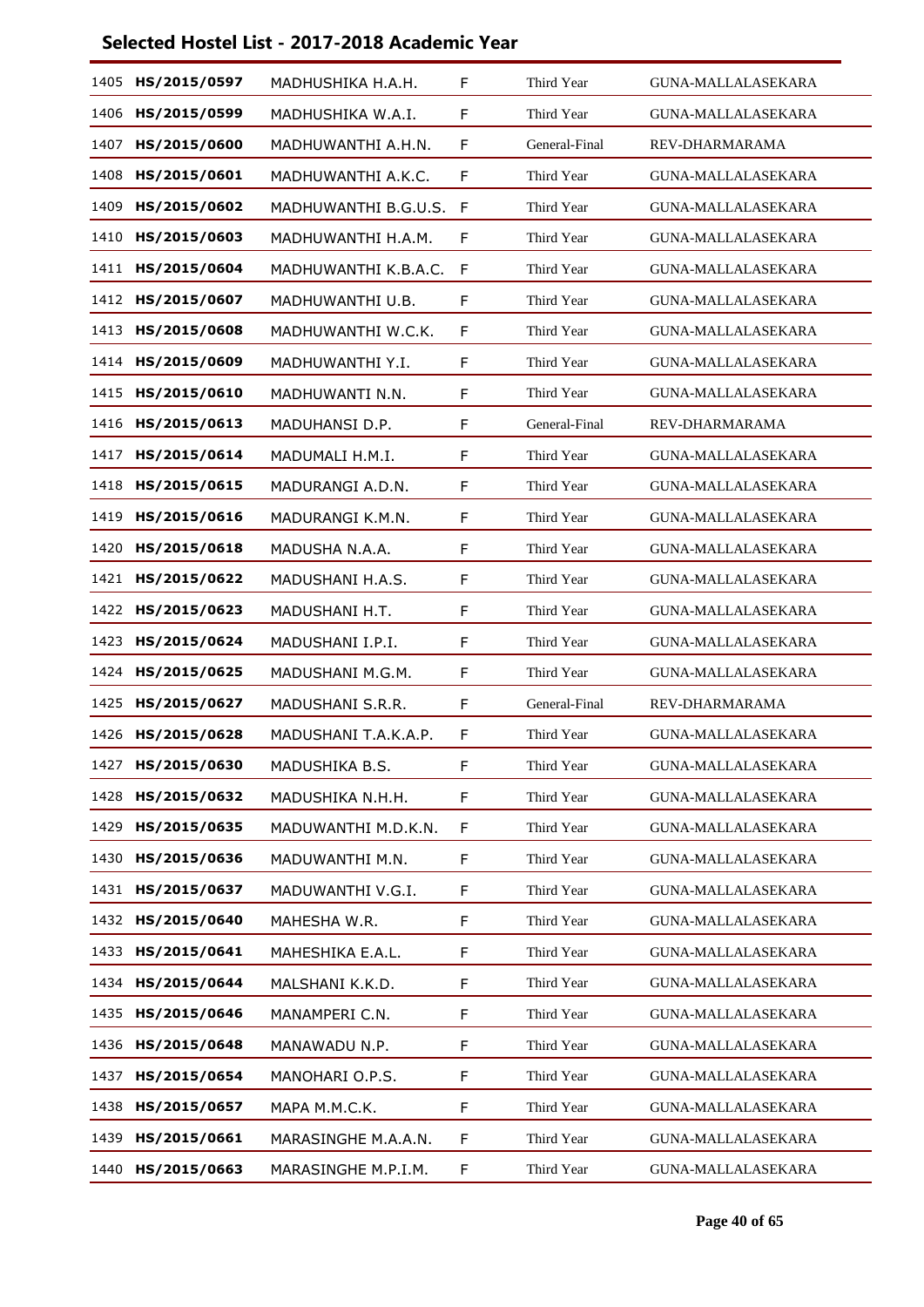| 1441 | HS/2015/0666 | MENDIS D.M.K.           | F  | Third Year    | GUNA-MALLALASEKARA        |
|------|--------------|-------------------------|----|---------------|---------------------------|
| 1442 | HS/2015/0668 | MENIKE U.R.N.M.         | F  | Third Year    | <b>GUNA-MALLALASEKARA</b> |
| 1443 | HS/2015/0669 | MENIKE W.A.W.H.         | F  | Third Year    | <b>GUNA-MALLALASEKARA</b> |
| 1444 | HS/2015/0670 | MENIKE W.M.S.S.         | F  | Third Year    | <b>GUNA-MALLALASEKARA</b> |
| 1445 | HS/2015/0673 | MIHIPALI R.S.           | F  | Third Year    | <b>GUNA-MALLALASEKARA</b> |
| 1446 | HS/2015/0685 | NANDISENA K.V.P.P.      | F  | Third Year    | <b>GUNA-MALLALASEKARA</b> |
| 1447 | HS/2015/0686 | NANDUPA H.C.            | F  | Third Year    | <b>GUNA-MALLALASEKARA</b> |
| 1448 | HS/2015/0689 | NAWARATHNA K.G.D.N.     | F  | Third Year    | <b>GUNA-MALLALASEKARA</b> |
| 1449 | HS/2015/0692 | NAWARATHNE N.M.U.N.     | F  | General-Final | REV-DHARMARAMA            |
| 1450 | HS/2015/0693 | NAWODYA K.G.M.L.        | F  | Third Year    | <b>GUNA-MALLALASEKARA</b> |
| 1451 | HS/2015/0698 | NIMASHA G.S.            | F  | Third Year    | <b>GUNA-MALLALASEKARA</b> |
| 1452 | HS/2015/0704 | NIROSHA D.M.P.          | F  | Third Year    | <b>GUNA-MALLALASEKARA</b> |
| 1453 | HS/2015/0708 | NISANSALA M.R.          | F  | General-Final | REV-DHARMARAMA            |
| 1454 | HS/2015/0711 | NISHSHANKA N.S.M.       | F  | Third Year    | <b>GUNA-MALLALASEKARA</b> |
| 1455 | HS/2015/0712 | NUGAWALAGE S.N.T.G.S. F |    | Third Year    | <b>GUNA-MALLALASEKARA</b> |
| 1456 | HS/2015/0713 | NUWANGI A.G.N.          | F  | Third Year    | <b>GUNA-MALLALASEKARA</b> |
| 1457 | HS/2015/0715 | NUWANTHI L.A.T.         | F  | Third Year    | <b>GUNA-MALLALASEKARA</b> |
| 1458 | HS/2015/0716 | NUWANTHIKA A.B.L.       | F  | General-Final | REV-DHARMARAMA            |
| 1459 | HS/2015/0719 | PALAMURE P.A.S.K.       | F  | General-Final | REV-DHARMARAMA            |
| 1460 | HS/2015/0721 | PANAMALDENIYA P.M.V.    | F  | Third Year    | <b>GUNA-MALLALASEKARA</b> |
| 1461 | HS/2015/0725 | PATHIRANA G.P.N.L.      | F  | Third Year    | <b>GUNA-MALLALASEKARA</b> |
| 1462 | HS/2015/0728 | PATHIRANA P.A.I.U.      | F  | Third Year    | <b>GUNA-MALLALASEKARA</b> |
| 1463 | HS/2015/0729 | PATHIRANA P.H.U.        | F  | Third Year    | <b>GUNA-MALLALASEKARA</b> |
| 1464 | HS/2015/0730 | PATHIRANA P.J.M.        | F  | Third Year    | GUNA-MALLALASEKARA        |
| 1465 | HS/2015/0731 | PATHIRANA P.U.P.K.      | F  | Third Year    | <b>GUNA-MALLALASEKARA</b> |
| 1466 | HS/2015/0732 | PATHIRANA S.P.I.N.      | F. | Third Year    | <b>GUNA-MALLALASEKARA</b> |
| 1467 | HS/2015/0738 | PEMACHANDRA S.P.M.L.    | F  | General-Final | REV-DHARMARAMA            |
| 1468 | HS/2015/0739 | PEMARATHNA H.P.M.A.     | F  | General-Final | REV-DHARMARAMA            |
| 1469 | HS/2015/0740 | PEMATHILAKA N.P.T.M.    | F  | Third Year    | <b>GUNA-MALLALASEKARA</b> |
| 1470 | HS/2015/0742 | PERERA A.P.N.M.         | F  | Third Year    | GUNA-MALLALASEKARA        |
| 1471 | HS/2015/0746 | PERERA H.H.E.           | F  | Third Year    | GUNA-MALLALASEKARA        |
| 1472 | HS/2015/0752 | PERERA M.S.D.           | F. | Third Year    | GUNA-MALLALASEKARA        |
| 1473 | HS/2015/0759 | PERERA T.M.D.           | F  | Third Year    | GUNA-MALLALASEKARA        |
| 1474 | HS/2015/0765 | PIYARATHNA U.G.N.D.     | F  | Third Year    | GUNA-MALLALASEKARA        |
| 1475 | HS/2015/0768 | PIYUMALI H.Y.I.         | F. | Third Year    | <b>GUNA-MALLALASEKARA</b> |
| 1476 | HS/2015/0770 | PIYUMI J.M.G.D.         | F  | Third Year    | GUNA-MALLALASEKARA        |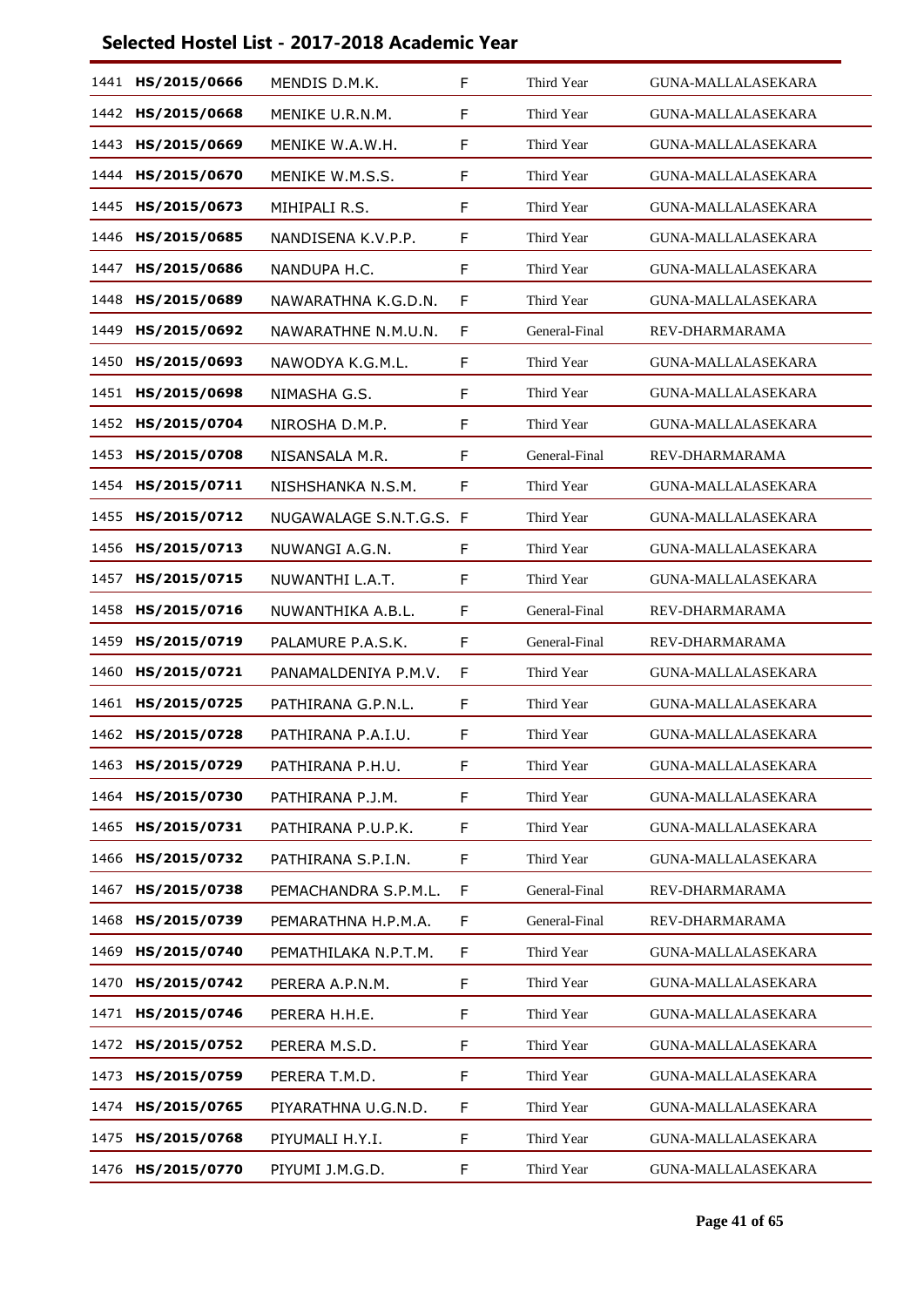| 1477 | HS/2015/0771      | PIYUMIKA A.A.S.          | F | Third Year    | GUNA-MALLALASEKARA        |
|------|-------------------|--------------------------|---|---------------|---------------------------|
| 1478 | HS/2015/0777      | PRABODYA K.L.A.H.        | F | Third Year    | GUNA-MALLALASEKARA        |
| 1479 | HS/2015/0778      | PRAMODYANI R.D.K.A.S.    | F | Third Year    | <b>GUNA-MALLALASEKARA</b> |
| 1480 | HS/2015/0779      | PRAMUDITHA J.A.H.        | F | Third Year    | <b>GUNA-MALLALASEKARA</b> |
| 1481 | HS/2015/0780      | PRASADINI K.B.V.         | F | Third Year    | <b>GUNA-MALLALASEKARA</b> |
| 1482 | HS/2015/0786      | PREMARATHNA L.B.K.M.     | F | Third Year    | <b>GUNA-MALLALASEKARA</b> |
| 1483 | HS/2015/0787      | PREMARATHNA S.A.M.N.T. F |   | Third Year    | <b>GUNA-MALLALASEKARA</b> |
| 1484 | HS/2015/0791      | PRIYADARSHANEE P.N.      | F | Third Year    | GUNA-MALLALASEKARA        |
| 1485 | HS/2015/0792      | PRIYADARSHANI I.G.P.K.   | F | Third Year    | <b>GUNA-MALLALASEKARA</b> |
| 1486 | HS/2015/0793      | PRIYADARSHANI I.H.S.     | F | Third Year    | <b>GUNA-MALLALASEKARA</b> |
| 1487 | HS/2015/0794      | PRIYADARSHANI K.H.I.     | F | General-Final | REV-DHARMARAMA            |
| 1488 | HS/2015/0796      | PRIYADARSHANI P.V.P.     | F | Third Year    | GUNA-MALLALASEKARA        |
| 1489 | HS/2015/0797      | PRIYADARSHANI S.M.A.     | F | Third Year    | <b>GUNA-MALLALASEKARA</b> |
| 1490 | HS/2015/0798      | PRIYADARSHIKA S.A.I.     | F | Third Year    | GUNA-MALLALASEKARA        |
| 1491 | HS/2015/0799      | PRIYANGANI M.M.          | F | Third Year    | GUNA-MALLALASEKARA        |
| 1492 | HS/2015/0800      | PRIYANGIKA W.A.K.M.      | F | Third Year    | GUNA-MALLALASEKARA        |
| 1493 | HS/2015/0803      | RAJAKARUNA D.D.          | F | Third Year    | GUNA-MALLALASEKARA        |
| 1494 | HS/2015/0804      | RAJAKARUNA R.M.S.D.      | F | Third Year    | GUNA-MALLALASEKARA        |
| 1495 | HS/2015/0809      | RAJAPAKSHA R.G.D.S.      | F | General-Final | REV-DHARMARAMA            |
| 1496 | HS/2015/0810      | RAJAPAKSHA R.H.G.S.M.    | F | General-Final | REV-DHARMARAMA            |
| 1497 | HS/2015/0811      | RAJAPAKSHA R.M.R.P.      | F | Third Year    | GUNA-MALLALASEKARA        |
| 1498 | HS/2015/0812      | RAJAPAKSHA R.M.T.U.      | F | Third Year    | <b>GUNA-MALLALASEKARA</b> |
| 1499 | HS/2015/0816      | RAMANAYAKA R.M.S.A.      | F | Third Year    | <b>GUNA-MALLALASEKARA</b> |
| 1500 | HS/2015/0817      | RAMANAYAKA R.R.M.T.S.    | F | Third Year    | GUNA-MALLALASEKARA        |
| 1501 | HS/2015/0820      | RANASEKARA R.P.M.U.      | F | Third Year    | GUNA-MALLALASEKARA        |
| 1502 | HS/2015/0826      | RANATHUNGA R.S.M.        | F | Third Year    | <b>GUNA-MALLALASEKARA</b> |
|      | 1503 HS/2015/0830 | RANAWEERA M.P.V.K.       | F | Third Year    | GUNA-MALLALASEKARA        |
| 1504 | HS/2015/0831      | RANAWEERA R.A.D.H.D.     | F | Third Year    | <b>GUNA-MALLALASEKARA</b> |
| 1505 | HS/2015/0838      | RASHMISARA R.M.A.N.W. F  |   | Third Year    | HEMACHANDRA-RAI           |
|      | 1506 HS/2015/0839 | RASMINA G.A.S.           | F | Third Year    | HEMACHANDRA-RAI           |
| 1507 | HS/2015/0845      | RATHNAYAKA E.M.S.P.      | F | Third Year    | HEMACHANDRA-RAI           |
| 1508 | HS/2015/0847      | RATHNAYAKA R.L.A.C.S.    | F | Third Year    | HEMACHANDRA-RAI           |
| 1509 | HS/2015/0852      | RATHNAYAKA R.M.U.S.      | F | Third Year    | HEMACHANDRA-RAI           |
| 1510 | HS/2015/0854      | RATHNAYAKA W.G.S.G.      | F | Third Year    | HEMACHANDRA-RAI           |
| 1511 | HS/2015/0855      | RATHNAYAKA W.H.M.K.      | F | Third Year    | HEMACHANDRA-RAI           |
|      | 1512 HS/2015/0856 | RATHNAYAKA Y.M.P.M.      | F | General-Final | REV-DHARMARAMA            |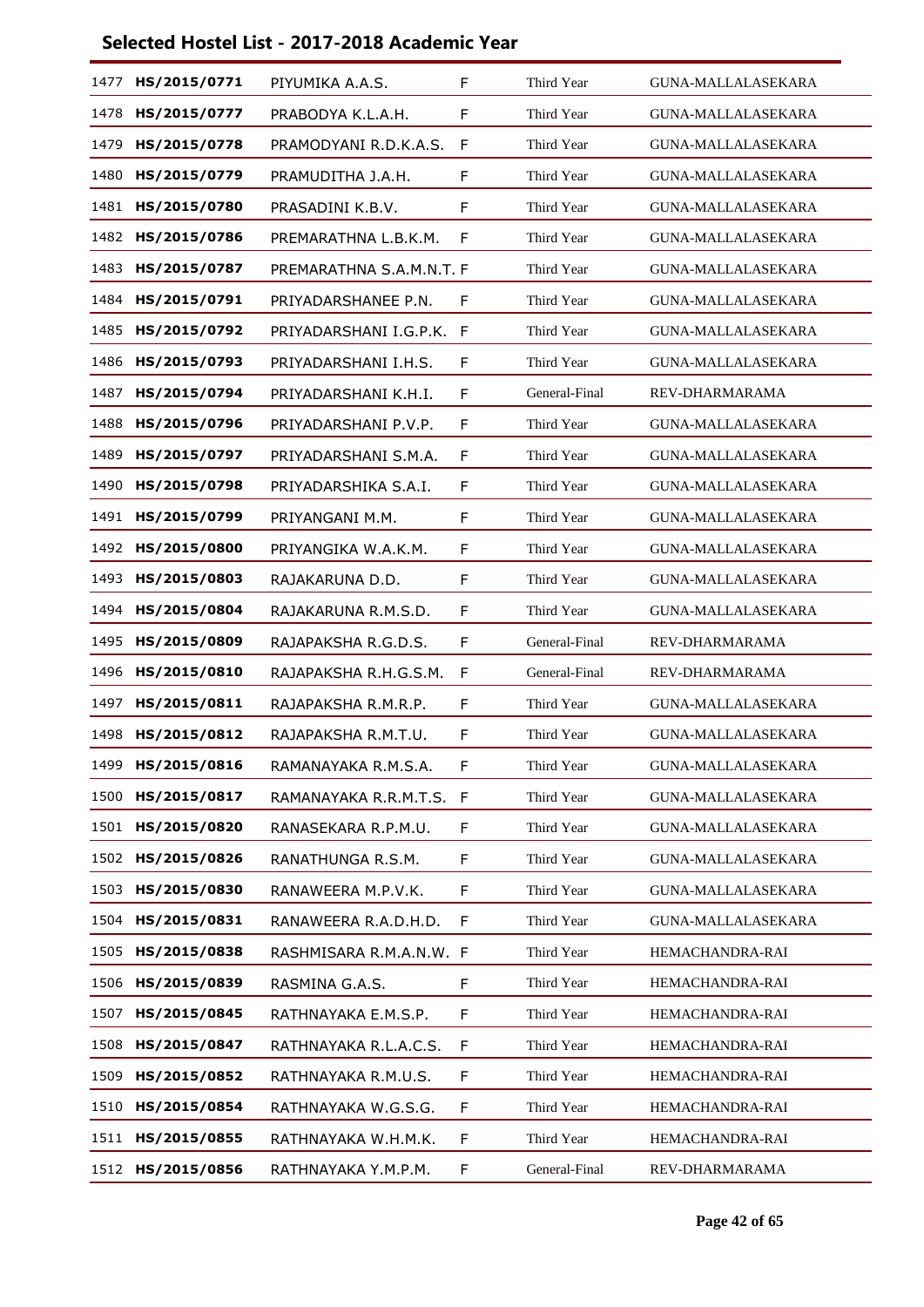|      | 1513 HS/2015/0891 | RUPASINGHA K.A.T.S.S.   | F            | Third Year    | <b>HEMACHANDRA-RAI</b> |
|------|-------------------|-------------------------|--------------|---------------|------------------------|
| 1514 | HS/2015/0894      | RUPASINGHE N.M.S.N.     | F            | General-Final | REV-DHARMARAMA         |
| 1515 | HS/2015/0895      | RUPASINGHE R.A.S.D.     | F            | Third Year    | HEMACHANDRA-RAI        |
| 1516 | HS/2015/0898      | RUWANTHI K.K.M.         | F            | Third Year    | HEMACHANDRA-RAI        |
| 1517 | HS/2015/0899      | SADEEPANI A.W.S.        | F            | Third Year    | HEMACHANDRA-RAI        |
| 1518 | HS/2015/0901      | SAMANMALI T.M.M.        | F            | General-Final | REV-DHARMARAMA         |
| 1519 | HS/2015/0903      | SAMARAJEEWA P.M.J.      | F            | Third Year    | <b>HEMACHANDRA-RAI</b> |
| 1520 | HS/2015/0909      | SAMARASINGHE R.P.I.M.   | F            | Third Year    | HEMACHANDRA-RAI        |
| 1521 | HS/2015/0910      | SAMARATHUNGA G.G.M.     | F            | Third Year    | HEMACHANDRA-RAI        |
| 1522 | HS/2015/0916      | SANDAMALI H.W.M.Y.      | F            | Third Year    | HEMACHANDRA-RAI        |
| 1523 | HS/2015/0917      | SANDAMALI K.G.I.        | F            | Third Year    | HEMACHANDRA-RAI        |
| 1524 | HS/2015/0918      | SANDAMALI K.H.G.        | F            | Third Year    | HEMACHANDRA-RAI        |
| 1525 | HS/2015/0919      | SANDAMALI M.A.S.        | F            | Third Year    | HEMACHANDRA-RAI        |
| 1526 | HS/2015/0920      | SANDAMALI N.D.I.        | F            | Third Year    | HEMACHANDRA-RAI        |
| 1527 | HS/2015/0921      | SANDAMALI P.L.A.        | F            | Third Year    | HEMACHANDRA-RAI        |
| 1528 | HS/2015/0924      | SANDAMALI W.F.P.I.      | F            | Third Year    | HEMACHANDRA-RAI        |
| 1529 | HS/2015/0925      | SANDAMALIKA H.P.N.      | F            | Third Year    | HEMACHANDRA-RAI        |
| 1530 | HS/2015/0930      | SANDARENU P.H.A.K.G.    | F            | Third Year    | HEMACHANDRA-RAI        |
| 1531 | HS/2015/0934      | SANDAWANTHI W.G.L.L.    | F            | Third Year    | HEMACHANDRA-RAI        |
| 1532 | HS/2015/0935      | SANDEEPA G.W.M.         | F            | Third Year    | HEMACHANDRA-RAI        |
| 1533 | HS/2015/0936      | SANDEEPANI P.M.S.D.     | F            | Third Year    | HEMACHANDRA-RAI        |
| 1534 | HS/2015/0939      | SANJEEWANEE R.L.S.      | F            | Third Year    | HEMACHANDRA-RAI        |
| 1535 | HS/2015/0940      | SANJEEWANI N.P.A.C.     | F            | Third Year    | HEMACHANDRA-RAI        |
| 1536 | HS/2015/0941      | SANJEEWANI P.G.K.A.     | F            | Third Year    | HEMACHANDRA-RAI        |
| 1537 | HS/2015/0942      | SANJEEWANI W.M.A.G.R. F |              | Third Year    | HEMACHANDRA-RAI        |
| 1538 | HS/2015/0947      | SEMASINGHE S.N.M.S.S.   | F            | General-Final | REV-DHARMARAMA         |
| 1539 | HS/2015/0953      | SENANAYAKA S.M.N.S.K.   | F            | Third Year    | HEMACHANDRA-RAI        |
| 1540 | HS/2015/0954      | SENANAYAKA S.M.R.R.     | F            | Third Year    | HEMACHANDRA-RAI        |
| 1541 | HS/2015/0956      | SENANAYAKE S.D.L.H.M.   | F            | Third Year    | HEMACHANDRA-RAI        |
|      | 1542 HS/2015/0959 | SENARATH H.I.D.H.       | F            | General-Final | REV-DHARMARAMA         |
| 1543 | HS/2015/0967      | SENAVIRATHNA N.D.T.K. F |              | Third Year    | HEMACHANDRA-RAI        |
| 1544 | HS/2015/0968      | SENAVIRATHNA R.M.S.S.   | $\mathsf{F}$ | General-Final | REV-DHARMARAMA         |
|      | 1545 HS/2015/0970 | SENEVIRATHNA A.M.V.N.   | F            | Third Year    | HEMACHANDRA-RAI        |
| 1546 | HS/2015/0971      | SENEVIRATHNA H.C.       | F            | Third Year    | HEMACHANDRA-RAI        |
| 1547 | HS/2015/0975      | SEUWANDI K.G.K.         | F            | Third Year    | HEMACHANDRA-RAI        |
|      | 1548 HS/2015/0976 | SEWWANDI D.L.I.         | F            | Third Year    | HEMACHANDRA-RAI        |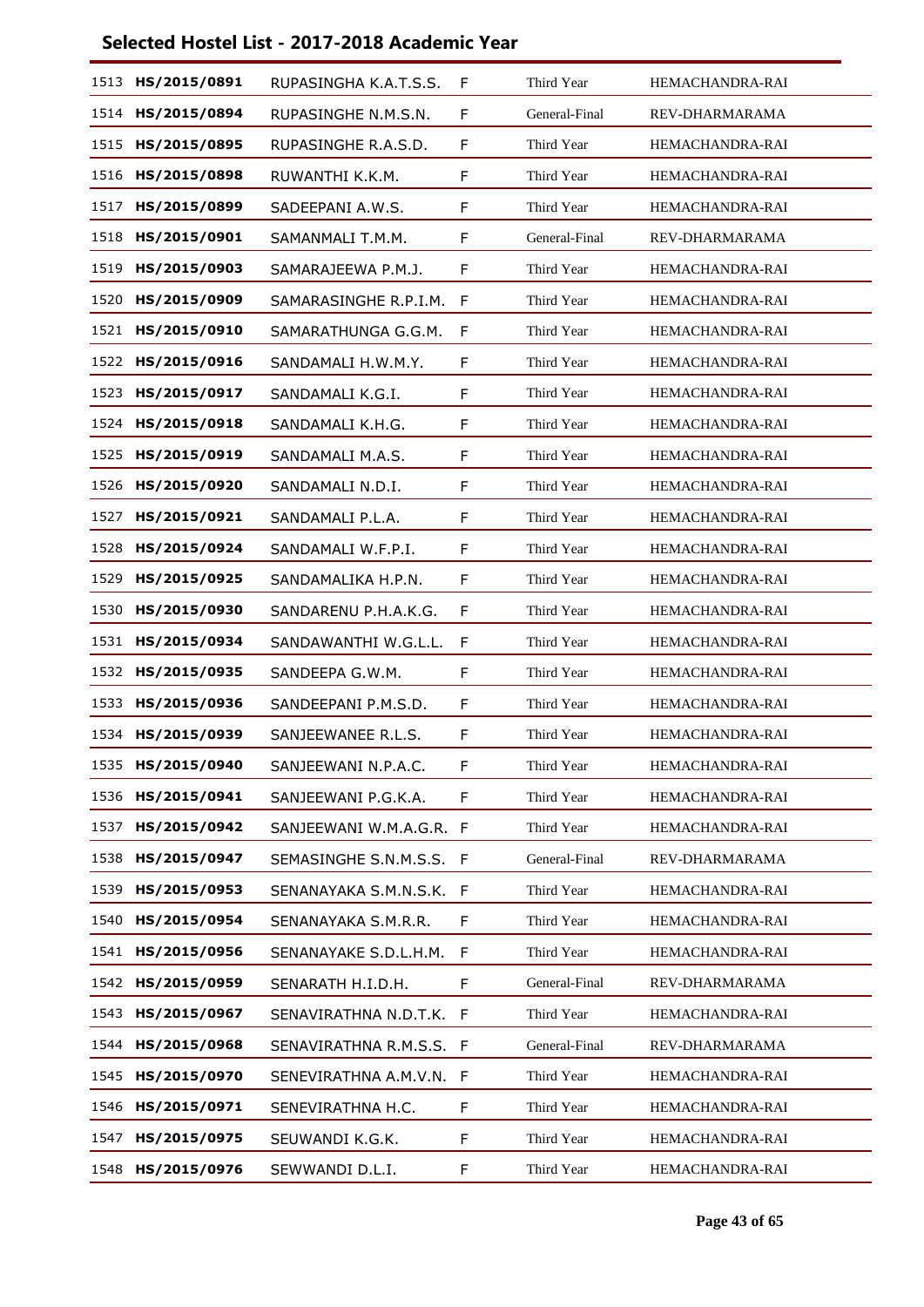| 1549 | HS/2015/0977 | SEWWANDI E.H.G.D.       | F  | Third Year    | <b>HEMACHANDRA-RAI</b> |
|------|--------------|-------------------------|----|---------------|------------------------|
| 1550 | HS/2015/0978 | SEWWANDI G.G.D.B.       | F  | Third Year    | HEMACHANDRA-RAI        |
| 1551 | HS/2015/0979 | SEWWANDI G.N.I.         | F  | Third Year    | HEMACHANDRA-RAI        |
| 1552 | HS/2015/0980 | SEWWANDI H.L.A.M.       | F  | Third Year    | HEMACHANDRA-RAI        |
| 1553 | HS/2015/0981 | SEWWANDI H.M.C.         | F  | Third Year    | HEMACHANDRA-RAI        |
| 1554 | HS/2015/0986 | SEWWANDI W.A.N.         | F  | General-Final | REV-DHARMARAMA         |
| 1555 | HS/2015/0987 | SEWWANDI W.A.P.M.       | F  | Third Year    | HEMACHANDRA-RAI        |
| 1556 | HS/2015/0990 | SHALINI R.M.S.          | F  | Third Year    | HEMACHANDRA-RAI        |
| 1557 | HS/2015/0991 | SHAMALI M.              | F  | Third Year    | HEMACHANDRA-RAI        |
| 1558 | HS/2015/0992 | SHAMALI S.M.A.          | F  | Third Year    | HEMACHANDRA-RAI        |
| 1559 | HS/2015/0996 | SHERIN E.P.A.           | F  | Third Year    | HEMACHANDRA-RAI        |
| 1560 | HS/2015/1008 | SIRIBADDHANA T.L.       | F  | Third Year    | HEMACHANDRA-RAI        |
| 1561 | HS/2015/1009 | SIRIWARDANA D.M.A.S.M F |    | Third Year    | HEMACHANDRA-RAI        |
| 1562 | HS/2015/1012 | SIRIWARDHANA D.M.I.P.   | -F | Third Year    | HEMACHANDRA-RAI        |
| 1563 | HS/2015/1013 | SIRIWARDHANA H.D.P.T. F |    | General-Final | REV-DHARMARAMA         |
| 1564 | HS/2015/1014 | SIRIWARDHANA K.W.A.S. F |    | Third Year    | <b>DB-JAYATHILAKA</b>  |
| 1565 | HS/2015/1015 | SISIL J.C.L.            | F  | Third Year    | HEMACHANDRA-RAI        |
| 1566 | HS/2015/1016 | SITHUMINI R.A.          | F  | Third Year    | <b>HEMACHANDRA-RAI</b> |
| 1567 | HS/2015/1021 | SOMATHILAKE M.A.D.N.    | F  | Third Year    | HEMACHANDRA-RAI        |
| 1568 | HS/2015/1022 | SOMAWEERA H.G.D.N.      | F  | Third Year    | HEMACHANDRA-RAI        |
| 1569 | HS/2015/1023 | SOORIYAARACHCHI A.U.    | F  | General-Final | REV-DHARMARAMA         |
| 1570 | HS/2015/1025 | SUBASHINI P.G.K.S.      | F  | Third Year    | HEMACHANDRA-RAI        |
| 1571 | HS/2015/1029 | SUBHASHANI A.G.S.       | F  | Third Year    | HEMACHANDRA-RAI        |
| 1572 | HS/2015/1032 | SUDASINGHE N.G.C.I.     | F  | Third Year    | HEMACHANDRA-RAI        |
| 1573 | HS/2015/1033 | SULOCHANA L.M.V.        | F  | Third Year    | HEMACHANDRA-RAI        |
| 1574 | HS/2015/1036 | SUPUNSALA V.G.C.        | F  | General-Final | REV-DHARMARAMA         |
| 1575 | HS/2015/1044 | THARAKA E.S.            | F  | Third Year    | HEMACHANDRA-RAI        |
| 1576 | HS/2015/1045 | THARAKA N.L.D.          | F  | Third Year    | HEMACHANDRA-RAI        |
| 1577 | HS/2015/1047 | THARANGA M.K.H.         | F  | General-Final | REV-DHARMARAMA         |
| 1578 | HS/2015/1049 | THARANGANI H.M.S.       | F  | Third Year    | HEMACHANDRA-RAI        |
| 1579 | HS/2015/1051 | THARUKA D.K.            | F. | Third Year    | HEMACHANDRA-RAI        |
| 1580 | HS/2015/1052 | THARUKSHI A.N.S.        | F  | Third Year    | <b>HEMACHANDRA-RAI</b> |
| 1581 | HS/2015/1053 | THARUSHIKA H.H.H        | F  | Third Year    | HEMACHANDRA-RAI        |
| 1582 | HS/2015/1056 | THENNAKOON T.A.A.L.     | F. | General-Final | REV-DHARMARAMA         |
| 1583 | HS/2015/1061 | THILAKARATHNE D.S.      | F. | Third Year    | HEMACHANDRA-RAI        |
| 1584 | HS/2015/1068 | UDAYANGANI T.G.L.       | F  | Third Year    | HEMACHANDRA-RAI        |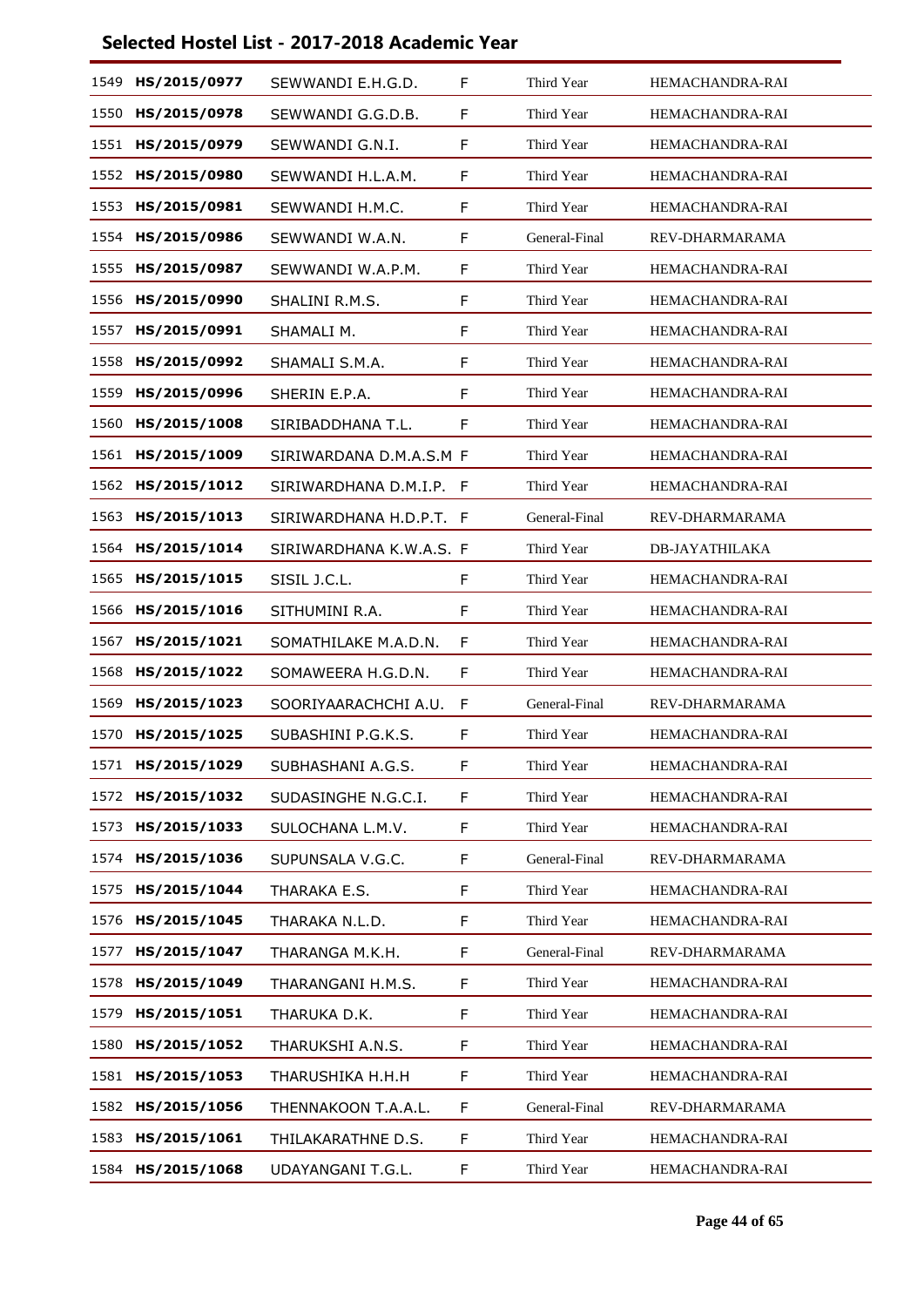| 1585 | HS/2015/1069 | UDAYANGANI W.P.          | F  | General-Final | REV-DHARMARAMA         |
|------|--------------|--------------------------|----|---------------|------------------------|
| 1586 | HS/2015/1071 | UDESHIKA B.G.D.M.        | F  | Third Year    | HEMACHANDRA-RAI        |
| 1587 | HS/2015/1072 | UMASHA S.L.              | F  | Third Year    | HEMACHANDRA-RAI        |
| 1588 | HS/2015/1077 | UTHPALA G.H.             | F  | Third Year    | HEMACHANDRA-RAI        |
| 1589 | HS/2015/1078 | VEERASINGHA A.L.S.       | F  | Third Year    | HEMACHANDRA-RAI        |
| 1590 | HS/2015/1080 | VIDURANGI H.G.N.         | F  | Third Year    | HEMACHANDRA-RAI        |
| 1591 | HS/2015/1082 | VIJERATHNA N.S.D.        | F  | Third Year    | HEMACHANDRA-RAI        |
| 1592 | HS/2015/1085 | VITHARANA L.S.N.H.       | F  | Third Year    | HEMACHANDRA-RAI        |
| 1593 | HS/2015/1089 | WANNINAYAKA W.M.R.K.T F  |    | Third Year    | <b>HEMACHANDRA-RAI</b> |
| 1594 | HS/2015/1091 | WASALA W.M.S.P.          | F  | General-Final | REV-DHARMARAMA         |
| 1595 | HS/2015/1093 | WASALAWANNI W.W.M.C. F   |    | General-Final | REV-DHARMARAMA         |
| 1596 | HS/2015/1094 | WASANA K.B.S.            | F  | Third Year    | HEMACHANDRA-RAI        |
| 1597 | HS/2015/1096 | WEERAKOON D.M.C.W.       | F  | Third Year    | HEMACHANDRA-RAI        |
| 1598 | HS/2015/1097 | WEERAKOON H.I.           | F  | Third Year    | HEMACHANDRA-RAI        |
| 1599 | HS/2015/1098 | WEERARATHNA K.G.K.H.     | F  | Third Year    | HEMACHANDRA-RAI        |
| 1600 | HS/2015/1102 | WEERASEKARA U.P.G.S.K. F |    | General-Final | REV-DHARMARAMA         |
| 1601 | HS/2015/1107 | WEERASINGHA W.M.H.H. F   |    | General-Final | REV-DHARMARAMA         |
| 1602 | HS/2015/1108 | WEERASINGHA W.M.S.S.     | -F | Third Year    | HEMACHANDRA-RAI        |
| 1603 | HS/2015/1109 | WEERASINGHE J.W.A.S.     | F  | Third Year    | HEMACHANDRA-RAI        |
| 1604 | HS/2015/1110 | WEERASINGHE M.A.L.R.     | F  | Third Year    | HEMACHANDRA-RAI        |
| 1605 | HS/2015/1112 | WEERASINGHE W.P.G.L.     | F  | Third Year    | HEMACHANDRA-RAI        |
| 1606 | HS/2015/1113 | WEERASINHA S.M.          | F  | Third Year    | HEMACHANDRA-RAI        |
| 1607 | HS/2015/1116 | WEERATHUNGA H.D.S.M. F   |    | Third Year    | HEMACHANDRA-RAI        |
| 1608 | HS/2015/1135 | WICKRAMATHUNGA S.P.N F   |    | Third Year    | HEMACHANDRA-RAI        |
| 1609 | HS/2015/1136 | WICRAMASINHA M.W.J.K. F  |    | Third Year    | HEMACHANDRA-RAI        |
| 1610 | HS/2015/1137 | WIJAYANTHI K.W.T.        | F  | Third Year    | HEMACHANDRA-RAI        |
| 1611 | HS/2015/1139 | WIJEBANDARA I.M.I.S.     | F  | General-Final | REV-DHARMARAMA         |
| 1612 | HS/2015/1140 | WIJEKOON W.M.P.U.        | F  | Third Year    | HEMACHANDRA-RAI        |
| 1613 | HS/2015/1143 | WIJENAYAKA K.H.S.N.      | F  | Third Year    | HEMACHANDRA-RAI        |
| 1614 | HS/2015/1144 | WIJERAJA W.M.I.J.        | F  | Third Year    | HEMACHANDRA-RAI        |
| 1615 | HS/2015/1145 | WIJERATHNA P.G.M.D.      | F  | Third Year    | HEMACHANDRA-RAI        |
| 1616 | HS/2015/1147 | WIJERATHNA W.A.M.        | F  | General-Final | REV-DHARMARAMA         |
| 1617 | HS/2015/1149 | WIJERATHNA W.W.M.        | F  | Third Year    | HEMACHANDRA-RAI        |
| 1618 | HS/2015/1152 | WIJESEKARA W.A.I.S.      | F  | Third Year    | HEMACHANDRA-RAI        |
| 1619 | HS/2015/1153 | WIJESEKARA W.M.D.L.      | F  | Third Year    | HEMACHANDRA-RAI        |
| 1620 | HS/2015/1155 | WIJESINGHA P.M.D.T.      | F  | Third Year    | HEMACHANDRA-RAI        |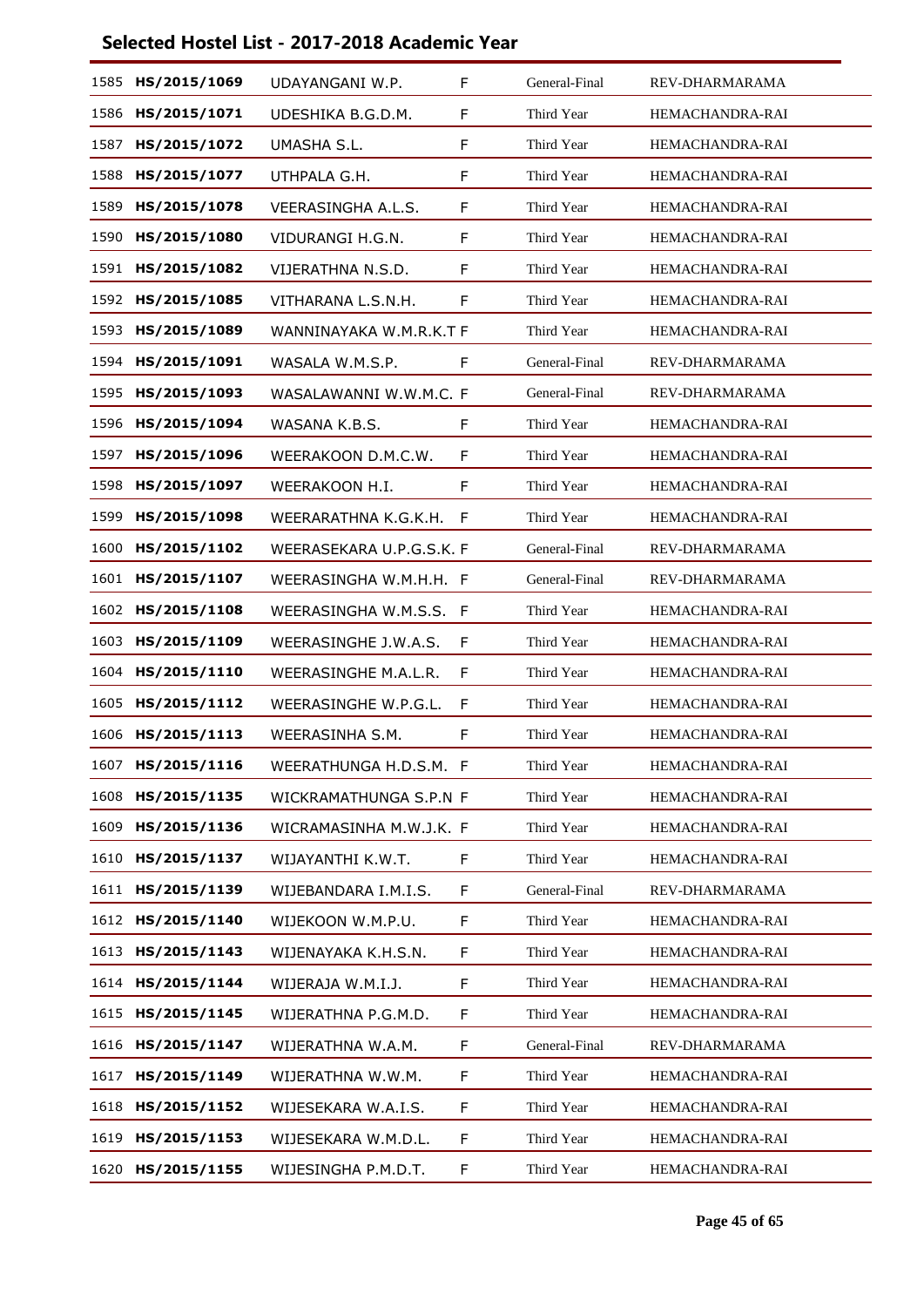| 1621 | HS/2015/1157 | WIJESINGHE A.N.         | F  | Third Year    | <b>HEMACHANDRA-RAI</b> |
|------|--------------|-------------------------|----|---------------|------------------------|
| 1622 | HS/2015/1158 | WIJESINGHE G.G.R.U.     | F  | General-Final | REV-DHARMARAMA         |
| 1623 | HS/2015/1162 | WIJESIRI K.D.S.C.       | F  | Third Year    | HEMACHANDRA-RAI        |
| 1624 | HS/2015/1164 | WIJESUNDARA W.M.T.D.T F |    | Third Year    | HEMACHANDRA-RAI        |
| 1625 | HS/2015/1167 | WIJETHILAKA W.G.M.      | F  | Third Year    | HEMACHANDRA-RAI        |
| 1626 | HS/2015/1172 | WIJEWARDHANA P.W.G.N F  |    | Third Year    | HEMACHANDRA-RAI        |
| 1627 | HS/2015/1179 | WIMALASENA S.Y.S.K.     | F  | Third Year    | HEMACHANDRA-RAI        |
| 1628 | HS/2015/1180 | WIMALASIRI G.W.U.S.     | F  | Third Year    | HEMACHANDRA-RAI        |
| 1629 | HS/2015/1181 | WIMALASIRI J.K.R.M.     | F  | Third Year    | HEMACHANDRA-RAI        |
| 1630 | HS/2015/1185 | WITHARANA W.H.A.K.      | F  | Third Year    | HEMACHANDRA-RAI        |
| 1631 | HS/2015/1186 | YAPA S.M.K.             | F  | Third Year    | HEMACHANDRA-RAI        |
| 1632 | HS/2015/1188 | YAPA Y.M.U.S.           | F  | Third Year    | HEMACHANDRA-RAI        |
| 1633 | HS/2015/1190 | YASHODHA K.A.H.         | F  | Third Year    | HEMACHANDRA-RAI        |
| 1634 | HS/2015/1196 | UDUWELLA N.U.K.         | F  | Third Year    | HEMACHANDRA-RAI        |
| 1635 | HS/2015/1199 | FERNANDO L.V.S.M.       | F  | General-Final | REV-DHARMARAMA         |
| 1636 | HS/2015/1201 | HARISCHANDRA P.G.N.M. F |    | Third Year    | <b>HEMACHANDRA-RAI</b> |
| 1637 | HS/2015/1203 | SANDAMALI S.A.S.T.B.    | F  | General-Final | REV-DHARMARAMA         |
| 1638 | HS/2015/1204 | PRABODHA K.P.G.S.       | F  | Third Year    | HEMACHANDRA-RAI        |
| 1639 | HS/2015/1209 | BANDARA L.M.C.S.        | F  | Third Year    | HEMACHANDRA-RAI        |
| 1640 | HS/2015/1214 | DHANANJANI D.M.I.       | F  | Third Year    | HEMACHANDRA-RAI        |
| 1641 | HS/2015/1215 | DILRUKSHI K.G.H.K.      | F  | Third Year    | HEMACHANDRA-RAI        |
| 1642 | HS/2015/1216 | DILRUKSHI M.G.T.        | F  | General-Final | REV-DHARMARAMA         |
| 1643 | HS/2015/1220 | GAMMANPILA G.I.C.H      | F  | Third Year    | HEMACHANDRA-RAI        |
| 1644 | HS/2015/1221 | JAYARATHNA A.L.P.S.     | F  | Third Year    | HEMACHANDRA-RAI        |
| 1645 | HS/2015/1224 | KAUSHALYA W.B.M.A.      | F  | Third Year    | HEMACHANDRA-RAI        |
| 1646 | HS/2015/1230 | LAKMALI K.H.A.U.        | F  | Third Year    | HEMACHANDRA-RAI        |
| 1647 | HS/2015/1231 | LAKMALI W.H.A.          | F  | General-Final | REV-DHARMARAMA         |
| 1648 | HS/2015/1250 | SASHIKALA S.M.T.        | F  | General-Final | REV-DHARMARAMA         |
| 1649 | HS/2015/1251 | SEWWANDI C.A.A.         | F  | Third Year    | HEMACHANDRA-RAI        |
| 1650 | HS/2015/1253 | SITHARA I.L.S.          | F  | Third Year    | HEMACHANDRA-RAI        |
| 1651 | HS/2015/1255 | WASANA W.G.J.P          | F  | Third Year    | HEMACHANDRA-RAI        |
| 1652 | HS/2015/1259 | WIJERATHNE M.G.H.K.     | F  | Third Year    | HEMACHANDRA-RAI        |
| 1653 | HS/2015/1262 | DE SILVA M.D.I.         | F  | Third Year    | HEMACHANDRA-RAI        |
| 1654 | HS/2015/1264 | ABEWICKRAMA R.W.G.T.D F |    | Third Year    | HEMACHANDRA-RAI        |
| 1655 | HS/2015/1267 | BANDARA R.G.N.S.        | F. | General-Final | REV-DHARMARAMA         |
| 1656 | HS/2015/1271 | HERATH H.M.N.M.S.       | F  | Second Year   | <b>BULUGAHA</b>        |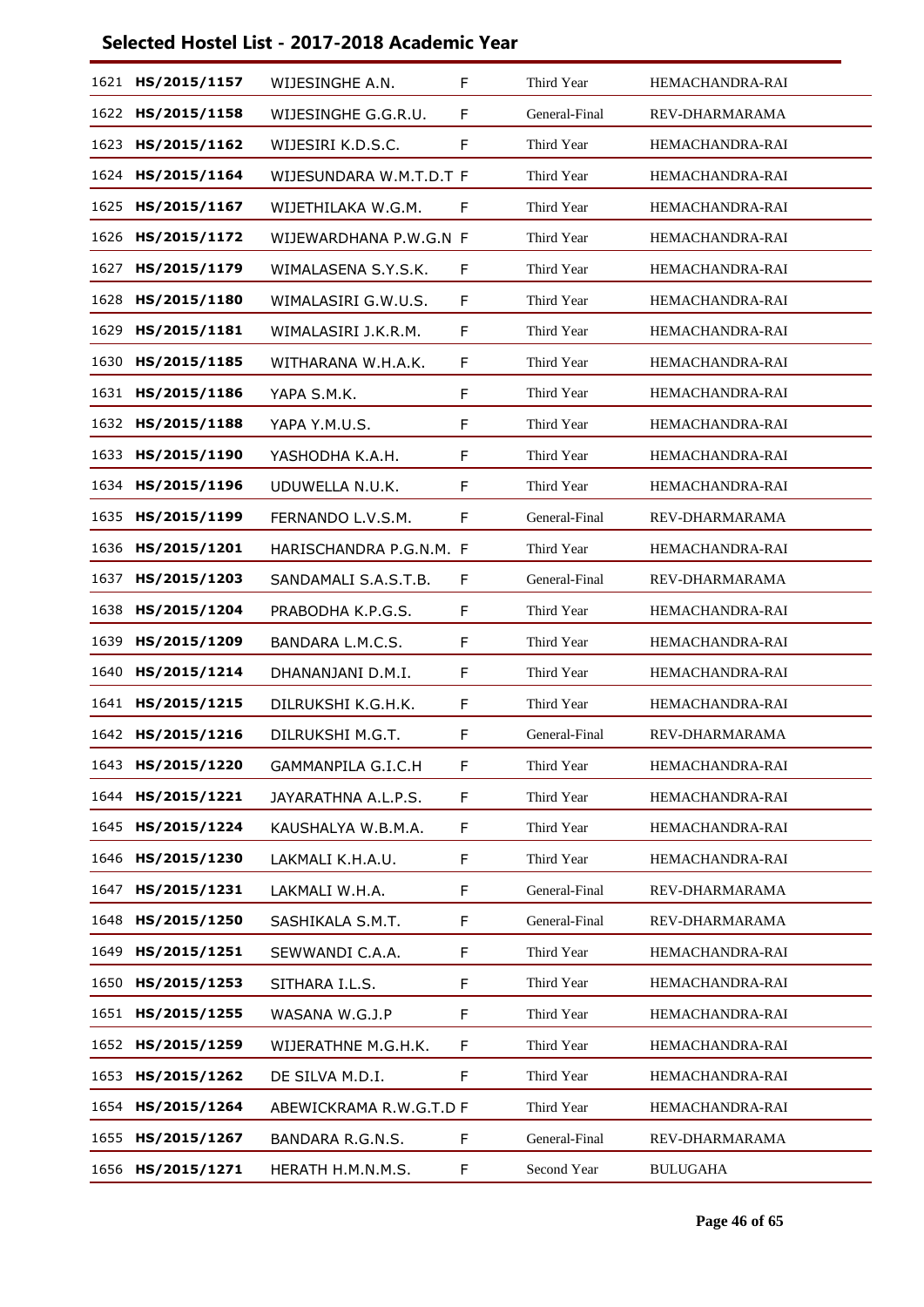| 1657 | HS/2015/1500      | DHANUSHIKA K.V.K.        | F | Third Year    | HEMACHANDRA-RAI |
|------|-------------------|--------------------------|---|---------------|-----------------|
| 1658 | HS/2015/1501      | RATHNAYAKA R.M.R.S.P.    | F | General-Final | REV-DHARMARAMA  |
| 1659 | HS/2015/1504      | ARIYAWANSHA P.H.M.H.     | F | General-Final | REV-DHARMARAMA  |
| 1660 | HS/2015/1505      | PERERA P.N.S.            | F | General-Final | REV-DHARMARAMA  |
| 1661 | HS/2015/1508      | HANSIKA P.G.E.           | F | Third Year    | HEMACHANDRA-RAI |
| 1662 | HS/2016/0002      | ABERATHNA D.M.D.         | F | Second Year   | <b>BULUGAHA</b> |
| 1663 | HS/2016/0006      | ABESINGHE S.P.           | F | Second Year   | <b>BULUGAHA</b> |
| 1664 | HS/2016/0009      | ABEYGUNASEKARA A.L.H. F  |   | Second Year   | <b>BULUGAHA</b> |
| 1665 | HS/2016/0012      | ABEYRATHNA S.W.Y.M.P.    | F | Second Year   | <b>BULUGAHA</b> |
| 1666 | HS/2016/0015      | ABEYSINGHA H.R.H.N.      | F | Second Year   | <b>BULUGAHA</b> |
| 1667 | HS/2016/0022      | ABEYWICKRAMA G.T.M.      | F | Second Year   | <b>BULUGAHA</b> |
| 1668 | HS/2016/0024      | ADHIKARI A.M.C.P.        | F | Second Year   | <b>BULUGAHA</b> |
| 1669 | HS/2016/0027      | ADIKARI A.M.L.S.         | F | Second Year   | <b>BULUGAHA</b> |
| 1670 | HS/2016/0033      | ALOKA K.P.S.P.           | F | Second Year   | <b>BULUGAHA</b> |
| 1671 | HS/2016/0036      | ALWIS W.H.K.             | F | Second Year   | <b>BULUGAHA</b> |
| 1672 | HS/2016/0039      | AMARADASA W.S.S.D.       | F | Second Year   | <b>BULUGAHA</b> |
| 1673 | HS/2016/0040      | AMARAKOON B.G.T.H.       | F | Second Year   | <b>BULUGAHA</b> |
| 1674 | HS/2016/0044      | AMARASINGHA A.A.H.N.     | F | Second Year   | <b>BULUGAHA</b> |
| 1675 | HS/2016/0045      | AMARASINGHA R.D.A.I.T. F |   | Second Year   | <b>BULUGAHA</b> |
| 1676 | HS/2016/0049      | AMARASINGHE W.W.W.L. F   |   | Second Year   | <b>BULUGAHA</b> |
| 1677 | HS/2016/0053      | AMARATHUNGA U.G.D.D. F   |   | Second Year   | <b>BULUGAHA</b> |
| 1678 | HS/2016/0055      | ANANDA H.W.H.A.K.        | F | Second Year   | <b>BULUGAHA</b> |
| 1679 | HS/2016/0057      | ANANDASINGHE W.L.S.D. F  |   | Second Year   | <b>BULUGAHA</b> |
| 1680 | HS/2016/0058      | ANUPAMA U.H.B.           | F | Second Year   | <b>BULUGAHA</b> |
| 1681 | HS/2016/0059      | ANURUDDHI L.G.S.         | F | Second Year   | <b>BULUGAHA</b> |
| 1682 | HS/2016/0060      | ANUSARA A.V.L.N.         | F | Second Year   | <b>MAHARA</b>   |
| 1683 | HS/2016/0061      | ANUSARA S.V.G.H.         | F | Second Year   | <b>MAHARA</b>   |
| 1684 | HS/2016/0069      | ARIYARATHNA K.K.I.S.     | F | Second Year   | MAHARA          |
| 1685 | HS/2016/0074      | ATAPATTU A.M.J.I.        | F | Second Year   | <b>MAHARA</b>   |
| 1686 | HS/2016/0075      | ATHTHANAYAKA A.M.N.      | F | Second Year   | <b>MAHARA</b>   |
| 1687 | HS/2016/0076      | ATHTHANAYAKA A.M.P.      | F | Second Year   | MAHARA          |
| 1688 | HS/2016/0077      | ATHTHANAYAKA A.M.S.P. F  |   | Second Year   | <b>MAHARA</b>   |
| 1689 | HS/2016/0085      | BALASOORIYA B.R.S.S.     | F | Second Year   | MAHARA          |
| 1690 | HS/2016/0087      | BANDARA D.M.K.U.         | F | Second Year   | MAHARA          |
| 1691 | HS/2016/0091      | BANDARA L.S.T.           | F | Second Year   | <b>MAHARA</b>   |
|      | 1692 HS/2016/0096 | BANDARA R.M.T.K.         | F | Second Year   | MAHARA          |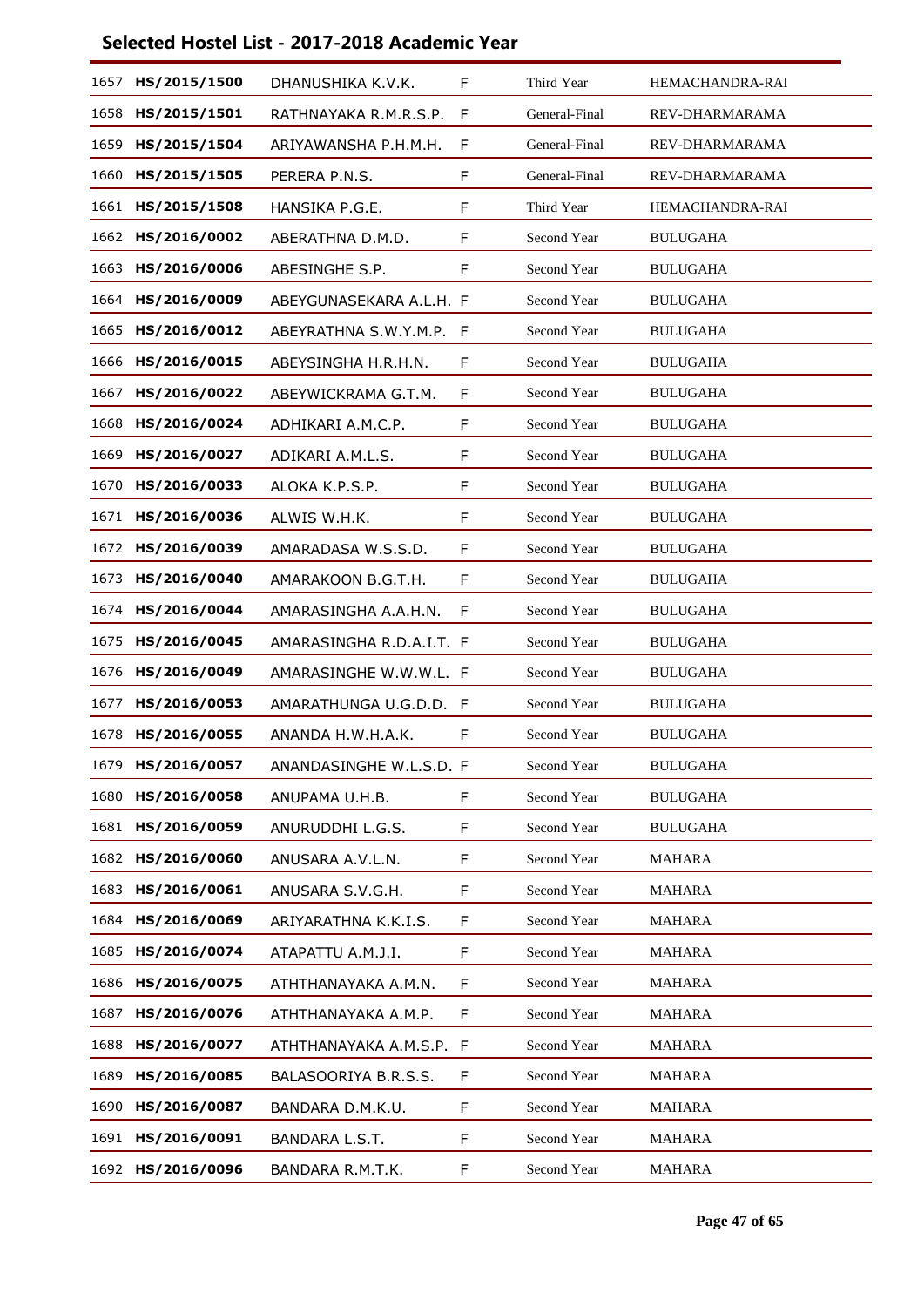| 1693 | HS/2016/0101 | BELGODA B.G.U.M.        | F  | Second Year | <b>MAHARA</b> |
|------|--------------|-------------------------|----|-------------|---------------|
| 1694 | HS/2016/0102 | BHAGYA A.S.             | F  | Second Year | <b>MAHARA</b> |
| 1695 | HS/2016/0117 | CHANDRADASA K.I.S.      | F  | Second Year | MAHARA        |
| 1696 | HS/2016/0118 | CHANDRAMALI G.L.H.P.I.  | F  | Second Year | <b>MAHARA</b> |
| 1697 | HS/2016/0119 | CHANDRASENA B.G.R.L.    | F  | Second Year | <b>MAHARA</b> |
| 1698 | HS/2016/0123 | CHANUSHIKA L.W.D.       | F  | Second Year | MAHARA        |
| 1699 | HS/2016/0126 | CHATHURYA S.A.R.        | F  | Second Year | <b>MAHARA</b> |
| 1700 | HS/2016/0128 | CHITHRANGANI B.W.S.M. F |    | Second Year | <b>MAHARA</b> |
| 1701 | HS/2016/0130 | DAHANAYAKA T.S.         | F  | Second Year | MAHARA        |
| 1702 | HS/2016/0134 | DAMAYANTHI W.A.M.T.     | F  | Second Year | <b>MAHARA</b> |
| 1703 | HS/2016/0136 | DANANSURIYA D.M.C.L.    | F  | Second Year | <b>MAHARA</b> |
| 1704 | HS/2016/0142 | DARSHANI G.K.V.N.       | F  | Second Year | <b>MAHARA</b> |
| 1705 | HS/2016/0143 | DASANAYAKA D.M.L.M.     | F  | Second Year | <b>MAHARA</b> |
| 1706 | HS/2016/0147 | DAYANANDA L.D.S.        | F  | Second Year | <b>MAHARA</b> |
| 1707 | HS/2016/0151 | DAYAWANSA G.G.N.K.      | F  | Second Year | <b>MAHARA</b> |
| 1708 | HS/2016/0153 | DE ALWIS M.D.S.M.       | F  | Second Year | <b>MAHARA</b> |
| 1709 | HS/2016/0154 | DE LIYANAGE L.H.S.      | F  | Second Year | <b>MAHARA</b> |
| 1710 | HS/2016/0155 | DE MEL G.G.T.C.         | F  | Second Year | <b>MAHARA</b> |
| 1711 | HS/2016/0157 | DE SILVA D.L.T.N.       | F  | Second Year | <b>MAHARA</b> |
| 1712 | HS/2016/0159 | DE SILVA K.S.C.         | F  | Second Year | <b>MAHARA</b> |
| 1713 | HS/2016/0164 | DE SOYSA K.S.M.         | F  | Second Year | <b>MAHARA</b> |
| 1714 | HS/2016/0165 | DE ZOYSA A.P.S.         | F  | Second Year | <b>MAHARA</b> |
| 1715 | HS/2016/0166 | DE ZOYSA M.S.D.         | F  | Second Year | <b>MAHARA</b> |
| 1716 | HS/2016/0172 | DHARMAPALA A.M.N.M.     | F  | Second Year | <b>MAHARA</b> |
| 1717 | HS/2016/0174 | DHARMARATHNA R.G.R.T. F |    | Second Year | <b>MAHARA</b> |
| 1718 | HS/2016/0176 | DHARMASENA H.T.O.       | F. | Second Year | MAHARA        |
| 1719 | HS/2016/0180 | DILHANI H.K.C.          | F  | Second Year | <b>MAHARA</b> |
| 1720 | HS/2016/0182 | DILHARA L.B.S.          | F  | Second Year | MAHARA        |
| 1721 | HS/2016/0183 | DILHARI K.A.C.          | F  | Second Year | MAHARA        |
| 1722 | HS/2016/0184 | DILHARI K.A.D.S.        | F  | Second Year | <b>MAHARA</b> |
| 1723 | HS/2016/0187 | DILMINI R.L.G.          | F  | Second Year | MAHARA        |
| 1724 | HS/2016/0190 | DILRUKSHI A.R.M.        | F  | Second Year | MAHARA        |
| 1725 | HS/2016/0191 | DILRUKSHI D.G.A.        | F  | Second Year | MAHARA        |
| 1726 | HS/2016/0192 | DILRUKSHI D.H.          | F  | Second Year | MAHARA        |
| 1727 | HS/2016/0195 | DILRUKSHI H.M.N.        | F  | Second Year | <b>MAHARA</b> |
| 1728 | HS/2016/0196 | DILRUKSHI K.L.S.        | F  | Second Year | MAHARA        |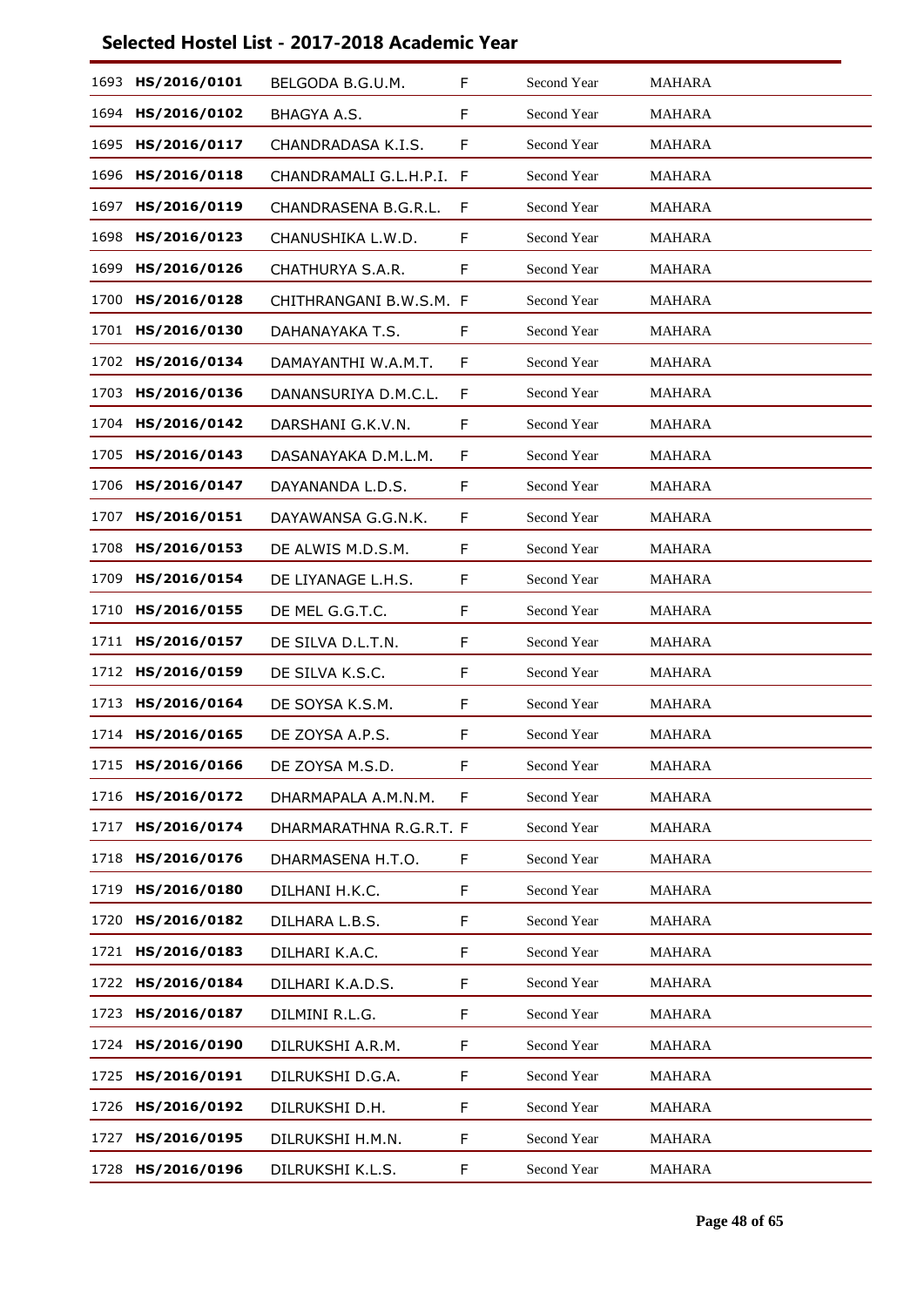| 1729 | HS/2016/0197 | DILRUKSHI K.V.M.         | F  | Second Year | <b>MAHARA</b> |
|------|--------------|--------------------------|----|-------------|---------------|
| 1730 | HS/2016/0198 | DILRUKSHI P.G.D.P.       | F  | Second Year | MAHARA        |
| 1731 | HS/2016/0199 | DILRUKSHI P.G.I.K.       | F  | Second Year | MAHARA        |
| 1732 | HS/2016/0200 | DILRUKSHI R.A.S.         | F  | Second Year | <b>MAHARA</b> |
| 1733 | HS/2016/0201 | DILRUKSHI W.R.           | F  | Second Year | <b>MAHARA</b> |
| 1734 | HS/2016/0203 | DILSHANI H.R.S.          | F  | Second Year | <b>MAHARA</b> |
| 1735 | HS/2016/0207 | DINALI K.K.K.            | F  | Second Year | <b>MAHARA</b> |
| 1736 | HS/2016/0208 | DINESHA S.A.G.           | F  | Second Year | <b>MAHARA</b> |
| 1737 | HS/2016/0211 | DISSANAYAKA C.N.D.C.S. F |    | Second Year | MAHARA        |
| 1738 | HS/2016/0216 | DISSANAYAKA D.M.D.S.     | F  | Second Year | <b>MAHARA</b> |
| 1739 | HS/2016/0220 | DISSANAYAKA D.M.N.S.     | F  | Second Year | MAHARA        |
| 1740 | HS/2016/0221 | DISSANAYAKA D.M.P.J.K. F |    | Second Year | <b>MAHARA</b> |
| 1741 | HS/2016/0222 | DISSANAYAKA D.M.S.       | F  | Second Year | <b>MAHARA</b> |
| 1742 | HS/2016/0229 | DISSANAYAKA M.N.         | F  | Second Year | <b>MAHARA</b> |
| 1743 | HS/2016/0231 | DISSANAYAKE D.M.K.M.     | F  | Second Year | <b>MAHARA</b> |
| 1744 | HS/2016/0242 | DIVYANJALEE G.K.M.H.     | F  | Second Year | <b>MAHARA</b> |
| 1745 | HS/2016/0245 | DULANJALI P.N.           | F  | Second Year | <b>MAHARA</b> |
| 1746 | HS/2016/0252 | EKANAYAKA K.P.H.M.       | F  | Second Year | <b>MAHARA</b> |
| 1747 | HS/2016/0253 | EKANAYAKA M.M.G.C.K.     | F  | Second Year | <b>MAHARA</b> |
| 1748 | HS/2016/0263 | ESHWARA I.U              | F  | Second Year | <b>MAHARA</b> |
| 1749 | HS/2016/0270 | FERNANDO P.T.N.          | F  | Second Year | <b>MAHARA</b> |
| 1750 | HS/2016/0284 | GAMLATH G.M.N.N.         | F  | Second Year | <b>MAHARA</b> |
| 1751 | HS/2016/0290 | GIMHANI K.G.S.H.         | F. | Second Year | <b>MAHARA</b> |
| 1752 | HS/2016/0298 | GUNARATHNA U.M.D.        | F  | Second Year | <b>MAHARA</b> |
| 1753 | HS/2016/0304 | GUNASEKARA U.R.C.J.      | F  | Second Year | <b>MAHARA</b> |
| 1754 | HS/2016/0306 | GUNASENA D.M.B.I.S.      | F  | Second Year | MAHARA        |
| 1755 | HS/2016/0307 | GUNASENA L.G.D.L.M.      | F  | Second Year | MAHARA        |
| 1756 | HS/2016/0326 | HANGSIKA R.S.P.A.        | F  | Second Year | <b>MAHARA</b> |
| 1757 | HS/2016/0329 | HANSAMALI W.H.G.S.M.     | F  | Second Year | MAHARA        |
| 1758 | HS/2016/0333 | HANSIKA P.A.T.           | F  | Second Year | MAHARA        |
| 1759 | HS/2016/0335 | HANSINEE L.M.            | F. | Second Year | <b>MAHARA</b> |
| 1760 | HS/2016/0338 | HARISCHANDRA H.H.M.T. F  |    | Second Year | MAHARA        |
| 1761 | HS/2016/0341 | HARSHANI P.G.A.M.S.      | F. | Second Year | MAHARA        |
| 1762 | HS/2016/0343 | HASANTHI K.K.I.S.        | F  | Second Year | <b>MAHARA</b> |
| 1763 | HS/2016/0346 | HEMAMALA T.M.M.          | F  | Second Year | <b>MAHARA</b> |
| 1764 | HS/2016/0347 | HENEPOLA H.W.G.U.D.K.    | F  | Second Year | MAHARA        |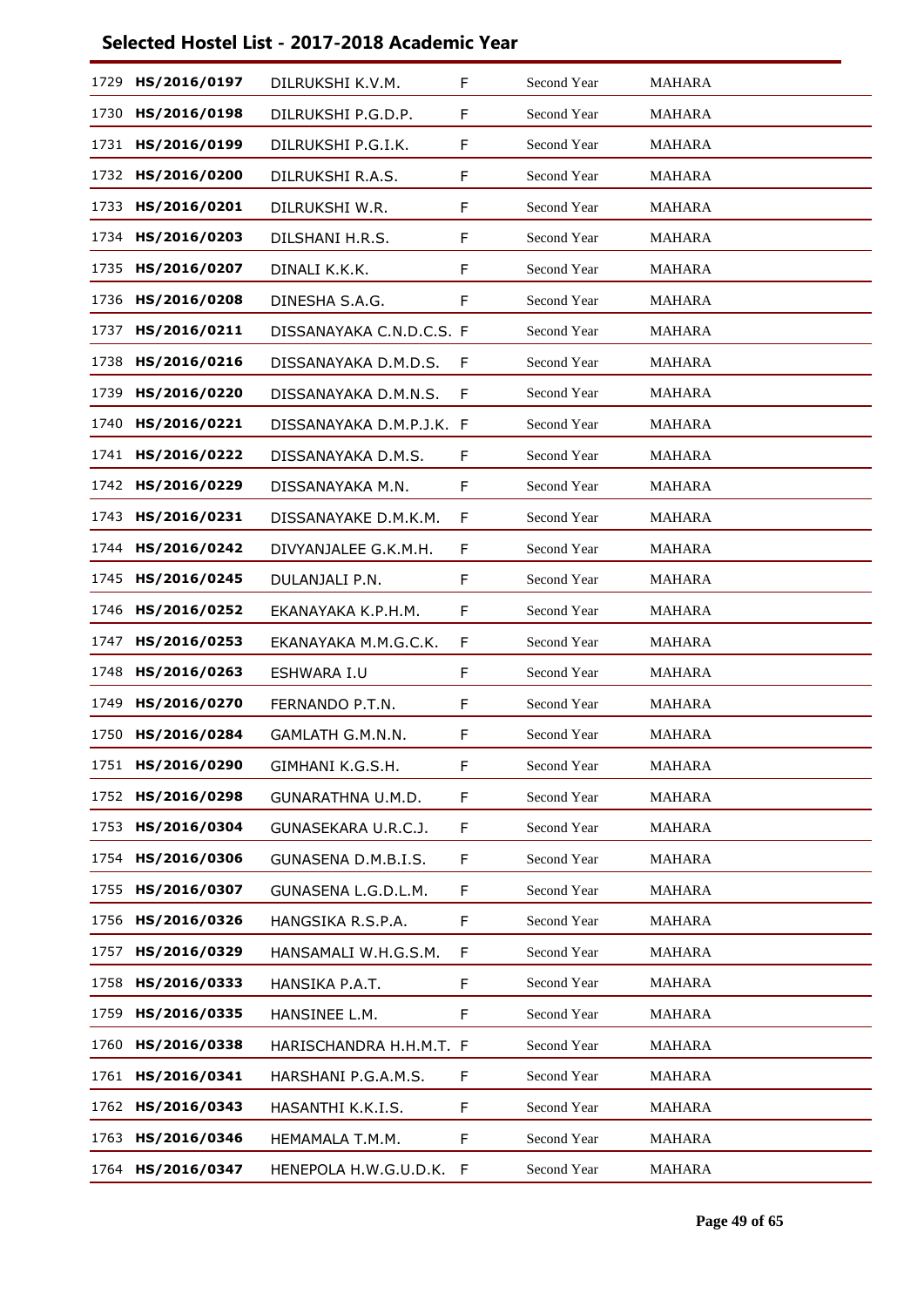| 1765 | HS/2016/0348      | HERATH A.B.S.            | F | Second Year | <b>MAHARA</b>     |
|------|-------------------|--------------------------|---|-------------|-------------------|
| 1766 | HS/2016/0350      | HERATH H.M.A.N.          | F | Second Year | <b>MAHARA</b>     |
| 1767 | HS/2016/0351      | HERATH H.M.B.S.          | F | Second Year | MAHARA            |
| 1768 | HS/2016/0354      | HERATH H.M.C.N.          | F | Second Year | <b>MAHARA</b>     |
| 1769 | HS/2016/0357      | HERATH H.M.D.K.          | F | Second Year | <b>MAHARA</b>     |
| 1770 | HS/2016/0358      | HERATH H.M.D.K.          | F | Second Year | MAHARA            |
| 1771 | HS/2016/0359      | HERATH H.M.D.S.          | F | Second Year | <b>MAHARA</b>     |
| 1772 | HS/2016/0360      | HERATH H.M.G.S.          | F | Second Year | <b>MAHARA</b>     |
| 1773 | HS/2016/0366      | HERATH H.M.S.K.          | F | Second Year | MAHARA            |
| 1774 | HS/2016/0367      | HERATH H.M.S.W.          | F | Second Year | <b>MAHARA</b>     |
| 1775 | HS/2016/0368      | HERATH H.M.T.C.          | F | Second Year | <b>MAHARA</b>     |
| 1776 | HS/2016/0371      | HERATH P.A.G.L.A.        | F | Second Year | <b>MAHARA</b>     |
| 1777 | HS/2016/0384      | IGAYA N.B.V.M.           | F | Second Year | <b>MAHARA</b>     |
| 1778 | HS/2016/0385      | <b>IHALAGAMA P.S.S.</b>  | F | Second Year | <b>MAHARA</b>     |
| 1779 | HS/2016/0387      | IMASHA W.K.H.            | F | Second Year | MAHARA            |
| 1780 | HS/2016/0397      | JAYAKODI J.A.V.H.        | F | Second Year | MAHARA            |
| 1781 | HS/2016/0401      | JAYALATH P.D.H.          | F | Second Year | <b>MAHARA</b>     |
|      | 1782 HS/2016/0403 | JAYAMALI L.T.G.S.        | F | Second Year | SEEVALI-MW        |
| 1783 | HS/2016/0408      | JAYARATHNA H.K.D.P.D.    | F | Second Year | <b>SEEVALI-MW</b> |
| 1784 | HS/2016/0412      | JAYASEKARA J.G.S.M.      | F | Second Year | <b>SEEVALI-MW</b> |
| 1785 | HS/2016/0416      | JAYASINGHA R.G.H.L.S.    | F | Second Year | SEEVALI-MW        |
| 1786 | HS/2016/0417      | JAYASINGHE A.G.A.M.      | F | Second Year | <b>SEEVALI-MW</b> |
| 1787 | HS/2016/0421      | JAYASINGHE J.A.H.T.      | F | Second Year | SEEVALI-MW        |
| 1788 | HS/2016/0422      | JAYASINGHE J.A.S.N.      | F | Second Year | SEEVALI-MW        |
| 1789 | HS/2016/0423      | JAYASINGHE J.M.A.S.      | F | Second Year | SEEVALI-MW        |
| 1790 | HS/2016/0424      | JAYASINGHE J.M.J.M.      | F | Second Year | SEEVALI-MW        |
| 1791 | HS/2016/0428      | JAYASINGHE R.M.S.M.      | F | Second Year | SEEVALI-MW        |
| 1792 | HS/2016/0432      | JAYASOORIYA A.G.W.M.A. F |   | Second Year | SEEVALI-MW        |
| 1793 | HS/2016/0433      | JAYASOORIYA B.U.M.       | F | Second Year | SEEVALI-MW        |
| 1794 | HS/2016/0436      | JAYASUNDARA J.H.M.I.A.   | F | Second Year | SEEVALI-MW        |
| 1795 | HS/2016/0441      | JAYATHILAKA H.D.M.S.     | F | Second Year | SEEVALI-MW        |
| 1796 | HS/2016/0445      | JAYATHILAKA K.B.D.K.     | F | Second Year | SEEVALI-MW        |
| 1797 | HS/2016/0446      | JAYATHILAKA K.M.D.I.     | F | Second Year | SEEVALI-MW        |
| 1798 | HS/2016/0452      | JAYATHISSA U.J.M.S.      | F | Second Year | SEEVALI-MW        |
| 1799 | HS/2016/0458      | JAYAWARDHANA K.H.H.M. F  |   | Second Year | SEEVALI-MW        |
| 1800 | HS/2016/0459      | JAYAWARDHANA M.A.S.H. F  |   | Second Year | SEEVALI-MW        |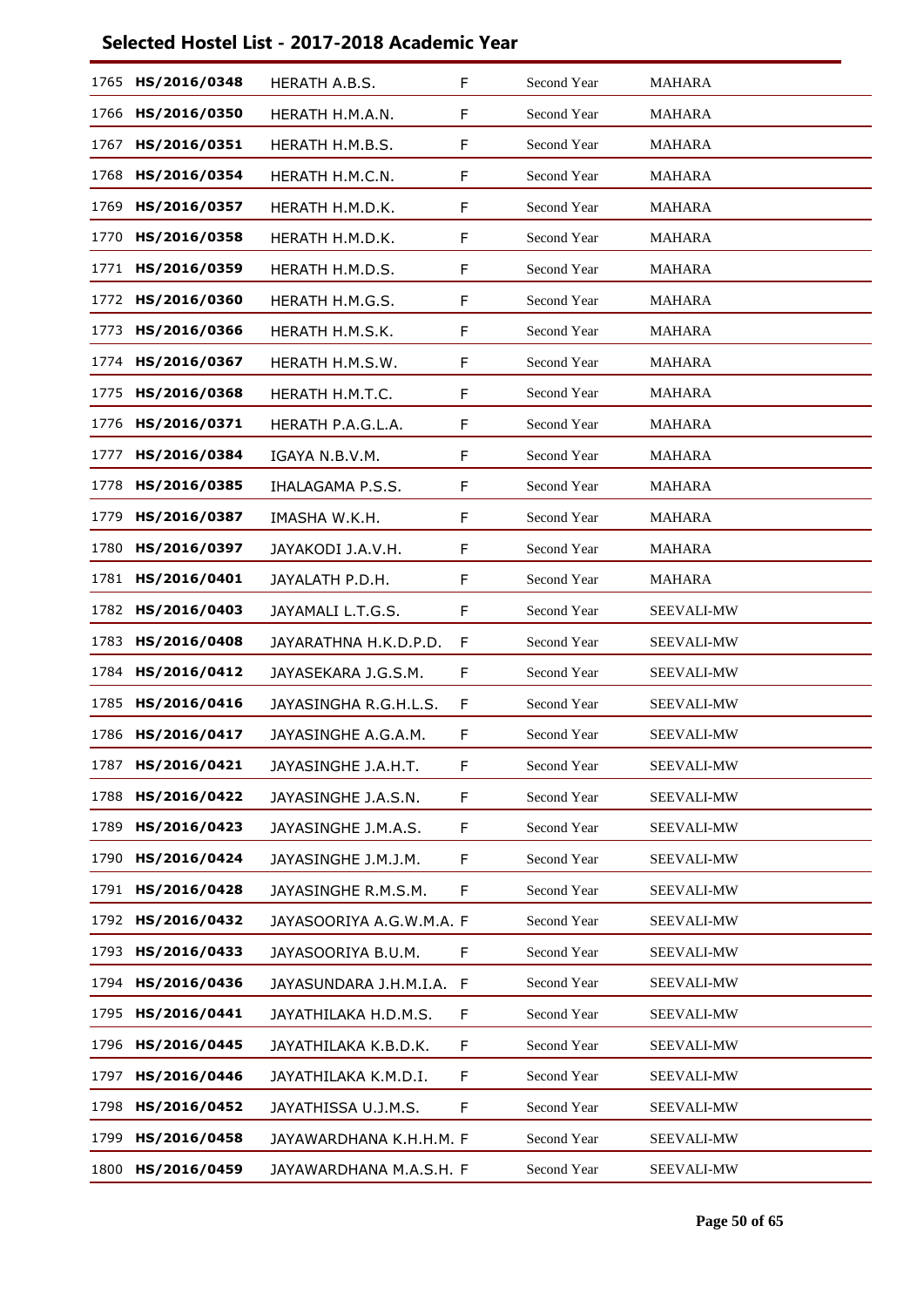| 1801 | HS/2016/0462      | JAYAWEERA I.D.K.H.       | F | Second Year        | SEEVALI-MW        |
|------|-------------------|--------------------------|---|--------------------|-------------------|
|      | 1802 HS/2016/0464 | JAYAWEERA J.G.K.S.       | F | Second Year        | SEEVALI-MW        |
| 1803 | HS/2016/0467      | JAYAWICKRAMA K.M.        | F | Second Year        | SEEVALI-MW        |
| 1804 | HS/2016/0469      | JINADARI U.C.            | F | Second Year        | <b>SEEVALI-MW</b> |
| 1805 | HS/2016/0474      | KALHARI P.K.K.           | F | Second Year        | SEEVALI-MW        |
| 1806 | HS/2016/0476      | KALPANI K.A.S.           | F | Second Year        | SEEVALI-MW        |
| 1807 | HS/2016/0481      | KANCHANA E.G.U.          | F | Second Year        | <b>SEEVALI-MW</b> |
| 1808 | HS/2016/0483      | KANDAMBI S.D.            | F | Second Year        | SEEVALI-MW        |
| 1809 | HS/2016/0487      | KARAVITA K.V.V.          | F | Second Year        | <b>SEEVALI-MW</b> |
| 1810 | HS/2016/0492      | KARUNARATHNA K.D.N.      | F | Second Year        | <b>SEEVALI-MW</b> |
| 1811 | HS/2016/0496      | KARUNARATHNA W.G.H.      | F | Second Year        | SEEVALI-MW        |
| 1812 | HS/2016/0499      | KARUNARATHNE S.P.L.S. F  |   | Second Year        | <b>SEEVALI-MW</b> |
| 1813 | HS/2016/0502      | KARUNATHILAKA K.S.H.     | F | Second Year        | <b>SEEVALI-MW</b> |
| 1814 | HS/2016/0503      | KARUNATHILAKA M.L.I.S. F |   | Second Year        | SEEVALI-MW        |
| 1815 | HS/2016/0504      | KARUNATHILAKA S.N.       | F | Second Year        | SEEVALI-MW        |
| 1816 | HS/2016/0506      | KAUMADI K.J.S.           | F | Second Year        | SEEVALI-MW        |
| 1817 | HS/2016/0507      | KAUSHALYA D.C.           | F | Second Year        | SEEVALI-MW        |
| 1818 | HS/2016/0508      | KAUSHALYA G.I.Y.         | F | Second Year        | SEEVALI-MW        |
| 1819 | HS/2016/0510      | KAUSHALYA J.A.S.         | F | Second Year        | <b>SEEVALI-MW</b> |
| 1820 | HS/2016/0515      | KAVINDI M.G.K.           | F | Second Year        | SEEVALI-MW        |
| 1821 | HS/2016/0516      | KAVINDI P.H.M.           | F | Second Year        | SEEVALI-MW        |
| 1822 | HS/2016/0518      | KEERTHISENA K.N.S.       | F | Second Year        | SEEVALI-MW        |
| 1823 | HS/2016/0520      | KEKULAWALA K.J.S.M.      | F | Second Year        | SEEVALI-MW        |
| 1824 | HS/2016/0525      | KODITHUWAKKU K.K.I.K. F  |   | Second Year        | <b>SEEVALI-MW</b> |
| 1825 | HS/2016/0527      | KOONARA K.M.C.S.         | F | Second Year        | SEEVALI-MW        |
| 1826 | HS/2016/0528      | KULARATHNA H.M.N.D.      | F | Second Year        | SEEVALI-MW        |
| 1827 | HS/2016/0533      | KULATHUNGA D.M.T.Y.K. F  |   | Second Year        | <b>SEEVALI-MW</b> |
| 1828 | HS/2016/0548      | KUMARARATHNA S.K.N.S. F  |   | <b>Second Year</b> | SEEVALI-MW        |
| 1829 | HS/2016/0551      | KUMARASINGHE M.P.S.      | F | Second Year        | SEEVALI-MW        |
| 1830 | HS/2016/0553      | KUMARI A.G.T.D.          | F | Second Year        | <b>SEEVALI-MW</b> |
| 1831 | HS/2016/0556      | KUMARI E.A.L.            | F | Second Year        | SEEVALI-MW        |
| 1832 | HS/2016/0558      | KUMARI H.M.S.T.D.        | F | Second Year        | SEEVALI-MW        |
| 1833 | HS/2016/0563      | KUMARI K.N.S.            | F | Second Year        | <b>SEEVALI-MW</b> |
| 1834 | HS/2016/0565      | KUMARI M.D.C.S.          | F | Second Year        | SEEVALI-MW        |
| 1835 | HS/2016/0572      | KUMARI T.A.D.H.          | F | Second Year        | SEEVALI-MW        |
|      | 1836 HS/2016/0574 | KUMARI W.M.T.D.          | F | Second Year        | SEEVALI-MW        |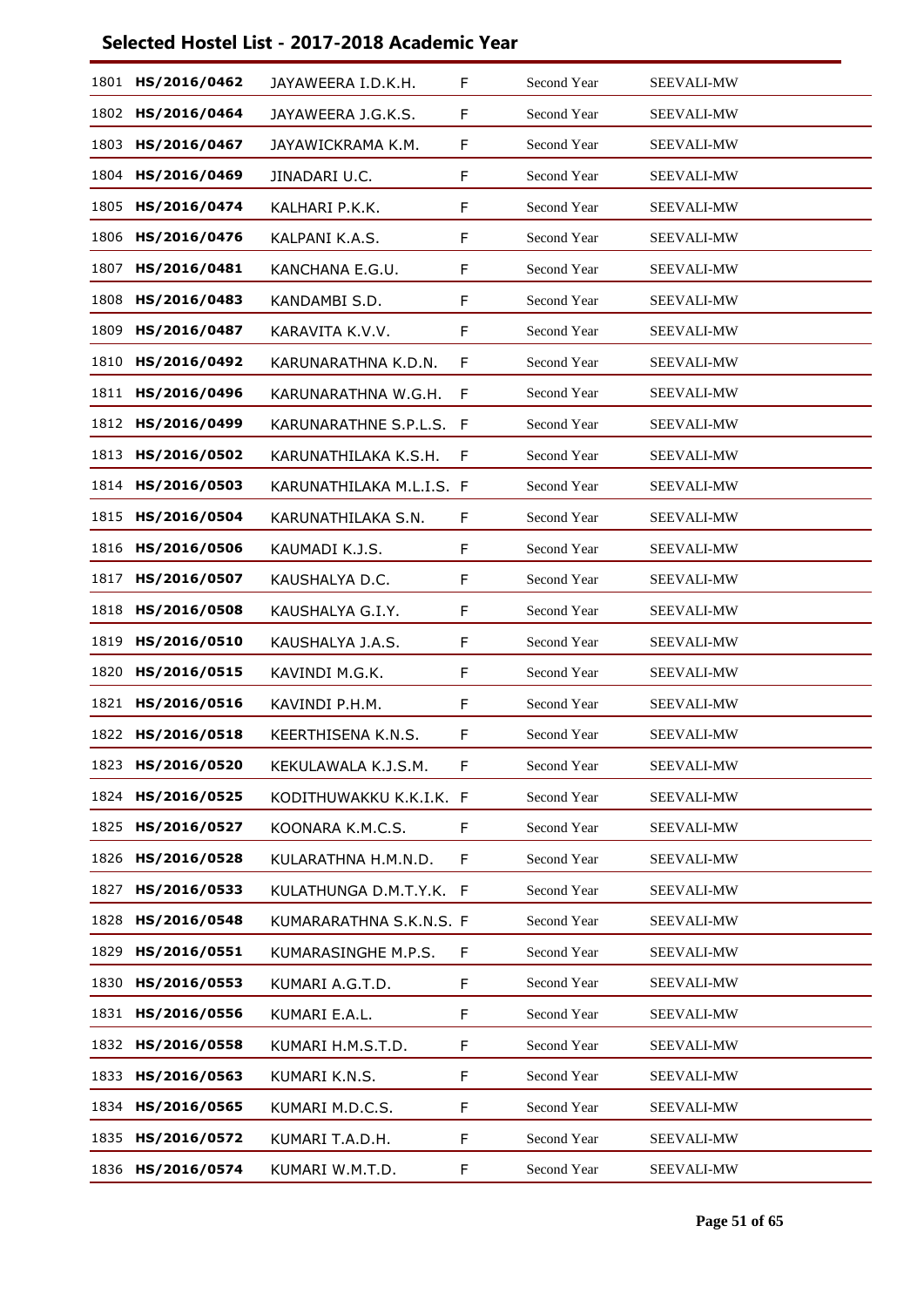| 1837 | HS/2016/0578 | KUMUDUNIE K.K.P.        | F | Second Year | <b>SEEVALI-MW</b> |
|------|--------------|-------------------------|---|-------------|-------------------|
| 1838 | HS/2016/0581 | LAKMALI P.W.G.D.        | F | Second Year | SEEVALI-MW        |
| 1839 | HS/2016/0582 | LAKMALI R.H.K.          | F | Second Year | <b>SEEVALI-MW</b> |
| 1840 | HS/2016/0583 | LAKPAHANA E.G.S.D.      | F | Second Year | <b>SEEVALI-MW</b> |
| 1841 | HS/2016/0584 | LAKRANDI P.K.M.         | F | Second Year | SEEVALI-MW        |
| 1842 | HS/2016/0590 | LAKSHANI P.I.           | F | Second Year | <b>SEEVALI-MW</b> |
| 1843 | HS/2016/0591 | LAKSHANI R.M.C.         | F | Second Year | <b>SEEVALI-MW</b> |
| 1844 | HS/2016/0593 | LAKSHITHA H.S.          | F | Second Year | SEEVALI-MW        |
| 1845 | HS/2016/0594 | LANKA Y.D.R.I.          | F | Second Year | <b>SEEVALI-MW</b> |
| 1846 | HS/2016/0596 | LEELARATHNA M.S.A.      | F | Second Year | <b>SEEVALI-MW</b> |
| 1847 | HS/2016/0599 | LIYANAGE H.K.M.S.       | F | Second Year | SEEVALI-MW        |
| 1848 | HS/2016/0600 | LIYANAGE I.N.G.         | F | Second Year | SEEVALI-MW        |
| 1849 | HS/2016/0602 | MADAGEDARA M.G.T.D.     | F | Second Year | SEEVALI-MW        |
| 1850 | HS/2016/0603 | MADARASINGHE M.P.       | F | Second Year | SEEVALI-MW        |
| 1851 | HS/2016/0604 | MADAVI R.G.T.           | F | Second Year | SEEVALI-MW        |
| 1852 | HS/2016/0605 | MADHUBASHINI K.D.M.     | F | Second Year | SEEVALI-MW        |
| 1853 | HS/2016/0606 | MADHUBHASHINI D.M.P.    | F | Second Year | SEEVALI-MW        |
| 1854 | HS/2016/0607 | MADHUBHASHINI R.H.S.S F |   | Second Year | SEEVALI-MW        |
| 1855 | HS/2016/0608 | MADHUHANSHIKA W.S.      | F | Second Year | SEEVALI-MW        |
| 1856 | HS/2016/0611 | MADHUMALI W.K.          | F | Second Year | SEEVALI-MW        |
| 1857 | HS/2016/0613 | MADHUMALI Y.P.D         | F | Second Year | SEEVALI-MW        |
| 1858 | HS/2016/0622 | MADHUSHANI A.G.R.       | F | Second Year | SEEVALI-MW        |
| 1859 | HS/2016/0623 | MADHUSHANI G.T.         | F | Second Year | <b>SEEVALI-MW</b> |
| 1860 | HS/2016/0624 | MADHUSHANI M.A.M.       | F | Second Year | SEEVALI-MW        |
| 1861 | HS/2016/0625 | MADHUSHANI N.M.S.H.S. F |   | Second Year | SEEVALI-MW        |
| 1862 | HS/2016/0626 | MADHUSHANI P.H.C.I.     | F | Second Year | SEEVALI-MW        |
| 1863 | HS/2016/0629 | MADHUSHANI R.M.N.       | F | Second Year | <b>SEEVALI-MW</b> |
| 1864 | HS/2016/0633 | MADHUSHIKA M.G.S.       | F | Second Year | SEEVALI-MW        |
| 1865 | HS/2016/0634 | MADHUSHIKA N.M.C.       | F | Second Year | SEEVALI-MW        |
| 1866 | HS/2016/0635 | MADHUSHIKA R.W.A.       | F | Second Year | SEEVALI-MW        |
| 1867 | HS/2016/0636 | MADHUSHIKA T.T.         | F | Second Year | SEEVALI-MW        |
| 1868 | HS/2016/0637 | MADHUWANTHI A.G.N.      | F | Second Year | SEEVALI-MW        |
| 1869 | HS/2016/0638 | MADHUWANTHI G.G.A.      | F | Second Year | SEEVALI-MW        |
| 1870 | HS/2016/0639 | MADHUWANTHI G.I.H.      | F | Second Year | SEEVALI-MW        |
| 1871 | HS/2016/0642 | MADHUWANTHI S.H.T.H.    | F | Second Year | SEEVALI-MW        |
| 1872 | HS/2016/0644 | MADUMALI G.K.N.         | F | Second Year | SEEVALI-MW        |
|      |              |                         |   |             |                   |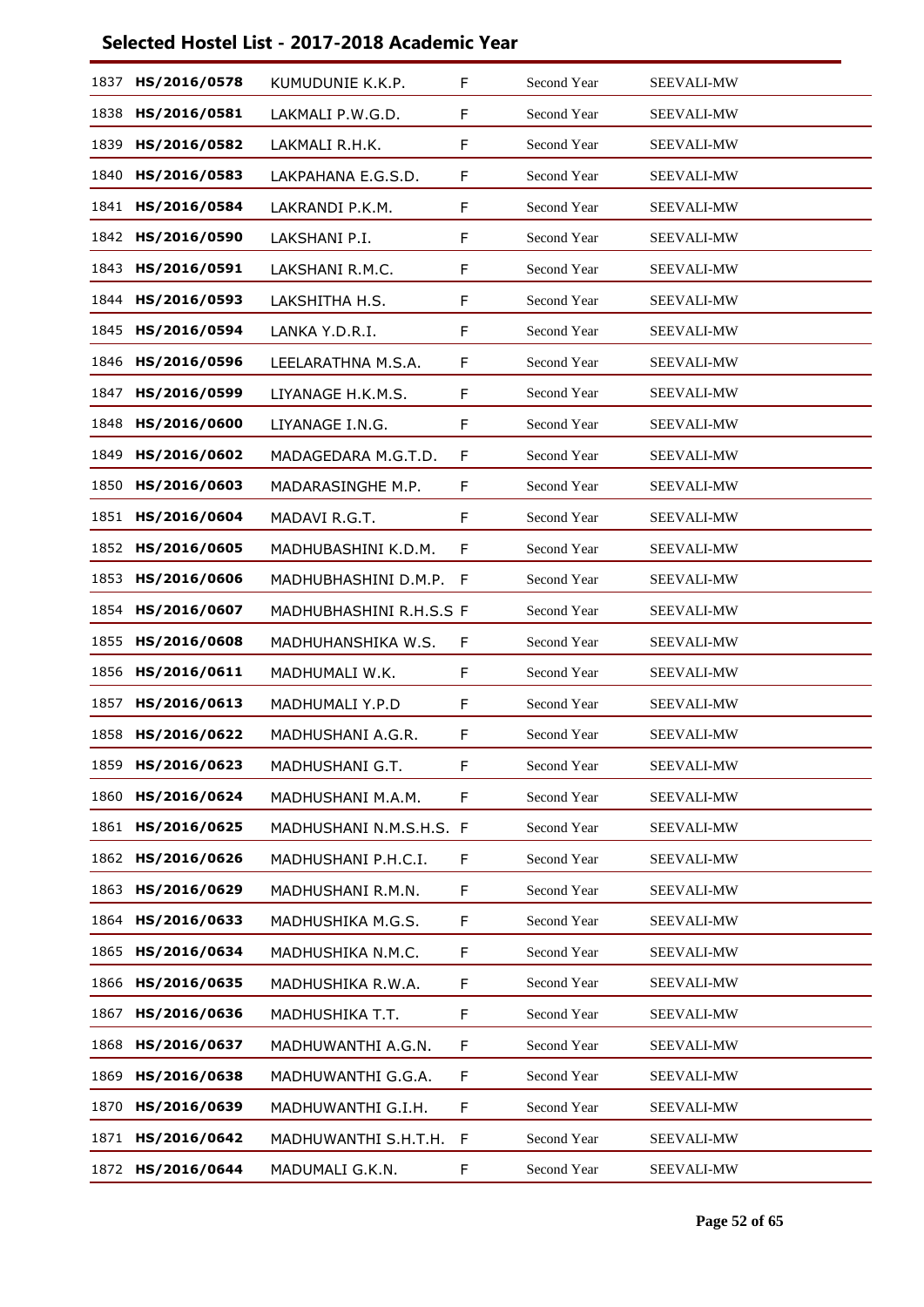| 1873 | HS/2016/0645      | MADUMALI G.W.M.S.S.     | F | Second Year | SEEVALI-MW        |
|------|-------------------|-------------------------|---|-------------|-------------------|
| 1874 | HS/2016/0646      | MADUMALI J.V.K.         | F | Second Year | SEEVALI-MW        |
| 1875 | HS/2016/0649      | MADUMALI W.L.M.         | F | Second Year | <b>SEEVALI-MW</b> |
| 1876 | HS/2016/0658      | MADUSHANI D.J.P.L.      | F | Second Year | <b>SEEVALI-MW</b> |
| 1877 | HS/2016/0659      | MADUSHANI G.V.I.        | F | Second Year | SEEVALI-MW        |
| 1878 | HS/2016/0662      | MADUSHANI K.M.T.        | F | Second Year | <b>SEEVALI-MW</b> |
| 1879 | HS/2016/0663      | MADUSHANI K.P.I.        | F | Second Year | SEEVALI-MW        |
| 1880 | HS/2016/0664      | MADUSHANI K.T.          | F | Second Year | SEEVALI-MW        |
| 1881 | HS/2016/0665      | MADUSHANI M.I.          | F | Second Year | <b>SEEVALI-MW</b> |
| 1882 | HS/2016/0668      | MADUSHANI R.M.I.        | F | Second Year | <b>SGM</b>        |
| 1883 | HS/2016/0669      | MADUSHANI S.D.I.        | F | Second Year | SGM               |
| 1884 | HS/2016/0670      | MADUSHANI W.A.C.        | F | Second Year | SGM               |
| 1885 | HS/2016/0674      | MADUWANTHI H.M.S.       | F | Second Year | SGM               |
| 1886 | HS/2016/0675      | MADUWANTHI M.T.         | F | Second Year | SGM               |
| 1887 | HS/2016/0678      | MADUWANTHI W.K.K.T.     | F | Second Year | SGM               |
| 1888 | HS/2016/0680      | MAHANAMA M.G.G.N.N.     | F | Second Year | SGM               |
| 1889 | HS/2016/0689      | MALKANTHI G.R.          | F | Second Year | SGM               |
| 1890 | HS/2016/0692      | MALSHANI K.H.G.D.       | F | Second Year | SGM               |
| 1891 | HS/2016/0696      | MAYOMI W.D.             | F | Second Year | <b>SGM</b>        |
| 1892 | HS/2016/0699      | MEEWELLA M.P.T.R.       | F | Second Year | SGM               |
| 1893 | HS/2016/0702      | MENAKA K.D.I.           | F | Second Year | SGM               |
| 1894 | HS/2016/0703      | MENAKA S.A.G.           | F | Second Year | SGM               |
|      | 1895 HS/2016/0704 | MENAKA U.H.G.S.         | F | Second Year | SGM               |
| 1896 | HS/2016/0709      | MIHIRANI G.A.S.V.       | F | Second Year | SGM               |
| 1897 | HS/2016/0711      | MINURANGI W.M.H.        | F | Second Year | SGM               |
| 1898 | HS/2016/0715      | MUHANDIRAM T.M.P.M.     | F | Second Year | SGM               |
| 1899 | HS/2016/0720      | MUTHUMINI K.M.T.        | F | Second Year | SGM               |
| 1900 | HS/2016/0721      | MUTHUNAYAKE M.P.G.M.S F |   | Second Year | SGM               |
| 1901 | HS/2016/0726      | NAGAHAWATTA W.P.        | F | Second Year | SGM               |
|      | 1902 HS/2016/0731 | NATHANI B.A.U.R.        | F | Second Year | SGM               |
| 1903 | HS/2016/0738      | NAWARATHNE W.G.D.S.     | F | Second Year | SGM               |
| 1904 | HS/2016/0740      | NETHMINI H.W.R.         | F | Second Year | SGM               |
| 1905 | HS/2016/0748      | NIPUNIKA W.N.D.         | F | Second Year | SGM               |
| 1906 | HS/2016/0749      | NIRMALI R.N.            | F | Second Year | SGM               |
| 1907 | HS/2016/0750      | NIRMANI M.H.A.          | F | Second Year | SGM               |
| 1908 | HS/2016/0752      | NIRMANI W.A.I.          | F | Second Year | SGM               |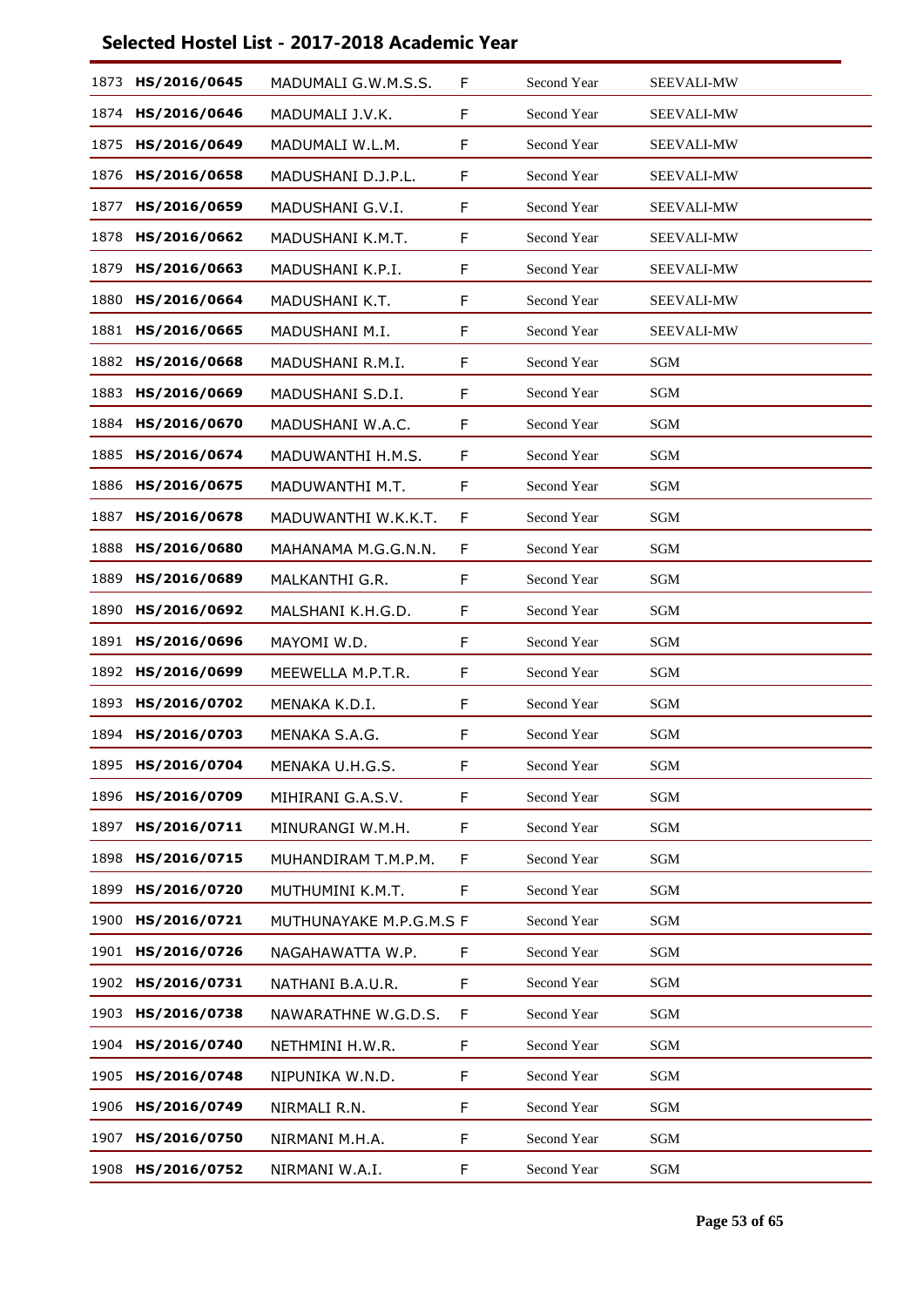| 1909 | HS/2016/0753 | NIROSHANI R.M.S.        | F | Second Year | SGM                  |
|------|--------------|-------------------------|---|-------------|----------------------|
| 1910 | HS/2016/0754 | NISANSALA D.H.J.P.M.    | F | Second Year | SGM                  |
| 1911 | HS/2016/0755 | NISANSALA G.H.T.K.G.    | F | Second Year | SGM                  |
| 1912 | HS/2016/0756 | NISANSALA K.W.T.        | F | Second Year | <b>SGM</b>           |
| 1913 | HS/2016/0757 | NISANSALA R.P.H.        | F | Second Year | <b>SGM</b>           |
| 1914 | HS/2016/0758 | NISANSALA Y.B.T.        | F | Second Year | SGM                  |
| 1915 | HS/2016/0763 | PALLIYAGURU A.M.        | F | Second Year | <b>SGM</b>           |
| 1916 | HS/2016/0764 | PAMUDIKA H.D.           | F | Second Year | <b>SGM</b>           |
| 1917 | HS/2016/0768 | PATHIRAJA H.P.M.U.U.    | F | Second Year | SGM                  |
| 1918 | HS/2016/0770 | PATHIRAJA P.M.I.M.      | F | Second Year | <b>SGM</b>           |
| 1919 | HS/2016/0772 | PATHIRANA P.U.W.        | F | Second Year | <b>SGM</b>           |
| 1920 | HS/2016/0774 | PEIRIS H.G.I.M.         | F | Second Year | <b>SGM</b>           |
| 1921 | HS/2016/0776 | PEIRIS P.M.S.           | F | Second Year | <b>SGM</b>           |
| 1922 | HS/2016/0779 | PEMARATHNE J.G.R.S.     | F | Second Year | <b>SGM</b>           |
| 1923 | HS/2016/0780 | PERAMUNA P.S.P.M.       | F | Second Year | <b>SGM</b>           |
| 1924 | HS/2016/0794 | PERERA M.D.S.           | F | Second Year | <b>SGM</b>           |
| 1925 | HS/2016/0814 | PIYASINGHA G.K.N.S.     | F | Second Year | <b>SGM</b>           |
| 1926 | HS/2016/0823 | PRABHASHINI K.M.N.D.    | F | Second Year | SGM                  |
| 1927 | HS/2016/0827 | PRADEEPA M.G.P.         | F | Second Year | <b>SGM</b>           |
| 1928 | HS/2016/0831 | PRAMODIKA H.A.I.        | F | Second Year | <b>SGM</b>           |
| 1929 | HS/2016/0837 | PREMACHANDRA U.U.S.S. F |   | Second Year | SGM                  |
| 1930 | HS/2016/0838 | PREMADASA A.C.K.        | F | Second Year | <b>SGM</b>           |
| 1931 | HS/2016/0842 | PREMARATHNA S.I.R.      | F | Second Year | $\operatorname{SGM}$ |
| 1932 | HS/2016/0844 | PREMARATHNA T.D.P.M.    | F | Second Year | $\operatorname{SGM}$ |
| 1933 | HS/2016/0847 | PREMATHILAKA K.M.K.I.   | F | Second Year | $\operatorname{SGM}$ |
| 1934 | HS/2016/0849 | PREMAWARDANA K.G.M.L F  |   | Second Year | SGM                  |
| 1935 | HS/2016/0851 | PRIYADARSHANI D.G.N.    | F | Second Year | SGM                  |
| 1936 | HS/2016/0853 | PRIYADARSHANI H.K.C.    | F | Second Year | <b>SGM</b>           |
| 1937 | HS/2016/0855 | PRIYADARSHANI N.A.K.    | F | Second Year | SGM                  |
| 1938 | HS/2016/0857 | PRIYADARSHANI S.H.D.    | F | Second Year | <b>SGM</b>           |
| 1939 | HS/2016/0858 | PRIYADARSHANI T.P.      | F | Second Year | SGM                  |
| 1940 | HS/2016/0860 | PRIYAMALKANTHI M.       | F | Second Year | <b>SGM</b>           |
| 1941 | HS/2016/0861 | PRIYANGANI A.K.S.A.     | F | Second Year | SGM                  |
| 1942 | HS/2016/0862 | PRIYANGIKA M.M.T.       | F | Second Year | SGM                  |
| 1943 | HS/2016/0867 | PUNSARA B.G.C.          | F | Second Year | SGM                  |
| 1944 | HS/2016/0868 | PUNSARA E.K.P.          | F | Second Year | SGM                  |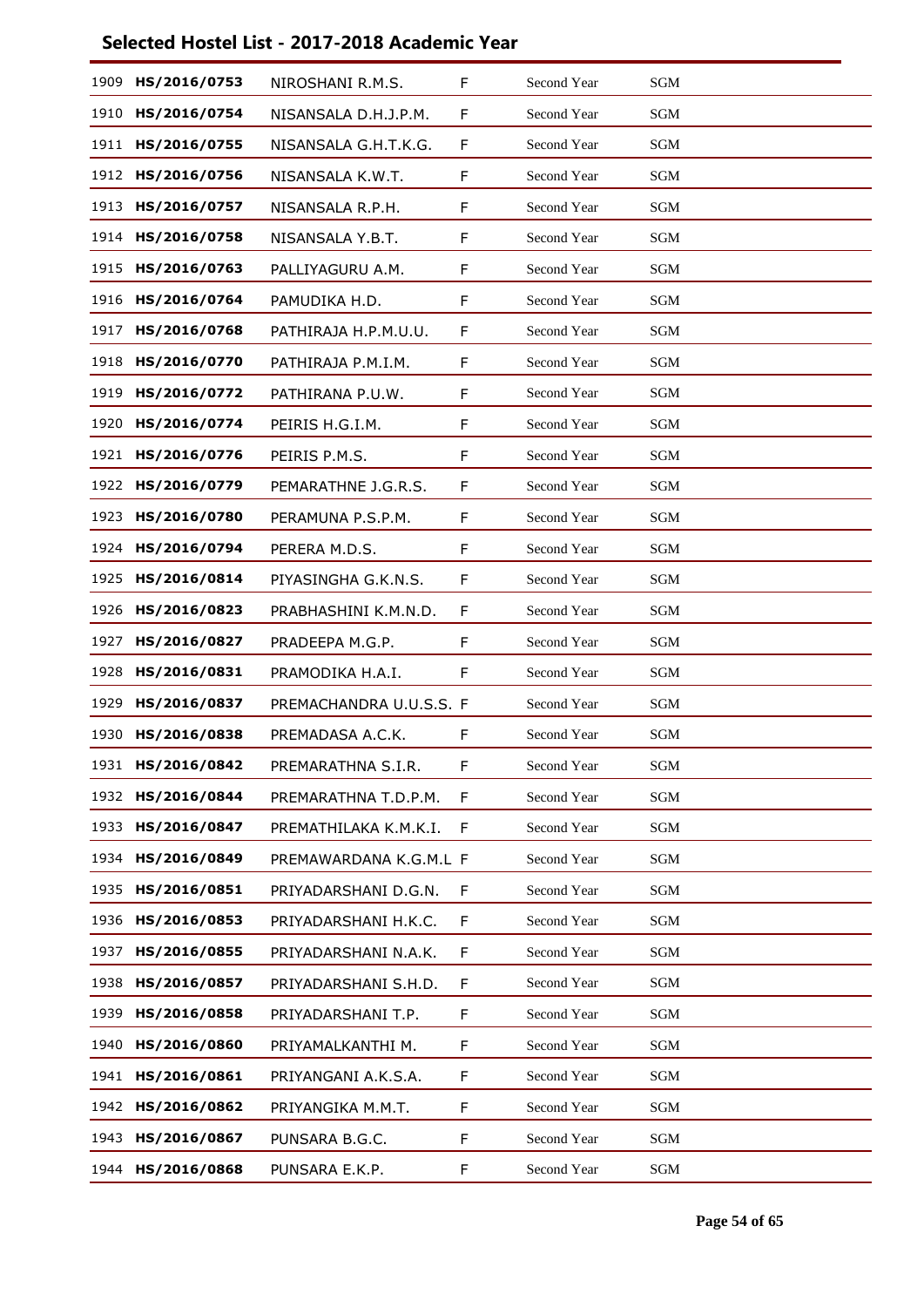| 1945 | HS/2016/0869 | PURNIMA L.P.D.T.          | F  | Second Year | <b>SGM</b>           |
|------|--------------|---------------------------|----|-------------|----------------------|
| 1946 | HS/2016/0870 | PUSHPAKUMARA P.A.A.S.     | F  | Second Year | SGM                  |
| 1947 | HS/2016/0873 | RAJAMUNI K.G.A.P          | F  | Second Year | <b>SGM</b>           |
| 1948 | HS/2016/0874 | RAJAPAKSHA H.M.N.         | F  | Second Year | <b>SGM</b>           |
| 1949 | HS/2016/0876 | RAJAPAKSHA M.A.L.K.K.     | F  | Second Year | <b>SGM</b>           |
| 1950 | HS/2016/0877 | RAJAPAKSHA N.D.N.S.       | F  | Second Year | <b>SGM</b>           |
| 1951 | HS/2016/0880 | RAJAPAKSHA R.D.I.S.M.     | F  | Second Year | <b>SGM</b>           |
| 1952 | HS/2016/0883 | RAJAPAKSHA R.P.S.D.       | F  | Second Year | <b>SGM</b>           |
| 1953 | HS/2016/0884 | RAJAPAKSHA R.W.G.M.G. F   |    | Second Year | <b>SGM</b>           |
| 1954 | HS/2016/0889 | RAMANAYAKA R.A.S.K.       | F  | Second Year | <b>SGM</b>           |
| 1955 | HS/2016/0895 | RANASINGHA K.G.N.M.       | F  | Second Year | SGM                  |
| 1956 | HS/2016/0896 | RANASINGHA S.D.D.D.       | F  | Second Year | <b>SGM</b>           |
| 1957 | HS/2016/0902 | RANASINGHE Y.J.B.         | F  | Second Year | <b>SGM</b>           |
| 1958 | HS/2016/0908 | RANDENIYA R.M.C.P.        | F  | Second Year | SGM                  |
| 1959 | HS/2016/0912 | RANDUNUGE S.H.P.M.        | F  | Second Year | <b>SGM</b>           |
| 1960 | HS/2016/0913 | RANJANI B.K.R.            | F  | Second Year | <b>SGM</b>           |
| 1961 | HS/2016/0914 | RANMOHOTTI R.G.P.N.       | F  | Second Year | <b>SGM</b>           |
| 1962 | HS/2016/0916 | RASADARI J.I.             | F  | Second Year | <b>SGM</b>           |
| 1963 | HS/2016/0919 | RASHMIKA J.G.M.           | F  | Second Year | <b>SGM</b>           |
| 1964 | HS/2016/0922 | RATHNAPALA B.S.N.         | F  | Second Year | SGM                  |
| 1965 | HS/2016/0924 | RATHNASEKARA R.D.C.       | F  | Second Year | <b>SGM</b>           |
| 1966 | HS/2016/0925 | RATHNASENA H.H.M.         | F  | Second Year | <b>SGM</b>           |
| 1967 | HS/2016/0926 | RATHNASIRI H.M.D.C.       | F  | Second Year | $\operatorname{SGM}$ |
| 1968 | HS/2016/0931 | RATHNAYAKA P.A.G.L.S.K. F |    | Second Year | $\operatorname{SGM}$ |
| 1969 | HS/2016/0932 | RATHNAYAKA R.A.S.P.       | F  | Second Year | $\operatorname{SGM}$ |
| 1970 | HS/2016/0933 | RATHNAYAKA R.D.M.V.       | F  | Second Year | SGM                  |
| 1971 | HS/2016/0935 | RATHNAYAKA R.M.D.K.       | F  | Second Year | SGM                  |
| 1972 | HS/2016/0937 | RATHNAYAKA R.M.K.N.       | F  | Second Year | SGM                  |
| 1973 | HS/2016/0939 | RATHNAYAKA R.M.M.J.       | F  | Second Year | <b>SGM</b>           |
| 1974 | HS/2016/0940 | RATHNAYAKA R.M.N.M.       | F. | Second Year | SGM                  |
| 1975 | HS/2016/0941 | RATHNAYAKA R.M.N.N.       | F  | Second Year | SGM                  |
| 1976 | HS/2016/0945 | RATHNAYAKA W.V.A.P.S.     | F  | Second Year | <b>SGM</b>           |
| 1977 | HS/2016/0951 | RATHNAYAKE R.A.N.T.       | F  | Second Year | SGM                  |
| 1978 | HS/2016/0952 | RATHNAYAKE R.M.A.P.       | F  | Second Year | SGM                  |
| 1979 | HS/2016/0958 | RAVEENA E.K.              | F  | Second Year | <b>SGM</b>           |
| 1980 | HS/2016/0959 | RAVIHANSI G.W.N.D.        | F  | Second Year | SGM                  |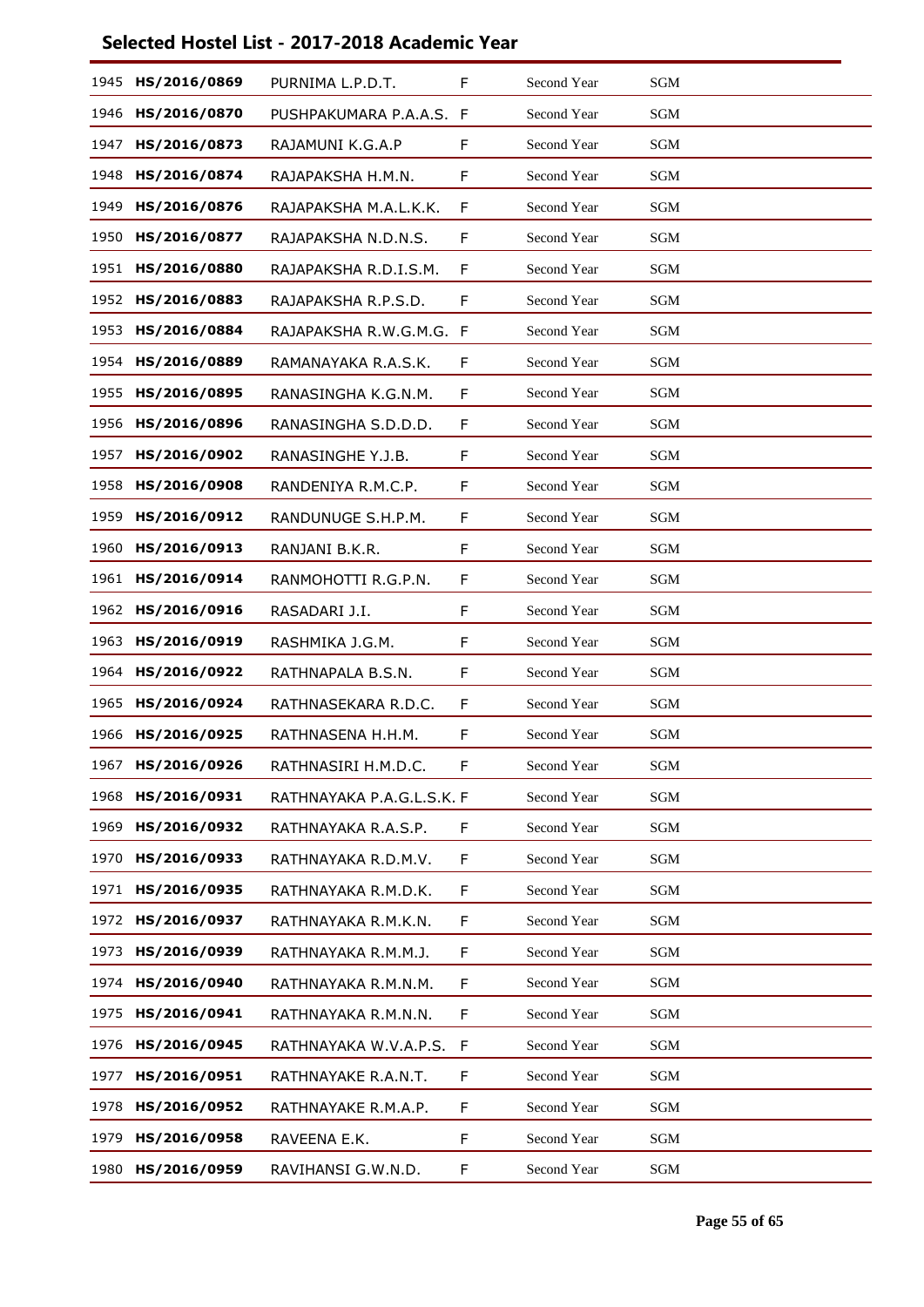| 1981 | HS/2016/0961 | RAVIHARI K.D.           | F | Second Year | SGM                  |
|------|--------------|-------------------------|---|-------------|----------------------|
| 1982 | HS/2016/0985 | RUBASINGHA A.M.         | F | Second Year | SGM                  |
| 1983 | HS/2016/0986 | RUBASINGHE R.S.M.       | F | Second Year | <b>SGM</b>           |
| 1984 | HS/2016/0987 | RUCHILA A.A.M.S.        | F | Second Year | SGM                  |
| 1985 | HS/2016/0989 | RUPASINGHA S.G.P.H.     | F | Second Year | SGM                  |
| 1986 | HS/2016/0990 | RUPASINGHE D.M.T.M.     | F | Second Year | <b>SGM</b>           |
| 1987 | HS/2016/0994 | RUWANTHIKA D.L.A.D.     | F | Second Year | <b>SGM</b>           |
| 1988 | HS/2016/0995 | SACHINTHA R.H.A.        | F | Second Year | <b>SGM</b>           |
| 1989 | HS/2016/0996 | SADAMALI J.H.           | F | Second Year | SGM                  |
| 1990 | HS/2016/0997 | SADHAREKA K.W.G.N.P.    | F | Second Year | <b>SGM</b>           |
| 1991 | HS/2016/1000 | SAKUNTHALA B.S.S.       | F | Second Year | <b>SGM</b>           |
| 1992 | HS/2016/1007 | SAMARAKOON S.M.R.D.     | F | Second Year | <b>SGM</b>           |
| 1993 | HS/2016/1010 | SAMARARATHNA E.P.P.L.   | F | Second Year | <b>SGM</b>           |
| 1994 | HS/2016/1012 | SAMARATUNGA S.N.H.      | F | Second Year | SGM                  |
| 1995 | HS/2016/1013 | SAMARAWEERA L.Y.M.      | F | Second Year | <b>SGM</b>           |
| 1996 | HS/2016/1014 | SAMARAWICKRAMA K.K.I. F |   | Second Year | <b>SGM</b>           |
| 1997 | HS/2016/1016 | SAMPATH D.B.H.G.        | F | Second Year | SGM                  |
| 1998 | HS/2016/1021 | SANDAMALI H.G.N.        | F | Second Year | SGM                  |
| 1999 | HS/2016/1022 | SANDAMALI N.G.N.        | F | Second Year | <b>SGM</b>           |
| 2000 | HS/2016/1023 | SANDAMALI R.M.T.        | F | Second Year | <b>SGM</b>           |
| 2001 | HS/2016/1025 | SANDAMALI W.K.T.        | F | Second Year | SGM                  |
| 2002 | HS/2016/1026 | SANDAMALI W.M.A.        | F | Second Year | <b>SGM</b>           |
| 2003 | HS/2016/1029 | SANDAMINI B.A.H.        | F | Second Year | $\operatorname{SGM}$ |
| 2004 | HS/2016/1030 | SANDAMINI K.D.N.        | F | Second Year | $\operatorname{SGM}$ |
| 2005 | HS/2016/1031 | SANDAMINI P.L.C.        | F | Second Year | $\operatorname{SGM}$ |
| 2006 | HS/2016/1032 | SANDARENU K.N.          | F | Second Year | SGM                  |
| 2007 | HS/2016/1039 | SANDARUWANI K.D.I.      | F | Second Year | SGM                  |
| 2008 | HS/2016/1040 | SANDARUWANI K.M.S.P.    | F | Second Year | <b>SGM</b>           |
| 2009 | HS/2016/1042 | SANDEEPANI A.K.H.       | F | Second Year | SGM                  |
| 2010 | HS/2016/1050 | SAROJINEE S.N.          | F | Second Year | <b>SGM</b>           |
| 2011 | HS/2016/1052 | SATHSARANI K.H.P.       | F | Second Year | <b>SGM</b>           |
| 2012 | HS/2016/1053 | SATHSARANI L.H.S.       | F | Second Year | SGM                  |
| 2013 | HS/2016/1055 | SATHURUSINGHE M.P.G.    | F | Second Year | SGM                  |
| 2014 | HS/2016/1056 | SAVITHRI R.S.D.         | F | Second Year | SGM                  |
| 2015 | HS/2016/1058 | SENADHEERA H.S.M.       | F | Second Year | SGM                  |
| 2016 | HS/2016/1061 | SENARATH M.D.P.M.       | F | Second Year | SGM                  |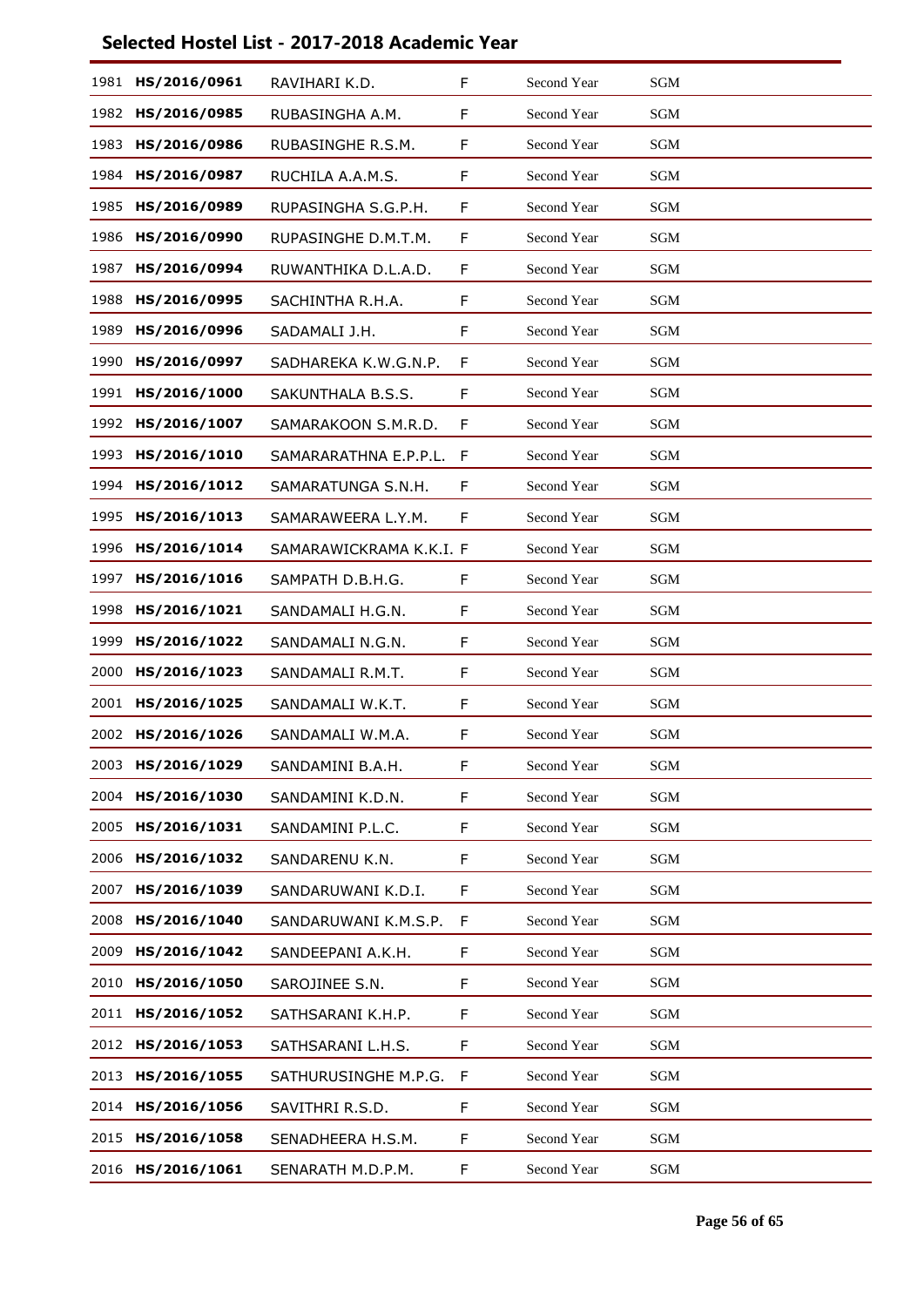| 2017 | HS/2016/1063 | SENARATHNA H.D.J.I.      | F  | Second Year | SGM                  |
|------|--------------|--------------------------|----|-------------|----------------------|
| 2018 | HS/2016/1068 | SENAVIRATHNA I.G.N.      | F  | Second Year | $\operatorname{SGM}$ |
| 2019 | HS/2016/1071 | SENEVIRATHNA D.G.M.S. F  |    | Second Year | <b>SGM</b>           |
| 2020 | HS/2016/1074 | SENEVIRATHNA T.B.S.K.    | F  | Second Year | <b>SGM</b>           |
| 2021 | HS/2016/1080 | SENEVIRATNE S.A.S.D.     | F  | Second Year | <b>SGM</b>           |
| 2022 | HS/2016/1082 | SERASINGHE E.S.          | F  | Second Year | <b>SGM</b>           |
| 2023 | HS/2016/1083 | SEUWANDI G.L.G.          | F  | Second Year | <b>SGM</b>           |
| 2024 | HS/2016/1084 | SEUWANDI J.A.C.          | F  | Second Year | $\operatorname{SGM}$ |
| 2025 | HS/2016/1086 | SEWWANDI E.M.D.          | F  | Second Year | <b>SGM</b>           |
| 2026 | HS/2016/1089 | SEWWANDI H.G.I.          | F  | Second Year | <b>SGM</b>           |
| 2027 | HS/2016/1091 | SEWWANDI J.H.C.          | F  | Second Year | <b>SGM</b>           |
| 2028 | HS/2016/1093 | SEWWANDI K.G.M.          | F  | Second Year | <b>SGM</b>           |
| 2029 | HS/2016/1096 | SEWWANDI P.K.G.W.        | F  | Second Year | <b>SGM</b>           |
| 2030 | HS/2016/1098 | SEWWANDI Y.S.D.          | F  | Second Year | <b>SGM</b>           |
| 2031 | HS/2016/1104 | SHANIKA J.P.D.           | F  | Second Year | <b>SGM</b>           |
| 2032 | HS/2016/1110 | SHEHANI N.H.L.A.         | F  | Second Year | <b>SGM</b>           |
| 2033 | HS/2016/1118 | SOMARATHNE P.G.N.M.      | F  | Second Year | $\operatorname{SGM}$ |
| 2034 | HS/2016/1119 | SOMASIRI K.T.L.          | F  | Second Year | <b>SGM</b>           |
| 2035 | HS/2016/1126 | SUBASINGHE S.G.T.S.      | F  | Second Year | <b>SGM</b>           |
| 2036 | HS/2016/1128 | SURAWEERA B.L.S.         | F  | Second Year | <b>SGM</b>           |
| 2037 | HS/2016/1131 | SYAMALI I.G.B.A.N.       | F  | Second Year | <b>SGM</b>           |
| 2038 | HS/2016/1138 | THANTHREEGE S.S.         | F  | Second Year | <b>SGM</b>           |
| 2039 | HS/2016/1140 | THARANGANI B.H.A.D.      | F  | Second Year | SGM                  |
| 2040 | HS/2016/1141 | THARANGANI H.G.D.        | F  | Second Year | SGM                  |
| 2041 | HS/2016/1148 | THARUKA V.G.A.N.         | F  | Second Year | SGM                  |
| 2042 | HS/2016/1152 | THATHSARANI S.L.H.       | F  | Second Year | SGM                  |
| 2043 | HS/2016/1153 | THATHSAREE H.L.D.        | F  | Second Year | <b>SGM</b>           |
| 2044 | HS/2016/1156 | THENNAKOON T.M.I.D.      | F  | Second Year | <b>SGM</b>           |
| 2045 | HS/2016/1157 | THENNAKOON T.M.Y.H.      | F  | Second Year | <b>SGM</b>           |
| 2046 | HS/2016/1159 | THILAKARATHNA A.G.N.H. F |    | Second Year | <b>SGM</b>           |
| 2047 | HS/2016/1162 | THILAKARATHNA E.A.D.S. F |    | Second Year | SGM                  |
| 2048 | HS/2016/1167 | THILAKARATHNA T.I.S.     | F  | Second Year | SGM                  |
| 2049 | HS/2016/1170 | THILAKASIRI G.A.H.W.     | F  | Second Year | <b>SGM</b>           |
| 2050 | HS/2016/1171 | THILAKASIRI M.M.         | F  | Second Year | <b>SGM</b>           |
| 2051 | HS/2016/1175 | THIYANGANI A.V.A.        | F  | Second Year | SGM                  |
| 2052 | HS/2016/1179 | UDARI D.S.               | F. | Second Year | SGM                  |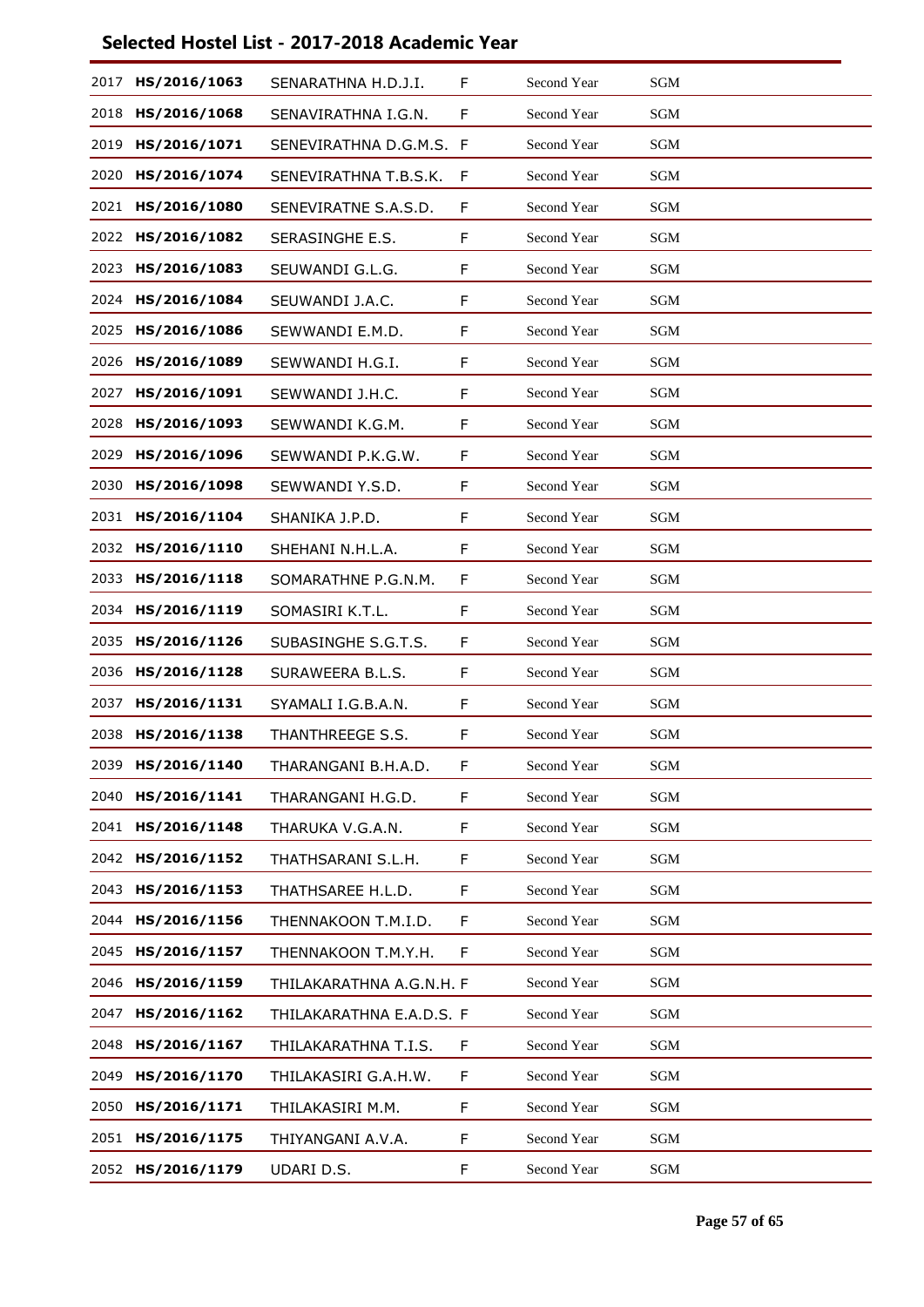| 2053 | HS/2016/1184 | UDAYANGANI N.A.         | F | Second Year | SGM                  |  |
|------|--------------|-------------------------|---|-------------|----------------------|--|
| 2054 | HS/2016/1185 | UDAYANGANI R.I.B.Y.     | F | Second Year | SGM                  |  |
| 2055 | HS/2016/1186 | UDAYANGANI R.M.D.       | F | Second Year | SGM                  |  |
| 2056 | HS/2016/1188 | UDAYASIRI K.P.A.K.M.    | F | Second Year | SGM                  |  |
| 2057 | HS/2016/1196 | VIDANAPATHIRANA M.N.    | F | Second Year | SGM                  |  |
| 2058 | HS/2016/1198 | VIHARI M.M.M.           | F | Second Year | <b>SGM</b>           |  |
| 2059 | HS/2016/1199 | VIJESINGHA O.K.S.K.     | F | Second Year | <b>SGM</b>           |  |
| 2060 | HS/2016/1202 | VINORANJANI A.          | F | Second Year | <b>SGM</b>           |  |
| 2061 | HS/2016/1203 | VIRAJANI G.W.N.         | F | Second Year | <b>SGM</b>           |  |
| 2062 | HS/2016/1210 | WANIGARATHNA H.T.       | F | Second Year | <b>SGM</b>           |  |
| 2063 | HS/2016/1212 | WANIGASEKARA K.H.       | F | Second Year | <b>SGM</b>           |  |
| 2064 | HS/2016/1213 | WANIGASINGHE W.M.S.H. F |   | Second Year | <b>SGM</b>           |  |
| 2065 | HS/2016/1219 | WASANA M.K.D.           | F | Second Year | <b>SGM</b>           |  |
| 2066 | HS/2016/1222 | WATHSALA W.M.M.         | F | Second Year | SGM                  |  |
| 2067 | HS/2016/1226 | WEERAKOON M.G.N.N.      | F | Second Year | <b>SGM</b>           |  |
| 2068 | HS/2016/1231 | WEERASINGHA E.P.K.M.    | F | Second Year | <b>SGM</b>           |  |
| 2069 | HS/2016/1232 | WEERASINGHA H.A.D.L.    | F | Second Year | SGM                  |  |
| 2070 | HS/2016/1233 | WEERASINGHA U.K.S.N.    | F | Second Year | SGM                  |  |
| 2071 | HS/2016/1234 | WEERASINGHA V.W.M.A.S F |   | Second Year | <b>SGM</b>           |  |
| 2072 | HS/2016/1237 | WEERASINGHE A.D.        | F | Second Year | <b>SGM</b>           |  |
| 2073 | HS/2016/1239 | WEERASINGHE M.D.N.      | F | Second Year | SGM                  |  |
| 2074 | HS/2016/1241 | WEERASINHA H.E.P.D.     | F | Second Year | <b>SGM</b>           |  |
| 2075 | HS/2016/1242 | <b>WEERASIRI HCLK</b>   | F | Second Year | $\operatorname{SGM}$ |  |
| 2076 | HS/2016/1243 | WEERASOORIYA S.N.       | F | Second Year | $\operatorname{SGM}$ |  |
| 2077 | HS/2016/1247 | WEERAWARDHANA L.H.A. F  |   | Second Year | <b>SGM</b>           |  |
| 2078 | HS/2016/1250 | WELABADDA W.G.H.A.      | F | Second Year | SGM                  |  |
| 2079 | HS/2016/1251 | WELIKUMBURA W.S.P.      | F | Second Year | SGM                  |  |
| 2080 | HS/2016/1254 | WICKRAMAARACHCHI N.L F  |   | Second Year | <b>SGM</b>           |  |
| 2081 | HS/2016/1255 | WICKRAMASINGHA H.P.A. F |   | Second Year | SGM                  |  |
| 2082 | HS/2016/1257 | WICKRAMASINGHA W.M.P F  |   | Second Year | <b>SGM</b>           |  |
| 2083 | HS/2016/1258 | WICKRAMASINGHE G.G.C F  |   | Second Year | <b>SGM</b>           |  |
| 2084 | HS/2016/1260 | WICKRAMASINGHE R.M.J. F |   | Second Year | SGM                  |  |
| 2085 | HS/2016/1261 | WICKRAMASINGHE T.G.I. F |   | Second Year | <b>SGM</b>           |  |
| 2086 | HS/2016/1265 | WICKRAMASURIYA W.A.A. F |   | Second Year | <b>SGM</b>           |  |
| 2087 | HS/2016/1267 | WICKRAMASINGHE W.H.S F  |   | Second Year | SGM                  |  |
| 2088 | HS/2016/1269 | WIJAYARATHNA M.G.I.T.   | F | Second Year | $\operatorname{SGM}$ |  |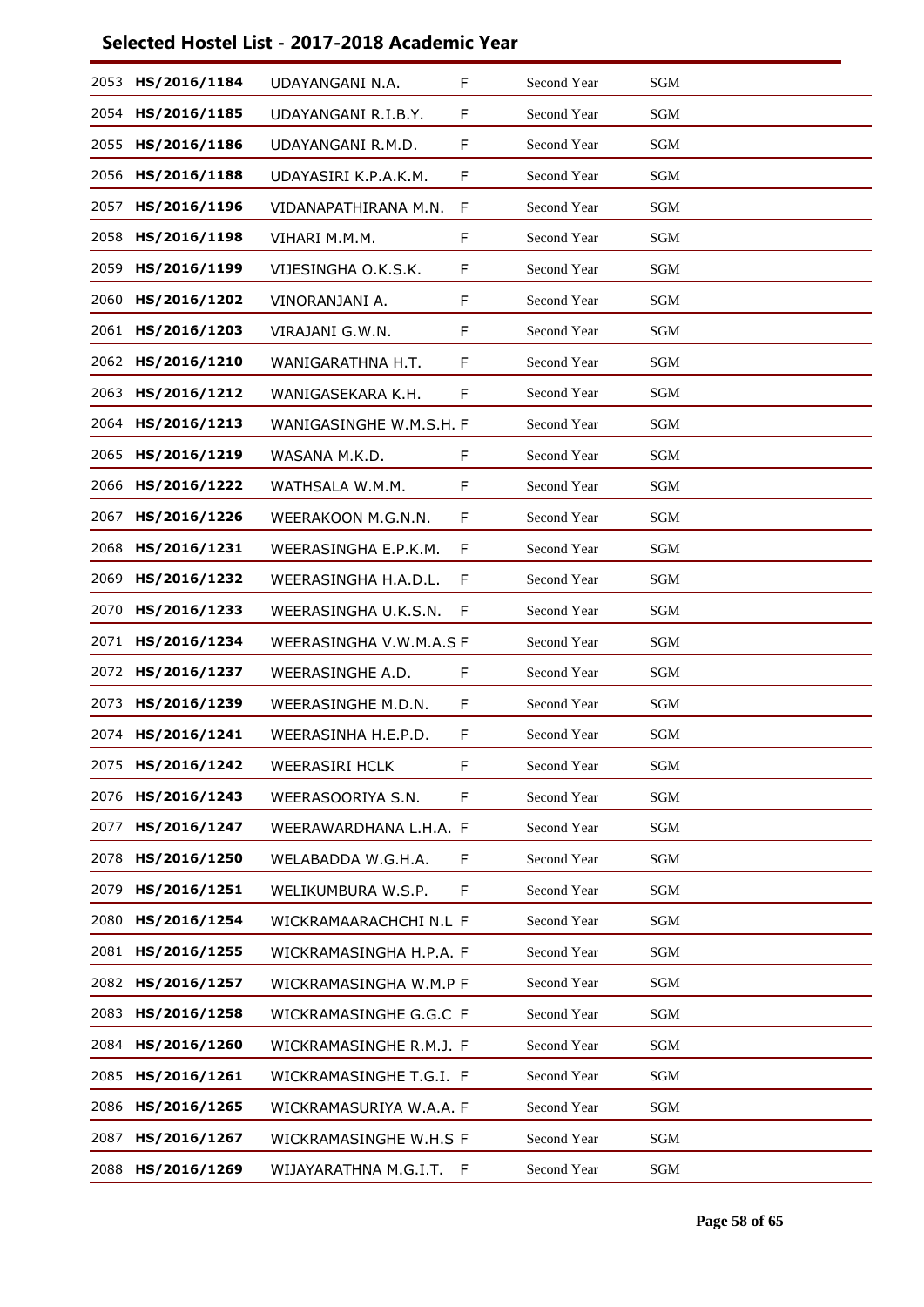| 2089 | HS/2016/1270 | WIJAYATHUNGA W.M.A.G. F  |    | Second Year   | <b>SGM</b>     |
|------|--------------|--------------------------|----|---------------|----------------|
| 2090 | HS/2016/1272 | WIJEBANDARA E.G.P.I.     | F  | Second Year   | <b>SGM</b>     |
| 2091 | HS/2016/1273 | WIJEKULASOORIYA K.W.     | F  | Second Year   | SGM            |
| 2092 | HS/2016/1277 | WIJERATHNA K.V.N.S.      | F  | Second Year   | <b>SGM</b>     |
| 2093 | HS/2016/1278 | WIJERATHNE B.K.U.        | F  | Second Year   | SGM            |
| 2094 | HS/2016/1281 | WIJERATHNE W.N.N.        | F  | Second Year   | SGM            |
| 2095 | HS/2016/1286 | WIJESINGHA W.S.M.N.S.    | F  | Second Year   | <b>SGM</b>     |
| 2096 | HS/2016/1287 | WIJESINGHE N.S.          | F  | Second Year   | SGM            |
| 2097 | HS/2016/1292 | WIJESIRI S.D.O.M.        | F  | Second Year   | SGM            |
| 2098 | HS/2016/1294 | WIJESOORIYA W.A.M.       | F  | Second Year   | <b>SGM</b>     |
| 2099 | HS/2016/1298 | WIJETHILAKA B.H.I.S.     | F  | Second Year   | SGM            |
| 2100 | HS/2016/1300 | WIJETHUNGA P.M.P.S.      | F  | Second Year   | <b>SGM</b>     |
| 2101 | HS/2016/1301 | WIJEWANSHA S.P.S.        | F  | Second Year   | SGM            |
| 2102 | HS/2016/1304 | WIMALADASA W.G.M.        | F  | Second Year   | SGM            |
| 2103 | HS/2016/1306 | WIMALARATHNA K.H.R.M. F  |    | Second Year   | SGM            |
| 2104 | HS/2016/1310 | YAPA H.Y.S.C.H.          | F  | Second Year   | SGM            |
| 2105 | HS/2016/1312 | YASHODI T.Y.             | F  | Second Year   | SGM            |
| 2106 | HS/2016/1316 | SEWWANDI T.M.N.          | F  | Second Year   | SGM            |
| 2107 | HS/2016/1317 | DILRANGI N.A.R.M.        | F  | Second Year   | <b>SGM</b>     |
| 2108 | HS/2016/1500 | DHARMAWANSHA U.A.H.      | F  | Second Year   | REV-DHARMARAMA |
| 2109 | HS/2016/1501 | HERATH J.H.M.H.M.B.      | F  | Second Year   | REV-DHARMARAMA |
| 2110 | HS/2016/1502 | THILAKARATHNA S.M.C.K. F |    | Second Year   | REV-DHARMARAMA |
| 2111 | HS/2016/1503 | EKANAYAKA E.M.B.G.M.K. F |    | Second Year   | REV-DHARMARAMA |
| 2112 | HS/2016/2008 | PATHIRAJA P.M.V.I.       | F. | Second Year   | SGM            |
| 2113 | HS/2016/2052 | BANDARA I.M.A.N.         | F  | Second Year   | SGM            |
| 2114 | HS/FT14/0001 | AMARASINGHA A.P.H.A.     | F  | Special-Final | REV-DHARMARAMA |
| 2115 | HS/FT14/0002 | BALASOORIYA G.N.N.       | F  | Special-Final | REV-DHARMARAMA |
| 2116 | HS/FT14/0007 | DHARMARATHNA H.M.N.      | F  | Special-Final | REV-DHARMARAMA |
| 2117 | HS/FT14/0008 | DILHANI W.G.T.           | F  | Special-Final | REV-DHARMARAMA |
| 2118 | HS/FT14/0009 | DISANAYAKA D.M.S.S.      | F  | Special-Final | REV-DHARMARAMA |
| 2119 | HS/FT14/0011 | EKANAYAKE E.M.P.U.       | F  | Special-Final | REV-DHARMARAMA |
| 2120 | HS/FT14/0013 | HEMASIRI B.D.S.L.        | F  | Special-Final | REV-DHARMARAMA |
| 2121 | HS/FT14/0015 | JAYASURIYA N.W.          | F  | Special-Final | REV-DHARMARAMA |
| 2122 | HS/FT14/0017 | KAHANGAMA K.D.K.S.L.     | F  | Special-Final | REV-DHARMARAMA |
| 2123 | HS/FT14/0018 | KIRIDENA Y.M.P.W.M.K.W F |    | Special-Final | REV-DHARMARAMA |
| 2124 | HS/FT14/0022 | LANKA G.V.D.             | F  | Special-Final | REV-DHARMARAMA |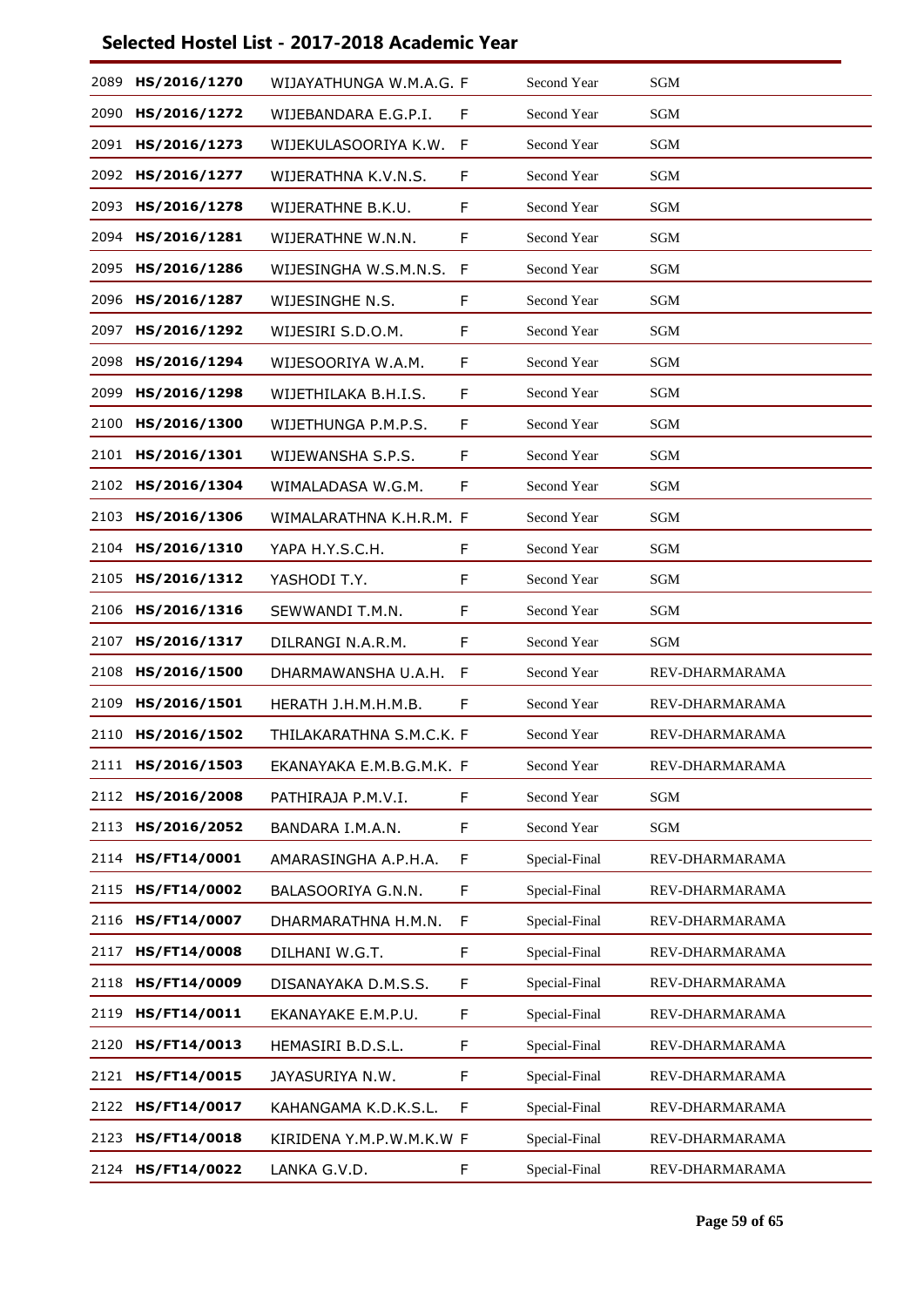| 2125 | HS/FT14/0023 | LEENIYAGODA S.O.         | F  | Special-Final | REV-DHARMARAMA  |
|------|--------------|--------------------------|----|---------------|-----------------|
| 2126 | HS/FT14/0024 | MADANAYAKE K.P.G.S.      | F  | Special-Final | REV-DHARMARAMA  |
| 2127 | HS/FT14/0033 | SAMARAWICKRAMA S.S.C F   |    | Special-Final | REV-DHARMARAMA  |
| 2128 | HS/FT14/0034 | SANDEEPANI H.A.P.        | F  | Special-Final | REV-DHARMARAMA  |
| 2129 | HS/FT14/0036 | SENEVIRATHNA S.M.H.      | F  | Special-Final | REV-DHARMARAMA  |
| 2130 | HS/FT14/0037 | SEWWANDI S.A.N.          | F  | Special-Final | REV-DHARMARAMA  |
| 2131 | HS/FT14/0038 | SHASHIPRABHA M.K.G.      | F  | Special-Final | REV-DHARMARAMA  |
| 2132 | HS/FT14/0039 | SRIYANANDA P.G.S.P.      | F  | Special-Final | REV-DHARMARAMA  |
| 2133 | HS/FT14/0042 | WARNAKEERTHI G.P.R.R.    | F  | Special-Final | REV-DHARMARAMA  |
| 2134 | HS/FT14/0044 | WIJESINGHE W.A.S.        | F  | Special-Final | REV-DHARMARAMA  |
| 2135 | HS/FT14/0045 | YAPARATHNA Y.M.D.K.      | F  | Special-Final | REV-DHARMARAMA  |
| 2136 | HS/FT14/0046 | BALASOORIYA G.L.N.       | F  | Special-Final | REV-DHARMARAMA  |
| 2137 | HS/FT14/0047 | DASANTHI H.H.D.          | F  | Special-Final | REV-DHARMARAMA  |
| 2138 | HS/FT14/0048 | NUWANGEE L.P.D.          | F  | Special-Final | REV-DHARMARAMA  |
| 2139 | HS/FT14/0049 | KARUNATHILAKA K.M.R.R F  |    | Special-Final | REV-DHARMARAMA  |
| 2140 | HS/FT15/0004 | ARAVINDI G.L.U.          | F  | Third Year    | HEMACHANDRA-RAI |
| 2141 | HS/FT15/0009 | DANTHANARAYANA C.N.      | F  | Third Year    | HEMACHANDRA-RAI |
| 2142 | HS/FT15/0012 | DISSANAYAKA D.M.I.G.W. F |    | Third Year    | HEMACHANDRA-RAI |
| 2143 | HS/FT15/0015 | GUNARATHNA H.M.S.M.      | F  | Third Year    | HEMACHANDRA-RAI |
| 2144 | HS/FT15/0021 | KALHARI G.G.S.           | F  | Third Year    | HEMACHANDRA-RAI |
| 2145 | HS/FT15/0023 | KIRIELLA K.S.N.          | F  | Third Year    | HEMACHANDRA-RAI |
| 2146 | HS/FT15/0029 | PATHIRAJA H.P.M.K.Y.     | F  | Third Year    | HEMACHANDRA-RAI |
| 2147 | HS/FT15/0035 | RATHNAYAKE H.M.K.S.      | F  | Third Year    | HEMACHANDRA-RAI |
| 2148 | HS/FT15/0040 | SUBHASINGHA G.K.K.S.     | F  | Third Year    | HEMACHANDRA-RAI |
| 2149 | HS/FT15/0041 | THILANKA G.H.I.          | F  | Third Year    | HEMACHANDRA-RAI |
| 2150 | HS/FT15/0044 | WERALUPE W.D.H.          | F  | Third Year    | HEMACHANDRA-RAI |
| 2151 | HS/FT15/0048 | DIYUNUWAN R.K.D.C.       | F  | Third Year    | HEMACHANDRA-RAI |
| 2152 | HS/FT16/0010 | HERATH H.M.A.M.          | F  | Second Year   | HEDA-VIDUHALA   |
| 2153 | HS/FT16/0019 | LAKSHANI S.A.K.          | F  | Second Year   | SGM             |
| 2154 | HS/FT16/0022 | LIYANAGE T.S.            | F  | Second Year   | HEDA-VIDUHALA   |
| 2155 | HS/FT16/0025 | MINOLI U.L.V.            | F  | Second Year   | HEDA-VIDUHALA   |
| 2156 | HS/FT16/0026 | NADHINITHARA D.M.T.      | F  | Second Year   | HEDA-VIDUHALA   |
| 2157 | HS/FT16/0027 | PABASARA S.A.M.B.        | F  | Second Year   | HEDA-VIDUHALA   |
| 2158 | HS/FT16/0039 | SENEVIRATHNE A.M.G.K.    | -F | Second Year   | HEDA-VIDUHALA   |
| 2159 | HS/FT16/0042 | SOMARATHNA D.D.K.C.      | F  | Second Year   | HEDA-VIDUHALA   |
| 2160 | HS/FT16/0044 | WEERAKOON J.B.S.P.B.     | F  | Second Year   | HEDA-VIDUHALA   |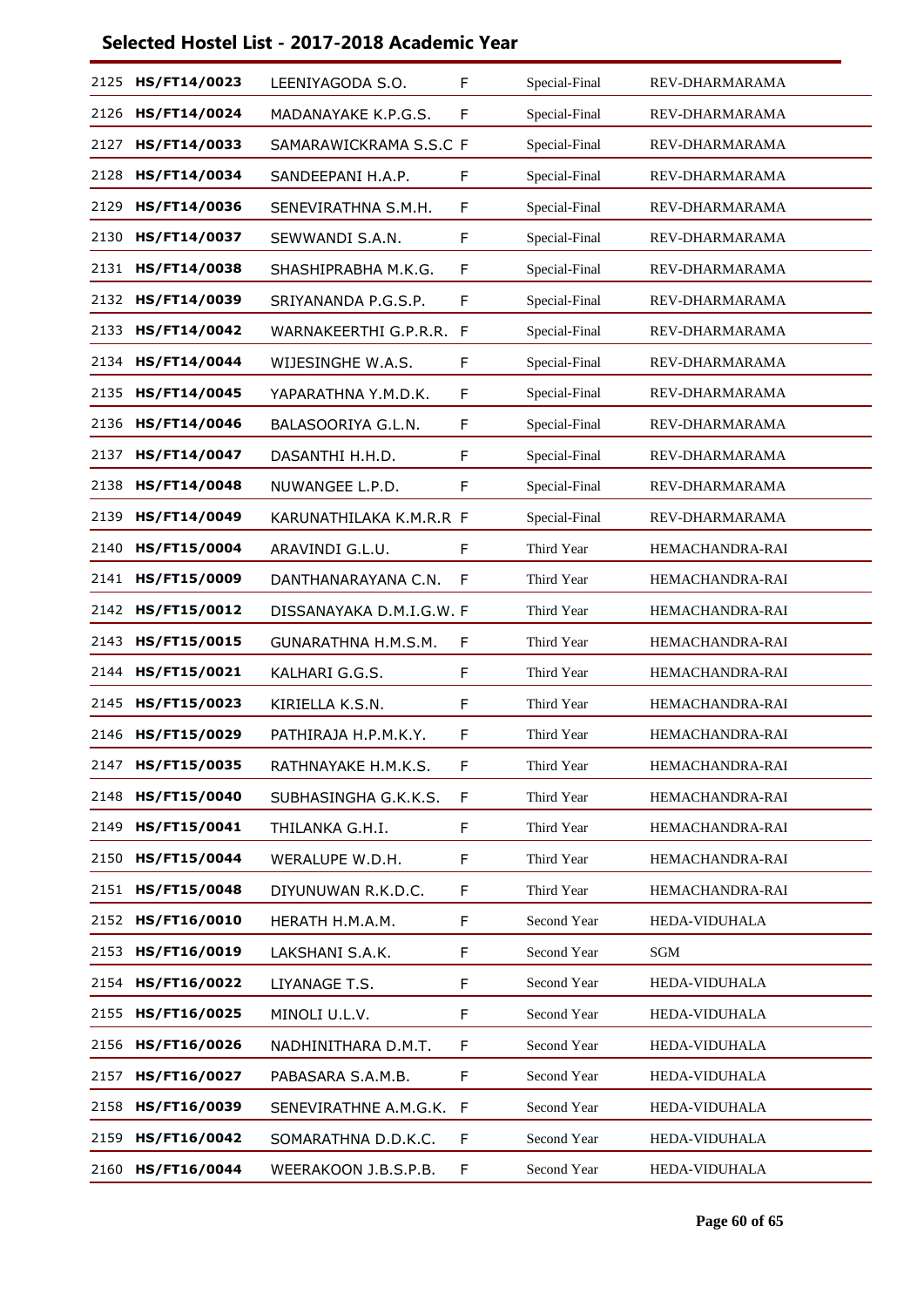| 2161 | HS/FT16/0048      | WIJEWIKRAMA S.S.R.       | F | Second Year   | HEDA-VIDUHALA          |
|------|-------------------|--------------------------|---|---------------|------------------------|
| 2162 | HS/FT16/0049      | WIKRAMATHILAKA J.I.G.    | F | Second Year   | HEDA-VIDUHALA          |
| 2163 | HS/PC14/0003      | ANOJITHA S.              | F | Special-Final | REV-DHARMARAMA         |
| 2164 | HS/PC14/0005      | ASHANTHINI A.            | F | Special-Final | REV-DHARMARAMA         |
| 2165 | HS/PC14/0007      | BANDARA U.G.P.S.K.       | F | Special-Final | REV-DHARMARAMA         |
| 2166 | HS/PC14/0009      | CHANDRASEKARA W.N.       | F | Special-Final | REV-DHARMARAMA         |
| 2167 | HS/PC14/0013      | HERATH H.M.G.P.K.        | F | Special-Final | REV-DHARMARAMA         |
| 2168 | HS/PC14/0016      | JAYATHILAKA E.R.G.C.L.   | F | Special-Final | REV-DHARMARAMA         |
| 2169 | HS/PC14/0017      | JAYAWEERA B.S.N.         | F | Special-Final | REV-DHARMARAMA         |
| 2170 | HS/PC14/0019      | KUMARA W.A.S.T.          | F | Special-Final | REV-DHARMARAMA         |
| 2171 | HS/PC14/0020      | NANDADASA A.D.D.K.       | F | Special-Final | REV-DHARMARAMA         |
|      | 2172 HS/PC14/0023 | RATHNAWEERA R.P.P.S.     | F | Special-Final | REV-DHARMARAMA         |
| 2173 | HS/PC15/0012      | ISHRA A.S.F.             | F | Third Year    | HEMACHANDRA-RAI        |
| 2174 | HS/PC15/0015      | JAYASOORIYA H.G.R.I.     | F | Third Year    | HEMACHANDRA-RAI        |
| 2175 | HS/PC15/0017      | KANDEWATHTHA K.I.N.      | F | Third Year    | HEMACHANDRA-RAI        |
| 2176 | HS/PC15/0018      | KANESPARY K.             | F | Third Year    | <b>HEMACHANDRA-RAI</b> |
| 2177 | HS/PC15/0021      | KUMARATHUNGE S.A.D.H. F  |   | Third Year    | HEMACHANDRA-RAI        |
| 2178 | HS/PC15/0022      | MADHUBHASHINI P.T.       | F | Third Year    | HEMACHANDRA-RAI        |
| 2179 | HS/PC15/0023      | MADHUSHANI P.M.C.        | F | Third Year    | HEMACHANDRA-RAI        |
| 2180 | HS/PC15/0024      | MUTHUNAYAKA H.P.H.S.     | F | Third Year    | HEMACHANDRA-RAI        |
| 2181 | HS/PC15/0028      | RILAKSHANA V.            | F | Third Year    | HEMACHANDRA-RAI        |
| 2182 | HS/PC15/0029      | <b>SANGARY S.</b>        | F | Third Year    | HEMACHANDRA-RAI        |
| 2183 | HS/PC16/0001      | ALOKA A.M.K.T.           | F | Second Year   | $\operatorname{SGM}$   |
| 2184 | HS/PC16/0004      | BANDARA K.M.A.L.S.       | F | Second Year   | <b>SGM</b>             |
| 2185 | HS/PC16/0006      | DILAKSHINI T.            | F | Second Year   | SGM                    |
| 2186 | HS/PC16/0007      | DILSHANI M.G.R.          | F | Second Year   | <b>SGM</b>             |
| 2187 | HS/PC16/0009      | GUNASEKARA H.M.M.A.      | F | Second Year   | SGM                    |
| 2188 | HS/PC16/0011      | HAJARA M.R.F.            | F | Second Year   | SGM                    |
| 2189 | HS/PC16/0013      | HIMOSHI E.A.D.K.         | F | Second Year   | <b>SGM</b>             |
| 2190 | HS/PC16/0018      | MADAVIE K.K.             | F | Second Year   | SGM                    |
| 2191 | HS/PC16/0019      | MADUWANTHI W.S.R.        | F | Second Year   | SGM                    |
| 2192 | HS/PC16/0022      | PRIYANGIKA R.M.R.        | F | Second Year   | SGM                    |
| 2193 | HS/PC16/0028      | SIRIWARDANA B.K.G.C.M. F |   | Second Year   | HEDA-VIDUHALA          |
| 2194 | HS/PC16/0029      | SONALI L.M.              | F | Second Year   | HEDA-VIDUHALA          |
| 2195 | HS/TE14/0012      | GALAGODA H.B.S.T.B.      | F | Special-Final | REV-DHARMARAMA         |
|      | 2196 HS/TE14/0013 | DILANTHI K.L.M.I.        | F | Special-Final | REV-DHARMARAMA         |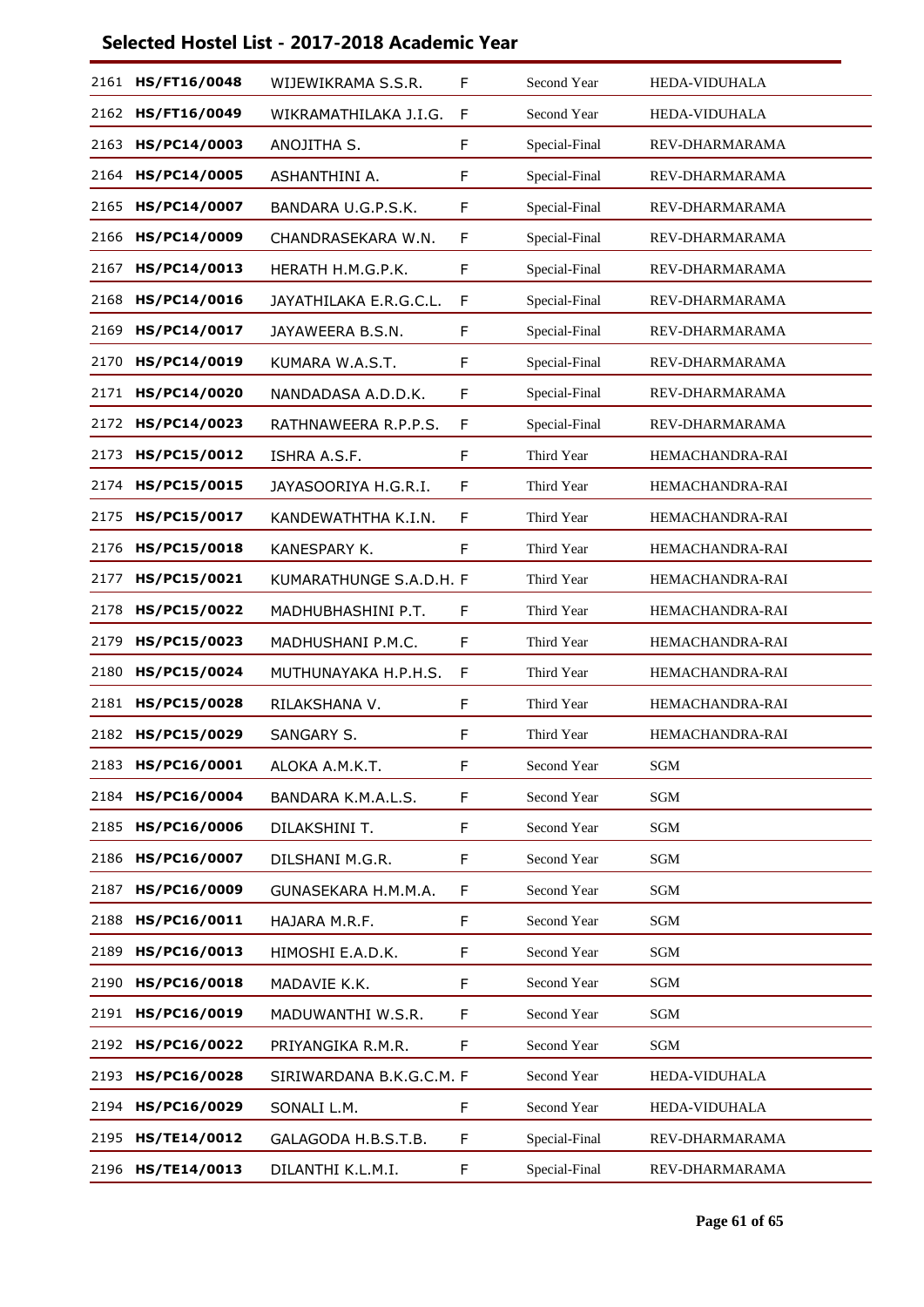| 2197 | HS/TE14/0016        | MAHESHIKA H.G.P.        | F           | Special-Final | REV-DHARMARAMA  |
|------|---------------------|-------------------------|-------------|---------------|-----------------|
| 2198 | HS/TE14/0019        | AMARASIRI K.W.Y.S.      | F           | Special-Final | REV-DHARMARAMA  |
| 2199 | HS/TE14/0020        | HAKADEWATHTHE H.W.N. F  |             | Special-Final | REV-DHARMARAMA  |
| 2200 | HS/TE14/0021        | SANDANAYAKE B.M.D.D.    | F           | Second Year   | HEDA-VIDUHALA   |
| 2201 | HS/TE14/0024        | RUWANDIKA J.D.K.        | F           | Special-Final | REV-DHARMARAMA  |
| 2202 | <b>HS/TE14/0035</b> | SEWWANDI R.I.           | F           | Special-Final | REV-DHARMARAMA  |
| 2203 | HS/TE15/0040        | SAMARAKOON S.R.         | $\mathsf F$ | Third Year    | HEMACHANDRA-RAI |
| 2204 | HS/TE15/0051        | PRASANSA K.A.H.         | F           | Third Year    | HEMACHANDRA-RAI |
| 2205 | <b>HS/TE15/0064</b> | KARUNARATHNA A.M.W.S F  |             | Third Year    | HEMACHANDRA-RAI |
| 2206 | HS/TE16/0036        | RISHARD F.S.            | F           | Second Year   | HEDA-VIDUHALA   |
| 2207 | HS/TS14/0004        | JAYASOORIYA L.B.D.T.    | F           | Special-Final | REV-DHARMARAMA  |
| 2208 | <b>HS/TS14/0005</b> | JAYAWARDANA G.W.D.T.K F |             | Special-Final | REV-DHARMARAMA  |
| 2209 | HS/TS14/0011        | RAMBUKANGA R.G.S.A.     | F           | Special-Final | REV-DHARMARAMA  |
| 2210 | HS/TS14/0015        | SACHINIKA K.L.          | F           | Special-Final | REV-DHARMARAMA  |
| 2211 | HS/TS14/0016        | SAMARASINGHE K.W.G.J. F |             | Special-Final | REV-DHARMARAMA  |
| 2212 | HS/TS14/0020        | THENNAKOON T.M.N.M.     | F           | Special-Final | REV-DHARMARAMA  |
| 2213 | HS/TS14/0024        | WIMALAWEERA P.V.N.D.    | F           | Special-Final | REV-DHARMARAMA  |
| 2214 | HS/TS15/0003        | DHARMAPALA S.N.I.U.     | F           | Third Year    | HEMACHANDRA-RAI |
| 2215 | HS/TS16/0011        | HANSINI H.A.            | F           | Second Year   | HEDA-VIDUHALA   |
| 2216 | IM/2014/002         | AMALI H.M.A.I.          | F           | Special-Final | REV-DHARMARAMA  |
| 2217 | IM/2014/003         | AMARAWANSHA H.N.        | F           | Special-Final | REV-DHARMARAMA  |
| 2218 | IM/2014/007         | GAMAGE G.T.S.P.         | F           | Special-Final | REV-DHARMARAMA  |
| 2219 | IM/2014/012         | KAHAWANDALA N.L.        | F           | Special-Final | REV-DHARMARAMA  |
| 2220 | IM/2014/017         | NAKKEERAN A.            | F           | Special-Final | REV-DHARMARAMA  |
|      | 2221 IM/2014/019    | PABASARA H.M.U.         | F           | Special-Final | REV-DHARMARAMA  |
| 2222 | IM/2014/021         | PERERA B.V.D.S.         | $\mathsf F$ | Special-Final | REV-DHARMARAMA  |
| 2223 | IM/2014/026         | WEERASINGHE W.P.T.D.    | F           | Special-Final | REV-DHARMARAMA  |
| 2224 | IM/2014/032         | <b>GUNARATNAM I.</b>    | F           | Special-Final | REV-DHARMARAMA  |
| 2225 | IM/2014/051         | ASJADH M.A.F.           | $\mathsf F$ | Special-Final | REV-DHARMARAMA  |
| 2226 | IM/2014/053         | DAYANANDA W.D.M.S.      | F           | Special-Final | REV-DHARMARAMA  |
| 2227 | IM/2014/054         | KARUNANAYAKA C.L.       | F           | Special-Final | REV-DHARMARAMA  |
| 2228 | IM/2014/057         | GAMINI G.L.M.           | $\mathsf F$ | Special-Final | REV-DHARMARAMA  |
| 2229 | IM/2015/034         | RUWISHKA R.M.           | F           | Third Year    | HEMACHANDRA-RAI |
| 2230 | IM/2015/055         | THALAGAHAGE N.T.H.      | F           | Third Year    | HEMACHANDRA-RAI |
| 2231 | IM/2016/011         | CHANDRATHILAKA M.G.B. F |             | Second Year   | HEDA-VIDUHALA   |
| 2232 | IM/2016/037         | KAUSHALYA K.G.P.        | F           | Second Year   | HEDA-VIDUHALA   |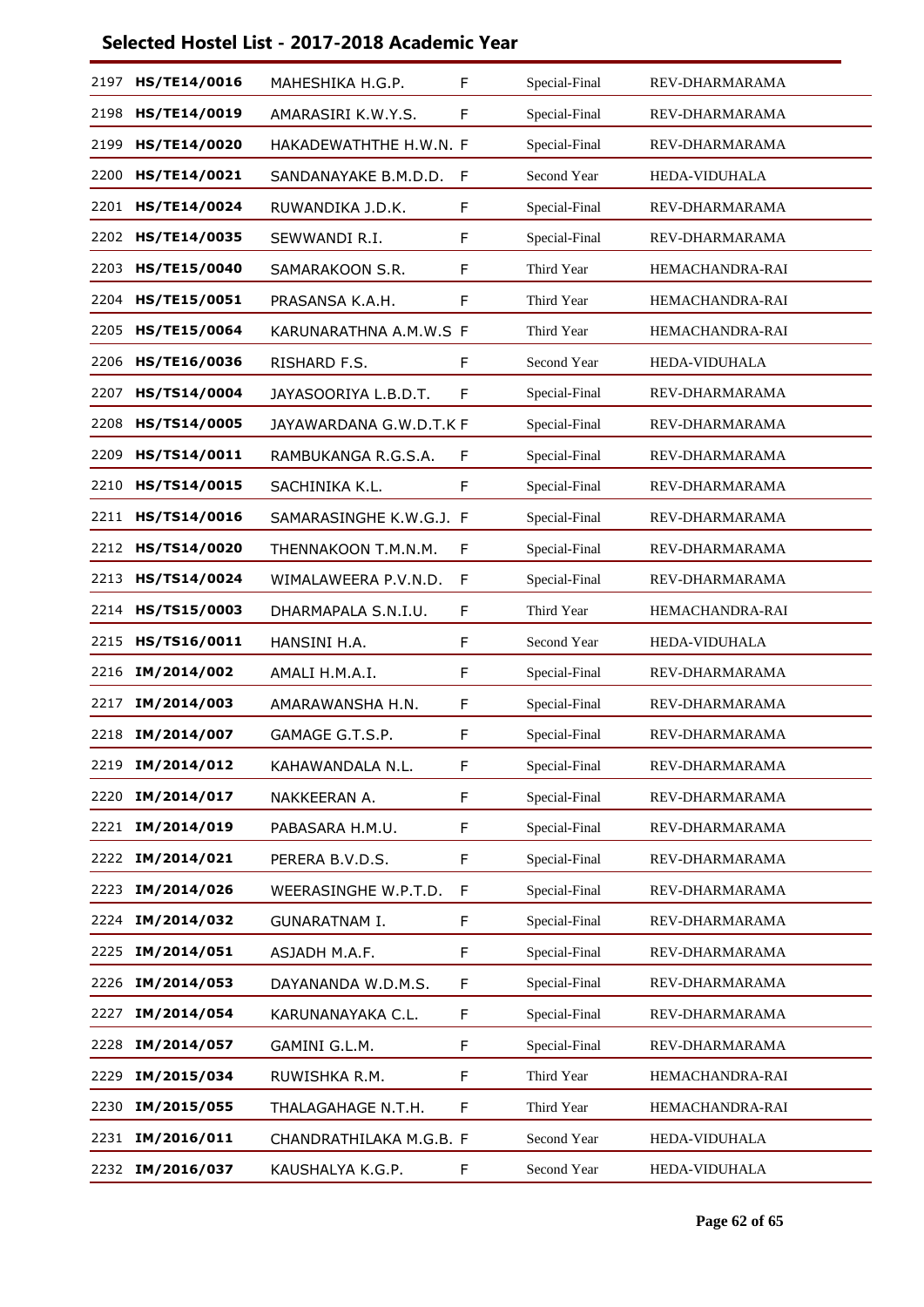|      | 2233 IM/2016/079 | SARANIYA.S                      | F  | Second Year   | HEDA-VIDUHALA   |
|------|------------------|---------------------------------|----|---------------|-----------------|
| 2234 | IM/2016/080      | SENARATH S.M.S.N.               | F  | Second Year   | HEDA-VIDUHALA   |
| 2235 | IM/2016/091      | WASANA P.P.                     | F  | Second Year   | HEDA-VIDUHALA   |
| 2236 | PE/2015/011      | GEETHIKA S.K.                   | F  | General-Final | REV-DHARMARAMA  |
| 2237 | PE/2015/012      | GUNARATHNA K.A.B.J.W.           | F  | General-Final | REV-DHARMARAMA  |
| 2238 | PE/2015/022      | KUMARI N.W.M.L.S.               | F  | Third Year    | HEMACHANDRA-RAI |
| 2239 | PE/2015/023      | LAKSHANI S.W.A.T.               | F  | General-Final | REV-DHARMARAMA  |
| 2240 | PE/2015/025      | MADHURANGI G.D.A.               | F  | General-Final | REV-DHARMARAMA  |
| 2241 | PE/2015/044      | WIJAYARATHNA H.N.G.S.           | F  | General-Final | REV-DHARMARAMA  |
| 2242 | PE/2016/008      | DILMINI U.W.P.                  | F  | Second Year   | HEDA-VIDUHALA   |
| 2243 | PE/2016/029      | MADHUSHANI B.G.A.K.Y.           | F  | Second Year   | HEDA-VIDUHALA   |
| 2244 | PS/2014/021      | JAYARATHNA M.I.M.               | F  | Special-Final | REV-DHARMARAMA  |
| 2245 | PS/2014/030      | MADUSHANI G.D.S.                | F  | Special-Final | REV-DHARMARAMA  |
| 2246 | PS/2014/083      | CHANIKA P.A.L.                  | F  | Special-Final | REV-DHARMARAMA  |
| 2247 | PS/2014/113      | <b>GUNASINGHE G.M.P.N.T.Y F</b> |    | Special-Final | REV-DHARMARAMA  |
| 2248 | PS/2014/124      | IMASHA V.S.                     | F  | Special-Final | REV-DHARMARAMA  |
| 2249 | PS/2014/128      | JAYALATH T.D.                   | F  | Special-Final | REV-DHARMARAMA  |
| 2250 | PS/2014/152      | LAKMALI U.G.N.                  | F  | Special-Final | REV-DHARMARAMA  |
| 2251 | PS/2014/184      | DOLAWATHTA P.S.                 | F  | Special-Final | REV-DHARMARAMA  |
| 2252 | PS/2014/228      | WICKRAMASINGHA W.D.G F          |    | Special-Final | REV-DHARMARAMA  |
| 2253 | PS/2014/230      | WIJENAYAKE W.C.H.               | F  | Special-Final | REV-DHARMARAMA  |
| 2254 | PS/2014/244      | PREMARATHNE R.M.S.M.            | F  | Special-Final | REV-DHARMARAMA  |
| 2255 | PS/2014/283      | BASNAYAKE B.R.P.M.              | F  | Special-Final | REV-DHARMARAMA  |
| 2256 | PS/2014/285      | SAMARASINGHE T.Y.               | F  | Special-Final | REV-DHARMARAMA  |
| 2257 | PS/2014/317      | <b>GUNAWARDHANA G.H.B.C F</b>   |    | Special-Final | REV-DHARMARAMA  |
| 2258 | PS/2014/343      | LAKSHIKA B.H.H.                 | F  | Special-Final | REV-DHARMARAMA  |
| 2259 | PS/2014/349      | MADHUSHANI W.W.P.M.T. F         |    | Special-Final | REV-DHARMARAMA  |
| 2260 | PS/2014/355      | HETTIARACHCHI H.A.K.A. F        |    | Special-Final | REV-DHARMARAMA  |
| 2261 | PS/2014/366      | FERNANDO W.H.H.                 | F. | Special-Final | REV-DHARMARAMA  |
| 2262 | PS/2015/016      | BOTHEJU W.T.M.W.                | F  | Third Year    | HEMACHANDRA-RAI |
| 2263 | PS/2015/053      | KANAKARATHNA A.Y.               | F  | General-Final | REV-DHARMARAMA  |
| 2264 | PS/2015/079      | MADUSHI W.N.                    | F  | General-Final | REV-DHARMARAMA  |
| 2265 | PS/2015/137      | SHAMIKA U.B.P.                  | F  | General-Final | REV-DHARMARAMA  |
| 2266 | PS/2015/155      | WELLASSA P.W.G.S.R.             | F  | General-Final | REV-DHARMARAMA  |
| 2267 | PS/2015/160      | WIJEKOON H.M.S.D.               | F  | Third Year    | HEMACHANDRA-RAI |
| 2268 | PS/2015/162      | WIJERATHNE R.M.D.K.             | F  | General-Final | REV-DHARMARAMA  |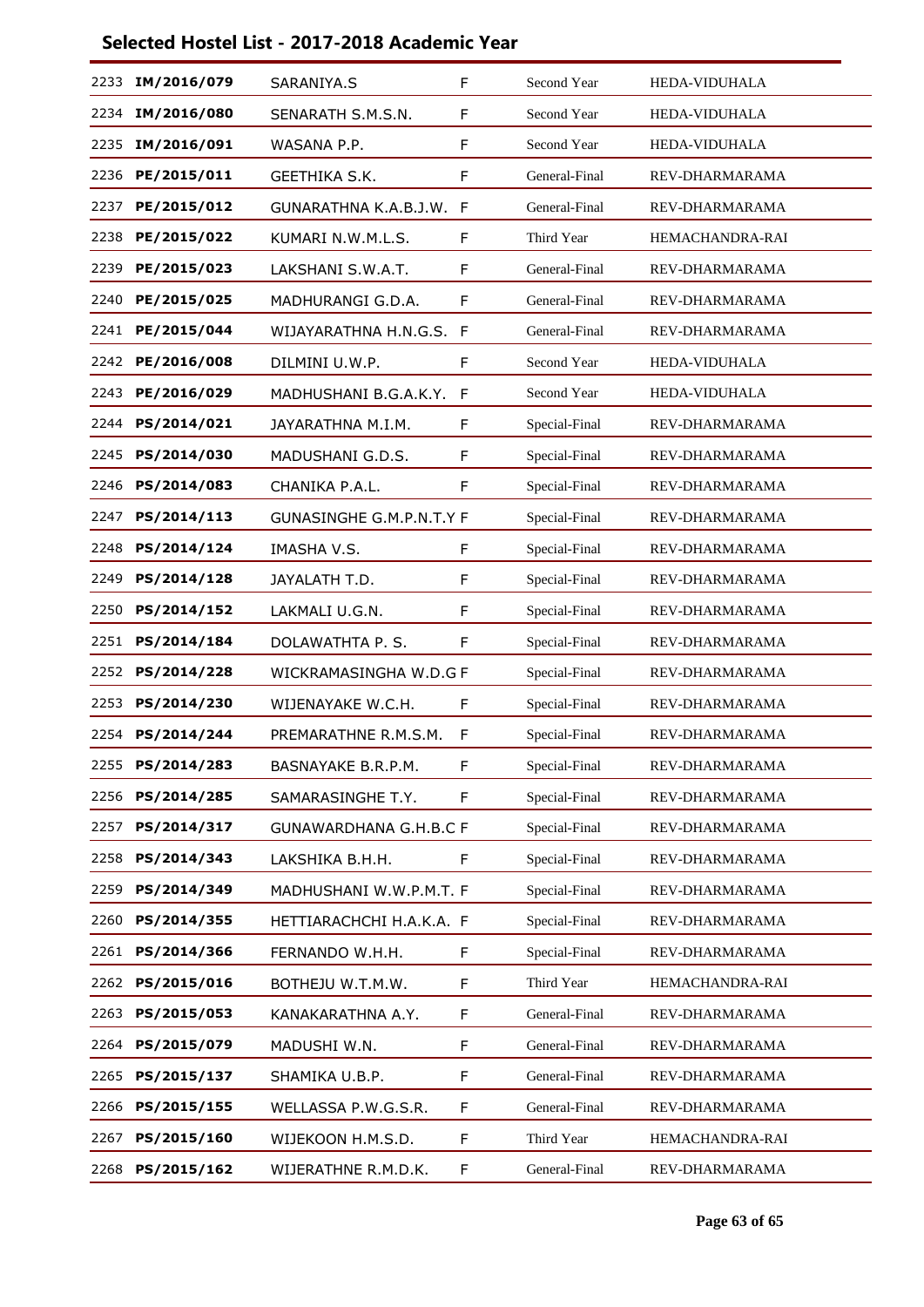| 2269 | PS/2015/174      | ARIYARATHNE B.M.A.N. | F | Third Year    | <b>HEMACHANDRA-RAI</b> |
|------|------------------|----------------------|---|---------------|------------------------|
| 2270 | PS/2015/176      | ATHUKORALA R.R.      | F | Third Year    | HEMACHANDRA-RAI        |
| 2271 | PS/2015/184      | DEWANMINI K.K.T.     | F | General-Final | REV-DHARMARAMA         |
| 2272 | PS/2015/188      | DISSANAYAKE D.M.I.R. | F | General-Final | REV-DHARMARAMA         |
| 2273 | PS/2015/195      | GAMAGE R.D.G.        | F | General-Final | REV-DHARMARAMA         |
|      | 2274 PS/2015/235 | RAMESHA G.S.         | F | General-Final | REV-DHARMARAMA         |
| 2275 | PS/2015/237      | RANAWEERA K.M.Y.S.   | F | Third Year    | <b>HEMACHANDRA-RAI</b> |
| 2276 | PS/2015/241      | RODRIGO B.K.L.R.D.   | F | General-Final | REV-DHARMARAMA         |
| 2277 | PS/2015/255      | THARINDI G.P.S.      | F | General-Final | REV-DHARMARAMA         |
| 2278 | PS/2015/271      | EKANAYAKE E.M.N.K.   | F | General-Final | REV-DHARMARAMA         |
| 2279 | PS/2015/273      | SACHITHRANI V.D.     | F | General-Final | REV-DHARMARAMA         |
|      | 2280 PS/2015/305 | SIRIMANNA V.K.S.P.   | F | General-Final | REV-DHARMARAMA         |
| 2281 | PS/2015/311      | MUTHUKUMARANA M.N.   | F | General-Final | REV-DHARMARAMA         |
| 2282 | PS/2015/315      | DASANAYAKA W.G.U.N.  | F | General-Final | REV-DHARMARAMA         |
|      | 2283 PS/2015/317 | SEBASTIAN S.L.D.J.   | F | Third Year    | HEMACHANDRA-RAI        |
| 2284 | PS/2015/322      | HARINDI K.K.G.P.     | F | General-Final | REV-DHARMARAMA         |
| 2285 | PS/2015/323      | GUNATHILAKA K.T.H.   | F | General-Final | REV-DHARMARAMA         |
|      | 2286 PS/2015/326 | MUNASINGHE P.M.D.S.  | F | General-Final | REV-DHARMARAMA         |
| 2287 | PS/2015/327      | DE ZOYSA R.P.S.      | F | General-Final | REV-DHARMARAMA         |
| 2288 | PS/2015/359      | BOGAHAWATHTHA B.R.P. | F | General-Final | REV-DHARMARAMA         |
| 2289 | PS/2015/362      | DASANAYAKA D.M.S.S.  | F | General-Final | REV-DHARMARAMA         |
| 2290 | PS/2015/365      | DINUSHIKA D.L.T.     | F | General-Final | REV-DHARMARAMA         |
| 2291 | PS/2015/379      | KUMARI R.W.          | F | General-Final | REV-DHARMARAMA         |
|      | 2292 PS/2015/381 | LIYANAGE D.L.K.D.    | F | General-Final | REV-DHARMARAMA         |
| 2293 | PS/2015/385      | MADUSHANI J.G.K.     | F | General-Final | REV-DHARMARAMA         |
| 2294 | PS/2015/390      | PATHIRAJA P.A.W.D.   | F | General-Final | REV-DHARMARAMA         |
| 2295 | PS/2015/391      | PATHIRANA A.L.N.N.   | F | General-Final | REV-DHARMARAMA         |
| 2296 | PS/2015/405      | WEERASINGHE M.L.A.   | F | General-Final | REV-DHARMARAMA         |
| 2297 | PS/2015/418      | KAUSHALYA G.A.R.     | F | General-Final | REV-DHARMARAMA         |
| 2298 | PS/2015/435      | KAPUKOTUWA K.M.V.Y.  | F | General-Final | REV-DHARMARAMA         |
| 2299 | PS/2015/441      | HERATH H.W.M.G.L.S.  | F | General-Final | REV-DHARMARAMA         |
| 2300 | PS/2015/442      | DASHINTHA K.L.C.     | F | General-Final | REV-DHARMARAMA         |
| 2301 | PS/2015/443      | ANURADHI P.H.G.M.    | F | General-Final | REV-DHARMARAMA         |
|      | 2302 PS/2016/039 | DILRUKSHI M.M.S.     | F | Second Year   | SGM                    |
| 2303 | PS/2016/054      | ERANDI J.D.T.        | F | Second Year   | SGM                    |
|      | 2304 PS/2016/066 | GEETHMA W.V.         | F | Second Year   | SGM                    |